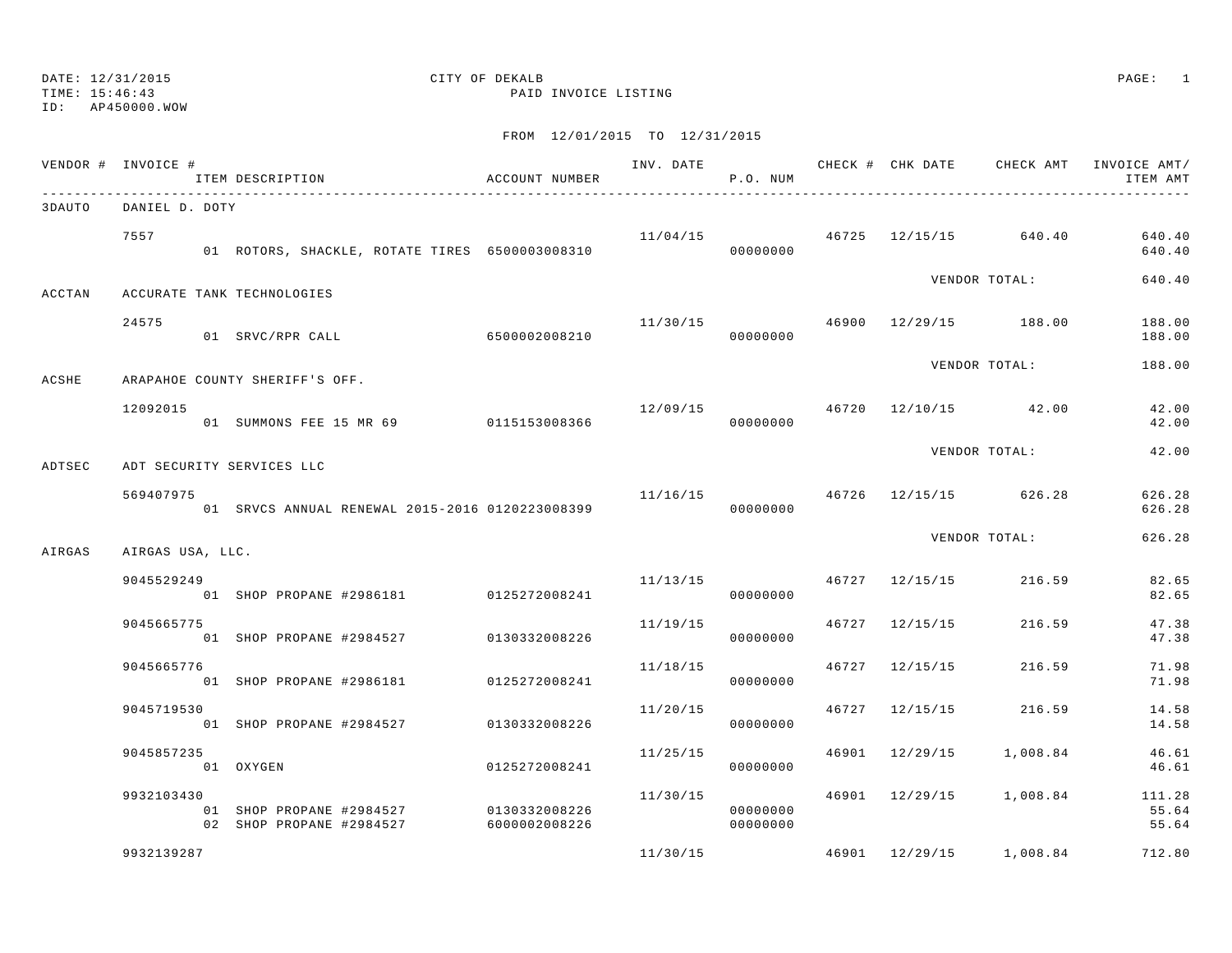TIME: 15:46:43 PAID INVOICE LISTING

## DATE: 12/31/2015 CITY OF DEKALB PAGE: 2

ID: AP450000.WOW

### FROM 12/01/2015 TO 12/31/2015

|        | VENDOR # INVOICE # | ITEM DESCRIPTION                                                 |               |          |          |                |                                                       |                        |
|--------|--------------------|------------------------------------------------------------------|---------------|----------|----------|----------------|-------------------------------------------------------|------------------------|
|        |                    |                                                                  |               |          |          |                |                                                       |                        |
|        | 9932139287         | 0125272008241                                                    |               |          | 00000000 |                | $11/30/15$ $46901$ $12/29/15$ $1,008.84$              | 712.80<br>712.80       |
|        | 9932564331         |                                                                  |               |          |          |                | $12/01/15$ $46901$ $12/29/15$ $1,008.84$ $138.15$     | 138.15                 |
| ALEFIR |                    | ALEXIS FIRE EQUIPMENT CO                                         |               |          |          |                | VENDOR TOTAL: 1,225.43                                |                        |
|        | 0054263IN          | 01 PUMP TESTS                                                    | 0125272008226 |          | 00000000 |                | $10/30/15$ $46728$ $12/15/15$ $2,494.02$ $1,475.00$   | 1,475.00               |
|        | 0054432IN          |                                                                  |               | 11/11/15 | 00000000 |                | 46728 12/15/15 2,494.02                               | 269.07<br>269.07       |
|        | 0054508CM          |                                                                  |               | 11/18/15 | 00000000 | 46728 12/15/15 | 2,494.02                                              | $-200.00$<br>$-200.00$ |
|        | 0054525IN          | 01 PUMP EXT., HARNESS 0125272008240                              |               | 11/20/15 | 00000000 | 46728 12/15/15 | 2,494.02                                              | 949.95<br>949.95       |
|        | 0054545IN          |                                                                  |               | 11/23/15 | 00000000 |                | 46902 12/29/15 285.38                                 | 63.08<br>63.08         |
|        | 0054551IN          | 01 DOOR WEBBING                                                  | 0125272008226 | 11/23/15 | 00000000 |                | 46902 12/29/15 285.38                                 | 130.23<br>130.23       |
|        | 0054731IN          | 01 CAN HARNESS 60125272008226                                    |               |          | 00000000 |                | $12/11/15$ $46902$ $12/29/15$ $285.38$                | 92.07<br>92.07         |
| ALHIA  |                    | AL HIATT & SONS TRUCKING                                         |               |          |          |                | VENDOR TOTAL: 2,779.40                                |                        |
|        | 11122015           | 01 HYDRANT WATER USAGE 6000000063444<br>02 HYDRANT WATER DEPOSIT | 6000000002880 | 00000000 | 00000000 |                | $11/12/15$ $46729$ $12/15/15$ $404.08$ $404.08$       | $-795.92$<br>1,200.00  |
| ALLCON |                    | ALLIANCE CONTRACTORS, INC.                                       |               |          |          |                | VENDOR TOTAL:                                         | 404.08                 |
|        | 10312015           | 01 15-EN0004-00-BR 5040006508632                                 |               |          | 00000000 |                | $10/31/15$ $46903$ $12/29/15$ $30.429.50$ $30.429.50$ | 30,429.50              |

VENDOR TOTAL: 30,429.50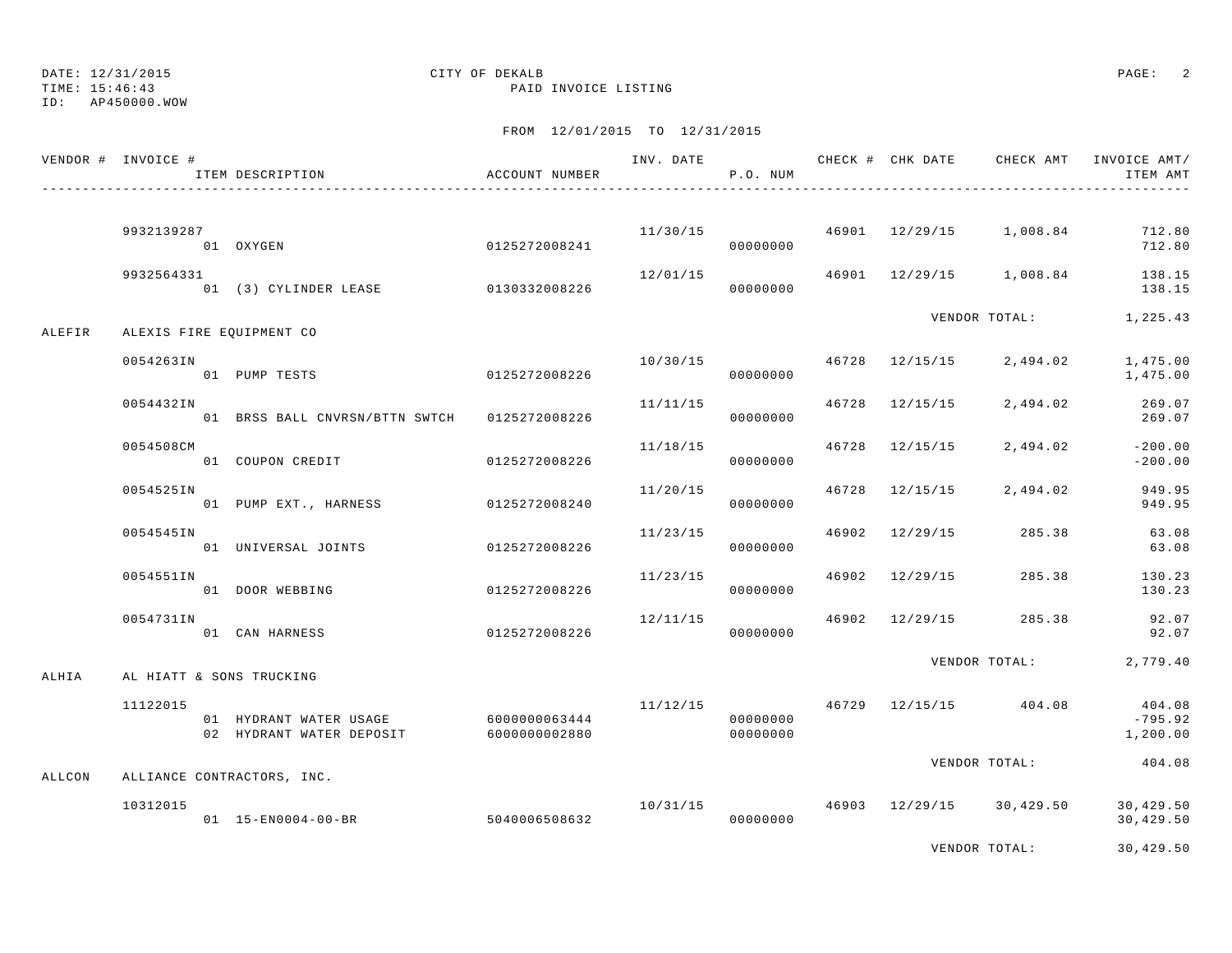TIME: 15:46:43 PAID INVOICE LISTING

ID: AP450000.WOW

| VENDOR # INVOICE # |          |              |                                                                                                                                                                                                                                                                                  |                |                                                                                                                                              |                                                                                                                                          |  | ITEM AMT                                                                                                                                                                                                                                                                                                                                                                                                                                        |
|--------------------|----------|--------------|----------------------------------------------------------------------------------------------------------------------------------------------------------------------------------------------------------------------------------------------------------------------------------|----------------|----------------------------------------------------------------------------------------------------------------------------------------------|------------------------------------------------------------------------------------------------------------------------------------------|--|-------------------------------------------------------------------------------------------------------------------------------------------------------------------------------------------------------------------------------------------------------------------------------------------------------------------------------------------------------------------------------------------------------------------------------------------------|
|                    |          |              |                                                                                                                                                                                                                                                                                  |                |                                                                                                                                              |                                                                                                                                          |  |                                                                                                                                                                                                                                                                                                                                                                                                                                                 |
| 11122015           |          |              |                                                                                                                                                                                                                                                                                  |                |                                                                                                                                              |                                                                                                                                          |  | 7.73<br>7.73                                                                                                                                                                                                                                                                                                                                                                                                                                    |
|                    |          |              |                                                                                                                                                                                                                                                                                  |                |                                                                                                                                              |                                                                                                                                          |  |                                                                                                                                                                                                                                                                                                                                                                                                                                                 |
| 11242015           |          |              |                                                                                                                                                                                                                                                                                  |                |                                                                                                                                              |                                                                                                                                          |  | 1,200.00<br>$-42.11$                                                                                                                                                                                                                                                                                                                                                                                                                            |
|                    |          |              |                                                                                                                                                                                                                                                                                  |                |                                                                                                                                              |                                                                                                                                          |  |                                                                                                                                                                                                                                                                                                                                                                                                                                                 |
| 136404             |          |              |                                                                                                                                                                                                                                                                                  |                | 00000000                                                                                                                                     |                                                                                                                                          |  | 3,776.56<br>3,776.56                                                                                                                                                                                                                                                                                                                                                                                                                            |
|                    |          |              |                                                                                                                                                                                                                                                                                  |                |                                                                                                                                              |                                                                                                                                          |  | 3,776.56                                                                                                                                                                                                                                                                                                                                                                                                                                        |
|                    |          |              |                                                                                                                                                                                                                                                                                  |                |                                                                                                                                              |                                                                                                                                          |  |                                                                                                                                                                                                                                                                                                                                                                                                                                                 |
|                    |          |              |                                                                                                                                                                                                                                                                                  |                |                                                                                                                                              |                                                                                                                                          |  | 17.23<br>7.23<br>10.00                                                                                                                                                                                                                                                                                                                                                                                                                          |
|                    |          |              |                                                                                                                                                                                                                                                                                  |                |                                                                                                                                              |                                                                                                                                          |  | 17.23                                                                                                                                                                                                                                                                                                                                                                                                                                           |
| 1590224840         |          |              |                                                                                                                                                                                                                                                                                  |                | 00000000                                                                                                                                     |                                                                                                                                          |  | 155.76<br>155.76                                                                                                                                                                                                                                                                                                                                                                                                                                |
|                    |          |              |                                                                                                                                                                                                                                                                                  |                |                                                                                                                                              |                                                                                                                                          |  | 155.76                                                                                                                                                                                                                                                                                                                                                                                                                                          |
| 66069              |          |              |                                                                                                                                                                                                                                                                                  |                |                                                                                                                                              |                                                                                                                                          |  | 935.22<br>935.22                                                                                                                                                                                                                                                                                                                                                                                                                                |
|                    |          |              |                                                                                                                                                                                                                                                                                  |                |                                                                                                                                              |                                                                                                                                          |  | 935.22                                                                                                                                                                                                                                                                                                                                                                                                                                          |
| IL35000872         |          |              |                                                                                                                                                                                                                                                                                  |                | 00000000                                                                                                                                     |                                                                                                                                          |  | 79.14<br>79.14                                                                                                                                                                                                                                                                                                                                                                                                                                  |
|                    |          |              |                                                                                                                                                                                                                                                                                  |                |                                                                                                                                              |                                                                                                                                          |  | 79.14                                                                                                                                                                                                                                                                                                                                                                                                                                           |
| 336803             |          |              |                                                                                                                                                                                                                                                                                  |                |                                                                                                                                              |                                                                                                                                          |  |                                                                                                                                                                                                                                                                                                                                                                                                                                                 |
|                    | 12012015 | ERIC ALMBURG | ITEM DESCRIPTION<br>ALPINE DEMOLITION SERVICES, LLC<br>02 WATER USAGE<br>ANDRES MEDICAL BILLING LTD<br>MICHELLE ANDERSON<br>ARAMARK UNIFORM SERVICES<br>01 FLOOR MAT CLEANING<br>ARCHER ALIGNMENT INC.<br>ARC DOCUMENT SOLUTIONS<br>01 INKJET BOND<br>ASCENT AVIATION GROUP INC. | ACCOUNT NUMBER | 01 HYDRANT DEPOSIT FEE 6000000002880<br>6000000063444<br>01 AMBULANCE FEES - OCTOBER 2015 0100000002240<br>01 POSTAGE REIMB<br>0116103008305 | P.O. NUM<br>00000000<br>00000000<br>00000000<br>02 MEAL REIMB - 9/24 TRAINING 0116103008376 0000000000<br>0130324008450<br>0117122008204 |  | VENDOR TOTAL: 7.73<br>$11/24/15$ $46731$ $12/15/15$ $1,157.89$ $1,157.89$<br>VENDOR TOTAL: 1,157.89<br>$11/02/15$ 46904 $12/29/15$ 3,776.56<br>VENDOR TOTAL:<br>$12/01/15$ D000965 12/15/15 17.23<br>VENDOR TOTAL:<br>10/30/15 46732 12/15/15 155.76<br>VENDOR TOTAL:<br>$11/30/15$ 46905 $12/29/15$ 935.22<br>VENDOR TOTAL:<br>$11/05/15$ $46733$ $12/15/15$ $79.14$<br>VENDOR TOTAL:<br>$12/04/15$ $46906$ $12/29/15$ $36,190.80$ $23,638.18$ |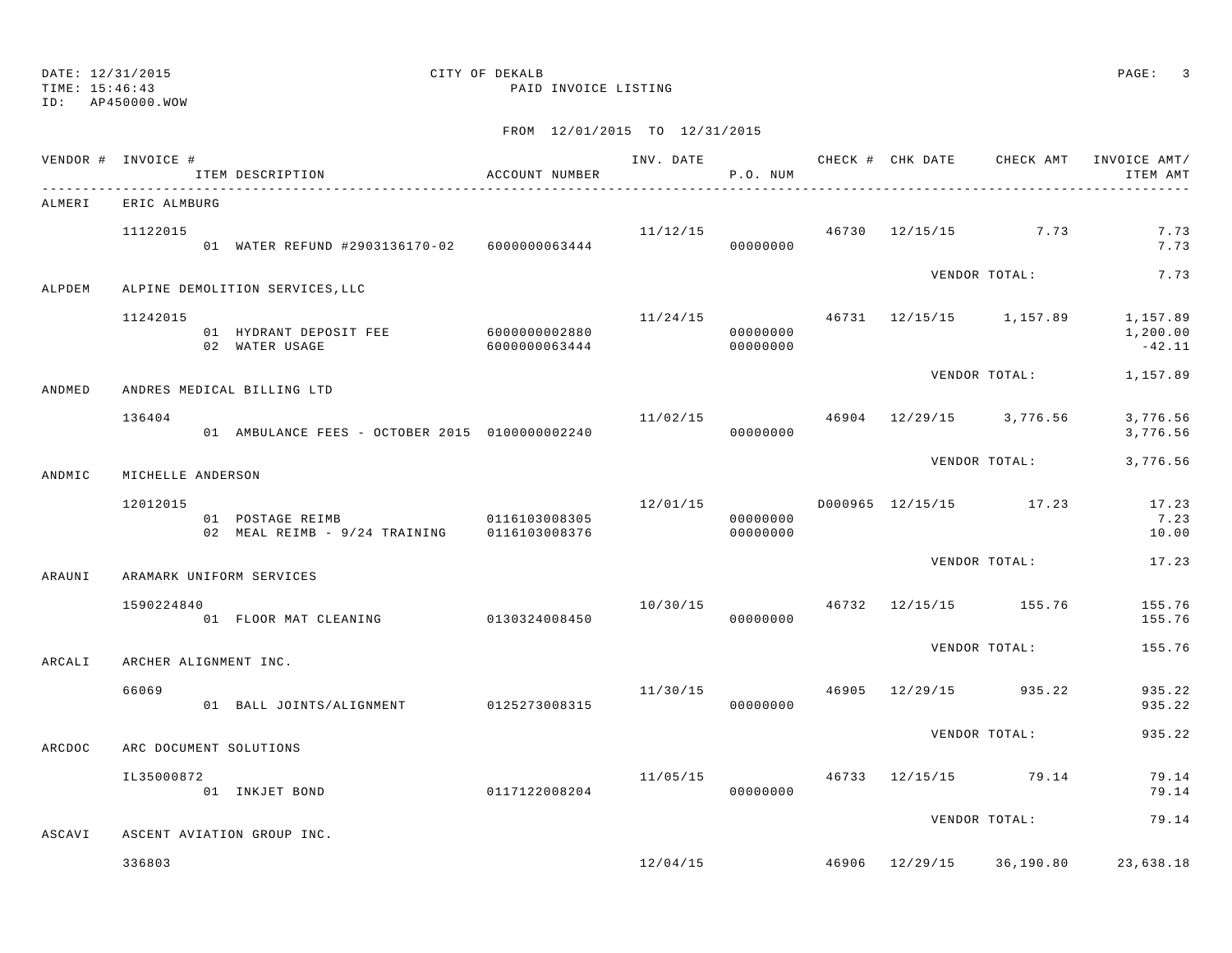DATE: 12/31/2015 QUITY OF DEKALB QUITY OF DEALB

TIME: 15:46:43 PAID INVOICE LISTING

ID: AP450000.WOW

|                | VENDOR # INVOICE #         | ITEM DESCRIPTION<br>-------------------------------------- | ACCOUNT NUMBER | _________________________          | P.O. NUM |       |                                          | ITEM AMT               |
|----------------|----------------------------|------------------------------------------------------------|----------------|------------------------------------|----------|-------|------------------------------------------|------------------------|
|                |                            |                                                            |                |                                    |          |       |                                          |                        |
|                | 336803                     | 01  100 OCTANE AVIATION FUEL 6500002008234                 |                | 12/04/15                           | 00000000 |       | 46906 12/29/15 36,190.80                 | 23,638.18<br>23,638.18 |
|                | 338007                     | 01 (7541) GALLONS JET-A FUEL 6500002008234                 |                | 12/11/15                           | 00000000 |       | 46906 12/29/15 36,190.80                 | 12,552.62<br>12,552.62 |
| ASSFOR         | ILLINOIS STATE POLICE      |                                                            |                |                                    |          |       | VENDOR TOTAL:                            | 36,190.80              |
|                | 11122015                   |                                                            |                | 11/12/15                           |          |       | 46734 12/15/15 463.00                    | 463.00<br>463.00       |
| AUTGLA         | AUTO GLASS BY BRAD         |                                                            |                |                                    |          |       | VENDOR TOTAL:                            | 463.00                 |
|                | 22683                      | 01 INSTALL NEW WINDSHIELD                                  | 0120242008226  | $11/06/15$ 46735 $12/15/15$ 355.00 | 00000000 |       |                                          | 355.00<br>355.00       |
| BADMET         | BADGER METER, INC.         |                                                            |                |                                    |          |       | VENDOR TOTAL:                            | 355.00                 |
|                | 1037442                    | 01 METERS                                                  | 6000006008583  |                                    | 00000000 |       | $11/11/15$ $46736$ $12/15/15$ $5,389.70$ | 3,880.70<br>3,880.70   |
|                | 1067805                    | 01 METERS                                                  | 6000006008583  | 11/13/15                           | 00000000 |       | 46736 12/15/15 5,389.70                  | 1,509.00<br>1,509.00   |
| <b>BARNABY</b> | BARNABY                    |                                                            |                |                                    |          |       | VENDOR TOTAL:                            | 5,389.70               |
|                | 5656                       | 01 (500) BUS CARDS - CLEVELAND 6500002008202               |                | 11/06/15                           | 00000000 |       | 46737 12/15/15 56.00                     | 56.00<br>56.00         |
|                | 5753                       | 01 (500) TRESPASS NOTICE SIGNS                             | 0120222008202  | 11/30/15                           | 00000000 |       | 46907 12/29/15 497.00                    | 497.00<br>497.00       |
|                | BATTBULB BATTERIES + BULBS |                                                            |                |                                    |          |       | VENDOR TOTAL:                            | 553.00                 |
|                | 29710172201                | 01 (14) LITHIUM BATTERIES 0125273008311                    |                | 11/13/15                           | 00000000 | 46738 | 12/15/15 163.10                          | 163.10<br>163.10       |
|                | 29710176101                | 01  1.5V/9V - STOCK                                        | 0125273008311  | 12/01/15                           | 00000000 |       | 46908 12/29/15 485.98                    | 485.98<br>154.08       |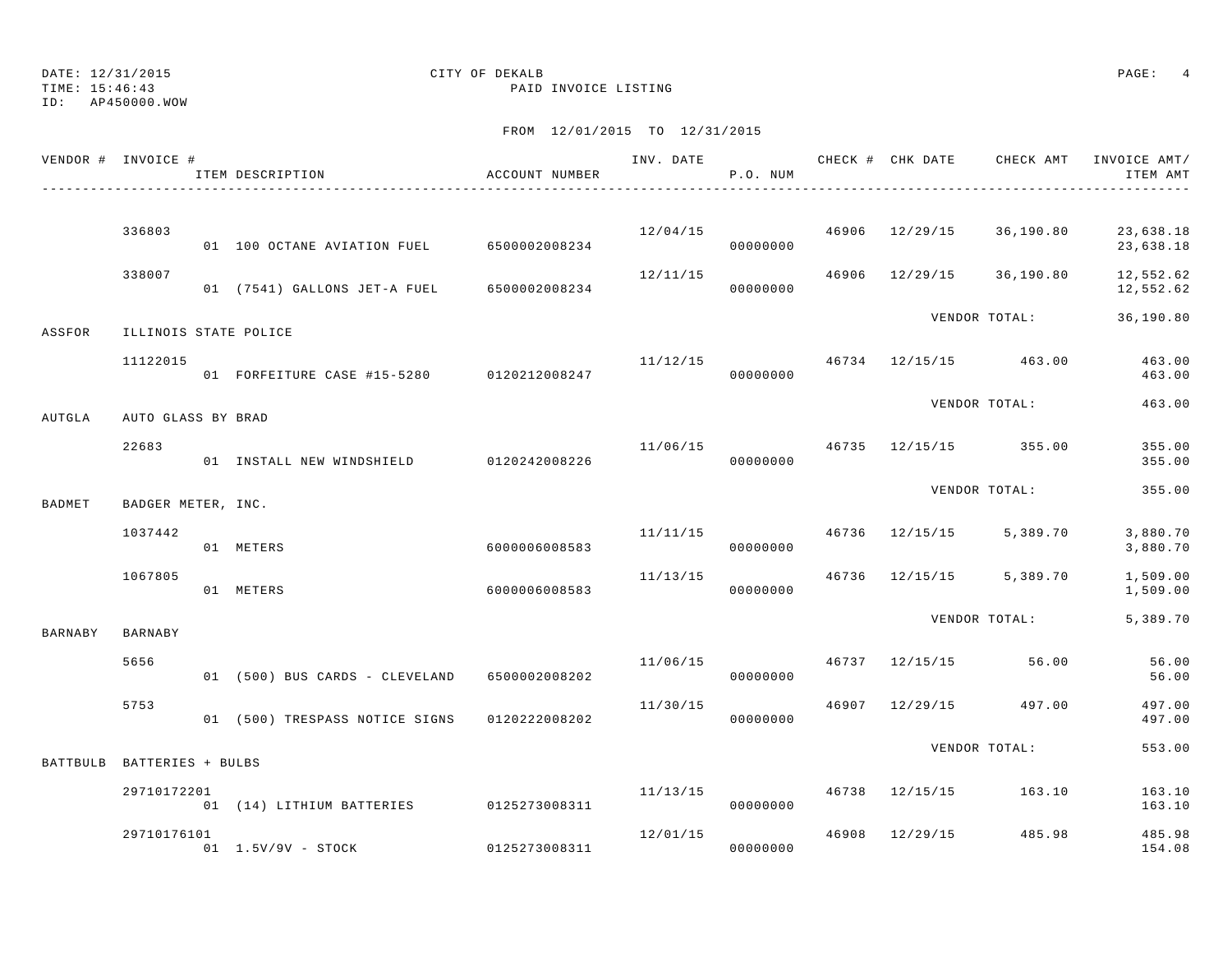ID: AP450000.WOW

## TIME: 15:46:43 PAID INVOICE LISTING

### FROM 12/01/2015 TO 12/31/2015

|        | VENDOR # INVOICE #  | .<br>ITEM DESCRIPTION <b>ACCOUNT NUMBER</b>                                                                                           |                                      |          | P.O. NUM |  |                                         | INV. DATE 6 CHECK # CHK DATE CHECK AMT INVOICE AMT/<br>ITEM AMT |
|--------|---------------------|---------------------------------------------------------------------------------------------------------------------------------------|--------------------------------------|----------|----------|--|-----------------------------------------|-----------------------------------------------------------------|
|        | 29710176101         |                                                                                                                                       |                                      | 12/01/15 |          |  | 46908 12/29/15 485.98                   | 485.98<br>331.90                                                |
| BAXWOO |                     | BAXTER & WOODMAN, INC.                                                                                                                |                                      |          |          |  | VENDOR TOTAL:                           | 649.08                                                          |
|        | 0183464             | 01  14-EN002-00-ST  1300003008331                                                                                                     |                                      |          | 00000000 |  | $11/19/15$ 46909 $12/29/15$ 112.75      | 112.75<br>112.75                                                |
| BENISW | BENISTAR / HARTFORD |                                                                                                                                       |                                      |          |          |  | VENDOR TOTAL:                           | 112.75                                                          |
|        | 09152015            | 01 RETIREE INSURANCE SEPT 15 7100004008478                                                                                            |                                      |          | 00000000 |  |                                         | 38,198.16<br>38,198.16                                          |
|        | 11162015            | 01 NOV 2015 RETIREE INSURANCE                                                                                                         | 7100004008478                        | 11/16/15 | 00000000 |  | D000984 12/15/15 39,139.78              | 39, 139. 78<br>39,139.78                                        |
|        | 12032015            | 01 RETIREE INSURANCE DEC 2015 7100004008478                                                                                           |                                      | 12/03/15 | 00000000 |  |                                         | D000997 12/29/15 37,131.84 37,131.84<br>37,131.84               |
| BENMAR | MARY BENBOW         |                                                                                                                                       |                                      |          |          |  |                                         | VENDOR TOTAL: 114,469.78                                        |
|        | 07042015            |                                                                                                                                       |                                      |          |          |  | $07/04/15$ $46715$ $12/01/15$ $511.26$  | 511.26<br>511.26                                                |
| BENROB | ROBERT BENSON       |                                                                                                                                       |                                      |          |          |  | VENDOR TOTAL:                           | 511.26                                                          |
|        | 11122015            | $01 \quad \text{WATER}\text{ REFUND} \text{ #3503156280-00} \qquad \text{600000063444} \qquad \text{11/12/15} \qquad \text{00000000}$ | $11/12/15$ $46739$ $12/15/15$ $7.73$ |          |          |  |                                         | 7.73<br>7.73                                                    |
| BENSYS |                     | BENTLEY SYSTEMS, INCORPORATED                                                                                                         |                                      |          |          |  | VENDOR TOTAL:                           | 7.73                                                            |
|        | 47718313            | 01 MICROSTATION SELECT 0117124008450                                                                                                  |                                      |          | 00000000 |  |                                         | $12/02/15$ $46910$ $12/29/15$ $2,292.00$ $2,292.00$<br>2,292.00 |
| BLAERI | ERIC BLANKEN        |                                                                                                                                       |                                      |          |          |  |                                         | VENDOR TOTAL: 2,292.00                                          |
|        | 09182015            | 01 FIRE PREV PRINC. TRAVEL REIMB 0125273008376                                                                                        |                                      |          | 00000000 |  | $09/18/15$ $D000966$ $12/15/15$ $47.74$ | 47.74<br>47.74                                                  |
|        |                     |                                                                                                                                       |                                      |          |          |  |                                         | .                                                               |

VENDOR TOTAL: 47.74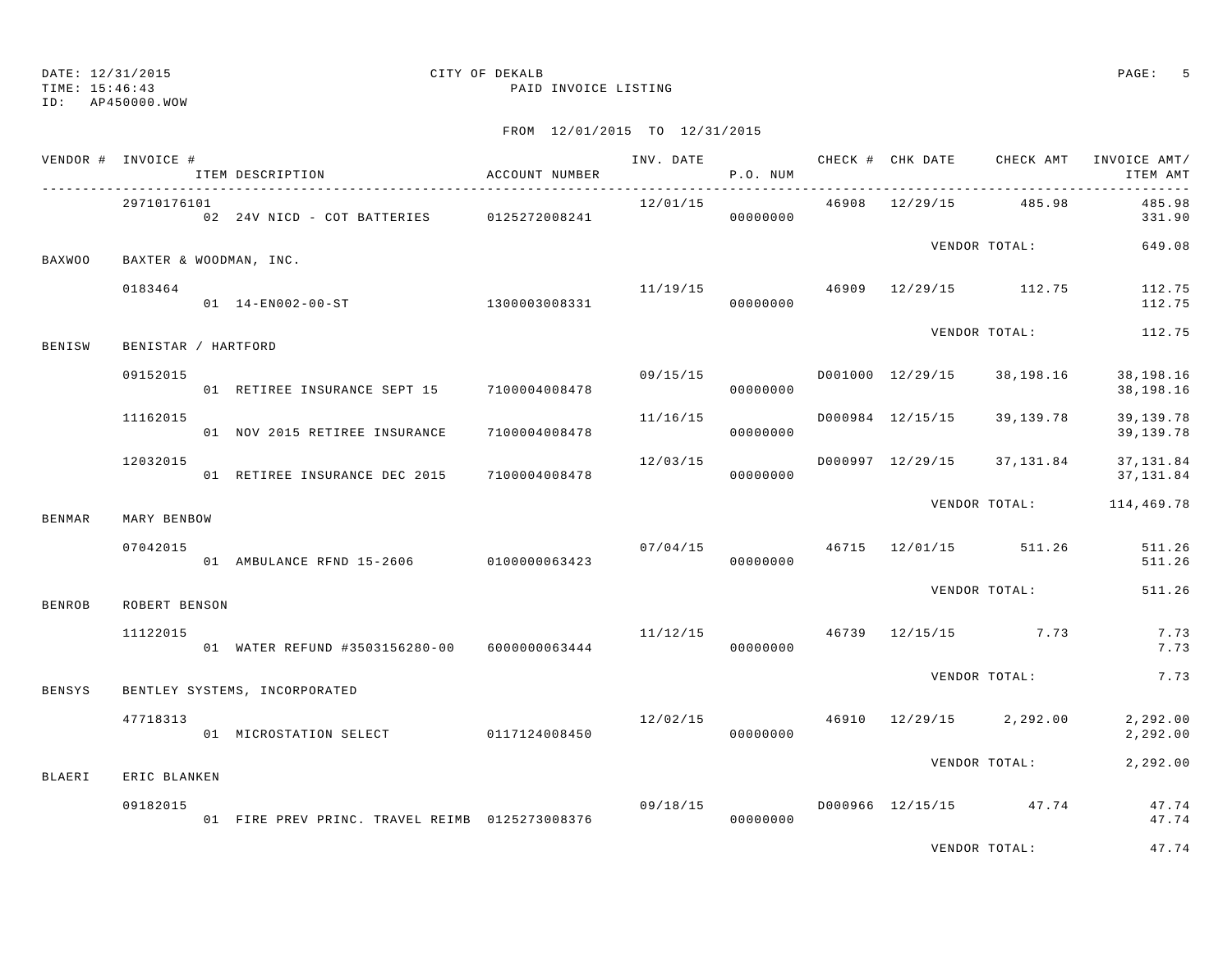TIME: 15:46:43 PAID INVOICE LISTING

ID: AP450000.WOW

|               | VENDOR # INVOICE #<br>________________________ | ITEM DESCRIPTION                       | ACCOUNT NUMBER |          | P.O. NUM |  | INV. DATE 6 . CHECK # CHK DATE 6 CHECK AMT INVOICE AMT | ITEM AMT               |
|---------------|------------------------------------------------|----------------------------------------|----------------|----------|----------|--|--------------------------------------------------------|------------------------|
| BLAOIL        | BLAKE OIL COMPANY                              |                                        |                |          |          |  |                                                        |                        |
|               | 352989                                         | 01 (8605) GALLONS FUEL 0100000001510   |                | 11/25/15 | 00000000 |  | 46740 12/15/15 29,939.77 12,748.32                     | 12,748.32              |
|               | 365536                                         | 01 (83) GALLONS FUEL 0100000001510     |                | 11/16/15 | 00000000 |  | 46740 12/15/15 29,939.77                               | 168.94<br>168.94       |
|               | 366104                                         | 01 (3200) GALLONS DIESEL 6500002008245 |                | 11/24/15 | 00000000 |  | 46740 12/15/15 29,939.77 4,935.39                      | 4,935.39               |
|               | 371685                                         | 01 (7501) GALLONS FUEL 0100000001520   |                | 11/20/15 | 00000000 |  | 46740 12/15/15 29,939.77                               | 12,087.12<br>12,087.12 |
| BLSEW         | <b>B &amp; L SEWER RODDING</b>                 |                                        |                |          |          |  | VENDOR TOTAL:                                          | 29,939.77              |
|               | 08232015                                       |                                        |                | 08/23/15 |          |  | 46741 12/15/15 1,050.00                                | 1,050.00<br>1,050.00   |
| <b>BLUCRO</b> |                                                | BLUE CROSS BLUE SHIELD                 |                |          |          |  | VENDOR TOTAL: 1,050.00                                 |                        |
|               | 02112014                                       |                                        |                |          |          |  | $02/11/14$ $46742$ $12/15/15$ $672.36$                 | 672.36<br>672.36       |
| <b>BNCONT</b> | BN CONTROLS                                    |                                        |                |          |          |  | VENDOR TOTAL:                                          | 672.36                 |
|               | 239                                            | 01 SCADA/CONTROL REPAIR 6000003008330  |                |          | 00000000 |  | 12/03/15 46911 12/29/15 880.00                         | 880.00<br>880.00       |
| BONIND        |                                                | BONNELL INDUSTRIES, INC.               |                |          |          |  | VENDOR TOTAL:                                          | 880.00                 |
|               | 0165308IN                                      | 01 VMAC COMPRESSOR 0130332008226       |                |          | 00000000 |  | $11/23/15$ $46743$ $12/15/15$ $1,726.83$               | 251.83<br>251.83       |
|               | 0165441IN                                      | 01 CYLINDER 0130332008226              |                | 11/25/15 | 00000000 |  | 46743 12/15/15 1,726.83                                | 1,475.00<br>1,475.00   |
|               | 0165762IN                                      | 01 TAILGATE LATCH PIN 0130332008226    |                | 12/07/15 | 00000000 |  | 46912 12/29/15 369.95                                  | 369.95<br>369.95       |
| <b>BOUTRE</b> |                                                | BOUND TREE MEDICAL, LLC.               |                |          |          |  | VENDOR TOTAL: 2,096.78                                 |                        |
|               | 81973605                                       |                                        |                |          |          |  | $11/18/15$ $46744$ $12/15/15$ $275.49$                 | 275.49                 |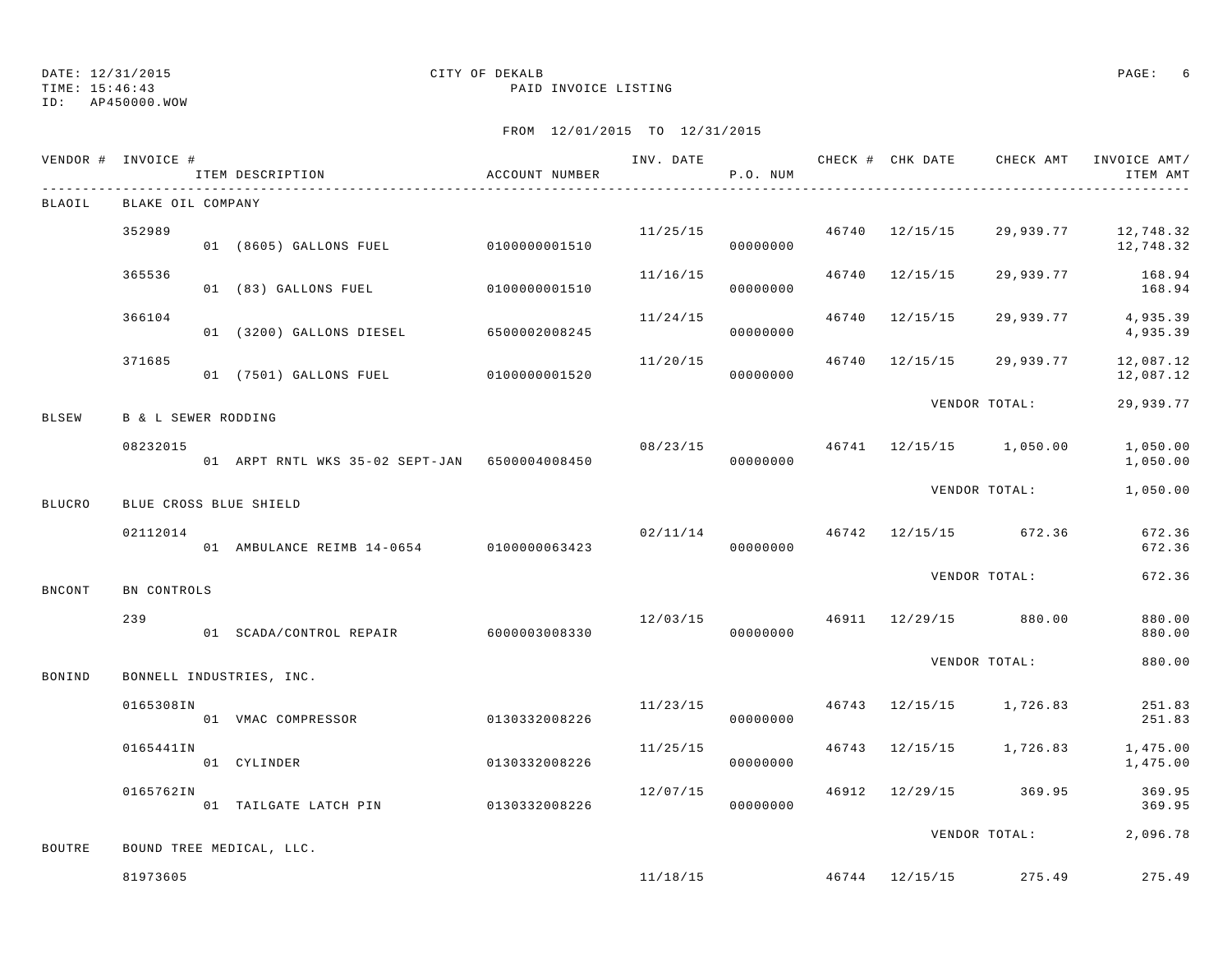ID: AP450000.WOW

### TIME: 15:46:43 PAID INVOICE LISTING

|               | VENDOR # INVOICE #   | ITEM DESCRIPTION                                                                         | ACCOUNT NUMBER                            |          | P.O. NUM             |  |                                          | INV. DATE 6 CHECK # CHK DATE CHECK AMT INVOICE AMT/<br>ITEM AMT |
|---------------|----------------------|------------------------------------------------------------------------------------------|-------------------------------------------|----------|----------------------|--|------------------------------------------|-----------------------------------------------------------------|
|               | 81973605             |                                                                                          |                                           |          |                      |  |                                          |                                                                 |
|               |                      | -------<br>01 NITRILE GLOVES 0125272008241                                               |                                           |          | 00000000             |  | $11/18/15$ $46744$ $12/15/15$ $275.49$   | 275.49<br>275.49                                                |
|               | 81987637             | 01 IMMOBILIZER/SENSRS/CLIPBOARD 0125272008241                                            |                                           |          | 00000000             |  | $12/04/15$ $46913$ $12/29/15$ $299.23$   | 299.23<br>299.23                                                |
| <b>BRAMAN</b> |                      | BRAD MANNING FORD, INC.                                                                  |                                           |          |                      |  | VENDOR TOTAL:                            | 574.72                                                          |
|               | 60814FOW             | 0120222008226<br>01 COVER/SEAL                                                           |                                           | 11/30/15 | 00000000             |  |                                          | 46914 12/29/15 210.63 210.63<br>210.63                          |
|               | FOCB59512            | 01 BODY REPAIR - PD335 - 15-05792 7200004008472                                          |                                           | 09/18/15 | 00000000             |  | 46745 12/15/15 7,355.06                  | 2,974.68<br>2,974.68                                            |
|               | FOCS60608            | 01 SPARK PLUGS, HEAD GASKETS 0130333008315<br>02 SPARK PLUGS, HEAD GASKETS 0130332008226 |                                           |          | 00000000<br>00000000 |  | $11/10/15$ $46745$ $12/15/15$ $7,355.06$ | 4,344.13<br>3,220.00<br>1,124.13                                |
|               | FOCS60692            | 01 OIL CHANGE<br>02 OIL CHANGE                                                           | 0910002008245<br>$0920002008245$ 00000000 |          | 00000000             |  | $11/03/15$ $46745$ $12/15/15$ $7,355.06$ | 36.25<br>18.13<br>18.12                                         |
| <b>BRATHY</b> |                      | BRAUN THYSSENKRUPP ELEVATOR                                                              |                                           |          |                      |  |                                          | VENDOR TOTAL: 7,565.69                                          |
|               | 112308               | 01 2ND OTRLY BILLING - PRSSR TEST 0130324008450                                          |                                           |          | 00000000             |  | $12/01/15$ $46915$ $12/29/15$ $240.00$   | 240.00<br>240.00                                                |
| BSG           | BASTON SERVICE GROUP |                                                                                          |                                           |          |                      |  | VENDOR TOTAL:                            | 240.00                                                          |
|               | 1971                 | 01 MANAGEMENT FEE - DEC 2015 6500004008450                                               |                                           | 00000000 |                      |  | $12/07/15$ $46916$ $12/29/15$ $400.00$   | 400.00<br>400.00                                                |
| BYEENT        | BYERS ENTERPRISES    |                                                                                          |                                           |          |                      |  | VENDOR TOTAL:                            | 400.00                                                          |
|               | 40874                | 01 SMOKEOUT TOLIETS 0125273008376                                                        |                                           |          | 00000000             |  | $11/11/15$ 46746 12/15/15 85.00          | 85.00<br>85.00                                                  |
| CABAA         | CABAA                |                                                                                          |                                           |          |                      |  | VENDOR TOTAL:                            | 85.00                                                           |
|               | 112                  |                                                                                          |                                           |          |                      |  | $12/01/15$ $46917$ $12/29/15$ $275.00$   | 275.00                                                          |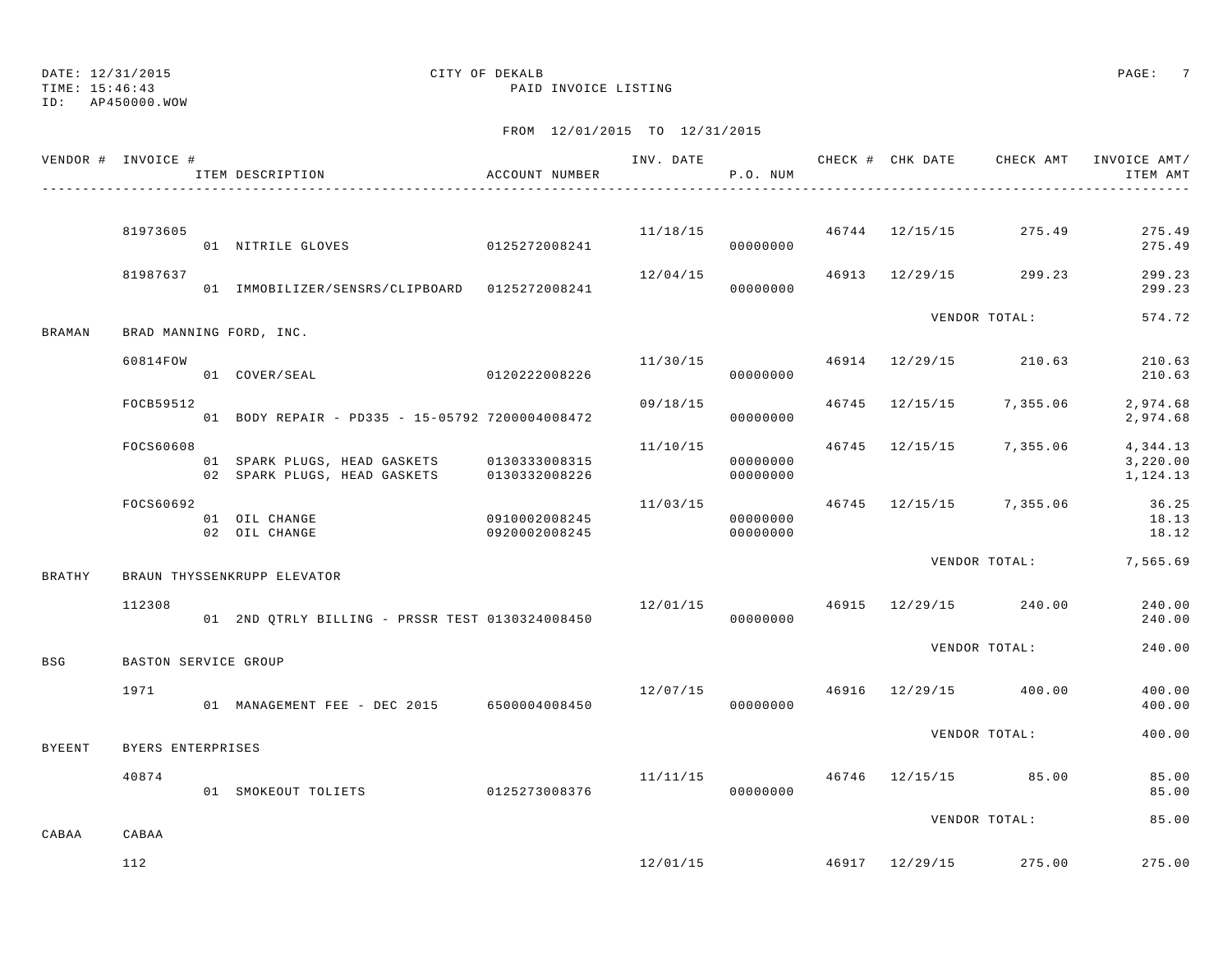ID: AP450000.WOW

TIME: 15:46:43 PAID INVOICE LISTING

|         | VENDOR # INVOICE #   | ITEM DESCRIPTION                                                                                                                                                                                                                                                                                                                          | ACCOUNT NUMBER                                                                                     | INV. DATE | P.O. NUM                                                                                                 |       | CHECK # CHK DATE | CHECK AMT      | INVOICE AMT/<br>ITEM AMT                                                                       |
|---------|----------------------|-------------------------------------------------------------------------------------------------------------------------------------------------------------------------------------------------------------------------------------------------------------------------------------------------------------------------------------------|----------------------------------------------------------------------------------------------------|-----------|----------------------------------------------------------------------------------------------------------|-------|------------------|----------------|------------------------------------------------------------------------------------------------|
|         | 112                  | 01 MEMBERSHIP 1/1/16-1/1/17 6500003008375                                                                                                                                                                                                                                                                                                 |                                                                                                    |           | 12/01/15<br>00000000                                                                                     |       | 46917 12/29/15   | 275.00         | 275.00<br>275.00                                                                               |
| CARGILL | CARGILL INCORPORATED |                                                                                                                                                                                                                                                                                                                                           |                                                                                                    |           |                                                                                                          |       |                  | VENDOR TOTAL:  | 275.00                                                                                         |
|         | 2902563124           | 01 DEICER SALT ICE CNTRL BLK DR 0130332008235                                                                                                                                                                                                                                                                                             |                                                                                                    | 11/24/15  | 00000000                                                                                                 | 46918 | 12/29/15         | 27,309.80      | 8,587.51<br>8,587.51                                                                           |
|         | 2902565439           | 01 DEICER SALT ICE CNTRL BLK DR 0130332008235                                                                                                                                                                                                                                                                                             |                                                                                                    | 11/25/15  | 00000000                                                                                                 | 46918 | 12/29/15         | 27,309.80      | 8,538.99<br>8,538.99                                                                           |
|         | 2902568963           | 01 DEICER SALT ICE CNTRL BLK DR 0130332008235                                                                                                                                                                                                                                                                                             |                                                                                                    | 11/30/15  | 00000000                                                                                                 | 46918 | 12/29/15         | 27,309.80      | 6,812.45<br>6,812.45                                                                           |
|         | 2902571191           | 01 DEICER SALT ICE CNTRL BLK DR 0130332008235                                                                                                                                                                                                                                                                                             |                                                                                                    | 12/01/15  | 00000000                                                                                                 | 46918 | 12/29/15         | 27,309.80      | 3,370.85<br>3,370.85                                                                           |
| CARHOS  |                      | BILL WHITE'S C.A.R. HOSPITAL                                                                                                                                                                                                                                                                                                              |                                                                                                    |           |                                                                                                          |       |                  | VENDOR TOTAL:  | 27,309.80                                                                                      |
|         | 12082015             | 01 OIL CHANGE                                                                                                                                                                                                                                                                                                                             | 0125273008315                                                                                      | 12/08/15  | 00000000                                                                                                 | 46919 |                  | 12/29/15 31.15 | 31.15<br>31.15                                                                                 |
| CASBAN  | CASTLE BANK          |                                                                                                                                                                                                                                                                                                                                           |                                                                                                    |           |                                                                                                          |       |                  | VENDOR TOTAL:  | 31.15                                                                                          |
|         | 1132NOV15CC          | 01 EAGLE RIDGE - LODGING 9/27-30 6500003008376<br>02 EAGLE RIDGE - LODGING 9/27-30 6500003008376<br>03 LEKTRO - RETURNED HOOK CRADLE 6500003008310<br>04 FLIGHTWARE ADVERTISING<br>05 APOLLOMART - GASOLINE<br>06 WALMART - COFFEE SUPPLIES<br>07 WALMART - CREDIT TAX<br>08 LONG BRIDGE GC - MEAL (3)<br>0 9<br>DIRECTV - 10/14-11/13/15 | 6500003008373<br>6500003008376<br>6500002008219<br>6500002008219<br>6500003008376<br>6500003008348 | 11/24/15  | 00000000<br>00000000<br>00000000<br>00000000<br>00000000<br>00000000<br>00000000<br>00000000<br>00000000 |       | D000990 12/29/15 | 761.65         | 761.65<br>411.18<br>411.18<br>$-248.42$<br>8.00<br>15.00<br>80.13<br>$-0.80$<br>29.39<br>55.99 |
|         | 2205NOV15CC          | 01 APOLLOMART - BEVERAGES                                                                                                                                                                                                                                                                                                                 | 0130343008376                                                                                      | 11/24/15  | 00000000                                                                                                 |       | D000990 12/29/15 | 4.79           | 4.79<br>4.79                                                                                   |
|         | 2455NOV15CC          | 01 WESTIN - AMG CONF<br>02 PRESS PLUS                                                                                                                                                                                                                                                                                                     | 0115153008376<br>0115153008375                                                                     | 11/24/15  | 00000000<br>00000000                                                                                     |       | D000990 12/29/15 | 1,677.50       | 1,677.50<br>1,573.90<br>7.99                                                                   |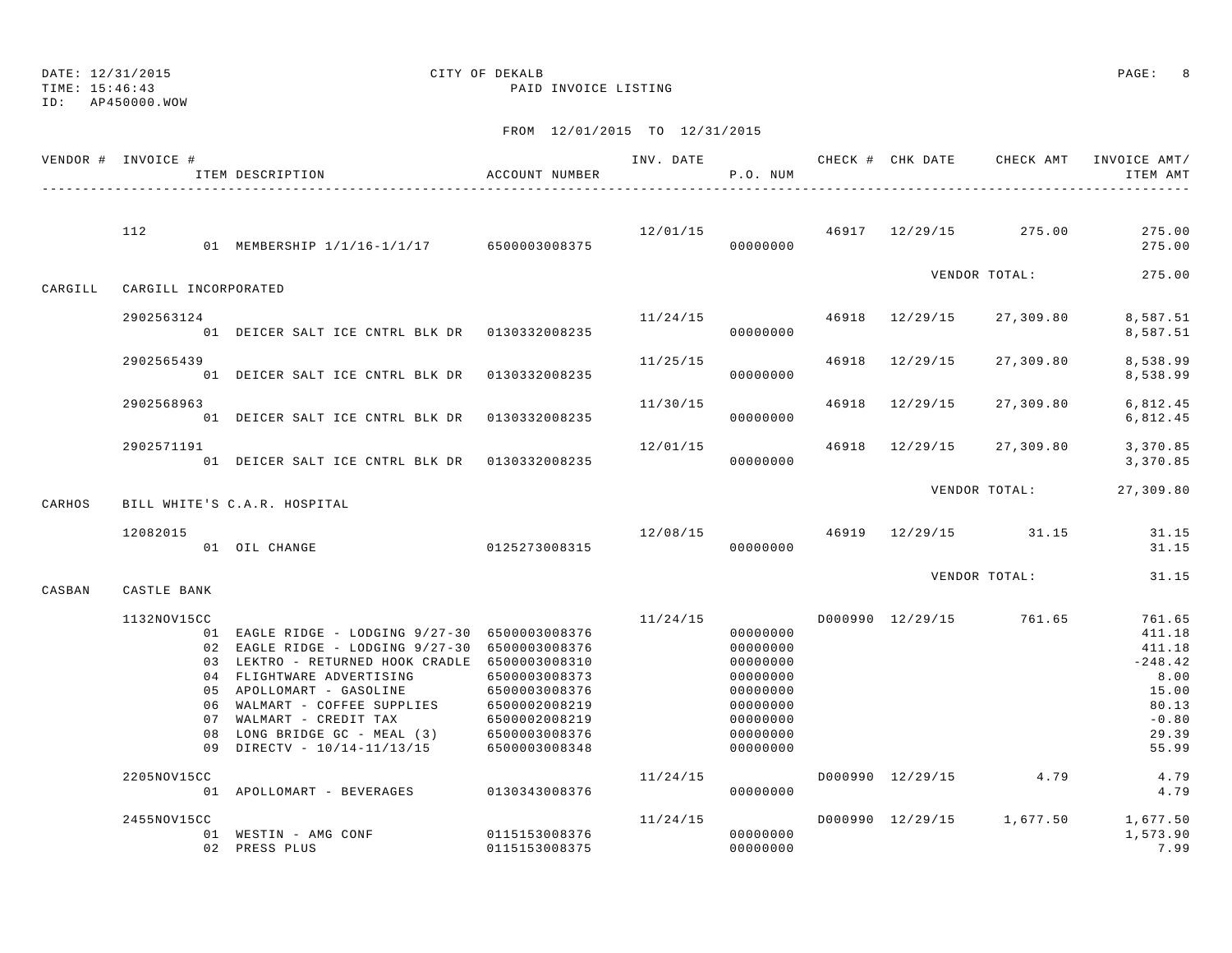## ID: AP450000.WOW

## DATE: 12/31/2015 CITY OF DEKALB PAGE: 9

TIME: 15:46:43 PAID INVOICE LISTING

| VENDOR # INVOICE #                             | ITEM DESCRIPTION                                                                                                                 | ACCOUNT NUMBER  |          | <b>P.O. NUM</b> |  |                           | INV. DATE 6 1992 CHECK # CHK DATE 6 CHECK AMT INVOICE AMT/<br>ITEM AMT |
|------------------------------------------------|----------------------------------------------------------------------------------------------------------------------------------|-----------------|----------|-----------------|--|---------------------------|------------------------------------------------------------------------|
| 2455NOV15CC<br>03 ADOBE PDF PACK 0115153008375 |                                                                                                                                  |                 | 11/24/15 |                 |  | D000990 12/29/15 1,677.50 | 1,677.50                                                               |
|                                                |                                                                                                                                  |                 |          | 00000000        |  |                           | 95.61                                                                  |
| 2865NOV15CC                                    |                                                                                                                                  |                 | 12/14/15 |                 |  |                           | D000990 12/29/15 3,665.32 3,665.32                                     |
|                                                | 01 STOBES N MORE - PD302 0120212008247                                                                                           |                 |          | 00000000        |  |                           | 236.30                                                                 |
|                                                | 02 VISTAPRINT - SELFINKING STAMP 0120232008204                                                                                   |                 |          | 00000000        |  |                           | 32.92                                                                  |
|                                                | 03 THEFIRESTORE - ENTRY TOOL                                                                                                     | 0120222008242   |          | 00000000        |  |                           | 249.98                                                                 |
|                                                | 04 IPSTA - REGISTRATION                                                                                                          | 0120213008376   |          | 00000000        |  |                           | 191.00                                                                 |
|                                                | 05 IPSTA - REGISTRATION                                                                                                          | 0120233008376   |          | 00000000        |  |                           | 382.00                                                                 |
|                                                | 06 HILTON - LOWERY                                                                                                               | 0120213008376   |          | 00000000        |  |                           | 296.82                                                                 |
|                                                | 07 AMAZON - KEYBOARD                                                                                                             |                 |          | 00000000        |  |                           | 106.24                                                                 |
| 08                                             |                                                                                                                                  |                 |          | 00000000        |  |                           | 332.64                                                                 |
| 09                                             | $\begin{tabular}{lllll} IACP & MEMBERSHIP & - HOADLEY & 0120213008375 \\ LOWES & - SCOTCH TAPE & 0120222008204 \\ \end{tabular}$ |                 |          | 00000000        |  |                           | 95.00                                                                  |
|                                                | 10 LOWES - SCOTCH TAPE                                                                                                           |                 |          | 00000000        |  |                           | 3.82                                                                   |
|                                                | 11 AMAZON - KEYBOARD                                                                                                             |                 |          | 00000000        |  |                           | 106.65                                                                 |
| 12                                             |                                                                                                                                  |                 |          | 00000000        |  |                           | 220.00                                                                 |
| 13                                             | SAMS CLUB - COFFEE                                                                                                               | 0120252008299   |          | 00000000        |  |                           | 289.20                                                                 |
|                                                | 14 HAMPTON - SMITH                                                                                                               | $0120223008376$ |          | 00000000        |  |                           | 187.58                                                                 |
|                                                | 15 JIMMY JOHNS - MEAL                                                                                                            | 0120223008376   |          | 00000000        |  |                           | 112.20                                                                 |
|                                                | 16 FBI-LEEDA - SUP. LEAD. INT. 0120213008376                                                                                     |                 |          | 00000000        |  |                           | 650.00                                                                 |
|                                                | 17 TARGET - HOMECOMING BEVERAGES 0120222008299                                                                                   |                 |          | 00000000        |  |                           | 80.28                                                                  |
|                                                | 18 DISINFECTANT WIPES                                                                                                            | 0120232008204   |          | 00000000        |  |                           | 59.92                                                                  |
|                                                | 19 CASEYS - GASOLINE<br>19 CASEYS - GASOLINE 19 0120223008376<br>20 SHELL - GASOLINE 120223008376                                |                 |          | 00000000        |  |                           | 13.60                                                                  |
|                                                |                                                                                                                                  |                 |          | 00000000        |  |                           | 19.17                                                                  |
| 3472NOV15CC                                    |                                                                                                                                  |                 | 11/24/15 |                 |  | D000990 12/29/15 344.00   | 344.00                                                                 |
|                                                | 01 NAVY PIER - STANDARD PARKING 0132103008376                                                                                    |                 |          | 00000000        |  |                           | 22.00                                                                  |
|                                                | 02 AACE MEMBERSHIP DUES 0132133008375                                                                                            |                 |          | 00000000        |  |                           | 250.00                                                                 |
|                                                | 03 PRESS PLUS - SUBSCRIPTION 0132103008375                                                                                       |                 |          | 00000000        |  |                           | 72.00                                                                  |
| 5539NOV15CC                                    |                                                                                                                                  |                 | 11/24/15 |                 |  |                           | D000990 12/29/15 1,523.39 1,523.39                                     |
|                                                | 01 OFFICE DEPOT - TABS, PAPER 0115152008204                                                                                      |                 |          | 00000000        |  |                           | 197.45                                                                 |
| 02                                             | DREAMTIME - STOCK PHOTOGRAPHY 0115152008202                                                                                      |                 |          | 00000000        |  |                           | 34.99                                                                  |
|                                                | 03 IAMMA - PROF DEVELOPMENT                                                                                                      | 0115153008376   |          | 00000000        |  |                           | 22.75                                                                  |
|                                                | 04 IAMMA PROF DEVELOPMENT 0115153008376                                                                                          |                 |          | 00000000        |  |                           | 22.75                                                                  |
| 05                                             | 4IMPRINT - TUMBLERS                                                                                                              | 0115152008202   |          | 00000000        |  |                           | 559.80                                                                 |
| 06                                             | GFOA - DIST. BUDGET - STOTT 0117113008342                                                                                        |                 |          | 00000000        |  |                           | 425.00                                                                 |
| 07                                             | IAMMA PROF DEVELOPMENT                                                                                                           | 0115153008376   |          | 00000000        |  |                           | 22.75                                                                  |
| 08                                             | FTD.COM - REFUND (DICKSON) 0115152008294                                                                                         |                 |          | 00000000        |  |                           | $-125.99$                                                              |
| 09                                             | DC RECORDER - ORDINANCE FEE 0115153008366                                                                                        |                 |          | 00000000        |  |                           | 182.00                                                                 |
| 10                                             | BARB CITY BAGELS - MEALS                                                                                                         | 0115153008376   |          | 00000000        |  |                           | 41.10                                                                  |
|                                                | 11 WALMART - EMPLOYEE EVENT                                                                                                      | 0115153008306   |          | 00000000        |  |                           | 59.11                                                                  |
|                                                | 12 DUNKIN DONUTS - EMPLOYEE EVENT 0115153008306                                                                                  |                 |          | 00000000        |  |                           | 55.94                                                                  |
|                                                | 13 DOLLAR TREE - EMPLOYEE EVENTS 0115153008306                                                                                   |                 |          | 00000000        |  |                           | 18.00                                                                  |
|                                                | 14 PARTY CITY - EMPLOYEE EVENTS 0115153008306                                                                                    |                 |          | 00000000        |  |                           | 7.74                                                                   |
| 5649NOV15CC                                    |                                                                                                                                  |                 | 11/24/15 |                 |  | D000990 12/29/15 1,054.04 | 1,054.04                                                               |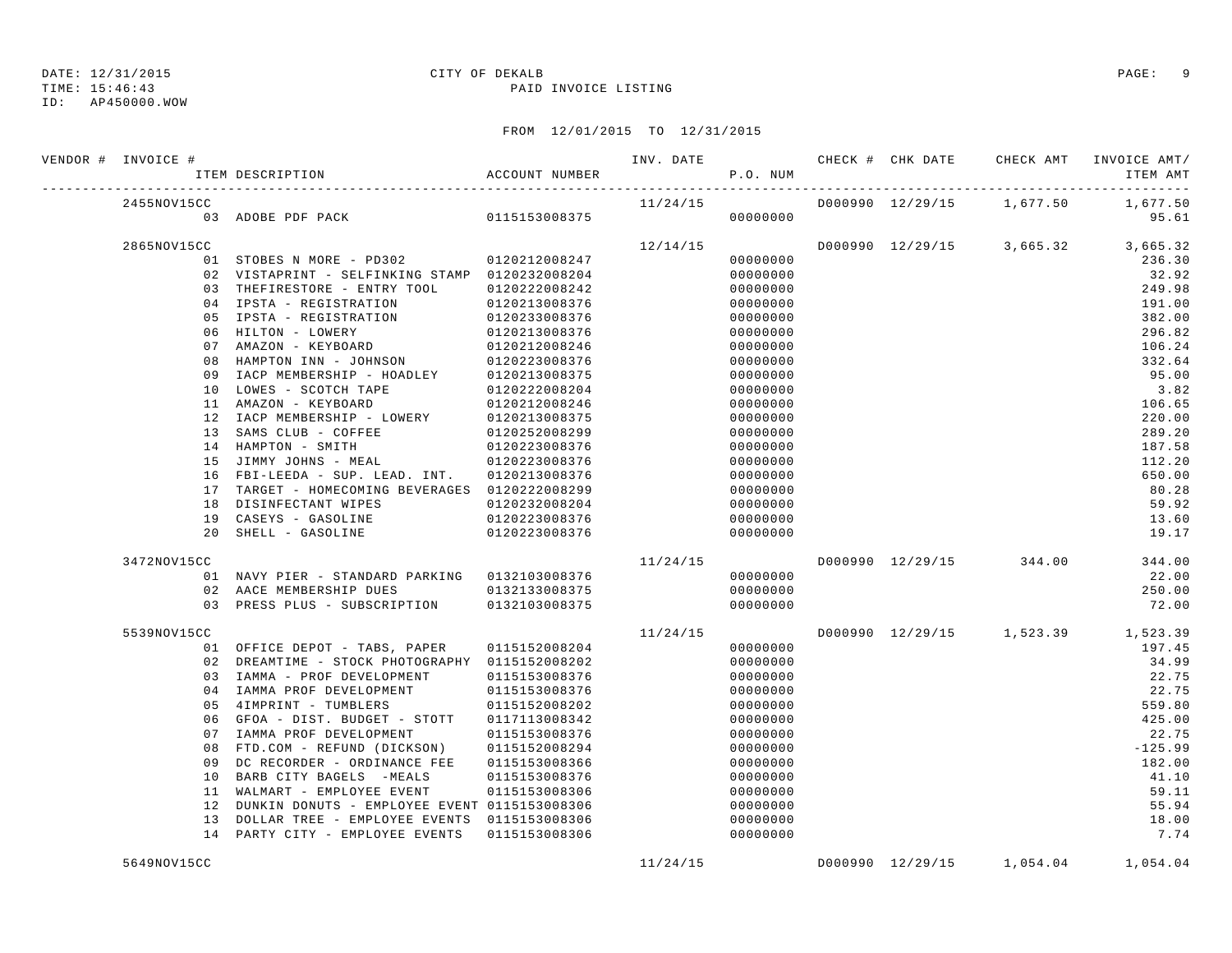ID: AP450000.WOW

TIME: 15:46:43 PAID INVOICE LISTING

| VENDOR # INVOICE # | ITEM DESCRIPTION                                                                                                                     | ACCOUNT NUMBER                 | INV. DATE | P.O. NUM             |                  |                         | CHECK # CHK DATE CHECK AMT INVOICE AMT/<br>ITEM AMT |
|--------------------|--------------------------------------------------------------------------------------------------------------------------------------|--------------------------------|-----------|----------------------|------------------|-------------------------|-----------------------------------------------------|
|                    |                                                                                                                                      |                                |           |                      |                  |                         |                                                     |
| 5649NOV15CC        |                                                                                                                                      |                                | 11/24/15  |                      |                  |                         | D000990 12/29/15 1,054.04 1,054.04                  |
|                    | 01    ICSC - BEST PRACTICES - JEN D    0132103008376                                                                                 |                                |           | 00000000             |                  |                         | 45.00                                               |
|                    | 02 ICSC - RETAIL OUTLOOK - JEN D 0132103008376<br>03 MARRIOTT - BLMNGTN - HILAND 0132103008376                                       |                                |           | 00000000<br>00000000 |                  |                         | 45.00<br>450.24                                     |
|                    | 04 ULI - ASSOC US PUBLIC - HILAND 0132103008375                                                                                      |                                |           | 00000000             |                  |                         | 220.00                                              |
|                    | 05 ULI - ASSOC US PUBLIC - DIVITA 0132103008375                                                                                      |                                |           | 00000000             |                  |                         | 220.00                                              |
| 06                 | DESTIHL - HILAND - MEAL                                                                                                              | 0132103008376                  |           | 00000000             |                  |                         | 30.00                                               |
| 07                 | BONA FIDE THAI - HILAND - MEAL 0132103008376                                                                                         |                                |           | 00000000             |                  |                         | 17.80                                               |
|                    | 08 FIREHOUSE - HILAND - MEAL 0132103008376                                                                                           |                                |           | 00000000             |                  |                         | 26.00                                               |
| 5700NOV15CC        |                                                                                                                                      |                                | 11/24/15  |                      |                  | D000990 12/29/15 229.81 | 229.81                                              |
|                    | 01 GRAND GENEVA - POL PEN CONF 0117113008376                                                                                         |                                |           | 00000000             |                  |                         | 161.67                                              |
|                    | 02 GLIDDEN FLORIST - SCOTT 0115152008294                                                                                             |                                |           | 00000000             |                  |                         | 68.14                                               |
| 6874NOV15CC        |                                                                                                                                      |                                | 12/24/15  |                      |                  |                         | D000990 12/29/15 3,554.81 2,442.59                  |
|                    | 01 NORTHERN TOOL - TEARDROP 0120222008226                                                                                            |                                |           | 00000000             |                  |                         | 29.30                                               |
| 02                 | TSA - BOMBER JACKET - BRANTLEY 0130331008174                                                                                         |                                |           | 00000000             |                  |                         | 78.00                                               |
|                    | 03 ATHENS TECHNICAL - CALIBRATION 0130333008318                                                                                      |                                |           | 00000000             |                  |                         | $-663.41$                                           |
|                    | 04 DISCOUNT TIRE - REPAIRS                                                                                                           | 0120212008247                  |           | 00000000             |                  |                         | 37.00                                               |
|                    | 06 COUNTRY INN - EFFINGHAM - RAIH 0130333008376<br>07 TOOLTOPIA - MASTERCOOL                                                         | 0130336008540                  |           | 00000000<br>00000000 |                  |                         | 416.25<br>146.28                                    |
|                    | 08 APEX TOOL - DIAGNOS/NAVISTAR 0130336008540                                                                                        |                                |           | 00000000             |                  |                         | 1,558.00                                            |
| 09                 | TROYBUILT - PET WASTE BAGS 0130332008219                                                                                             |                                |           | 00000000             |                  |                         | 111.07                                              |
| 10                 | ROB DIESEL WRKS - BATTERY 0130332008226                                                                                              |                                |           | 00000000             |                  |                         | 143.00                                              |
|                    |                                                                                                                                      |                                |           | 00000000             |                  |                         | 30.19                                               |
|                    | $\begin{tabular}{llllll} 11 & ECOMPRESSEDA1R & - FILTER & 0130322008210 \\ 12 & GALETON & - GLOVES & 0130332008295 \\ \end{tabular}$ |                                |           | 00000000             |                  |                         | $-106.50$                                           |
|                    | 13 ATHENS TECHNICAL - CALIBRATION 0130333008318                                                                                      |                                |           | 00000000             |                  |                         | 663.41                                              |
| 7228NOV15CC        |                                                                                                                                      |                                | 11/24/15  |                      |                  |                         | D000990 12/29/15 2,484.31 2,484.31                  |
|                    | 01 COUNTRY INN - JOHNSON 0125273008376                                                                                               |                                |           | 00000000             |                  |                         | 481.72                                              |
|                    | 02 LAQUINTA - SIDDALL 0125273008376<br>03 MOOMED - SCISSORS/STRAPS 0125272008241                                                     |                                |           | 00000000             |                  |                         | 493.95                                              |
|                    |                                                                                                                                      |                                |           | 00000000             |                  |                         | 106.86                                              |
|                    | 04 MARK TWAIN - HICKS                                                                                                                | 0125263008376                  |           | 00000000             |                  |                         | 280.24                                              |
| 0 <sub>5</sub>     | IDPH - LIC RENEWAL - ZAREK                                                                                                           | 0125273008375                  |           | 00000000             |                  |                         | 41.75                                               |
| 06                 | IDPH - LIC RENEWAL - HOYLE                                                                                                           | 0125273008375                  |           | 00000000             |                  |                         | 21.75                                               |
| 07<br>08           | IDPH - LIC RENEWAL - WILCOX<br>LAKINT - THERMOSTAT                                                                                   | 0125273008375<br>0125272008226 |           | 00000000<br>00000000 |                  |                         | 41.75<br>66.80                                      |
| 09                 | BAKERS BUDDY - DONUTS                                                                                                                | 0125273008376                  |           | 00000000             |                  |                         | 24.24                                               |
| 10                 | SCHNUCKS - BOTTLED WATER                                                                                                             | 0125272008240                  |           | 00000000             |                  |                         | 29.88                                               |
| 11                 | COUNTRY INN - MILLER                                                                                                                 |                                |           | 00000000             |                  |                         | 403.20                                              |
| 12                 | THE FIRE STORE - HOOKS                                                                                                               | 0125273008376<br>0125272008240 |           | 00000000             |                  |                         | 78.17                                               |
|                    | 13 COMFORT INN -CONLEY                                                                                                               | 0125273008376                  |           | 00000000             |                  |                         | 414.00                                              |
| 7619NOV15CC        |                                                                                                                                      |                                | 11/24/15  |                      | D000990 12/29/15 | 986.65                  | 986.65                                              |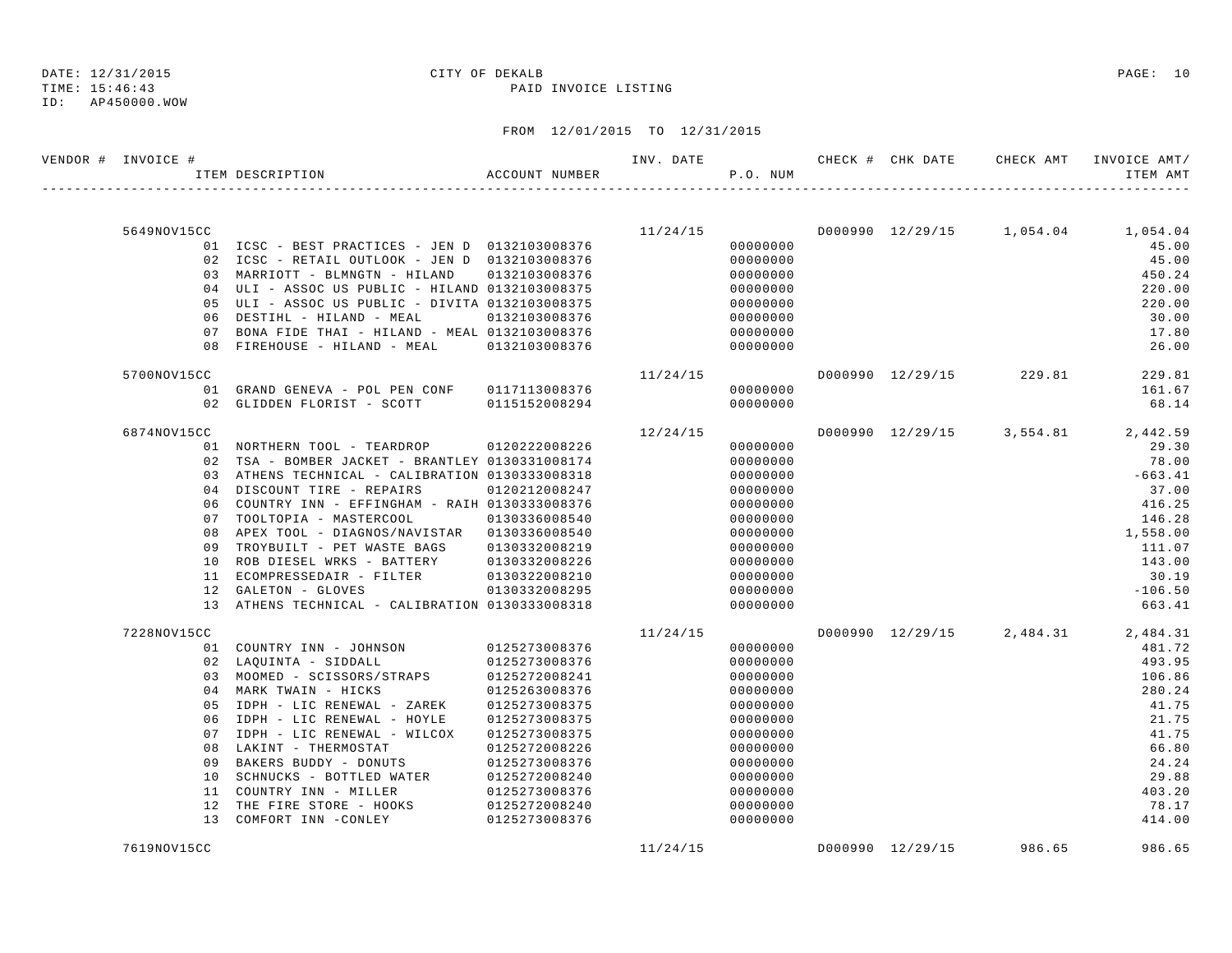# DATE: 12/31/2015 QUITY OF DEKALB QUITY OF DEALB

ID: AP450000.WOW

TIME: 15:46:43 PAID INVOICE LISTING

### FROM 12/01/2015 TO 12/31/2015

|        | VENDOR # INVOICE # | ITEM DESCRIPTION                                                                                                                                               | ACCOUNT NUMBER                 |                                                    | P.O. NUM                                     |                  |                                          | INV. DATE 6 1999 CHECK # CHK DATE 6 CHECK AMT INVOICE AMT<br>ITEM AMT |
|--------|--------------------|----------------------------------------------------------------------------------------------------------------------------------------------------------------|--------------------------------|----------------------------------------------------|----------------------------------------------|------------------|------------------------------------------|-----------------------------------------------------------------------|
|        | 7619NOV15CC        | <br>01 AMAZON - TV WALL BRACKET 0117122008285<br>02 DESTROYIT - SHREDDER OIL 0117122008204<br>03 LYNDA.COM - ANNUAL FEE                                        | 0117124008450                  |                                                    | 00000000<br>00000000<br>00000000             |                  | $11/24/15$ D000990 12/29/15 986.65       | 986.65<br>65.38<br>74.66<br>375.00                                    |
|        |                    | 04 AMAZON - BATTERY CHARGER<br>05 AMAZON - STYLUS PHOTO PRINTERS 0117122008285<br>06 ARCY SOLUTIONS - MOUNTING BRAC 0117122008285<br>07 AMAZON - INK CARTRIDGE | 0117126008580<br>0117122008285 |                                                    | 00000000<br>00000000<br>00000000<br>00000000 |                  |                                          | 19.31<br>305.99<br>113.74<br>32.57                                    |
|        | 9299NOV15CC        | 01 F&F - PAINTING SUPPLIES 6000002008232                                                                                                                       |                                | 11/24/15                                           | 00000000                                     |                  | D000990 12/29/15 194.94                  | 194.94<br>194.94                                                      |
|        | 9401NOV15CC        | 01 HILTON - IDOT CONF - DICKSON 0910003008376<br>02 HILTON - IDOT CONF - HYINK 0910003008376<br>03 RIVER HOUSE BBO - IDOT CONF 0910003008376                   |                                |                                                    | 00000000<br>00000000<br>00000000             |                  | $11/24/15$ $D000990$ $12/29/15$ $254.56$ | 254.56<br>114.33<br>114.33<br>25.90                                   |
|        |                    | CASBANLB CASTLE BANK-DIVISION OF 1ST                                                                                                                           |                                |                                                    |                                              |                  |                                          | VENDOR TOTAL: 15,623.55                                               |
|        | 11162015           | 01 OCT 2015 LOCK BOX FEES 6000003008342                                                                                                                        |                                |                                                    | 00000000                                     |                  | $11/16/15$ D000985 12/15/15 667.46       | 667.46<br>667.46                                                      |
|        | 12152015           | 01 LOCK BOX FEES NOV 2015 6000003008342                                                                                                                        |                                | 12/15/15                                           | 00000000                                     | D000998 12/29/15 | 214.51                                   | 214.51<br>214.51                                                      |
| CASPRI | CASTLE PRINTECH    |                                                                                                                                                                |                                |                                                    |                                              |                  | VENDOR TOTAL:                            | 881.97                                                                |
|        | 18341              | 01 STOP WORK CARDS (500) 0132102008202                                                                                                                         |                                | $10/14/15$ $46747$ $12/15/15$ $250.00$<br>00000000 |                                              |                  |                                          | 250.00<br>250.00                                                      |
| CATFLU |                    | CATCHING FLUIDPOWER, INC.                                                                                                                                      |                                |                                                    |                                              |                  | VENDOR TOTAL:                            | 250.00                                                                |
|        | 6044211            | 01 SLEEVE, FITTINGS 0130332008226<br>02 SLEEVE, FITTINGS                                                                                                       | 6000002008226                  | 11/13/15                                           | 00000000<br>00000000                         |                  | 46748 12/15/15 387.38                    | 230.28<br>115.14<br>115.14                                            |
|        | 6044234            | 0130332008226<br>01 PARKER HOSE                                                                                                                                |                                | 11/13/15                                           | 00000000                                     | 46748 12/15/15   | 387.38                                   | 62.01<br>62.01                                                        |
|        | 6045260            | 01 FITTINGS, THREAD ELBOW 0130332008226                                                                                                                        |                                | 11/18/15                                           | 00000000                                     |                  | 46748 12/15/15 387.38                    | 95.09<br>95.09                                                        |

VENDOR TOTAL: 387.38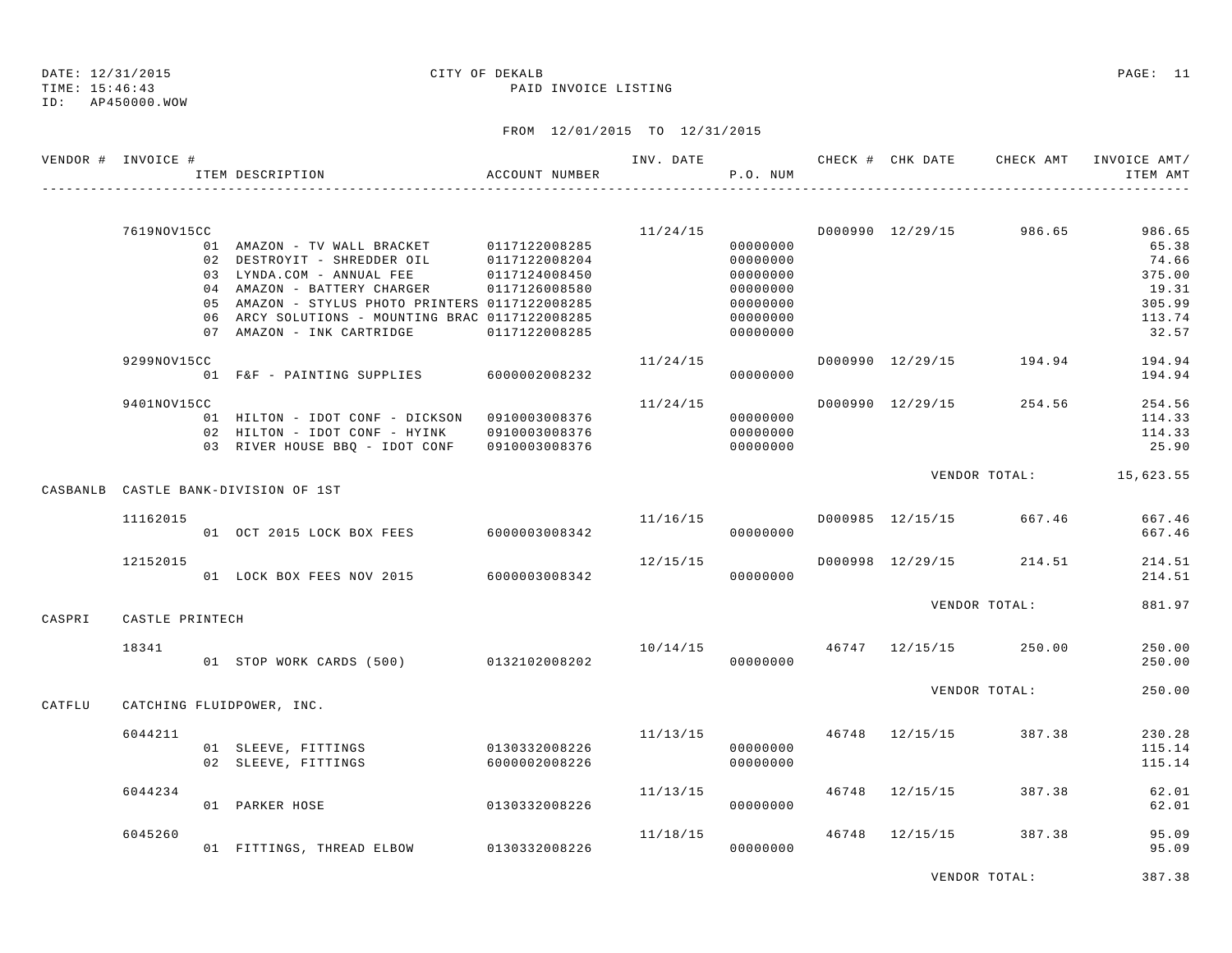## ID: AP450000.WOW

### DATE: 12/31/2015 CITY OF DEKALB PAGE: 12 TIME: 15:46:43 PAID INVOICE LISTING

|        | VENDOR # INVOICE #   | ITEM DESCRIPTION                            | ACCOUNT NUMBER | INV. DATE | P.O. NUM                   |       | CHECK # CHK DATE | CHECK AMT                 | INVOICE AMT/<br>ITEM AMT |
|--------|----------------------|---------------------------------------------|----------------|-----------|----------------------------|-------|------------------|---------------------------|--------------------------|
| CCMSIW | CCMSI                |                                             |                |           |                            |       |                  |                           |                          |
|        | 12042015             | 01 WORKERS COMP CLAIMS NOV 15 7000004008472 |                | 12/04/15  | 00000000                   |       |                  | D000999 12/29/15 8,466.29 | 8,466.29<br>8,466.29     |
| CDSOFF |                      | CDS OFFICE SYSTEMS, INC.                    |                |           |                            |       |                  | VENDOR TOTAL:             | 8,466.29                 |
|        | ATINV0006360         | 01 ARBITRATOR REPAIRS 0120223008315         |                | 11/30/15  | 00000000                   |       |                  | 46920 12/29/15 150.00     | 150.00<br>150.00         |
| CDWGOV | CDW GOVERNMENT INC   |                                             |                |           |                            |       |                  | VENDOR TOTAL:             | 150.00                   |
|        | <b>BBN5821</b>       | 01 KINGTON 8GB DRIVE 0117122008285          |                |           | 11/02/15 46749<br>00000000 |       |                  | 12/15/15 105.96           | 105.96<br>105.96         |
|        | <b>BGW5507</b>       | 01 MS SLD+ OFFICE PRO PLUS                  | 0117122008285  | 11/23/15  | 00000000                   | 46921 | 12/29/15         | 4,396.15                  | 3, 144.50<br>3, 144.50   |
|        | <b>BHK0876</b>       | 01 BLACK BOX CAT5E                          | 0117122008285  | 11/24/15  | 00000000                   | 46921 | 12/29/15         | 4,396.15                  | 134.11<br>134.11         |
|        | <b>BHP2126</b>       | 01 STARTECH USB 3 SATA                      | 0117122008285  | 11/25/15  | 00000000                   | 46921 | 12/29/15         | 4,396.15                  | 76.82<br>76.82           |
|        | BHQ9988              | 01 BLACKBOX 1000FT CAT5E                    | 0117122008285  | 11/26/15  | 00000000                   | 46921 | 12/29/15         | 4,396.15                  | 278.92<br>278.92         |
|        | <b>BJL5477</b>       | 01 ACRO DC PRO NEW                          | 0117122008285  | 12/02/15  | 00000000                   | 46921 | 12/29/15         | 4,396.15                  | 761.80<br>761.80         |
| CHAENE | CHAMPION ENERGY, LLC |                                             |                |           |                            |       |                  | VENDOR TOTAL:             | 4,502.11                 |
|        | B1511270398          | 01 9140600288 10/27-11/25/15                | 6500003008352  | 11/30/15  | 00000000                   |       | 46716 12/03/15   | 3,897.72                  | 116.96<br>116.96         |
|        | B1511270399          | 01 9140600289 10/27-11/25/15                | 6500003008352  | 11/30/15  | 00000000                   | 46716 | 12/03/15         | 3,897.72                  | 108.61<br>108.61         |
|        | B1511270400          | 01 9140600292 10/27-11/25/15                | 6500003008352  | 11/30/15  | 00000000                   | 46716 | 12/03/15         | 3,897.72                  | 1,321.89<br>1,321.89     |
|        | B1511270401          | 01 9140600293 10/27-11/25/15                | 6500003008352  | 11/30/15  | 00000000                   | 46716 | 12/03/15         | 3,897.72                  | 391.45<br>391.45         |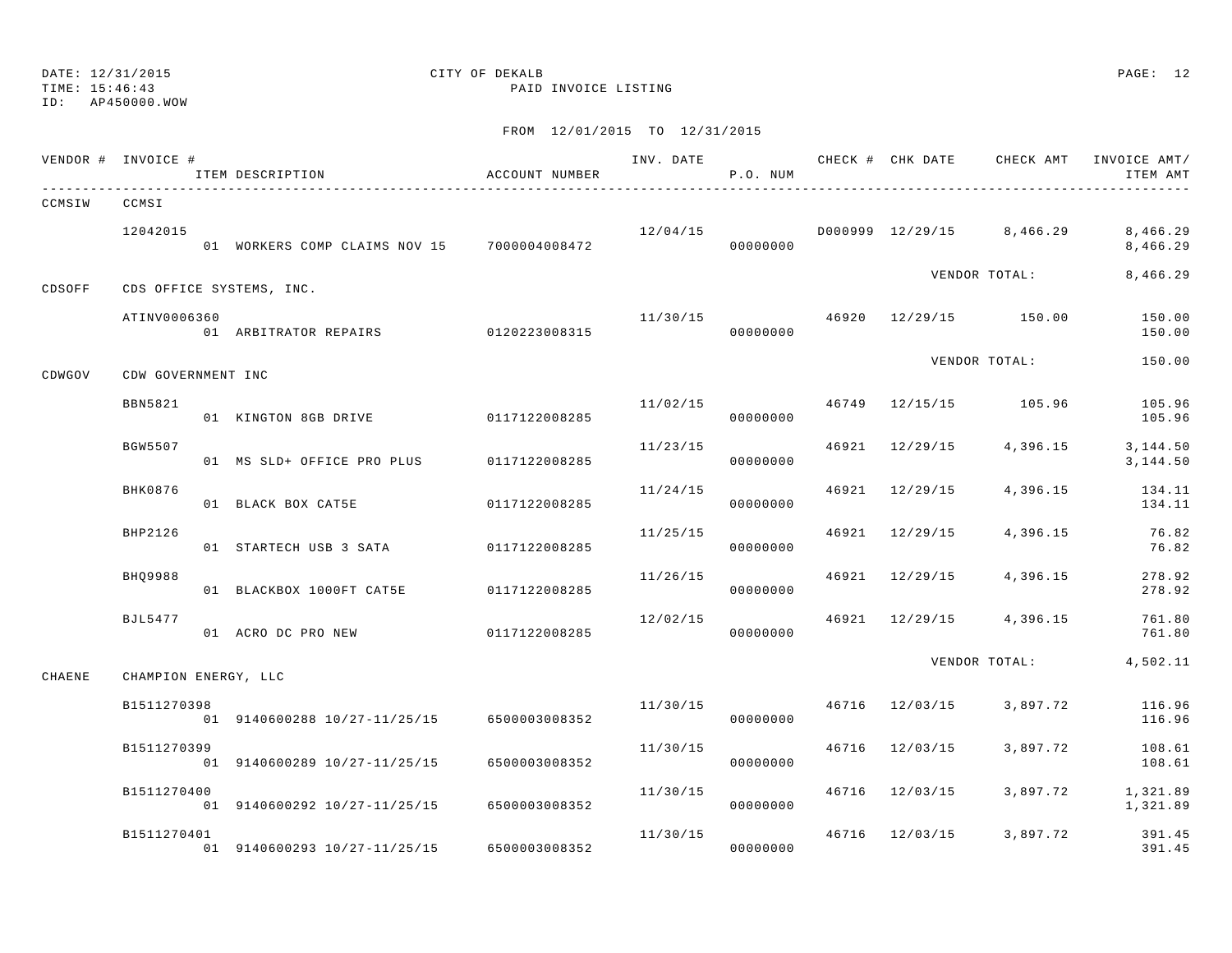### TIME: 15:46:43 PAID INVOICE LISTING ID: AP450000.WOW

## DATE: 12/31/2015 CITY OF DEKALB PAGE: 13

|         | VENDOR # INVOICE #    | ITEM DESCRIPTION                             | ACCOUNT NUMBER | INV. DATE | P.O. NUM |       | CHECK # CHK DATE | CHECK AMT               | INVOICE AMT/<br>ITEM AMT |
|---------|-----------------------|----------------------------------------------|----------------|-----------|----------|-------|------------------|-------------------------|--------------------------|
|         | B1511270402           | 01 9140600294 10/27-11/25/15 6500003008352   |                | 11/30/15  | 00000000 |       |                  | 46716 12/03/15 3,897.72 | 82.81<br>82.81           |
|         | B1511270403           | 01 9140600298 10/27-11/25/15                 | 6500003008352  | 11/30/15  | 00000000 |       | 46716 12/03/15   | 3,897.72                | 67.64<br>67.64           |
|         | B1511280007           | 01 9140600287 10/27-11/25/15                 | 6500003008352  | 11/30/15  | 00000000 | 46716 | 12/03/15         | 3,897.72                | 84.41<br>84.41           |
|         | B1512010296           | 01 9140600291 10/27-11/25/15                 | 6500003008352  | 12/01/15  | 00000000 | 46716 | 12/03/15         | 3,897.72                | 1,061.87<br>1,061.87     |
|         | B1512030172           | 01 9140600290 10/29-12/01                    | 6500003008352  | 12/03/15  | 00000000 |       | 46716 12/03/15   | 3,897.72                | 177.28<br>177.28         |
|         | B1512030173           | 01 9140600295 10/29-12/01 6500003008352      |                | 12/03/15  | 00000000 |       | 46716 12/03/15   | 3,897.72                | 99.78<br>99.78           |
|         | B1512030174           | 01 9140600296 10/29-12/01 6500003008352      |                | 12/03/15  | 00000000 |       |                  | 46716 12/03/15 3,897.72 | 385.02<br>385.02         |
| CHITIT  |                       | CHICAGO TITLE INSURANCE CO                   |                |           |          |       |                  |                         | VENDOR TOTAL: 3,897.72   |
|         | 12072015              | 01 SEARCH & EXAM FEE 0132133008399           |                | 12/07/15  | 00000000 |       |                  | 46922 12/29/15 35.00    | 35.00<br>35.00           |
| CHO1HEA |                       | CHOICE 1 HEALTH CARE SERVICES                |                |           |          |       |                  | VENDOR TOTAL:           | 35.00                    |
|         | 4330                  | 01 MICRODOT STRIPS, LANCETS 0125272008241    |                | 11/12/15  | 00000000 |       |                  | 46750 12/15/15 99.80    | 99.80<br>99.80           |
| CHPLU   | C & H PLUMBING INC.   |                                              |                |           |          |       |                  | VENDOR TOTAL:           | 99.80                    |
|         | 39634                 | 01 REPLACED WATER SERVICE 6000003008328      |                | 11/21/15  | 00000000 |       |                  | 46751 12/15/15 3,628.12 | 3,628.12<br>3,628.12     |
| CHRKAT  | KATHERINE CHRISTENSEN |                                              |                |           |          |       |                  | VENDOR TOTAL:           | 3,628.12                 |
|         | 11132015              | 01 WATER REFUND #3203148000-00 6000000063444 |                | 11/13/15  | 00000000 |       |                  | 46752 12/15/15 193.41   | 193.41<br>193.41         |
|         |                       |                                              |                |           |          |       |                  | VENDOR TOTAL:           | 193.41                   |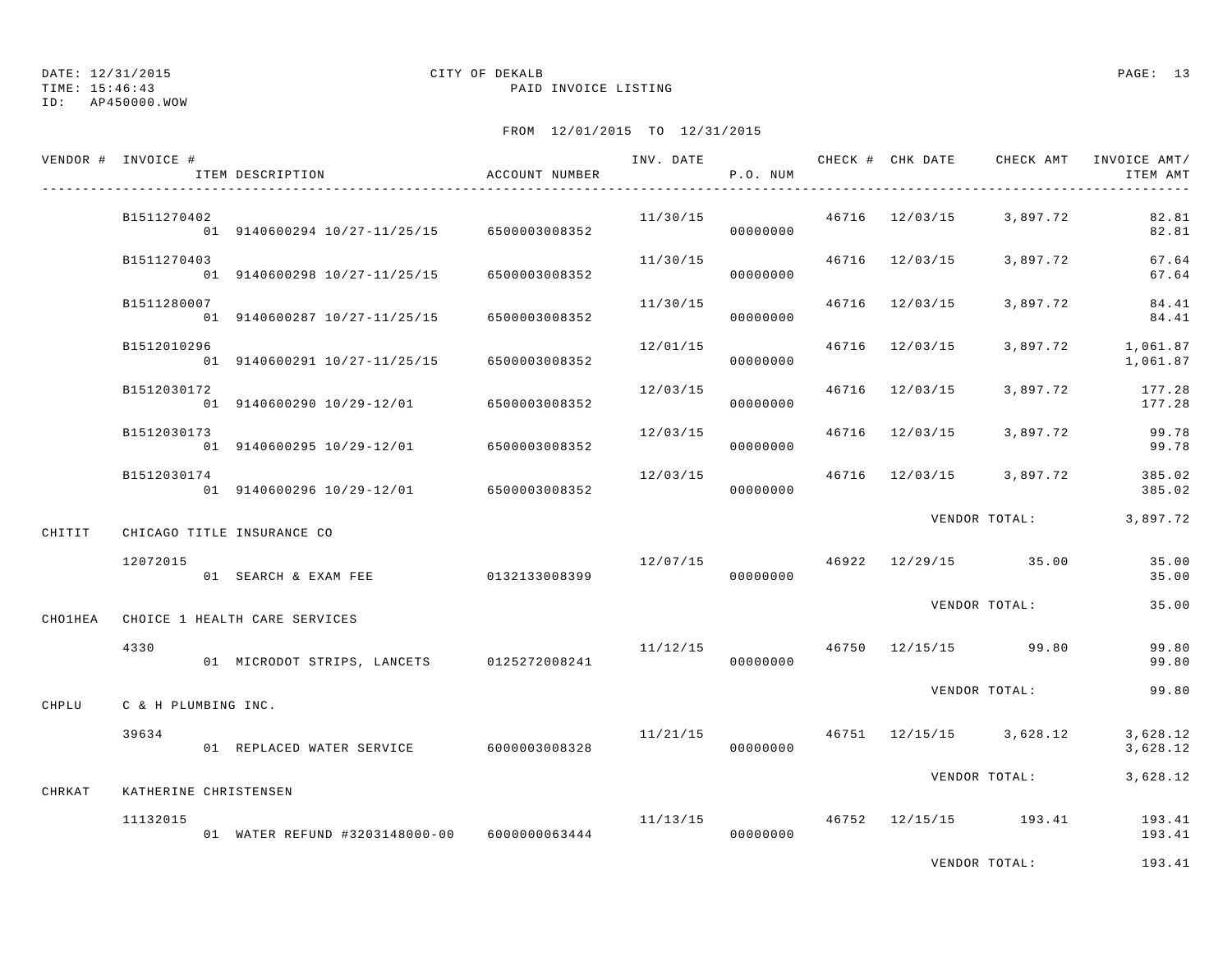ID: AP450000.WOW

TIME: 15:46:43 PAID INVOICE LISTING

### FROM 12/01/2015 TO 12/31/2015

|        | VENDOR # INVOICE # | ITEM DESCRIPTION                                                 | ACCOUNT NUMBER |                                   | P.O. NUM             |       |                |                                        | INV. DATE 6 1999 CHECK # CHK DATE 6 CHECK AMT INVOICE AMT<br>ITEM AMT |
|--------|--------------------|------------------------------------------------------------------|----------------|-----------------------------------|----------------------|-------|----------------|----------------------------------------|-----------------------------------------------------------------------|
| CHUANT | ANTHONY CHULICK    |                                                                  |                |                                   |                      |       |                |                                        |                                                                       |
|        | 12152015           | 01 POL/FIRE COM 11/14-11/15 0116102008201                        |                |                                   | 00000000             |       |                | $12/15/15$ $46923$ $12/29/15$ $130.00$ | 130.00<br>130.00                                                      |
| CICPAT | PATRICK CICOGNA    |                                                                  |                |                                   |                      |       |                | VENDOR TOTAL:                          | 130.00                                                                |
|        | 10282015           | 01 FSUO CLASS TRAVEL REIMB 0125273008376                         |                | $10/28/15$ D000967 12/15/15 78.15 | 00000000             |       |                |                                        | 78.15<br>78.15                                                        |
|        |                    |                                                                  |                |                                   |                      |       |                | VENDOR TOTAL:                          | 78.15                                                                 |
| CLABAI |                    | CLARK, BAIRD, SMITH LLP                                          |                |                                   |                      |       |                |                                        |                                                                       |
|        | 6679               | 01 PRO LEGAL SRVCS NOV 2015 0115153008366                        |                |                                   | 00000000             |       |                |                                        | $11/30/15$ $46753$ $12/15/15$ $17,175.93$ $17,175.93$<br>17, 175.93   |
| CLASSC | SID TOOL CO., INC. |                                                                  |                |                                   |                      |       |                |                                        | VENDOR TOTAL: 17,175.93                                               |
|        |                    |                                                                  |                |                                   |                      |       |                |                                        |                                                                       |
|        | 7990183001         | 01 SHOP SUPPLIES 6500002008226<br>02 SHOP SUPPLIES 6500002008295 |                |                                   | 00000000<br>00000000 |       |                | $11/12/15$ 46754 12/15/15 399.45       | 399.45<br>333.17<br>66.28                                             |
|        |                    |                                                                  |                |                                   |                      |       |                | VENDOR TOTAL:                          | 399.45                                                                |
| CLEUSA | CLEAN USA          |                                                                  |                |                                   |                      |       |                |                                        |                                                                       |
|        | 50287              | 01 JNTRL SRVCS W/E 11/15/15 0130324008450                        |                | 11/16/15                          | 00000000             |       |                | 46755 12/15/15 5,413.47                | 1,815.99<br>1,815.99                                                  |
|        | 50288              | 01 JNTRL SRVCS W/E 11/22/15                                      | 0130324008450  | 11/23/15                          | 00000000             | 46755 |                | 12/15/15 5,413.47                      | 2,142.90<br>2,142.90                                                  |
|        | 50289              | 01 JNTRL SRVCS W/E 11/29/15                                      | 0130324008450  | 11/30/15                          | 00000000             |       | 46755 12/15/15 | 5, 413.47                              | 1,454.58<br>1,454.58                                                  |
|        | 50312              | 01 JNTRL SRVCS W/E 12/06/15                                      | 0130324008450  | 12/07/15                          | 00000000             |       |                | 46924 12/29/15 4,748.45                | 2,014.43<br>2,014.43                                                  |
|        | 50315              | 01 JNTRL SRVCS W/E 12/13/15 0130324008450                        |                | 12/14/15                          | 00000000             |       | 46924 12/29/15 | 4,748.45                               | 2,287.37<br>2,287.37                                                  |
|        | 8774               |                                                                  |                | 11/21/15                          |                      |       |                |                                        | 46924 12/29/15 4,748.45 446.65                                        |
|        |                    | 01 FLOOR CLEANING                                                | 6000003008348  |                                   | 00000000             |       |                |                                        | 446.65                                                                |

VENDOR TOTAL: 10,161.92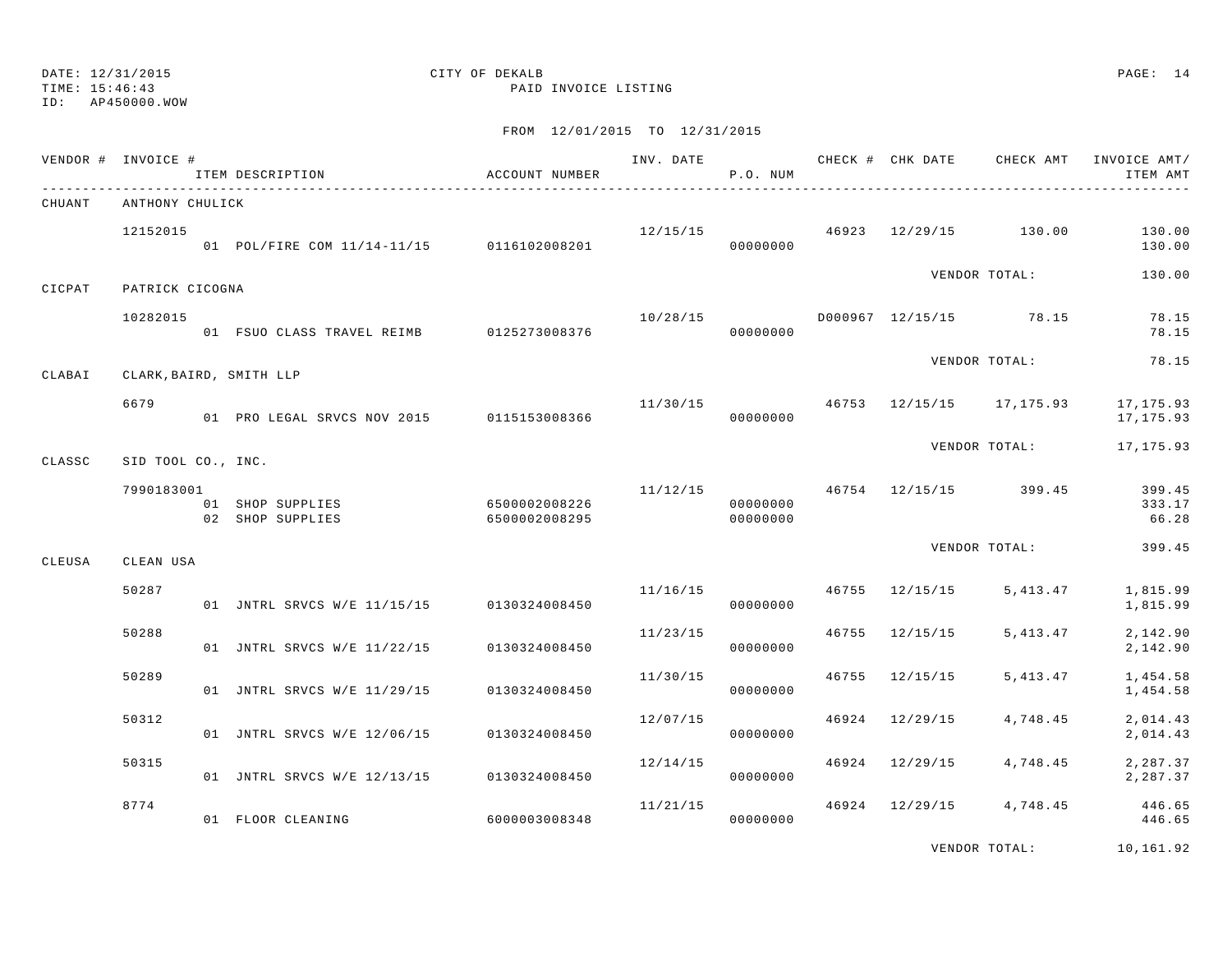# ID: AP450000.WOW

## DATE: 12/31/2015 CITY OF DEKALB PAGE: 15

TIME: 15:46:43 PAID INVOICE LISTING

|         | VENDOR # INVOICE # | ITEM DESCRIPTION                                | ACCOUNT NUMBER |          | P.O. NUM |       |                |                         | INV. DATE 6 1999 CHECK # CHK DATE CHECK AMT INVOICE AMT/<br>ITEM AMT |
|---------|--------------------|-------------------------------------------------|----------------|----------|----------|-------|----------------|-------------------------|----------------------------------------------------------------------|
| COD     | CITY OF DEKALB     |                                                 |                |          |          |       |                |                         |                                                                      |
|         | 11012015B          | 01 0401018230-00 6/26-9/28/15 0125273008355     |                | 11/01/15 | 00000000 |       | 46756 12/15/15 | 173.20                  | 173.20<br>173.20                                                     |
|         | 12012015A          | 01 1802077210-00 7/29-10/28/15 6500003008355    |                | 12/01/15 | 00000000 |       | 46925 12/29/15 | 738.60                  | 33.80<br>33.80                                                       |
|         | 12012015B          | 01 1602067840-00 8/3-10/28/15                   | 0125273008355  | 12/01/15 | 00000000 |       | 46925 12/29/15 | 738.60                  | 197.00<br>197.00                                                     |
|         | 12012015C          | 01 2202102550-00 8/3-10/28/15                   | 6000003008355  | 12/01/15 | 00000000 |       | 46925 12/29/15 | 738.60                  | 163.00<br>163.00                                                     |
|         | 12012015D          | 01 1802077170-00 7/29-10/27/15                  | 6500003008355  | 12/01/15 | 00000000 |       | 46925 12/29/15 | 738.60                  | 10.00<br>10.00                                                       |
|         | 12012015E          | 01 1802077180-00 7/31-10/27/15                  | 6500003008355  | 12/01/15 | 00000000 | 46925 | 12/29/15       | 738.60                  | 10.00<br>10.00                                                       |
|         | 12012015F          | 01 1802077190-01 7/29-10/28/15                  | 6500003008355  | 12/01/15 | 00000000 |       | 46925 12/29/15 | 738.60                  | 57.60<br>57.60                                                       |
|         | 12012015G          | 01 2202102540-00 7/28-10/27/15 0130323008355    |                | 12/01/15 | 00000000 |       | 46925 12/29/15 | 738.60                  | 207.20<br>207.20                                                     |
|         | 12082015           | 01 WTR RFND #3303155480-00/SISLER 6000000063444 |                | 12/08/15 | 00000000 |       | 46925 12/29/15 | 738.60                  | 60.00<br>60.00                                                       |
|         | 12212015           | 01    UNDERCOVER ASSIGNMENT    0120212008247    |                | 12/21/15 | 00000000 |       |                | 47062 12/30/15 1,000.00 | 1,000.00<br>1,000.00                                                 |
| CODPC1  | CITY OF DEKALB     |                                                 |                |          |          |       |                | VENDOR TOTAL:           | 1,911.80                                                             |
|         | 12292015           |                                                 |                | 12/29/15 | 00000000 |       |                | 47060 12/29/15 200.00   | 200.00<br>200.00                                                     |
| CODPP   | CITY OF DEKALB -   |                                                 |                |          |          |       |                | VENDOR TOTAL:           | 200.00                                                               |
|         | 11182015           | 01 POLICE PENSION PAY BACK 0100000002630        |                | 11/18/15 | 00000000 |       |                | 46757 12/15/15 66.67    | 66.67<br>66.67                                                       |
| COMCAST | COMCAST            |                                                 |                |          |          |       |                | VENDOR TOTAL:           | 66.67                                                                |
|         | 11032015           |                                                 |                | 11/03/15 |          |       |                | 46758 12/15/15 226.65   | 132.40                                                               |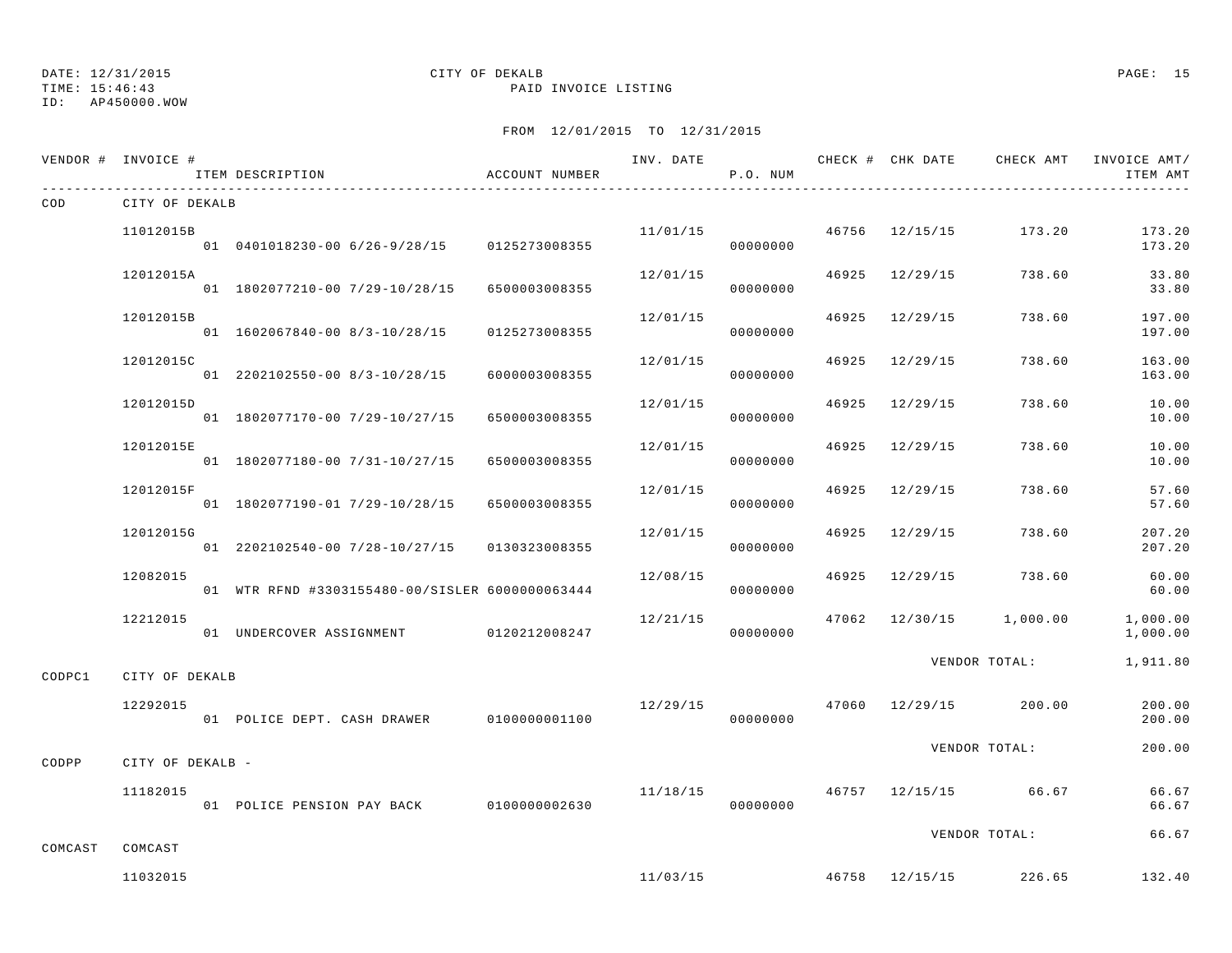TIME: 15:46:43 PAID INVOICE LISTING

# DATE: 12/31/2015 QUITY OF DEKALB QUITY OF DEALB QUITY OF DEALB PAGE: 16

ID: AP450000.WOW

|       | VENDOR # INVOICE #  | ITEM DESCRIPTION                              | ACCOUNT NUMBER | INV. DATE | P.O. NUM |       |                | CHECK # CHK DATE CHECK AMT | INVOICE AMT/<br>ITEM AMT |
|-------|---------------------|-----------------------------------------------|----------------|-----------|----------|-------|----------------|----------------------------|--------------------------|
|       |                     |                                               |                |           |          |       |                |                            |                          |
|       | 11032015            | 01 8771100880733652 11/10-12/09 0120223008399 |                | 11/03/15  | 00000000 |       | 46758 12/15/15 | 226.65                     | 132.40<br>132.40         |
|       | 11042015            | 01 8771100880025257 11/14-12/13 0117122008285 |                | 11/04/15  | 00000000 |       | 46758 12/15/15 | 226.65                     | 85.81<br>85.81           |
|       | 11142015            | 01 8771100880677701 11/21-12/20 0120223008399 |                | 11/14/15  | 00000000 |       | 46758 12/15/15 | 226.65                     | $8.44$<br>8.44           |
|       | 12032015            | 01 8771100880733652 12/10-01/09 0120223008399 |                | 12/03/15  | 00000000 |       |                | 46926 12/29/15 132.40      | 132.40<br>132.40         |
| COMED | COMMONWEALTH EDISON |                                               |                |           |          |       |                | VENDOR TOTAL:              | 359.05                   |
|       | 10282015D           | 01 0099140182 9/29-10/28/15 0130323008352     |                | 10/28/15  | 00000000 |       | 46759 12/15/15 | 75.67                      | 44.28<br>44.28           |
|       | 11032015A           | 01 5477111064 10/5-11/3/15 MFT                | 1000003008352  | 11/03/15  | 00000000 |       | 46759 12/15/15 | 75.67                      | 13.18<br>13.18           |
|       | 11042015B           | 01 1253019001 10/6-11/4/15 MFT                | 1000003008352  | 11/04/15  | 00000000 |       |                | 46759 12/15/15 75.67       | 18.21<br>18.21           |
|       | 11242015A           | 01 0103047054 10/23-11/23/15                  | 0130323008352  | 11/24/15  | 00000000 |       | 46928 12/29/15 | 1,574.92                   | 12.24<br>12.24           |
|       | 11252015A           | 01 3288163078 10/30-11/25/15                  | 6500003008352  | 11/25/15  | 00000000 |       | 46928 12/29/15 | 1,574.92                   | 40.90<br>40.90           |
|       | 11302015A           | 01 009914018 10/28-11/30/15 0130323008352     |                | 11/30/15  | 00000000 |       | 46928 12/29/15 | 1,574.92                   | 47.14<br>47.14           |
|       | 11302015B           | 01 2948159011 10/28-11/25/15                  | 0130323008352  | 11/30/15  | 00000000 | 46928 | 12/29/15       | 1,574.92                   | 28.41<br>28.41           |
|       | 12012015A           | 01 2201002013 10/29-12/1/15 MFT 1000003008352 |                | 12/01/15  | 00000000 |       | 46928 12/29/15 | 1,574.92                   | 12.99<br>12.99           |
|       | 12012015B           | 01 2378089039 10/29-12/1/15 0130323008352     |                | 12/01/15  | 00000000 |       |                | 46928 12/29/15 1,574.92    | 217.19<br>217.19         |
|       | 12012015C           | 01 6247144034 10/29-12/1/15 MFT 1000003008352 |                | 12/01/15  | 00000000 | 46928 |                | 12/29/15 1,574.92          | 12.99<br>12.99           |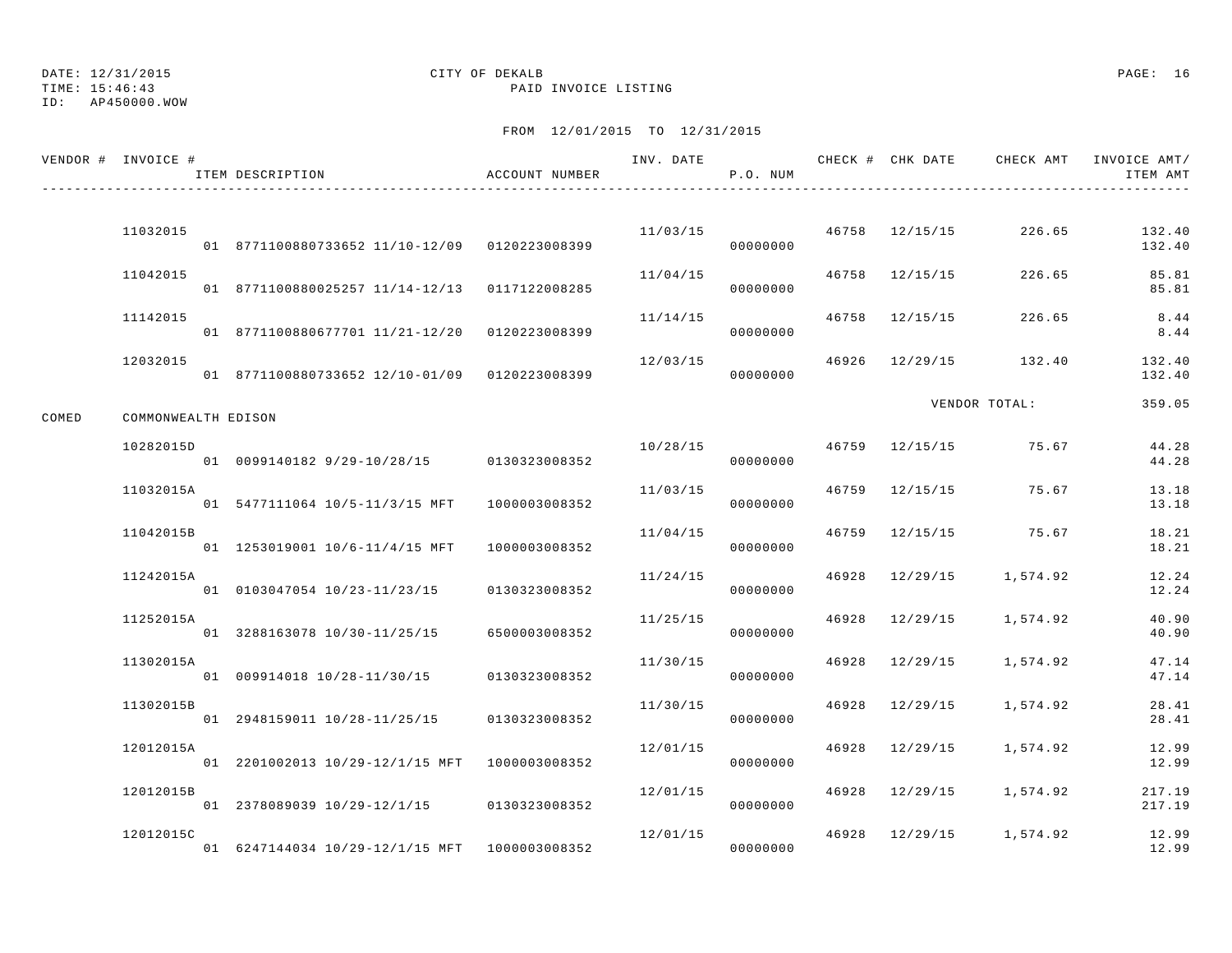TIME: 15:46:43 PAID INVOICE LISTING

ID: AP450000.WOW

| VENDOR # INVOICE # | ITEM DESCRIPTION                                           | ACCOUNT NUMBER                 | INV. DATE | P.O. NUM             |       |                | CHECK # CHK DATE CHECK AMT | INVOICE AMT/<br>ITEM AMT  |
|--------------------|------------------------------------------------------------|--------------------------------|-----------|----------------------|-------|----------------|----------------------------|---------------------------|
| 12012015D          | 01 5617001014 10/29-12/01/15 MFT 1000003008352             |                                | 12/01/15  | 00000000             |       |                | 46928 12/29/15 1,574.92    | 12.99<br>12.99            |
| 12012015E          | 01 2845061003 10/29-12/1/15 MFT 1000003008352              |                                | 12/01/15  | 00000000             |       |                | 46928 12/29/15 1,574.92    | 12.99<br>12.99            |
| 12012015F          | 01 3909108035 10/29-12/01/15 MFT 1000003008352             |                                | 12/01/15  | 00000000             |       | 46928 12/29/15 | 1,574.92                   | 12.99<br>12.99            |
| 12022015A          | 01 2691541038 10/29-12/1/15 0130323008352                  |                                | 12/02/15  | 00000000             | 46928 | 12/29/15       | 1,574.92                   | 10.84<br>10.84            |
| 12022015C          | 01 0338120095 10/29-12/01/15 MFT 1000003008352             |                                | 12/02/15  | 00000000             |       | 46928 12/29/15 | 1,574.92                   | 60.11<br>60.11            |
| 12022015D          | 01 1428051200 10/29-12/01/15 MFT 1000003008352             |                                | 12/02/15  | 00000000             |       |                | 46928 12/29/15 1,574.92    | 12.03<br>12.03            |
| 12022015E          | 01 1053017076 10/29-12/01/15 MFT 1000003008352             |                                | 12/02/15  | 00000000             |       | 46928 12/29/15 | 1,574.92                   | 81.30<br>81.30            |
| 12022015F          | 01 0965041007 10/29-12/01/15 0130323008352                 |                                | 12/02/15  | 00000000             |       | 46928 12/29/15 | 1,574.92                   | 74.01<br>74.01            |
| 12022015G          | 01 0063137075 10/29-12/1/15 MFT 1000003008352              |                                | 12/02/15  | 00000000             |       | 46928 12/29/15 | 1,574.92                   | 34.14<br>34.14            |
| 12022015H          | 01 3243134066 10/29-12/1/15                                | 0130323008352                  | 12/02/15  | 00000000             | 46928 | 12/29/15       | 1,574.92                   | 140.01<br>140.01          |
| 12022015I          | 01 1353028096 10/29-12/01/15                               | 0130323008352                  | 12/02/15  | 00000000             |       |                | 46928 12/29/15 1,574.92    | 68.69<br>68.69            |
| 12022015J          | 01 2691445004 10/29-12/1/15                                | 0130323008352                  | 12/02/15  | 00000000             |       | 46928 12/29/15 | 1,574.92                   | 146.00<br>146.00          |
| 12032015A          | 01 2439716008 10/30-12/2/15<br>02 2439716008 10/30-12/2/15 | 6500003008352<br>6500003008352 | 12/03/15  | 00000000<br>00000000 |       | 46928 12/29/15 | 1,574.92                   | 182.33<br>29.56<br>152.77 |
| 12032015B          | 01 3203158108 10/30-12/2/15                                | 0130323008352                  | 12/03/15  | 00000000             |       |                | 46928 12/29/15 1,574.92    | 32.02<br>32.02            |
| 12032015C          | 01 2698543003 11/2-12/3/15                                 | 0130323008352                  | 12/03/15  | 00000000             |       |                | 46928 12/29/15 1,574.92    | 15.41<br>15.41            |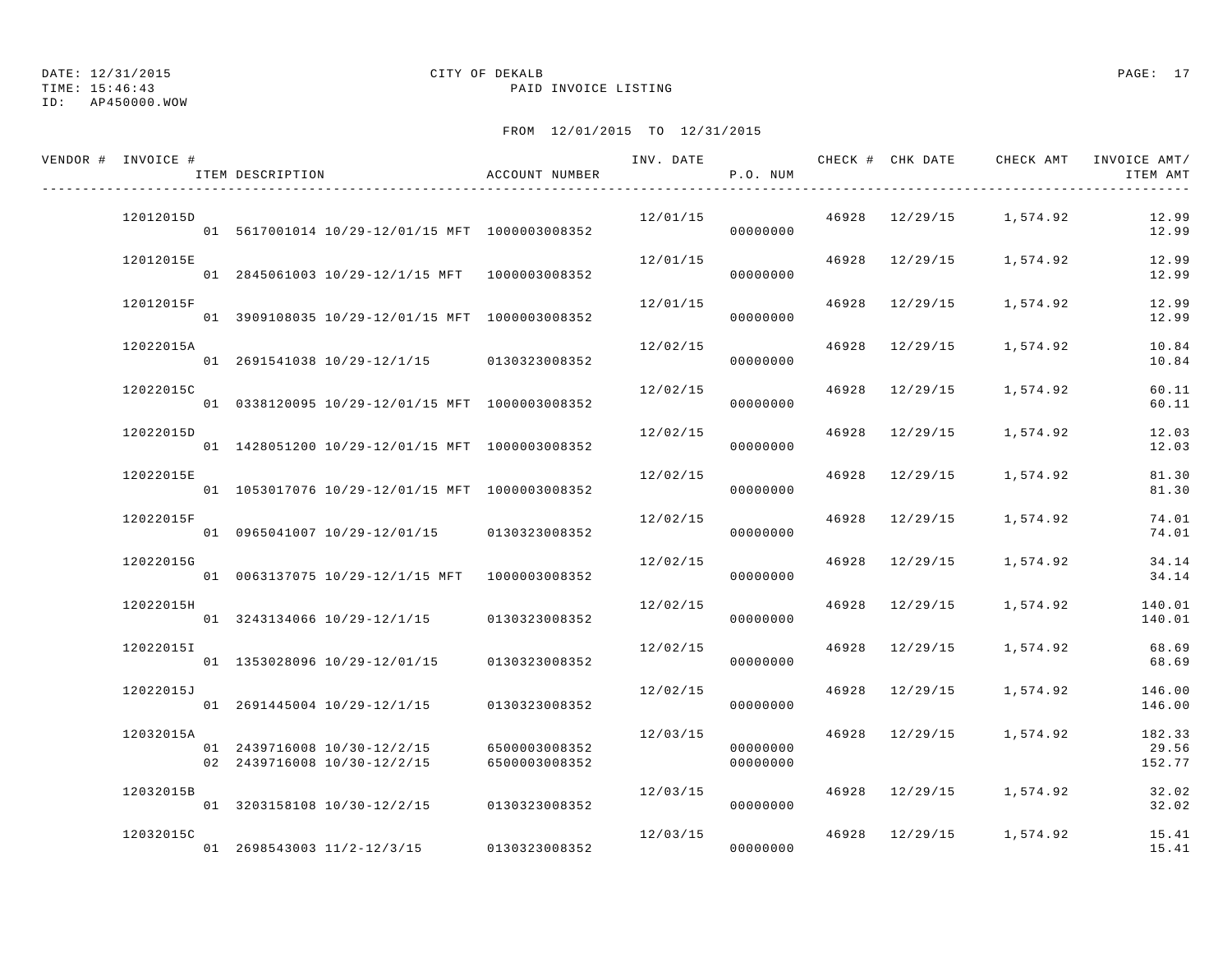TIME: 15:46:43 PAID INVOICE LISTING

ID: AP450000.WOW

|         | VENDOR # INVOICE # | ITEM DESCRIPTION                              | ACCOUNT NUMBER | INV. DATE | P.O. NUM |       | CHECK # CHK DATE |                         | CHECK AMT INVOICE AMT/<br>ITEM AMT |
|---------|--------------------|-----------------------------------------------|----------------|-----------|----------|-------|------------------|-------------------------|------------------------------------|
|         | 12032015D          | 01 2698651000 10/30-12/2/15 0130323008352     |                | 12/03/15  | 00000000 |       |                  | 46928 12/29/15 1,574.92 | 26.53<br>26.53                     |
|         | 12032015E          | 01 3034540007 11/2-12/3/15                    | 0130323008352  | 12/03/15  | 00000000 | 46928 |                  | 12/29/15 1,574.92       | 20.86<br>20.86                     |
|         | 12032015F          | 01 0786037018 10/30-12/2/15 0130323008352     |                | 12/03/15  | 00000000 | 46928 |                  | 12/29/15 1,574.92       | 259.81<br>259.81                   |
| COMEDG  | COMPETITIVE EDGE   |                                               |                |           |          |       |                  | VENDOR TOTAL:           | 1,650.59                           |
|         | 43959              | 01 GILDAN APPAREL                             | 0100000002690  | 10/26/15  | 00000000 | 46929 |                  | 12/29/15 968.68         | 968.68<br>968.68                   |
| COMREV  |                    | COMMUNICATION REVOLVING FUND                  |                |           |          |       |                  | VENDOR TOTAL:           | 968.68                             |
|         | T1614244           | 01 PD LEADS                                   | 0120233008320  | 11/16/15  | 00000000 |       | 46760 12/15/15   | 500.40                  | 500.40<br>500.40                   |
| CONFS   | CONSERV FS         |                                               |                |           |          |       |                  | VENDOR TOTAL:           | 500.40                             |
|         | 113000560          | 01 (225) GALLONS FUEL OIL                     | 6500002008245  | 11/20/15  | 00000000 |       | 46761 12/15/15   | 429.09                  | 429.09<br>429.09                   |
|         | 40000350           | 01 UREA BULK                                  | 6500002008235  | 11/30/15  | 00000000 |       | 46930 12/29/15   | 865.80                  | 865.80<br>865.80                   |
| CONSTEL | CONSTELLATION      |                                               |                |           |          |       |                  | VENDOR TOTAL:           | 1,294.89                           |
|         | 0028661304         | 01 1459118061 9/28-10/26/15 MFT 1000003008352 |                | 10/30/15  | 00000000 |       | 46762 12/15/15   | 39,359.96               | 185.61<br>185.61                   |
|         | 0028716307         | 01 073901254 7/8-8/5/15 2600006508352         |                | 11/03/15  | 00000000 | 46762 | 12/15/15         | 39,359.96               | 1,756.97<br>1,756.97               |
|         | 0028716309         | 01 0739012054 9/4-10/5/15                     | 2600006508352  | 11/03/15  | 00000000 |       | 46762 12/15/15   | 39,359.96               | 1,762.18<br>1,762.18               |
|         | 0028740636         | 01 5571073030 9/30-10/29/15 0130323008352     |                | 11/04/15  | 00000000 |       | 46762 12/15/15   | 39,359.96               | 52.24<br>52.24                     |
|         | 0028740643         |                                               |                | 11/04/15  |          |       | 46762 12/15/15   | 39,359.96               | 22.43                              |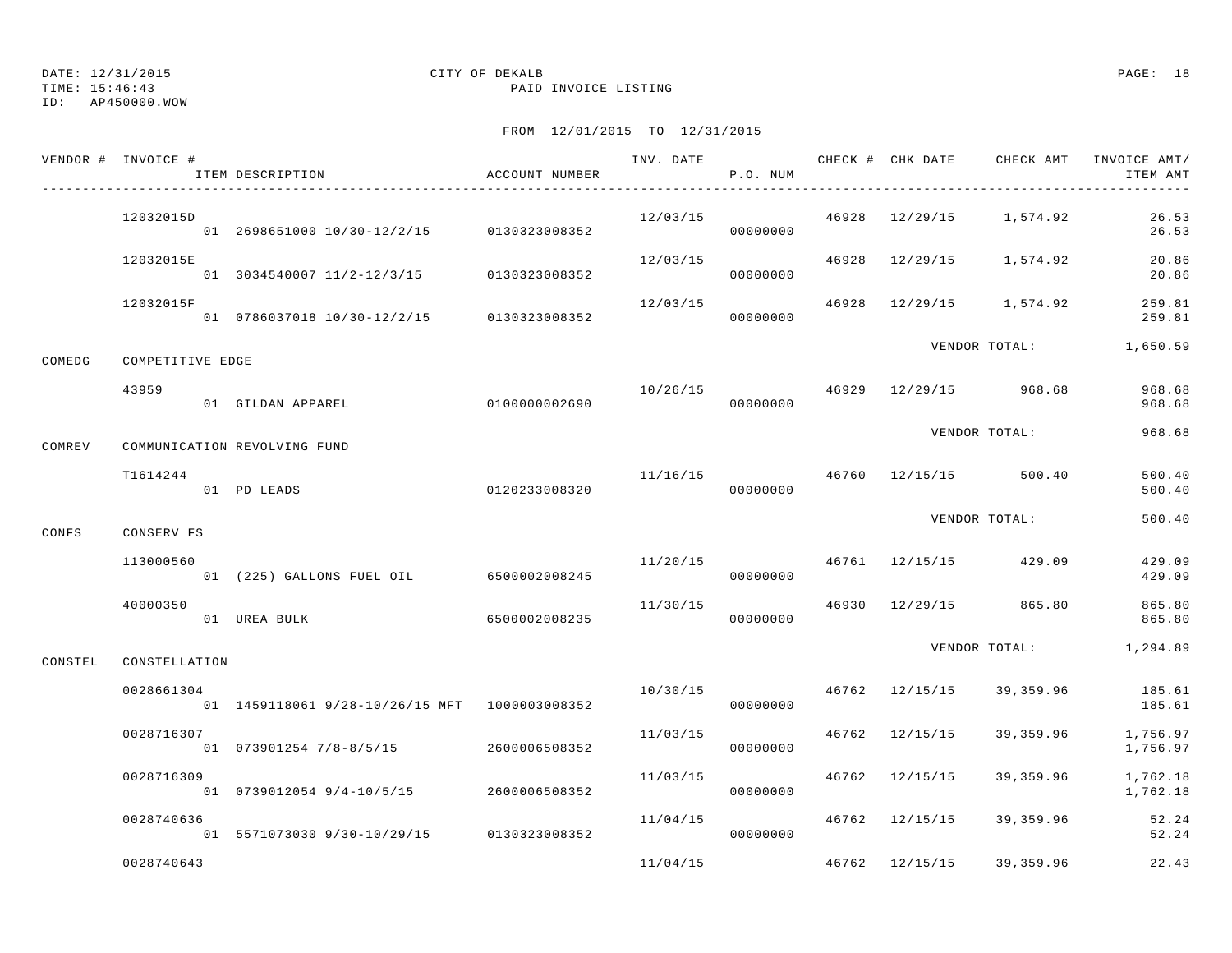ID: AP450000.WOW

## DATE: 12/31/2015 CITY OF DEKALB PAGE: 19

TIME: 15:46:43 PAID INVOICE LISTING

|        | VENDOR # INVOICE # | ITEM DESCRIPTION                          | ACCOUNT NUMBER | INV. DATE | P.O. NUM |       | CHECK # CHK DATE | CHECK AMT     | INVOICE AMT/<br>ITEM AMT |
|--------|--------------------|-------------------------------------------|----------------|-----------|----------|-------|------------------|---------------|--------------------------|
|        |                    |                                           |                |           |          |       |                  |               |                          |
|        | 0028740643         | 01 2614499000 9/30-10/29/15 0130323008352 |                | 11/04/15  | 00000000 |       | 46762 12/15/15   | 39,359.96     | 22.43<br>22.43           |
|        | 0028740664         | 01 2698544000 9/30-10/29/15               | 0130323008352  | 11/04/15  | 00000000 |       | 46762 12/15/15   | 39,359.96     | 73.96<br>73.96           |
|        | 0028740700         | 01 2698542006 9/30-10/29/15               | 0130323008352  | 11/04/15  | 00000000 | 46762 | 12/15/15         | 39,359.96     | 64.00<br>64.00           |
|        | 0028740745         | 01 3139014022 9/30-10/29/15               | 0130323008352  | 11/04/15  | 00000000 |       | 46762 12/15/15   | 39,359.96     | 27.92<br>27.92           |
|        | 0028740777         | 01 1017178005 9/30-10/29/15               | 0130323008352  | 11/04/15  | 00000000 | 46762 | 12/15/15         | 39,359.96     | 933.66<br>933.66         |
|        | 0028740789         | 01 2698554006 9/30-10/29/15               | 0130323008352  | 11/04/15  | 00000000 | 46762 | 12/15/15         | 39,359.96     | 46.86<br>46.86           |
|        | 0028740800         | 01 2691744002 9/30-10/29/15               | 0130323008352  | 11/04/15  | 00000000 | 46762 | 12/15/15         | 39,359.96     | 52.10<br>52.10           |
|        | 0028740874         | 01 2614448003 9/30-10/29/15               | 0130323008352  | 11/04/15  | 00000000 | 46762 | 12/15/15         | 39,359.96     | 23.36<br>23.36           |
|        | 0028781089         | 01 0739012054 8/6-9/3/15                  | 2600006508352  | 11/05/15  | 00000000 | 46762 | 12/15/15         | 39,359.96     | 1,762.18<br>1,762.18     |
|        | 0028795068         | 01 0739012054 10/6-11/3/15                | 2600006508352  | 11/06/15  | 00000000 | 46762 | 12/15/15         | 39,359.96     | 1,762.18<br>1,762.18     |
|        | 0028795093         | 01 1791072020 10/6-11/3/15 MFT            | 1000003008352  | 11/06/15  | 00000000 | 46762 | 12/15/15         | 39,359.96     | 1,894.26<br>1,894.26     |
|        | 0028866906         | 01 0551052012 10/6-11/3/15 MFT            | 1000003008352  | 11/10/15  | 00000000 | 46762 | 12/15/15         | 39,359.96     | 28,940.05<br>28,940.05   |
|        | 0029237633         | 01 4115595194 BG 09/30-10/29/15           | 6000003008352  | 11/29/15  | 00000000 |       | 46931 12/29/15   | 15,010.03     | 14,816.06<br>14,816.06   |
|        | 0029267469         | 01 1459118061 10/27-11/23/15              | 1000003008352  | 12/02/15  | 00000000 |       | 46931 12/29/15   | 15,010.03     | 193.97<br>193.97         |
| CONWEA |                    | CONTINENTAL WEATHER SERVICE               |                |           |          |       |                  | VENDOR TOTAL: | 54,369.99                |
|        | 14888              |                                           |                | 12/01/15  |          |       | 46932 12/29/15   | 150.00        | 150.00                   |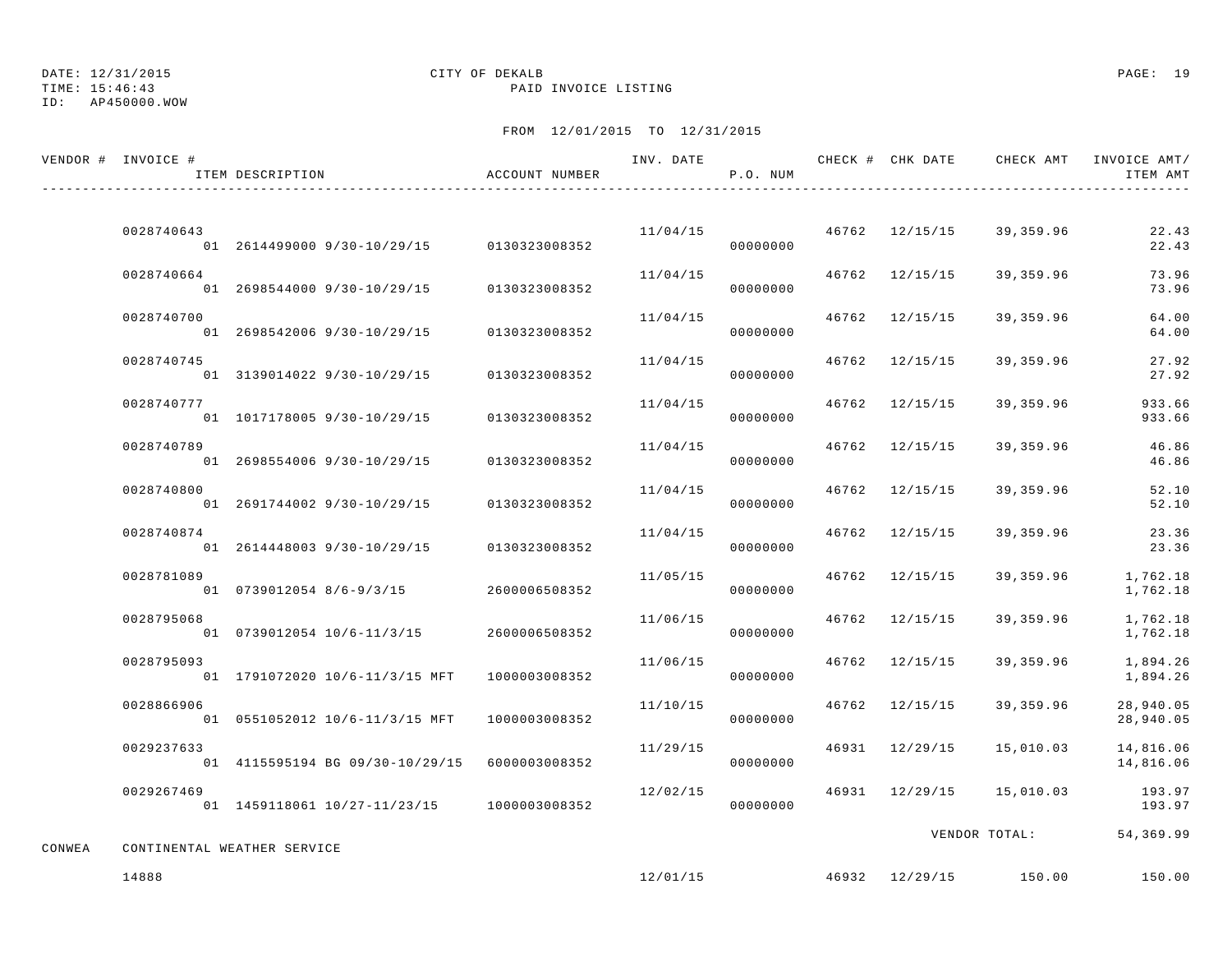TIME: 15:46:43 PAID INVOICE LISTING ID: AP450000.WOW

# DATE: 12/31/2015 CITY OF DEKALB PAGE: 20

|         | VENDOR # INVOICE # | ITEM DESCRIPTION                                                                                                                                                                                                               | ACCOUNT NUMBER                                                                                                      |          | P.O. NUM                                                                         |                |                                        | INV. DATE 6 1997 CHECK # CHK DATE 6 CHECK AMT INVOICE AMT/<br>ITEM AMT                                        |
|---------|--------------------|--------------------------------------------------------------------------------------------------------------------------------------------------------------------------------------------------------------------------------|---------------------------------------------------------------------------------------------------------------------|----------|----------------------------------------------------------------------------------|----------------|----------------------------------------|---------------------------------------------------------------------------------------------------------------|
|         | 14888              | 01 ARPT WTHR FRCST 6500004008450                                                                                                                                                                                               |                                                                                                                     |          | 00000000                                                                         |                | $12/01/15$ $46932$ $12/29/15$ $150.00$ | 150.00<br>150.00                                                                                              |
|         |                    |                                                                                                                                                                                                                                |                                                                                                                     |          |                                                                                  |                | VENDOR TOTAL:                          | 150.00                                                                                                        |
| CREELE  | CRESCENT ELECTRIC  |                                                                                                                                                                                                                                |                                                                                                                     |          |                                                                                  |                |                                        |                                                                                                               |
|         | S501328187001      | 0130332008295<br>01 PLIERS/COVER                                                                                                                                                                                               |                                                                                                                     | 11/24/15 | 00000000                                                                         |                | 46933 12/29/15 29.29                   | 29.29<br>29.29                                                                                                |
| CSRBOB  |                    | C.S.R. BOBCAT, INCORPORATED                                                                                                                                                                                                    |                                                                                                                     |          |                                                                                  |                | VENDOR TOTAL:                          | 29.29                                                                                                         |
|         | 122427             | 01 COUPLER, MALE PIPE 6500003008310                                                                                                                                                                                            |                                                                                                                     |          | 00000000                                                                         |                | $11/16/15$ $46763$ $12/15/15$ $194.39$ | 25.43<br>25.43                                                                                                |
|         | 122462             | 01 HOSE, MEGACRIMP, ORING 0130332008226                                                                                                                                                                                        |                                                                                                                     | 11/17/15 | 00000000                                                                         | 46763 12/15/15 | 194.39                                 | 41.37<br>41.37                                                                                                |
|         | 122522             | 01 HOSE, MEGA CRIMP, HOSE GUARD 6500003008310                                                                                                                                                                                  |                                                                                                                     | 11/23/15 | 00000000                                                                         |                | 46763 12/15/15 194.39                  | 127.59<br>127.59                                                                                              |
| CURCON  |                    | CURRAN CONTRACTING COMPANY                                                                                                                                                                                                     |                                                                                                                     |          |                                                                                  |                | VENDOR TOTAL:                          | 194.39                                                                                                        |
|         |                    |                                                                                                                                                                                                                                |                                                                                                                     |          |                                                                                  |                |                                        |                                                                                                               |
|         | 10306              | 01 MATERIAL                                                                                                                                                                                                                    | 6000002008228                                                                                                       | 11/19/15 | 00000000                                                                         |                | 46934 12/29/15 1,500.00                | 1,500.00<br>1,500.00                                                                                          |
|         | 10307              | 01 MATERIAL                                                                                                                                                                                                                    | 6000002008228                                                                                                       | 11/19/15 | 00000000                                                                         | 46764 12/15/15 | 60,270.71                              | 93.81<br>93.81                                                                                                |
|         | 11102015           | 01  14-EN002-00-ST PAYMENT #6<br>02 14-EN002-00-ST PAYMENT #6<br>03 14-EN002-00-ST PAYMENT #6<br>04 14-EN002-00-ST PAYMENT #6<br>05 14-EN002-00-ST PAYMENT #6<br>06 14-EN002-00-ST PAYMENT #6<br>07  14-EN002-00-ST PAYMENT #6 | 1300003008321<br>1300006508633<br>1400003008321<br>1400006508633<br>5040003008321<br>5040006508632<br>5040006508629 | 11/10/15 | 00000000<br>00000000<br>00000000<br>00000000<br>00000000<br>00000000<br>00000000 | 46764 12/15/15 | 60,270.71<br>VENDOR TOTAL:             | 60,176.90<br>4,788.75<br>16,696.34<br>5,854.98<br>15,749.05<br>1,764.23<br>12,330.41<br>2,993.14<br>61,770.71 |
| CURCON1 | CURRAN CONTRACTING |                                                                                                                                                                                                                                |                                                                                                                     |          |                                                                                  |                |                                        |                                                                                                               |
|         | 11102015           | 01  14-EN0002-00-ST  1300003008321                                                                                                                                                                                             |                                                                                                                     |          | 00000000                                                                         |                | $11/10/15$ 46935 $12/29/15$ 304,935.41 | 60,176.90<br>4,788.75                                                                                         |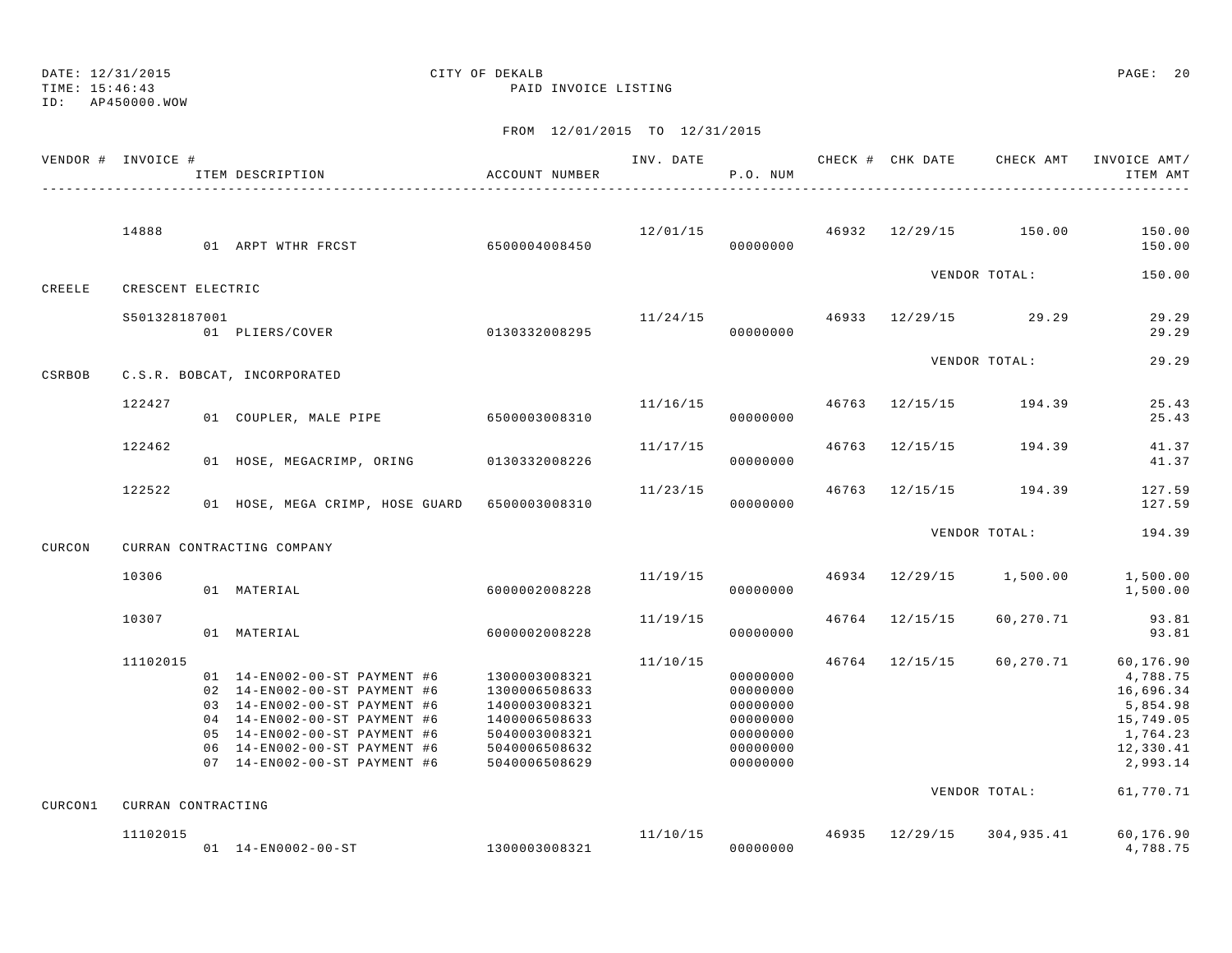# ID: AP450000.WOW

### TIME: 15:46:43 PAID INVOICE LISTING

|               | VENDOR # INVOICE # | ITEM DESCRIPTION                                                                                                                 | ACCOUNT NUMBER                                                                                     | INV. DATE | P.O. NUM                                                             |       |                | CHECK # CHK DATE CHECK AMT          | INVOICE AMT/<br>ITEM AMT                                                                       |
|---------------|--------------------|----------------------------------------------------------------------------------------------------------------------------------|----------------------------------------------------------------------------------------------------|-----------|----------------------------------------------------------------------|-------|----------------|-------------------------------------|------------------------------------------------------------------------------------------------|
|               | 11102015           | 02 14-EN0002-00-ST<br>03 14-EN0002-00-ST<br>04 14-EN0002-00-ST<br>05 14-EN0002-00-ST<br>06 14-EN0002-00-ST<br>07 14-EN0002-00-ST | 1300006508633<br>1400003008321<br>1400006508633<br>5040003008321<br>5040006508632<br>5040006508629 | 11/10/15  | 00000000<br>00000000<br>00000000<br>00000000<br>00000000<br>00000000 |       | 46935 12/29/15 | 304,935.41                          | 60,176.90<br>16,696.34<br>5,854.98<br>15,749.05<br>1,764.23<br>12,330.41<br>2,993.14           |
|               | 11112015           | 01 15-EN005-00-ST<br>02 15-EN005-00-ST<br>03 15-EN005-00-ST<br>04 15-EN005-00-ST                                                 | 1300006508632<br>5040006508632<br>1300000002215<br>5000000002215                                   | 11/11/15  | 00000000<br>00000000<br>00000000<br>00000000                         |       |                |                                     | 46935 12/29/15 304,935.41 244,758.51<br>24,284.40<br>247,669.50<br>$-2,428.44$<br>$-24,766.95$ |
| DARLEY        | W.S. DARLEY & CO   |                                                                                                                                  |                                                                                                    |           |                                                                      |       |                |                                     | VENDOR TOTAL: 304,935.41                                                                       |
|               | 17217790           | 01 BRACKETS - MOUNT END 0125272008226                                                                                            |                                                                                                    | 11/11/15  | 00000000                                                             |       |                | 46765 12/15/15 117.65               | 117.65<br>117.65                                                                               |
| DAUKAY        | KAY DAUKAS         |                                                                                                                                  |                                                                                                    |           |                                                                      |       |                | VENDOR TOTAL:                       | 117.65                                                                                         |
|               | 11132015           | 01 WATER REFUND #3003140470-00 6000000063444                                                                                     |                                                                                                    |           | 00000000                                                             |       |                | $11/13/15$ $46766$ $12/15/15$ 92.48 | 92.48<br>92.48                                                                                 |
| <b>DCAUTO</b> |                    | DEKALB COUNTY AUTO PARTS INC                                                                                                     |                                                                                                    |           |                                                                      |       |                | VENDOR TOTAL:                       | 92.48                                                                                          |
|               | 520324             | 01 GASKET                                                                                                                        | 6500002008226                                                                                      | 09/28/15  | 00000000                                                             |       | 46938 12/29/15 | 2,883.77                            | 13.99<br>13.99                                                                                 |
|               | 524826             | 01 ATF PLUS 4                                                                                                                    | 0125272008226                                                                                      | 11/02/15  | 00000000                                                             | 46938 | 12/29/15       | 2,883.77                            | 69.72<br>69.72                                                                                 |
|               | 524867             | 01 SUPPORT                                                                                                                       | 0125272008226                                                                                      | 11/02/15  | 00000000                                                             | 46938 | 12/29/15       | 2,883.77                            | 69.98<br>69.98                                                                                 |
|               | 525009             | 01 OIL FILTERS                                                                                                                   | 6500003008310                                                                                      | 11/03/15  | 00000000                                                             |       | 46938 12/29/15 | 2,883.77                            | 3.91<br>3.91                                                                                   |
|               | 525137             | 01 GASKETS                                                                                                                       | 0120222008226                                                                                      | 11/04/15  | 00000000                                                             | 46938 | 12/29/15       | 2,883.77                            | 17.16<br>17.16                                                                                 |
|               | 525158             | 01 SPARK PLUGS, EXTRACTOR TOOL 0130332008226                                                                                     |                                                                                                    | 11/04/15  | 00000000                                                             | 46938 | 12/29/15       | 2,883.77                            | $-110.74$<br>$-110.74$                                                                         |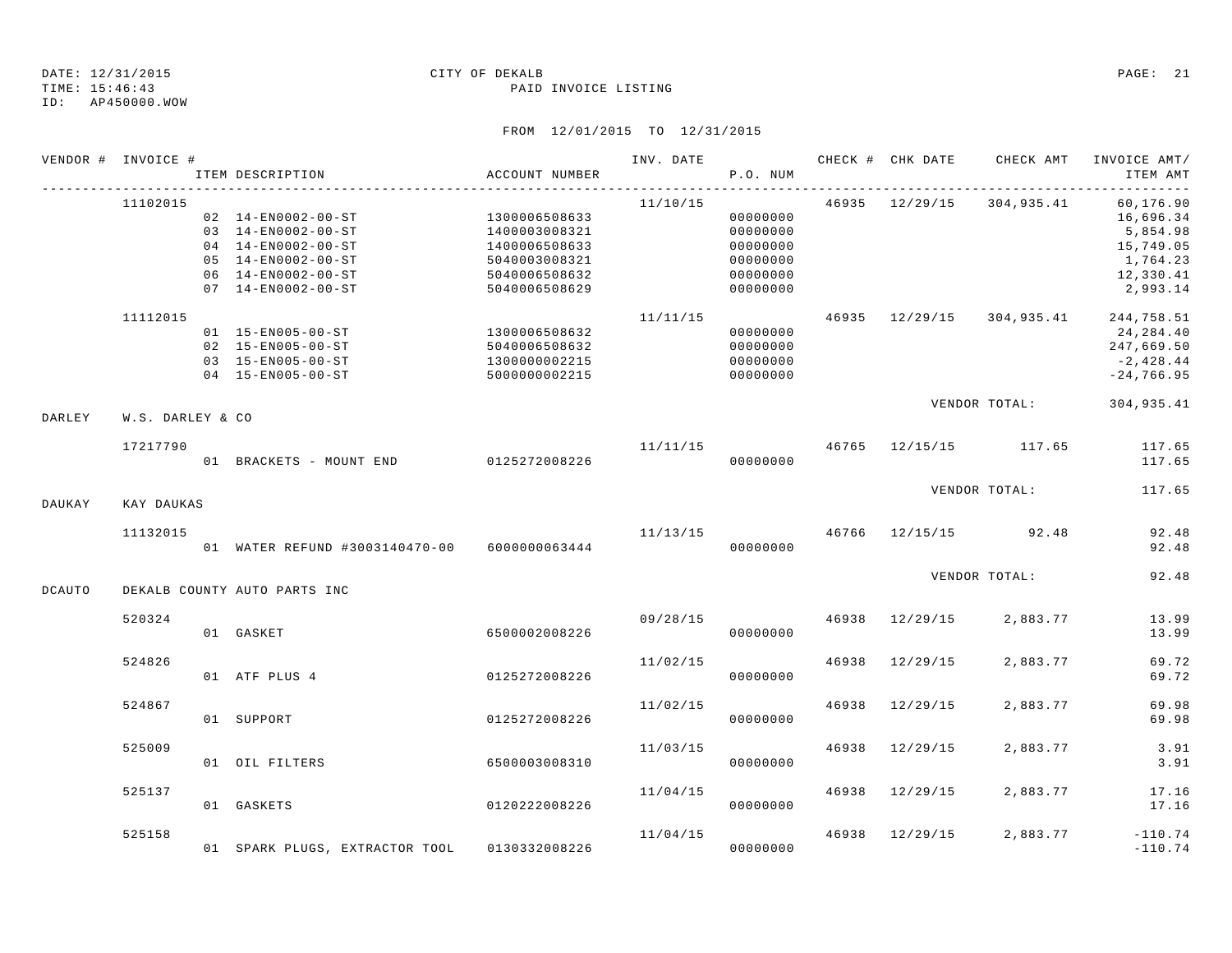### TIME: 15:46:43 PAID INVOICE LISTING ID: AP450000.WOW

# DATE: 12/31/2015 CITY OF DEKALB PAGE: 22

| VENDOR # INVOICE # | ITEM DESCRIPTION                          | ACCOUNT NUMBER | INV. DATE | P.O. NUM |       | CHECK # CHK DATE |                         | CHECK AMT INVOICE AMT/<br>ITEM AMT |
|--------------------|-------------------------------------------|----------------|-----------|----------|-------|------------------|-------------------------|------------------------------------|
| 525339             | 01 AIR FILTER                             | 0120222008226  | 11/05/15  | 00000000 |       | 46938 12/29/15   | 2,883.77                | 60.08<br>60.08                     |
| 525554             | 01 OIL FILTER, OIL DRY, OIL 0125272008226 |                | 11/06/15  | 00000000 |       | 46938 12/29/15   | 2,883.77                | 138.58<br>138.58                   |
| 525828             | 01 BATTERY                                | 0125272008226  | 11/09/15  | 00000000 |       | 46938 12/29/15   | 2,883.77                | 261.20<br>261.20                   |
| 525894             | 01 MAXLIFE DEX MERC                       | 0125272008226  | 11/09/15  | 00000000 | 46938 | 12/29/15         | 2,883.77                | 89.28<br>89.28                     |
| 525900             | 01 AIR BRAKE TUBING/INSERT 0125272008226  |                | 11/09/15  | 00000000 | 46938 | 12/29/15         | 2,883.77                | 8.94<br>8.94                       |
| 525982             | 01 SOLENOID                               | 0130332008226  | 11/10/15  | 00000000 |       | 46938 12/29/15   | 2,883.77                | 15.84<br>15.84                     |
| 525986             | 01 NITRILE GLOVES                         | 0130332008226  | 11/10/15  | 00000000 |       | 46938 12/29/15   | 2,883.77                | 33.04<br>33.04                     |
| 526114             | 01 BATTERY                                | 6500003008310  | 11/10/15  | 00000000 |       | 46938 12/29/15   | 2,883.77                | 350.66<br>350.66                   |
| 526310             | 01 BATTERY                                | 0130332008226  | 11/12/15  | 00000000 |       | 46938 12/29/15   | 2,883.77                | 103.63<br>103.63                   |
| 526415             | 01 TPMS REDI-SENSOR                       | 0120222008226  | 11/13/15  | 00000000 |       | 46938 12/29/15   | 2,883.77                | 99.98<br>99.98                     |
| 526463             | 01 PADS/ROTORS                            | 0130352008226  | 11/13/15  | 00000000 |       | 46938 12/29/15   | 2,883.77                | 150.68<br>150.68                   |
| 526466             | 01 BRAKE PADS                             | 0130352008226  | 11/13/15  | 00000000 |       | 46938 12/29/15   | 2,883.77                | 22.34<br>22.34                     |
| 526471             | 01 REMAN CALIPERS                         | 0130352008226  | 11/13/15  | 00000000 |       | 46938 12/29/15   | 2,883.77                | 353.48<br>353.48                   |
| 526473             | 01 DISC BRAKE HDWR KIT 0130352008226      |                | 11/13/15  | 00000000 |       | 46938 12/29/15   | 2,883.77                | 8.39<br>8.39                       |
| 526775             | 01 WIPER BLADES                           | 0125272008226  | 11/16/15  | 00000000 |       |                  | 46938 12/29/15 2,883.77 | 22.38<br>22.38                     |
| 526949             |                                           |                |           | 11/17/15 |       |                  | 46938 12/29/15 2.883.77 | 166.41                             |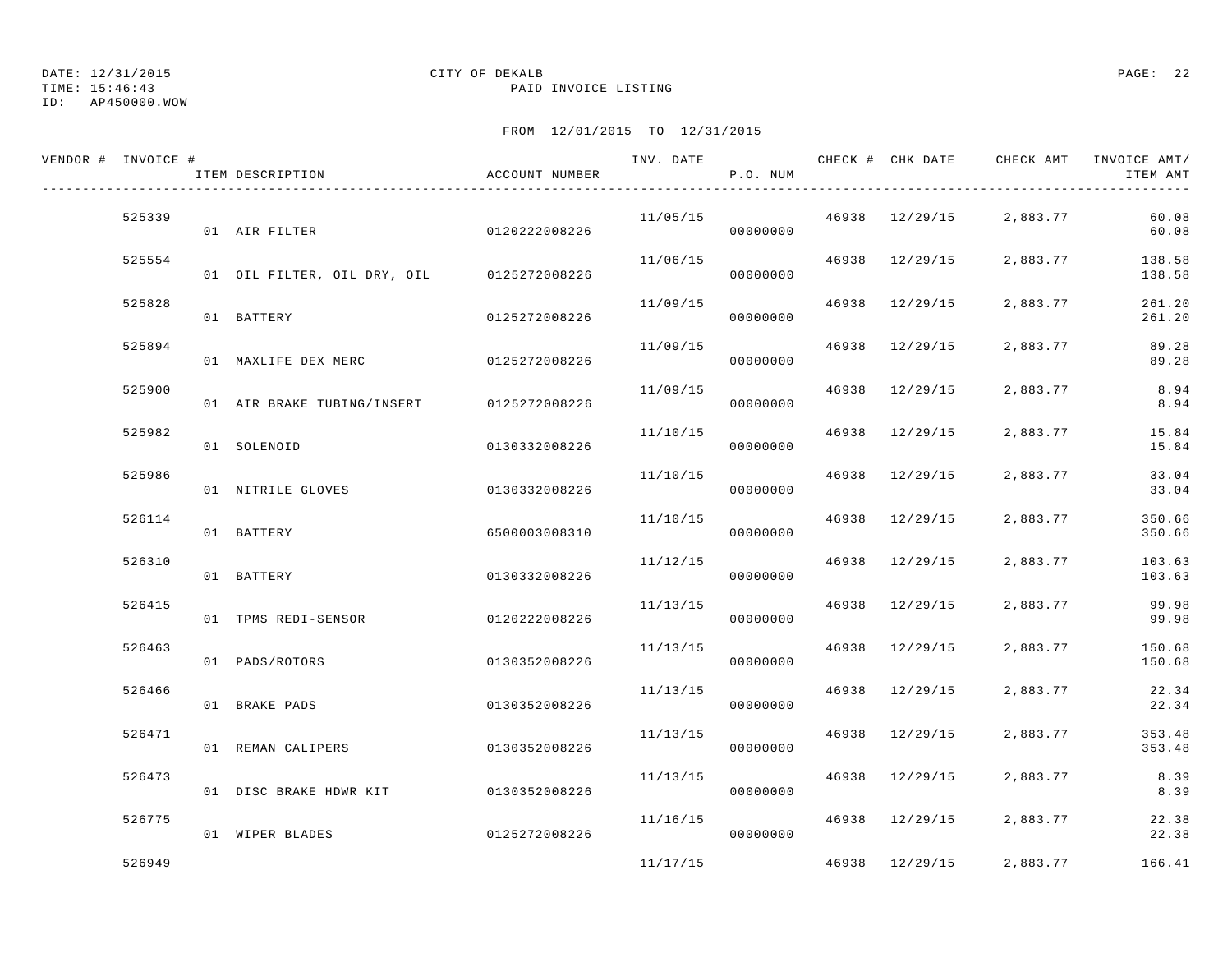# TIME: 15:46:43 PAID INVOICE LISTING

## ID: AP450000.WOW

# DATE: 12/31/2015 CITY OF DEKALB PAGE: 23

| VENDOR # INVOICE # | ITEM DESCRIPTION                                  | ACCOUNT NUMBER |          | P.O. NUM |       |                | INV. DATE 6 CHECK # CHK DATE CHECK AMT INVOICE AMT/ | ITEM AMT               |
|--------------------|---------------------------------------------------|----------------|----------|----------|-------|----------------|-----------------------------------------------------|------------------------|
|                    |                                                   |                |          |          |       |                |                                                     |                        |
| 526949             | 01 ROTELLA 15W40                                  | 0125272008226  | 11/17/15 | 00000000 |       | 46938 12/29/15 | 2,883.77                                            | 166.41<br>166.41       |
| 526950             | 01 OIL, NAPA GEAR, MATERIAL 6000002008245         |                | 11/17/15 | 00000000 | 46938 | 12/29/15       | 2,883.77                                            | 20.22<br>20.22         |
| 526954             | 01 TEMP SENSOR                                    | 0130332008226  | 11/17/15 | 00000000 |       | 46938 12/29/15 | 2,883.77                                            | 22.76<br>22.76         |
| 527037             | 01 CORE DEPOSITS/BRAKE PADS 0130352008226         |                | 11/18/15 | 00000000 |       | 46938 12/29/15 | 2,883.77                                            | $-144.56$<br>$-144.56$ |
| 527038             | 01 BATTERY                                        | 0120222008226  | 11/18/15 | 00000000 | 46938 | 12/29/15       | 2,883.77                                            | 33.20<br>33.20         |
| 527074             | 01 MOTOR TUNE-UP                                  | 0130332008226  | 11/18/15 | 00000000 |       | 46938 12/29/15 | 2,883.77                                            | 23.97<br>23.97         |
| 527175             |                                                   |                | 11/18/15 |          |       | 46938 12/29/15 | 2,883.77                                            | 72.45                  |
| 527232             | 01 SYNGEAROIL                                     | 0125272008226  | 11/19/15 | 00000000 |       | 46938 12/29/15 | 2,883.77                                            | 72.45<br>15.51         |
|                    | 01 SPLASH GUARD                                   | 0130332008226  |          | 00000000 |       |                |                                                     | 15.51                  |
| 527312             | 01 TUBE-NYLON-BLACK                               | 0125272008226  | 11/19/15 | 00000000 |       | 46938 12/29/15 | 2,883.77                                            | 0.39<br>0.39           |
| 527414             | 01 BULB                                           | 0130332008226  | 11/20/15 | 00000000 |       | 46938 12/29/15 | 2,883.77                                            | 38.60<br>38.60         |
| 527526             | 01 FUEL FILTER                                    | 0125272008226  | 11/21/15 | 00000000 |       | 46938 12/29/15 | 2,883.77                                            | 19.27<br>19.27         |
| 527557             | 01 PER STEERING FLUID 0130332008226               |                | 11/23/15 | 00000000 |       | 46938 12/29/15 | 2,883.77                                            | 42.77<br>42.77         |
| 527602             | 01 BELT, TENSIONER, BEARING, FILTER 0120242008226 |                | 11/23/15 | 00000000 |       | 46938 12/29/15 | 2,883.77                                            | 164.35<br>164.35       |
| 527620             | 01 PWR STEERING FLUID 0130332008226               |                | 11/23/15 | 00000000 |       | 46938 12/29/15 | 2,883.77                                            | 30.55<br>30.55         |
| 527689             |                                                   |                | 11/23/15 |          |       | 46938 12/29/15 | 2,883.77                                            | 110.60                 |
|                    | 01 TPMS SENSOR                                    | 0120242008226  |          | 00000000 |       |                |                                                     | 110.60                 |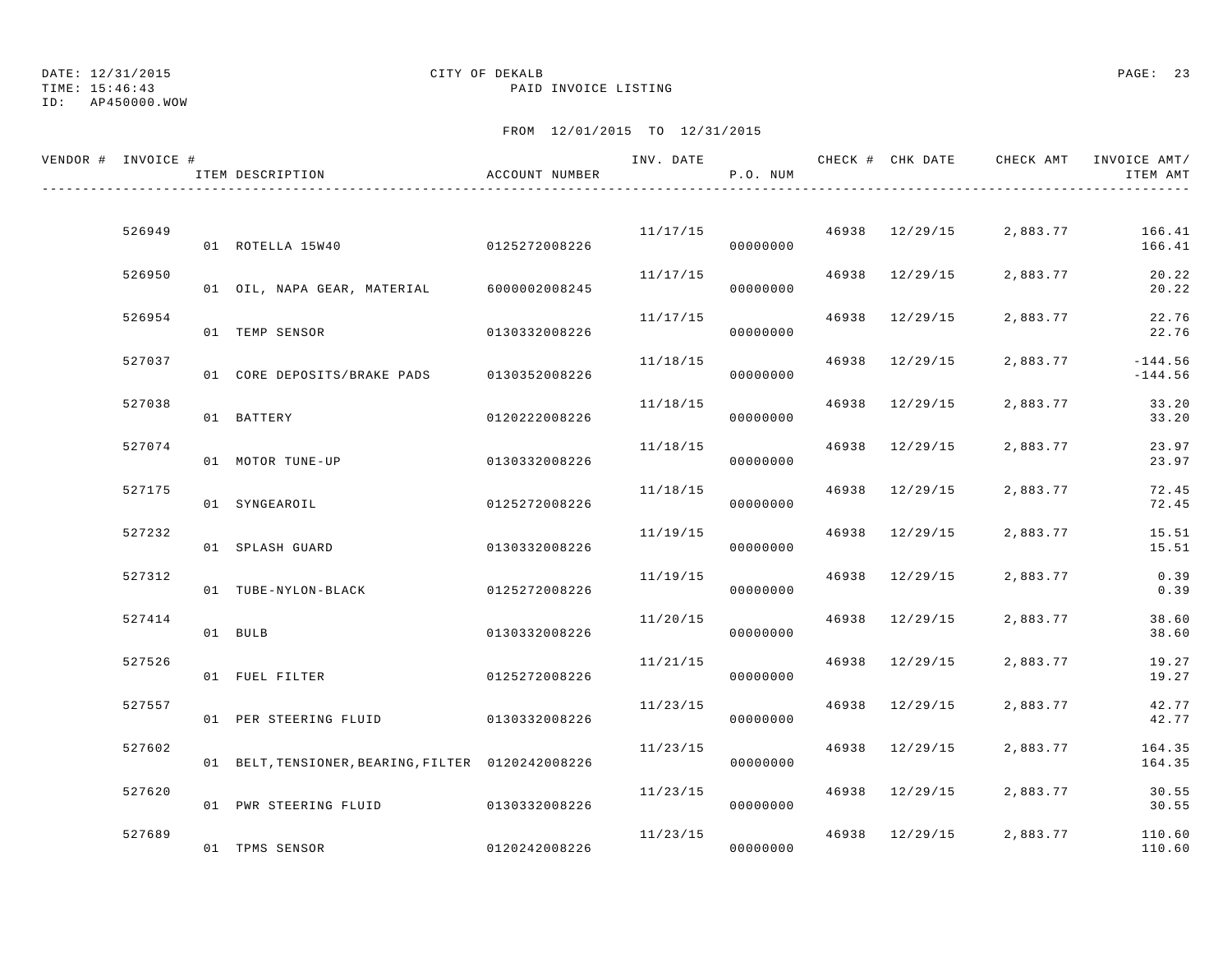TIME: 15:46:43 PAID INVOICE LISTING

ID: AP450000.WOW

| VENDOR # INVOICE # |                   | ITEM DESCRIPTION                                | ACCOUNT NUMBER |          | P.O. NUM |                | INV. DATE 6 . CHECK # CHK DATE CHECK AMT INVOICE AMT/ | ITEM AMT             |
|--------------------|-------------------|-------------------------------------------------|----------------|----------|----------|----------------|-------------------------------------------------------|----------------------|
|                    | 527691            | 01 BANDED CRADLE                                | 0120242008226  | 11/23/15 | 00000000 |                | 46938 12/29/15 2,883.77                               | 30.64<br>30.64       |
|                    | 527700            | 01 BANDED SENSOR                                | 0120242008226  | 11/23/15 | 00000000 | 46938 12/29/15 | 2,883.77                                              | 20.67<br>20.67       |
|                    | 527733            | 01 BANDED CLIPS                                 | 0120242008226  | 11/24/15 | 00000000 | 46938 12/29/15 | 2,883.77                                              | 3.06<br>3.06         |
|                    | 527801            | 01 CONVERTER, GASKET                            | 0120242008226  | 11/24/15 | 00000000 | 46938 12/29/15 | 2,883.77                                              | 296.79<br>296.79     |
|                    | 527886            | 01 GASKET SET                                   | 0120242008226  | 11/24/15 | 00000000 | 46938 12/29/15 | 2,883.77                                              | 32.45<br>32.45       |
|                    | 528024            | 01 AUTOMOTIVE BATTERY 0130332008226             |                | 11/25/15 | 00000000 | 46938 12/29/15 | 2,883.77                                              | 107.95<br>107.95     |
|                    | 528044            | 01 CORE DEPOSIT                                 | 0130332008226  | 11/25/15 | 00000000 | 46938 12/29/15 | 2,883.77                                              | $-18.00$<br>$-18.00$ |
|                    | 528078            | 01 CORE DEPOSIT                                 | 0125272008226  | 11/25/15 | 00000000 | 46938 12/29/15 | 2,883.77                                              | $-54.00$<br>$-54.00$ |
|                    | 528282            | 01 HAL BULB                                     | 0120222008226  | 11/30/15 | 00000000 | 46938 12/29/15 | 2,883.77                                              | 13.99<br>13.99       |
|                    | 528478            | 01 HINGE PIN & BUSHING KIT 0125272008226        |                | 12/01/15 | 00000000 | 46938 12/29/15 | 2,883.77                                              | 46.98<br>46.98       |
|                    | 528485            | 01 NAPAGOLD OIL FILTER 6000002008226            |                | 12/01/15 | 00000000 |                | 46938 12/29/15 2,883.77                               | 4.23<br>4.23         |
| DCCONT3            |                   | DALLAS COUNTY CONSTABLE                         |                |          |          |                | VENDOR TOTAL: 2,883.77                                |                      |
|                    | 12212015          | 01 SUMMONS SRVC FEE CASE #15MR69 0115153008366  |                | 12/21/15 | 00000000 |                | 46899 12/22/15 80.00                                  | 80.00<br>80.00       |
| DCEDC              | DEKALB COUNTY EDC |                                                 |                |          |          |                | VENDOR TOTAL:                                         | 80.00                |
|                    | 15528             | 01 ANNUAL DINNER RESERVATIONS (1) 0115153008376 |                |          | 00000000 |                | $11/09/15$ $46767$ $12/15/15$ $1,425.00$ $1,425.00$   | 118.75<br>456.25     |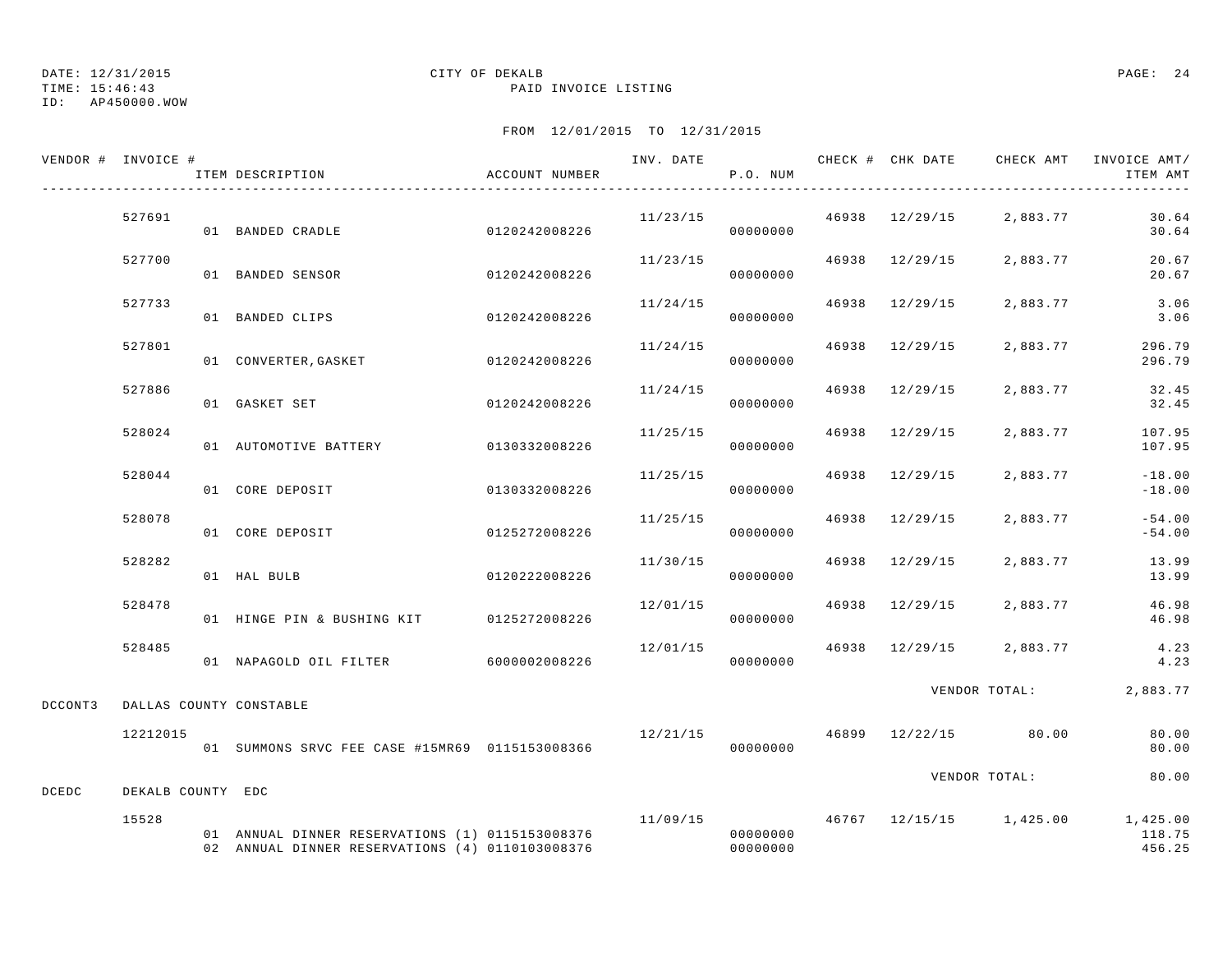TIME: 15:46:43 PAID INVOICE LISTING ID: AP450000.WOW

### FROM 12/01/2015 TO 12/31/2015

|         | VENDOR # INVOICE #  | ITEM DESCRIPTION                                                                                                                                                                                                                                                                                               | ACCOUNT NUMBER                                                                                     |           | P.O. NUM                                                             |       | INV. DATE 6 1999 CHECK # CHK DATE CHECK AMT INVOICE AMT/ | ITEM AMT                                                           |
|---------|---------------------|----------------------------------------------------------------------------------------------------------------------------------------------------------------------------------------------------------------------------------------------------------------------------------------------------------------|----------------------------------------------------------------------------------------------------|-----------|----------------------------------------------------------------------|-------|----------------------------------------------------------|--------------------------------------------------------------------|
|         | 15528               | 03 ANNUAL DINNER RESERVATIONS (1) 0120213008376<br>04 ANNUAL DINNER RESERVATIONS (1) 0125263008376<br>05 ANNUAL DINNER RESERVATIONS (1) 0117113008376<br>06 ANNUAL DINNER RESERVATIONS (1) 0132103008376<br>07 ANNUAL DINNER RESERVATIONS (2) 0132113008376<br>08 ANNUAL DINNER RESERVATIONS (1) 0130313008376 |                                                                                                    | 11/09/15  | 00000000<br>00000000<br>00000000<br>00000000<br>00000000<br>00000000 |       | 46767 12/15/15 1,425.00 1,425.00                         | 118.75<br>118.75<br>118.75<br>118.75<br>250.00<br>125.00           |
|         | 15544               | 01  2016  PUBLIC CONTRIBUTION   0132103008343                                                                                                                                                                                                                                                                  |                                                                                                    | 12/02/15  | 00000000                                                             |       | 46939 12/29/15 22,500.00                                 | 22,500.00<br>22,500.00                                             |
| DCLEEA  |                     | DEKALB COUNTY LAW ENFORCEMENT                                                                                                                                                                                                                                                                                  |                                                                                                    |           |                                                                      |       | VENDOR TOTAL:                                            | 23,925.00                                                          |
|         | 12012015            | 01 2016 MEMBERSHIP<br>02 2016 MEMBERSHIP<br>03 2016 MEMBERSHIP<br>04 2016 MEMBERSHIP<br>05 2016 MEMBERSHIP<br>06 2016 MEMBERSHIP                                                                                                                                                                               | 0120213008375<br>0120223008375<br>0120243008375<br>0120233008375<br>0120253008375<br>0120263008375 | 12/01/15  | 00000000<br>00000000<br>00000000<br>00000000<br>00000000<br>00000000 |       | 46768 12/15/15 900.00                                    | 900.00<br>400.00<br>100.00<br>100.00<br>100.00<br>100.00<br>100.00 |
| DEKCHA  |                     | DEKALB CHAMBER OF COMMERCE                                                                                                                                                                                                                                                                                     |                                                                                                    |           |                                                                      |       | VENDOR TOTAL:                                            | 900.00                                                             |
|         | 133                 | 01 SPECIAL EVENTS - DEC 2015 0132103008343                                                                                                                                                                                                                                                                     |                                                                                                    | 12/02/15  | 00000000                                                             | 46940 | 12/29/15 4,327.50                                        | 3,750.00<br>3,750.00                                               |
|         | 15981               |                                                                                                                                                                                                                                                                                                                |                                                                                                    | 12/04/15  | 00000000                                                             |       | 46940 12/29/15 4,327.50                                  | 577.50<br>577.50                                                   |
| DEKGAR  | DEKALB GARAGE DOORS |                                                                                                                                                                                                                                                                                                                |                                                                                                    |           |                                                                      |       | VENDOR TOTAL: 4,327.50                                   |                                                                    |
|         | 11102015            | 01 REPAIR GARAGE DOOR                                                                                                                                                                                                                                                                                          | 6500003008311                                                                                      | 000000000 |                                                                      |       | $11/10/15$ 46941 $12/29/15$ 459.90                       | 459.90<br>459.90                                                   |
| DEKLAWN |                     | DEKALB LAWN & EQUIPMENT CO INC                                                                                                                                                                                                                                                                                 |                                                                                                    |           |                                                                      |       | VENDOR TOTAL:                                            | 459.90                                                             |
|         | 36206               | 01 HELMET SYSTEM                                                                                                                                                                                                                                                                                               | 0130332008295                                                                                      | 11/12/15  | 00000000                                                             |       | 46769 12/15/15 68.95                                     | 68.95<br>68.95                                                     |
|         | 36349               | 01 OIL, SPARK PLUGS                                                                                                                                                                                                                                                                                            | 0120222008226                                                                                      | 11/18/15  | 00000000                                                             |       | 46942 12/29/15 7.70                                      | 7.70<br>7.70                                                       |

VENDOR TOTAL: 76.65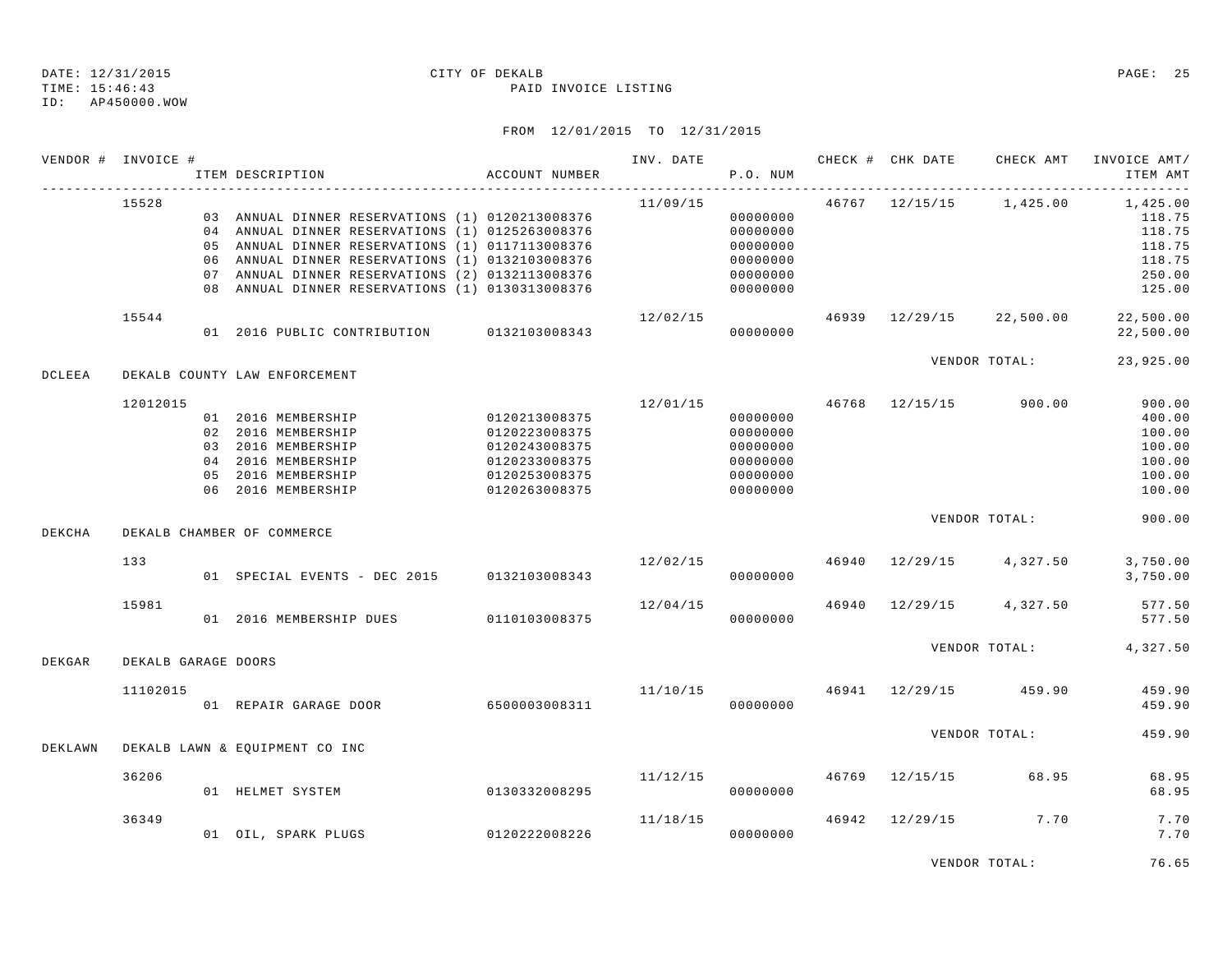TIME: 15:46:43 PAID INVOICE LISTING

ID: AP450000.WOW

|         | VENDOR # INVOICE #  | ITEM DESCRIPTION                                                                                                                     | ACCOUNT NUMBER                 |          | P.O. NUM                         |       |                | INV. DATE 6 CHECK # CHK DATE CHECK AMT INVOICE AMT/ | ITEM AMT                                         |
|---------|---------------------|--------------------------------------------------------------------------------------------------------------------------------------|--------------------------------|----------|----------------------------------|-------|----------------|-----------------------------------------------------|--------------------------------------------------|
| DEKMEC  | DEKALB MECHANICAL   |                                                                                                                                      |                                |          |                                  |       |                |                                                     |                                                  |
|         | 16818               | 01 DAEWOO TRUCK SALE - OCT 2015 6500006008597                                                                                        |                                |          | 11/03/15<br>00000000             |       | 46770 12/15/15 | 688.25                                              | 200.00<br>200.00                                 |
|         | 16859               | 01 DAEWOO TRUCK - NOV 2015                                                                                                           | 6500006008597                  | 11/25/15 | 00000000                         |       | 46770 12/15/15 | 688.25                                              | 200.00<br>200.00                                 |
|         | 65719               | 01 MOTOR 1/4 HB BELT 0125273008348                                                                                                   |                                | 11/05/15 | 00000000                         |       | 46770 12/15/15 | 688.25                                              | 288.25<br>288.25                                 |
|         | 66000               | 01 FALL INSPECTION - PD 0130324008450                                                                                                |                                | 12/01/15 | 00000000                         | 46943 | 12/29/15       | 1,262.21                                            | 980.99<br>980.99                                 |
|         | 66079               | 01 RELAY<br>02 RELAY                                                                                                                 | 0130333008311<br>0130332008219 | 12/02/15 | 00000000<br>00000000             |       |                | 46943 12/29/15 1,262.21                             | 281.22<br>198.00<br>83.22                        |
| DEKPBPA | DEKALB PB/PA        |                                                                                                                                      |                                |          |                                  |       |                | VENDOR TOTAL:                                       | 1,950.46                                         |
|         | 12022015            | 01 TARGET GIFT CARDS - HROS/HLPRS 0120212008248                                                                                      |                                |          | 00000000                         |       |                | $12/02/15$ $46895$ $12/21/15$ $3,000.00$            | 3,000.00<br>3,000.00                             |
| DEKSAN  |                     | DEKALB SANITARY DISTRICT                                                                                                             |                                |          |                                  |       |                | VENDOR TOTAL:                                       | 3,000.00                                         |
|         | 12032015            | 01 NOVEMBER 2015 SERVICE 6000000002220<br>02 NOVEMBER 2015 APPLIED CREDITS 6000000002220<br>03 NOVEMBER 2015 PENALTIES 6000000002220 |                                |          | 00000000<br>00000000<br>00000000 |       |                | $12/03/15$ $46717$ $12/03/15$ $776,044.60$          | 776,044.60<br>768,281.13<br>5,158.68<br>2,604.79 |
| DEKSYC  | DEKALB SYCAMORE     |                                                                                                                                      |                                |          |                                  |       |                | VENDOR TOTAL: 776,044.60                            |                                                  |
|         | 321621              |                                                                                                                                      |                                | 10/27/15 | 00000000                         |       |                | 46944 12/29/15 74.20                                | 30.00<br>30.00                                   |
|         | 7685                | 01 CAP                                                                                                                               | 0130332008226                  | 12/08/15 | 00000000                         |       |                | 46944 12/29/15 74.20                                | 44.20<br>44.20                                   |
| DELL    | DELL MARKETING L.P. |                                                                                                                                      |                                |          |                                  |       |                | VENDOR TOTAL:                                       | 74.20                                            |
|         | XJT9J6XD8           | 01 DELL SONICPOINT 0117122008285                                                                                                     |                                |          | 00000000                         |       |                | $10/30/15$ $46771$ $12/15/15$ $3,171.24$ $1,353.30$ | 1,353.30                                         |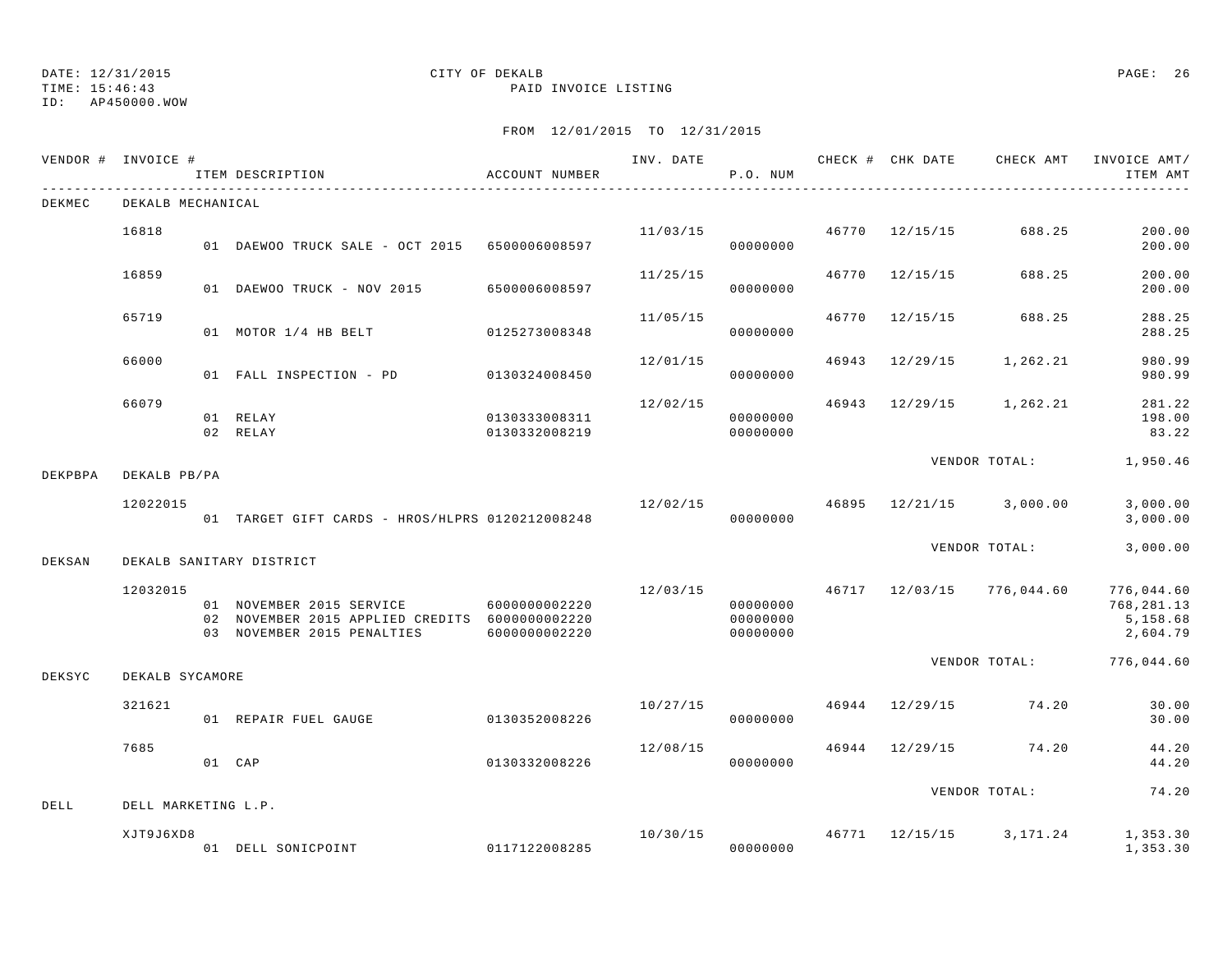### TIME: 15:46:43 PAID INVOICE LISTING ID: AP450000.WOW

## DATE: 12/31/2015 CITY OF DEKALB PAGE: 27

|       | VENDOR # INVOICE # | ITEM DESCRIPTION                                 | ACCOUNT NUMBER                 |          | P.O. NUM             |                | INV. DATE 6 1999 CHECK # CHK DATE 6 CHECK AMT INVOICE AMT | ITEM AMT                       |
|-------|--------------------|--------------------------------------------------|--------------------------------|----------|----------------------|----------------|-----------------------------------------------------------|--------------------------------|
|       | XJTC554R7          | 01 DVD RW DISCS 0117122008285                    |                                |          | 00000000             |                | $11/03/15$ $46771$ $12/15/15$ $3,171.24$                  | 51.79<br>51.79                 |
|       | XJTC5F317          | 01 OPTICAL DRIVE/BEZEL KIT 0117122008285         |                                |          | 11/03/15<br>00000000 |                | 46771 12/15/15 3,171.24                                   | 22.92<br>22.92                 |
|       | XJTD77X66          | 01 DELL STEREO MONITOR                           | 0117122008285                  | 11/08/15 | 00000000             |                | 46771 12/15/15 3,171.24                                   | 26.24<br>26.24                 |
|       | XJTDF7RD1          | 01 COMPUTER                                      | 0117126008515                  | 11/09/15 | 00000000             | 46771 12/15/15 | 3, 171. 24                                                | 747.12<br>747.12               |
|       | XJTF95691          | 01 COMPUTER                                      | 0117126008515                  | 11/12/15 | 00000000             |                | 46771 12/15/15 3,171.24                                   | 969.87<br>969.87               |
|       | XJTPF4R91          | 01 OPTIPLEX 9030 AIO BTX 0120262008242           |                                | 12/01/15 | 00000000             | 46945 12/29/15 | 4,956.70                                                  | 1,632.42<br>1,632.42           |
|       | XJTR6N967          | 01 DELL 27 MONITOR                               | 6500002008285                  | 12/02/15 | 00000000             | 46945 12/29/15 | 4,956.70                                                  | 311.99<br>311.99               |
|       | XJTR77JT8          | 01 DELL STEREO MONITOR SOUNDBAR 6500002008285    |                                | 12/02/15 | 00000000             | 46945 12/29/15 | 4,956.70                                                  | 26.24<br>26.24                 |
|       | XJTRD29T2          | 01 DELL STEREO MONITOR                           | 0117122008285                  | 12/02/15 | 00000000             |                | 46945 12/29/15 4,956.70                                   | 26.24<br>26.24                 |
|       | XJTRKTD42          | 01 DELL 24 MONITOR<br>02 DELL 24 MONITOR         | 0117126008515<br>6000006008515 | 12/03/15 | 00000000<br>00000000 |                | 46945 12/29/15 4,956.70                                   | 553.78<br>484.56<br>69.22      |
|       | XJTTR1K41          | 01 DELL PRECISION BASE<br>02 DELL PRECISION BASE | 0117126008515<br>6000006008515 | 12/07/15 | 00000000<br>00000000 |                | 46945 12/29/15 4,956.70                                   | 747.12<br>653.73<br>93.39      |
|       | XJTW4X433          | 01 OPTIPLEX BASE                                 | 0117122008285                  | 12/08/15 | 00000000             |                | 46945 12/29/15 4,956.70                                   | 363.67<br>363.67               |
|       | XJTW98CX9          | 01 XPS 13<br>02 INTEL CORE                       | 0117126008515<br>6000006008515 | 12/09/15 | 00000000<br>00000000 |                | 46945 12/29/15 4,956.70                                   | 1,295.24<br>1,133.33<br>161.91 |
| DIMCO |                    | DEKALB IRON AND METAL CO.                        |                                |          |                      |                | VENDOR TOTAL: 8,127.94                                    |                                |
|       | 194728             |                                                  |                                |          | 11/17/15             |                | 46772 12/15/15 180.44                                     | 91.82                          |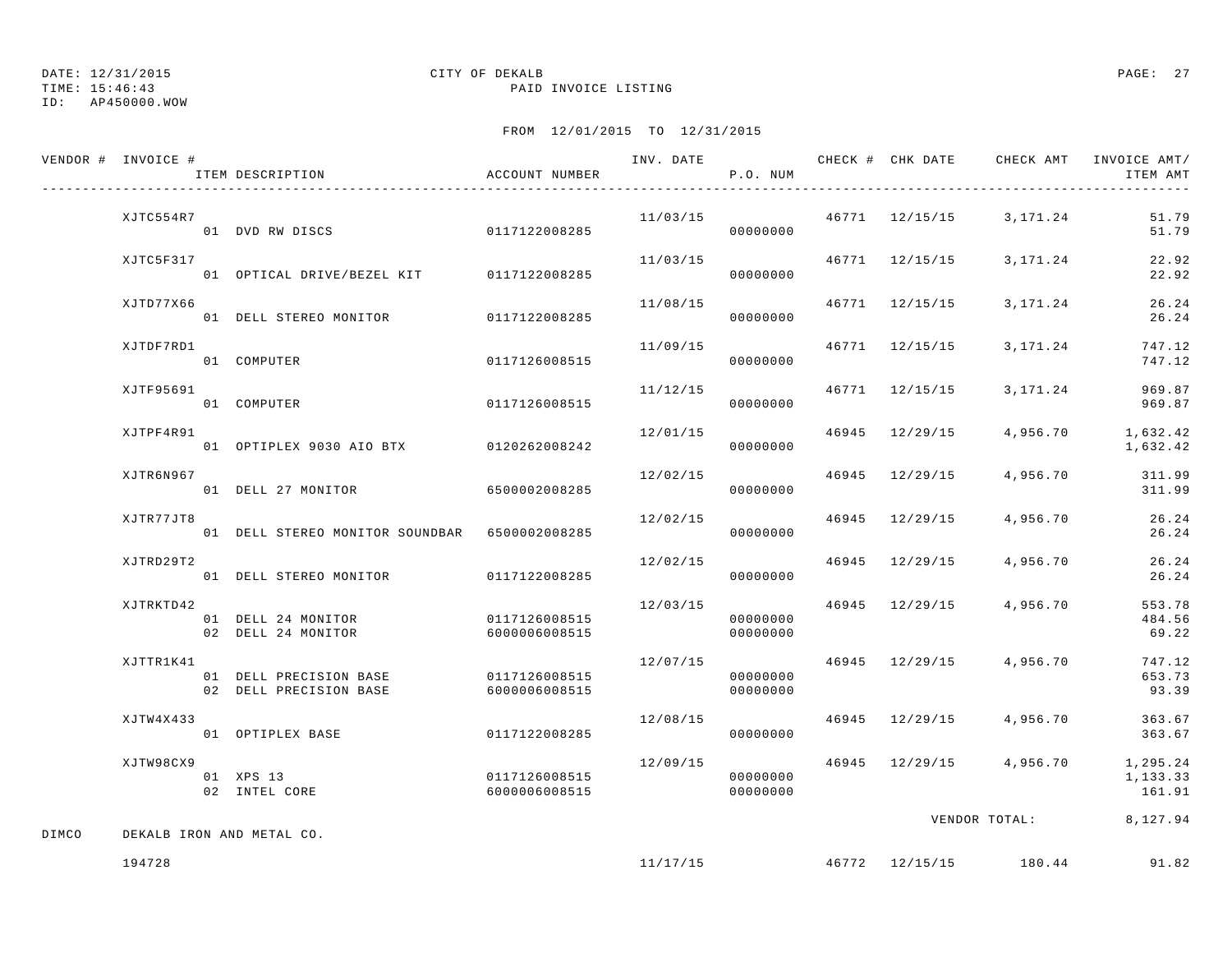TIME: 15:46:43 PAID INVOICE LISTING

## DATE: 12/31/2015 CITY OF DEKALB PAGE: 28

ID: AP450000.WOW

|                | VENDOR # INVOICE # | ITEM DESCRIPTION                                                                                   | ACCOUNT NUMBER | INV. DATE | P.O. NUM             |       |                | CHECK # CHK DATE CHECK AMT             | INVOICE AMT/<br>ITEM AMT                          |
|----------------|--------------------|----------------------------------------------------------------------------------------------------|----------------|-----------|----------------------|-------|----------------|----------------------------------------|---------------------------------------------------|
|                |                    |                                                                                                    |                |           |                      |       |                |                                        |                                                   |
|                | 194728             | 01 BAR ANGLE                                                                                       | 0130332008226  | 11/17/15  | 00000000             |       | 46772 12/15/15 | 180.44                                 | 91.82<br>91.82                                    |
|                | 194730             | 01 BAR ANGLE                                                                                       | 0130332008226  | 11/17/15  | 00000000             | 46772 |                | 12/15/15 180.44                        | 88.62<br>88.62                                    |
|                | 194749             | 01 HR PLATE/STRUCT TUBE 0130332008226                                                              |                | 11/18/15  | 00000000             |       | 46946 12/29/15 | 295.04                                 | 229.21<br>229.21                                  |
|                | 194767             | 01 HR PLATE                                                                                        | 0130332008226  | 11/19/15  | 00000000             | 46946 |                | 12/29/15 295.04                        | 65.83<br>65.83                                    |
| DIRFIT         |                    | DIRECT FITNESS SOLUTIONS                                                                           |                |           |                      |       |                | VENDOR TOTAL:                          | 475.48                                            |
|                | 508686             | 01 PREV MAINTENANCE                                                                                | 0120223008310  |           | 00000000             |       |                | $12/14/15$ $46947$ $12/29/15$ $300.00$ | 300.00<br>300.00                                  |
| <b>DISBENW</b> | DISCOVERY BENEFITS |                                                                                                    |                |           |                      |       |                | VENDOR TOTAL:                          | 300.00                                            |
|                | 08312015           | 01 SEC 125 AUG 2015 7100004008474                                                                  |                | 08/31/15  | 00000000             |       |                |                                        | D001001 12/29/15 15,693.95 15,693.95<br>15,693.95 |
|                | 09172015           | 01 FSA FEES AUG 2015                                                                               | 7100003008394  | 09/17/15  | 00000000             |       |                | D001001 12/29/15 476.00                | 476.00<br>476.00                                  |
|                | 11252015           | 01 FSA FEES OCT 2015                                                                               | 7100003008394  | 11/25/15  | 00000000             |       |                |                                        | D000986 12/15/15 476.00 476.00<br>476.00          |
|                | 11302015           | 01 SEC 125 NOV 2015                                                                                | 7100003008394  | 11/30/15  | 00000000             |       |                |                                        | D000986 12/15/15 11,173.36 11,173.36<br>11,173.36 |
|                | 12082015           | 01 FSA FEES NOV 2015 7100003008394                                                                 |                | 12/08/15  | 00000000             |       |                |                                        | D001001 12/29/15 476.00 476.00<br>476.00          |
| DIXOTT         |                    | BARBECK COMMUNICATIONS INC                                                                         |                |           |                      |       |                |                                        | VENDOR TOTAL: 28,295.31                           |
|                | 236596             |                                                                                                    |                |           |                      |       |                | $11/12/15$ $46773$ $12/15/15$ $810.00$ | 540.00                                            |
|                |                    | 01 INSTALL CAMERA SYSTM - 301/331 0120223008315<br>02 INSTALL CAMERA SYSTM - 301/331 0120243008315 |                |           | 00000000<br>00000000 |       |                |                                        | 270.00<br>270.00                                  |
|                | 441967             |                                                                                                    |                | 12/01/15  |                      |       |                | 46948 12/29/15 226.57                  | 226.57                                            |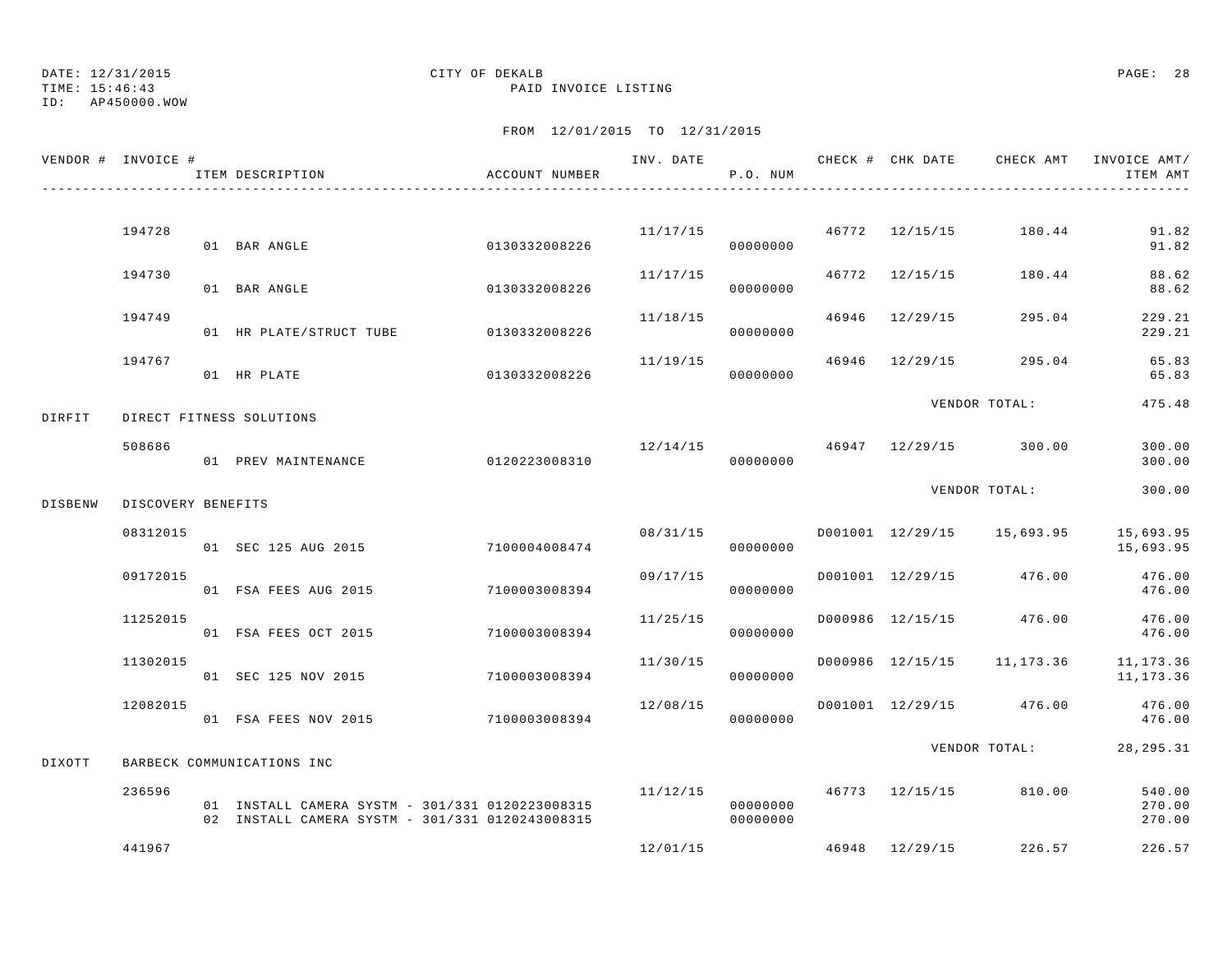TIME: 15:46:43 PAID INVOICE LISTING

ID: AP450000.WOW

|               | VENDOR # INVOICE # | ITEM DESCRIPTION                                                                                                   | ACCOUNT NUMBER                 |          | P.O. NUM                         |  |                                        | ITEM AMT                                  |
|---------------|--------------------|--------------------------------------------------------------------------------------------------------------------|--------------------------------|----------|----------------------------------|--|----------------------------------------|-------------------------------------------|
|               |                    |                                                                                                                    |                                |          |                                  |  |                                        |                                           |
|               | 441967             | 01 MAINTENANCE AGRMNT JAN 2016 0125276008580                                                                       |                                |          | 00000000                         |  | $12/01/15$ $46948$ $12/29/15$ $226.57$ | 226.57<br>226.57                          |
|               | 70402              | 01 REPLACE BAD FUSE 6120223008315                                                                                  |                                | 11/25/15 | 00000000                         |  | 46773 12/15/15 810.00                  | 270.00<br>270.00                          |
| DOHPHY        | PHYLLIS DOHERTY    |                                                                                                                    |                                |          |                                  |  | VENDOR TOTAL: 1,036.57                 |                                           |
|               | 12102015           | 01 WATER REFUND #0701037850-00 6000000063444                                                                       |                                |          | 00000000                         |  | $12/10/15$ $46949$ $12/29/15$ $149.42$ | 149.42<br>149.42                          |
| DOHTHO        | THOMAS DOHERTY     |                                                                                                                    |                                |          |                                  |  | VENDOR TOTAL:                          | 149.42                                    |
|               | 11122015           | 01 WATER REFUND #3603161440-01 6000000063444                                                                       |                                |          | 00000000                         |  | $11/12/15$ $46774$ $12/15/15$ $14.28$  | 14.28<br>14.28                            |
| <b>DONJOA</b> | JOAN DONNELLY      |                                                                                                                    |                                |          |                                  |  | VENDOR TOTAL:                          | 14.28                                     |
|               | 11132015           | 01 WATER REFUND #3803171080-00 6000000063444                                                                       |                                |          | 00000000                         |  | $11/13/15$ $46775$ $12/15/15$ $51.20$  | 51.20<br>51.20                            |
| <b>DSIREC</b> |                    | DSI RECYCLING SYSTEMS INC.                                                                                         |                                |          |                                  |  | VENDOR TOTAL:                          | 51.20                                     |
|               | 43939              | 01 PUMP HEAD                                                                                                       | 6500003008310                  | 11/05/15 | 00000000                         |  | 46776 12/15/15 237.00                  | 216.00<br>216.00                          |
|               | 43983              | 01 PUMP COUPLING                                                                                                   | 6500003008310                  |          | 00000000                         |  | $11/10/15$ 46776 $12/15/15$ 237.00     | 21.00<br>21.00                            |
| DTCC          |                    | DEPOSITORY TRUST COMPANY                                                                                           |                                |          |                                  |  | VENDOR TOTAL:                          | 237.00                                    |
|               | 12012015           | 01 2010A DEBT PMT DEC 2015 4500004508412<br>02 2010A DEBT PMT DEC 2015 4500000094763<br>03 2010A DEBT PMT DEC 2015 | 1300009009225                  | 12/01/15 | 00000000<br>00000000<br>00000000 |  | D000983 12/15/15 126,987.50 126,987.50 | 126,987.50<br>$-126,987.50$<br>126,987.50 |
|               | 12012015A          | 01 2010A DEBT PMT DEC 2015<br>02 2010A DEBT PMT DEC 2015                                                           | 4500004508411<br>4500000094763 | 12/01/15 | 00000000<br>00000000             |  | D000983 12/15/15 825,000.00 825,000.00 | 825,000.00<br>$-825,000.00$               |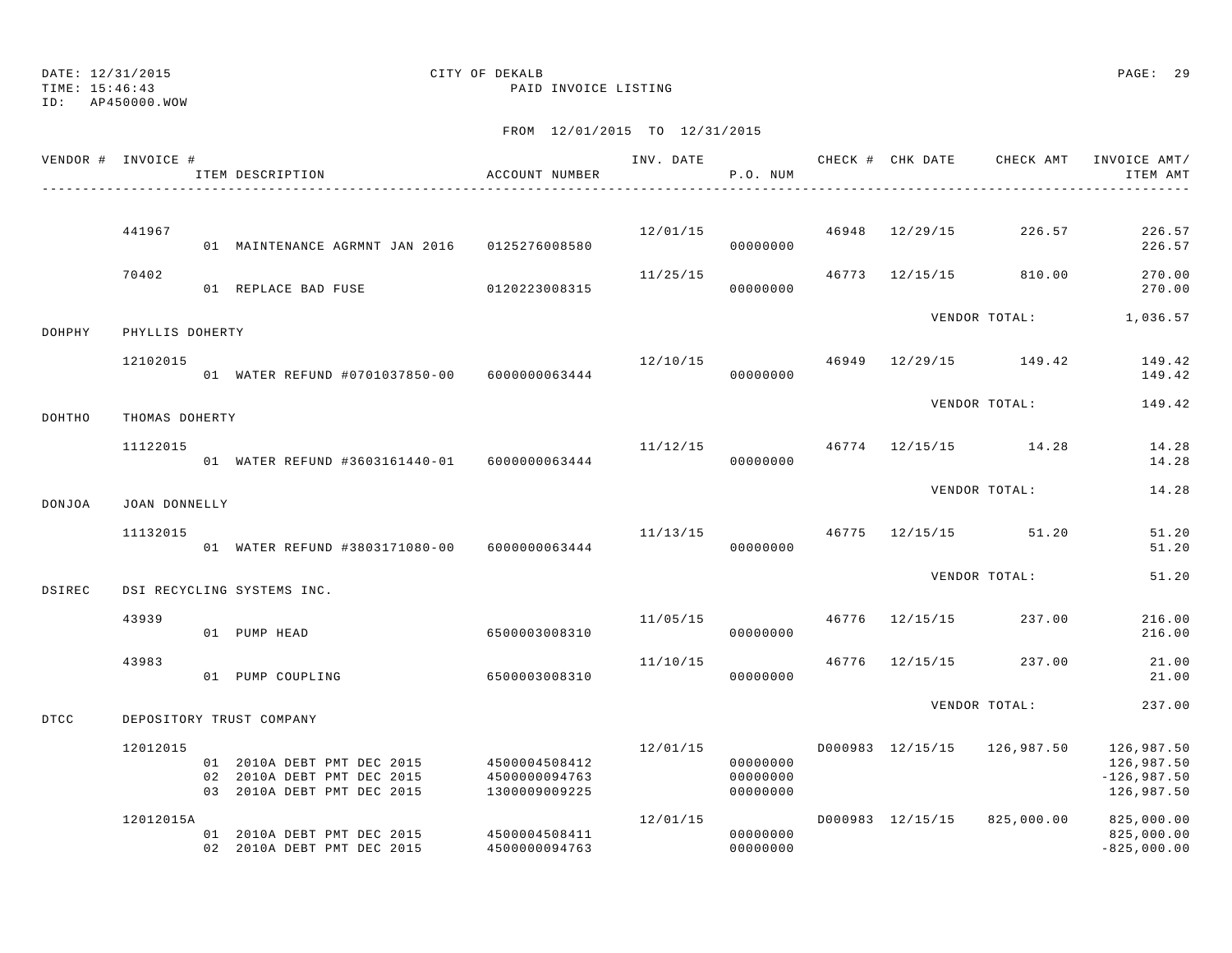TIME: 15:46:43 PAID INVOICE LISTING

ID: AP450000.WOW

|              | VENDOR # INVOICE #   |                                                                                                                                                                            |                                                                                                    |          |                                                                                  |  |                                        |                                                                                             |
|--------------|----------------------|----------------------------------------------------------------------------------------------------------------------------------------------------------------------------|----------------------------------------------------------------------------------------------------|----------|----------------------------------------------------------------------------------|--|----------------------------------------|---------------------------------------------------------------------------------------------|
|              | 12012015A            |                                                                                                                                                                            |                                                                                                    | 12/01/15 |                                                                                  |  | D000983 12/15/15 825,000.00 825,000.00 | 825,000.00                                                                                  |
| DUCSHE       |                      | DUPAGE COUNTY SHERIFF'S OFFICE                                                                                                                                             |                                                                                                    |          |                                                                                  |  | VENDOR TOTAL: 951,987.50               |                                                                                             |
|              | 12092015             |                                                                                                                                                                            |                                                                                                    | 12/09/15 | 00000000                                                                         |  | 46721 12/10/15 47.00                   | 47.00<br>47.00                                                                              |
| ECOWAT       | ECOWATER SYSTEMS     |                                                                                                                                                                            |                                                                                                    |          |                                                                                  |  | VENDOR TOTAL:                          | 47.00                                                                                       |
|              | 12052015             | $\begin{array}{cccccccccccc} 5 & & & & & 12/05/15 & & & & \ 01 & 80\text{\#} & \text{SALT} & & & & & & & & 6500002008219 & & & & & & & 00000000 & & & \end{array}$         |                                                                                                    |          |                                                                                  |  | $12/05/15$ $46950$ $12/29/15$ $13.94$  | 13.94<br>13.94                                                                              |
| ELBRAD       |                      | ELBURN RADIATOR & REPAIR                                                                                                                                                   |                                                                                                    |          |                                                                                  |  | VENDOR TOTAL:                          | 13.94                                                                                       |
|              | 10748                | 01 CEAN/INSPECT LEAF VAC 0130333008315                                                                                                                                     |                                                                                                    |          | 00000000                                                                         |  | $11/12/15$ $46777$ $12/15/15$ $175.00$ | 175.00<br>175.00                                                                            |
| ELLWOO       | ELLIOTT & WOOD, INC. |                                                                                                                                                                            |                                                                                                    |          |                                                                                  |  | VENDOR TOTAL:                          | 175.00                                                                                      |
|              | 06272015             | 01  13-EN004-00-ST  1300003008321<br>$02 \t 13 - EN004 - 00 - ST$<br>03 13-EN004-00-ST<br>04 13-EN004-00-ST<br>05 13-EN004-00-ST<br>06 13-EN004-00-ST<br>07 13-EN004-00-ST | 1300006508632<br>1400003008316<br>1400003008321<br>5040003008321<br>5040006508632<br>1400006508632 |          | 00000000<br>00000000<br>00000000<br>00000000<br>00000000<br>00000000<br>00000000 |  | $06/27/15$ 46951 $12/29/15$ 29,863.77  | 29,863.77<br>1,448.11<br>7,399.41<br>2,156.40<br>981.13<br>5,436.85<br>4,124.00<br>8,317.87 |
|              | 12182015             | 01  12-EN028-01-WM - S. FIRST ST  1900006508641<br>02   12-EN028-01-WM - S. FIRST ST. 6000006508630<br>03  12-EN028-01-WM - S. FIRST ST. 6000000002215                     |                                                                                                    | 12/18/15 | 00000000<br>00000000<br>00000000                                                 |  | 47066 12/29/15 103,165.52 103,165.52   | 59,392.25<br>55,236.10<br>$-11, 462.83$                                                     |
| <b>EPLUS</b> | E PLUS               |                                                                                                                                                                            |                                                                                                    |          |                                                                                  |  | VENDOR TOTAL: 133,029.29               |                                                                                             |
|              | 518051               | 01 PD LIVESCAN LSE 1/6/16-1/5/17 0120213008399                                                                                                                             |                                                                                                    |          | 00000000                                                                         |  | $11/17/15$ 46778 $12/15/15$ 15,963.12  | 15,963.12<br>15,963.12                                                                      |
| ESPJOS       | JOSEPH ESPY          |                                                                                                                                                                            |                                                                                                    |          |                                                                                  |  | VENDOR TOTAL:                          | 15,963.12                                                                                   |
|              | 11122015             |                                                                                                                                                                            |                                                                                                    |          |                                                                                  |  | $11/12/15$ D000968 $12/15/15$ 77.04    | 77.04                                                                                       |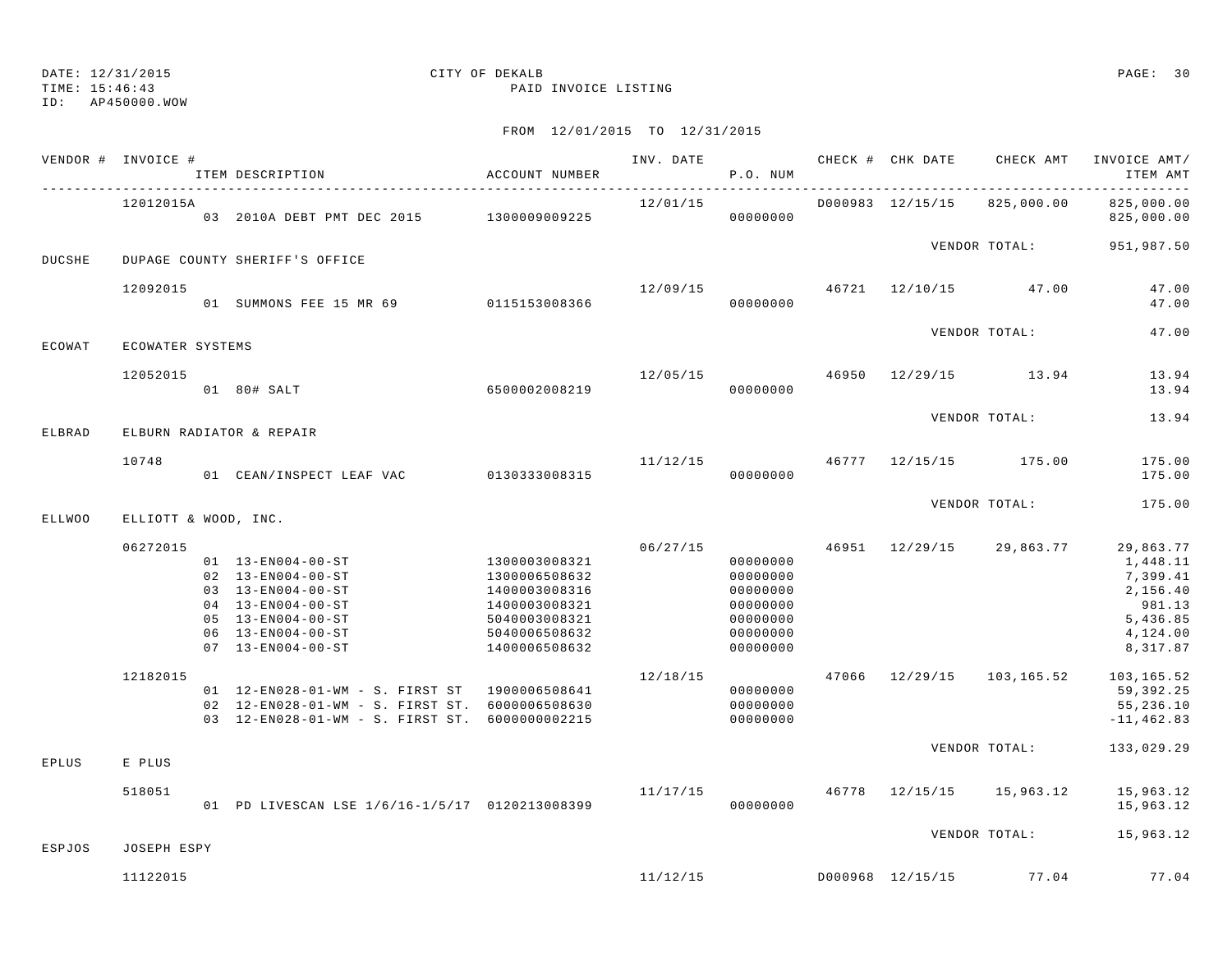ID: AP450000.WOW

## DATE: 12/31/2015 CITY OF DEKALB PAGE: 31

TIME: 15:46:43 PAID INVOICE LISTING

|        | VENDOR # INVOICE #   | ITEM DESCRIPTION                                | ACCOUNT NUMBER |          | P.O. NUM |                |                                          | INV. DATE 6 7 200 CHECK # CHK DATE 6 CHECK AMT INVOICE AMT<br>ITEM AMT |
|--------|----------------------|-------------------------------------------------|----------------|----------|----------|----------------|------------------------------------------|------------------------------------------------------------------------|
|        | 11122015             | 01 ILEAS EQPT. TRAINING REIMB 0120223008376     |                |          | 00000000 |                | $11/12/15$ D000968 12/15/15 77.04        | 77.04<br>77.04                                                         |
| EVECOM | EVERMAP COMPANY, LLC |                                                 |                |          |          |                | VENDOR TOTAL:                            | 77.04                                                                  |
|        | W20798               | 01 AUTOPORTFOLIO PLUG-IN 0117122008285          |                | 12/07/15 | 00000000 |                | 46952 12/29/15 799.00                    | 799.00<br>799.00                                                       |
| FASTEN | FASTENAL COMPANY     |                                                 |                |          |          |                | VENDOR TOTAL:                            | 799.00                                                                 |
|        | ILCOR86934           | -<br>01 NON-SPARKING DRUM WIRE 6500002008226    |                | 11/13/15 | 00000000 |                | 46953 12/29/15 66.72                     | 38.71<br>38.71                                                         |
|        | ILCOR87066           | 01 T ROD, PIN L/H FHN 6500002008226             |                | 11/20/15 | 00000000 |                | 46953 12/29/15 66.72                     | 28.01<br>28.01                                                         |
|        | FBILEEDA FBI-LEEDA   |                                                 |                |          |          |                | VENDOR TOTAL:                            | 66.72                                                                  |
|        | 525816               | 01 2016 MEMBERSHIP RENEWAL 0120213008375        |                | 11/21/15 | 00000000 |                | 46779 12/15/15 50.00                     | 50.00<br>50.00                                                         |
| FEDEX  | FEDEX                |                                                 |                |          |          |                | VENDOR TOTAL:                            | 50.00                                                                  |
|        | 350753562            | 01 FRIEGHT/POSTAGE - FORE 0116103008305         |                | 11/07/15 | 00000000 |                | 46780 12/15/15 161.42                    | 161.42<br>161.42                                                       |
|        | 523563768            | 01 CAPSTONE REAL ESTATE PKG 0132103008305       |                | 11/25/15 | 00000000 |                | 46954 12/29/15 69.11                     | 25.75<br>25.75                                                         |
|        | 523595368            | 01 NI SERVICE FREIGHT - LASKOWSKI 0130353008305 |                | 11/25/15 | 00000000 | 46954 12/29/15 | 69.11                                    | 20.45<br>20.45                                                         |
|        | 524962881            | 01 TOX FREIGHT                                  | 0120253008305  | 12/09/15 | 00000000 | 46954 12/29/15 | 69.11                                    | 22.91<br>22.91                                                         |
| FEHGRA | FEHR GRAHAM          |                                                 |                |          |          |                | VENDOR TOTAL:                            | 230.53                                                                 |
|        | 68076                | 01 PRO SRVCS 12-EN028-01-WM PMT#6 6000003008331 |                |          | 00000000 |                | $10/31/15$ $46781$ $12/15/15$ $8,236.25$ | 8,236.25<br>8,236.25                                                   |
|        |                      |                                                 |                |          |          |                | VENDOR TOTAL:                            | 8,236.25                                                               |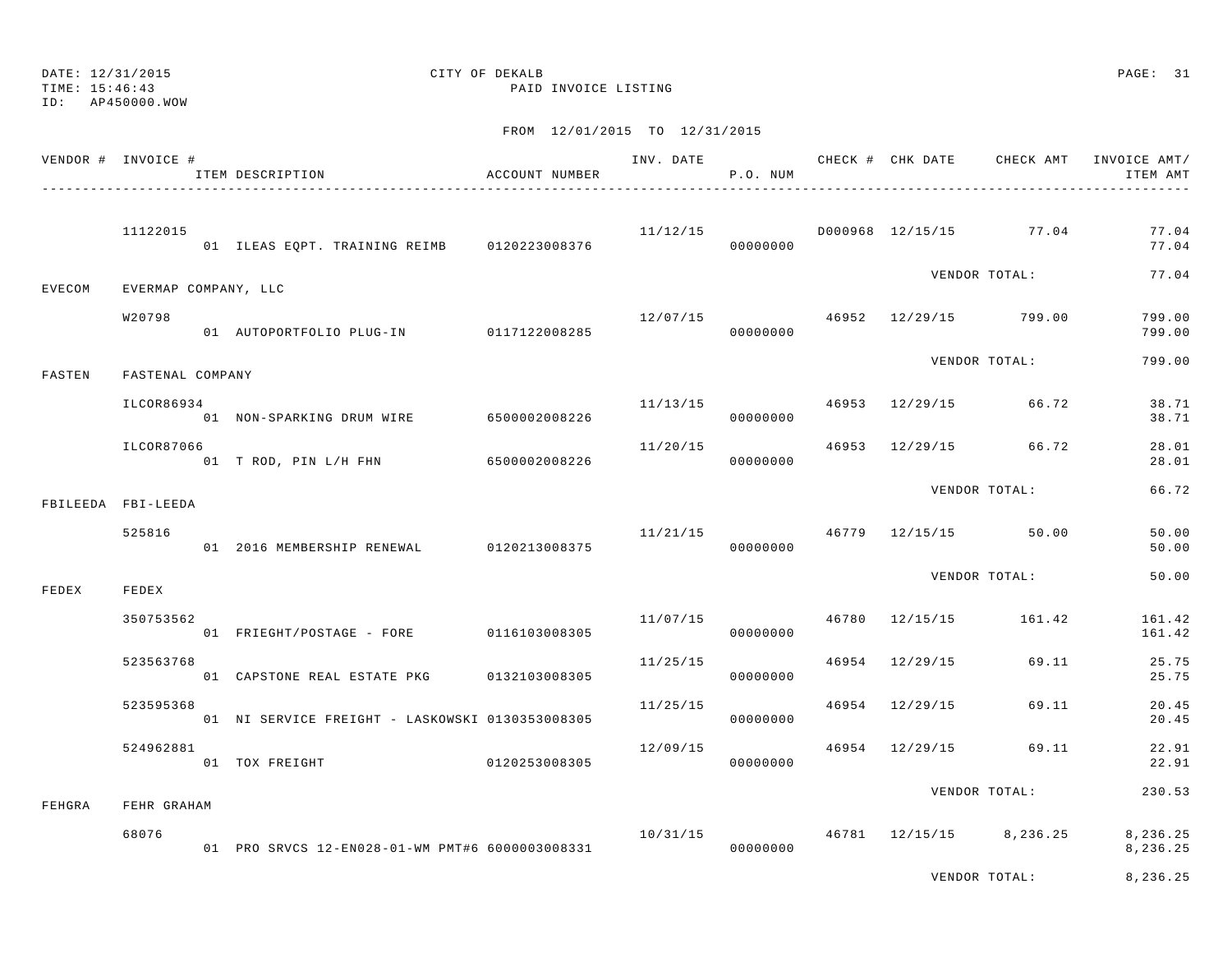TIME: 15:46:43 PAID INVOICE LISTING

ID: AP450000.WOW

|        | VENDOR # INVOICE #   | ITEM DESCRIPTION                                | ACCOUNT NUMBER |          | P.O. NUM |                |                                          | ITEM AMT             |
|--------|----------------------|-------------------------------------------------|----------------|----------|----------|----------------|------------------------------------------|----------------------|
| FERENT |                      | FERGUSON ENTERPRISES INC.                       |                |          |          |                |                                          |                      |
|        | 0173890              | 01 COPPER TUBE                                  | 6000002008232  |          | 00000000 |                | $11/09/15$ $46782$ $12/15/15$ $289.36$   | 289.36<br>289.36     |
| FINSAM | SAMUEL C. FINCH      |                                                 |                |          |          |                | VENDOR TOTAL:                            | 289.36               |
|        | 121515               | 01 POL/FIRE COM 11/14-11/15 0116102008201       |                | 12/15/15 | 00000000 |                | 46955 12/29/15 130.00                    | 130.00<br>130.00     |
| FIRROC | FIRST ROCKFORD GROUP |                                                 |                |          |          |                | VENDOR TOTAL:                            | 130.00               |
|        | 12092015             | 01 WATER REFUND #1902090270-00 6000000063444    |                |          | 00000000 |                | $12/09/15$ $46956$ $12/29/15$ $2,006.22$ | 2,006.22<br>2,006.22 |
| FIRSOF | FIREHOUSE SOFTWARE   |                                                 |                |          |          |                | VENDOR TOTAL:                            | 2,006.22             |
|        | 1136599              | 01 REGIONAL TRAINING - LEMAY 0125273008376      |                | 03/12/15 | 00000000 |                | 46783 12/15/15 1,700.00                  | 200.00<br>200.00     |
|        | 1207344              | 01 (2) IPAD LICENSES 0117122008285              |                | 11/10/15 | 00000000 |                | 46783 12/15/15 1,700.00                  | 1,500.00<br>1,500.00 |
| FIRSUP |                      | FIREGROUND SUPPLY, INC.                         |                |          |          |                | VENDOR TOTAL:                            | 1,700.00             |
|        | 15118                | 01 PARAGON SHIRT W/ AMERICAN FLAG 0125272008270 |                | 11/11/15 | 00000000 |                | 46784 12/15/15 86.63                     | 86.63<br>86.63       |
| FLEPRI | FLEETPRIDE, INC      |                                                 |                |          |          |                | VENDOR TOTAL:                            | 86.63                |
|        | 73223266             | 01 GROMMET MOUNT 0130332008226                  |                | 10/30/15 | 00000000 |                | 46785 12/15/15 1,274.67                  | 115.62<br>115.62     |
|        | 73317923             | 01 RETURNED BATTERY CORE 0120222008226          |                | 11/04/15 | 00000000 | 46785 12/15/15 | 1,274.67                                 | $-60.00$<br>$-60.00$ |
|        | 73467611             | 01 V BELTS                                      | 0130332008226  | 11/12/15 | 00000000 |                | 46785 12/15/15 1,274.67                  | 264.32<br>264.32     |
|        | 73604113             | 01 STOP/TURN/TAIL 18 LED 0130332008226          |                | 11/18/15 | 00000000 |                | 46785 12/15/15 1,274.67                  | 81.24<br>81.24       |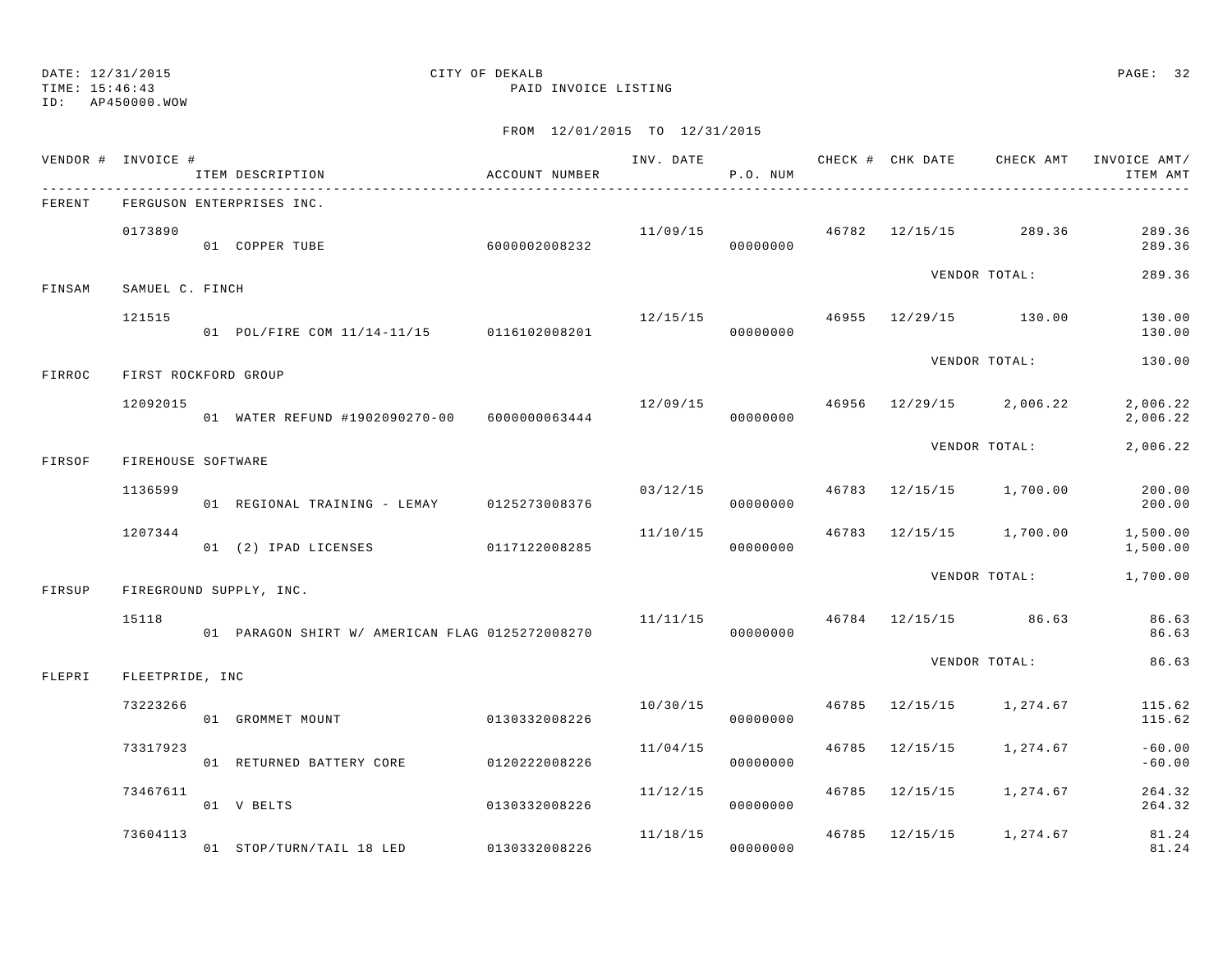ID: AP450000.WOW

## DATE: 12/31/2015 CITY OF DEKALB PAGE: 33

TIME: 15:46:43 PAID INVOICE LISTING

### FROM 12/01/2015 TO 12/31/2015

| VENDOR # INVOICE # | ITEM DESCRIPTION                                | ACCOUNT NUMBER                                  |                      | P.O. NUM                         |                | INV. DATE 6 CHECK # CHK DATE CHECK AMT INVOICE AMT/ | ITEM AMT                 |
|--------------------|-------------------------------------------------|-------------------------------------------------|----------------------|----------------------------------|----------------|-----------------------------------------------------|--------------------------|
| 73620801           | 01 MUD FLAPS<br>02 MUD FLAPS<br>03 MUD FLAPS    | 0120222008226<br>0130332008295<br>0130332008226 |                      | 00000000<br>00000000<br>00000000 |                | $11/19/15$ 46785 $12/15/15$ 1,274.67 290.90         | 8.38<br>122.52<br>160.00 |
| 73653816           | 01 CAB AIR FILTER                               | 0130332008226                                   | 11/20/15             | 00000000                         |                | 46785 12/15/15 1,274.67                             | 94.10<br>94.10           |
| 73671496           | 01 LED STROBE                                   | 0130332008226                                   | 11/23/15             | 00000000                         |                | 46785 12/15/15 1,274.67                             | 240.20<br>240.20         |
| 73680044           | 01 AIR FILTER                                   | 0130332008226                                   | 11/23/15             | 00000000                         | 46785 12/15/15 | 1,274.67                                            | 73.29<br>73.29           |
| 73680095           |                                                 |                                                 | 11/23/15             | 00000000                         | 46785 12/15/15 | 1,274.67                                            | 175.00<br>175.00         |
| 73743898           | 01 6 HOLE STEEL HUBCAP                          | 0130332008226                                   | 11/25/15             | 00000000                         | 46957 12/29/15 | 1,185.32                                            | 93.21<br>93.21           |
| 73772483           | 01 FUEL ISLAND FILTERS                          | 0130332008245                                   | 11/30/15             | 00000000                         |                | 46957 12/29/15 1,185.32                             | 20.15<br>20.15           |
| 73774741           | 01 AIR FILTER/VBELTS<br>02 AIR FILTER/ VBELTS   | 0130332008226<br>6000002008226                  | 11/30/15             | 00000000<br>00000000             |                | 46957 12/29/15 1,185.32                             | 75.18<br>49.32<br>25.86  |
| 73871784           | 01 ALUM-BRITE CLEANER 0130332008219             |                                                 | 12/03/15             | 00000000                         |                | 46957 12/29/15 1,185.32                             | 14.26<br>14.26           |
| 73883670           | 01 COAST MIRROR                                 | 0130332008226                                   | 12/04/15             | 00000000                         |                | 46957 12/29/15 1,185.32                             | 33.52<br>33.52           |
| 73907124           | 01 AXLE STUD CONE PLIERS 0130332008295          |                                                 | 12/07/15             | 00000000                         | 46957 12/29/15 | 1,185.32                                            | 46.68<br>46.68           |
| 73921516           | 01 DRUM/SCOTSEAL/FWEDGES 0130332008226          |                                                 | 12/07/15             | 00000000                         |                | 46957 12/29/15 1,185.32                             | 598.58<br>598.58         |
| 73950093           | 01 BRAKE SHOW, MERITOR, BRAKE KIT 0130332008226 |                                                 | 12/08/15             | 00000000                         |                | 46957 12/29/15 1,185.32                             | 171.54<br>171.54         |
| 73965669           | 01 (20) LNG LIFE HALOGEN BULB 0120222008226     |                                                 | 12/09/15<br>00000000 |                                  |                | 46957 12/29/15 1,185.32                             | 132.20<br>132.20         |

VENDOR TOTAL: 2,459.99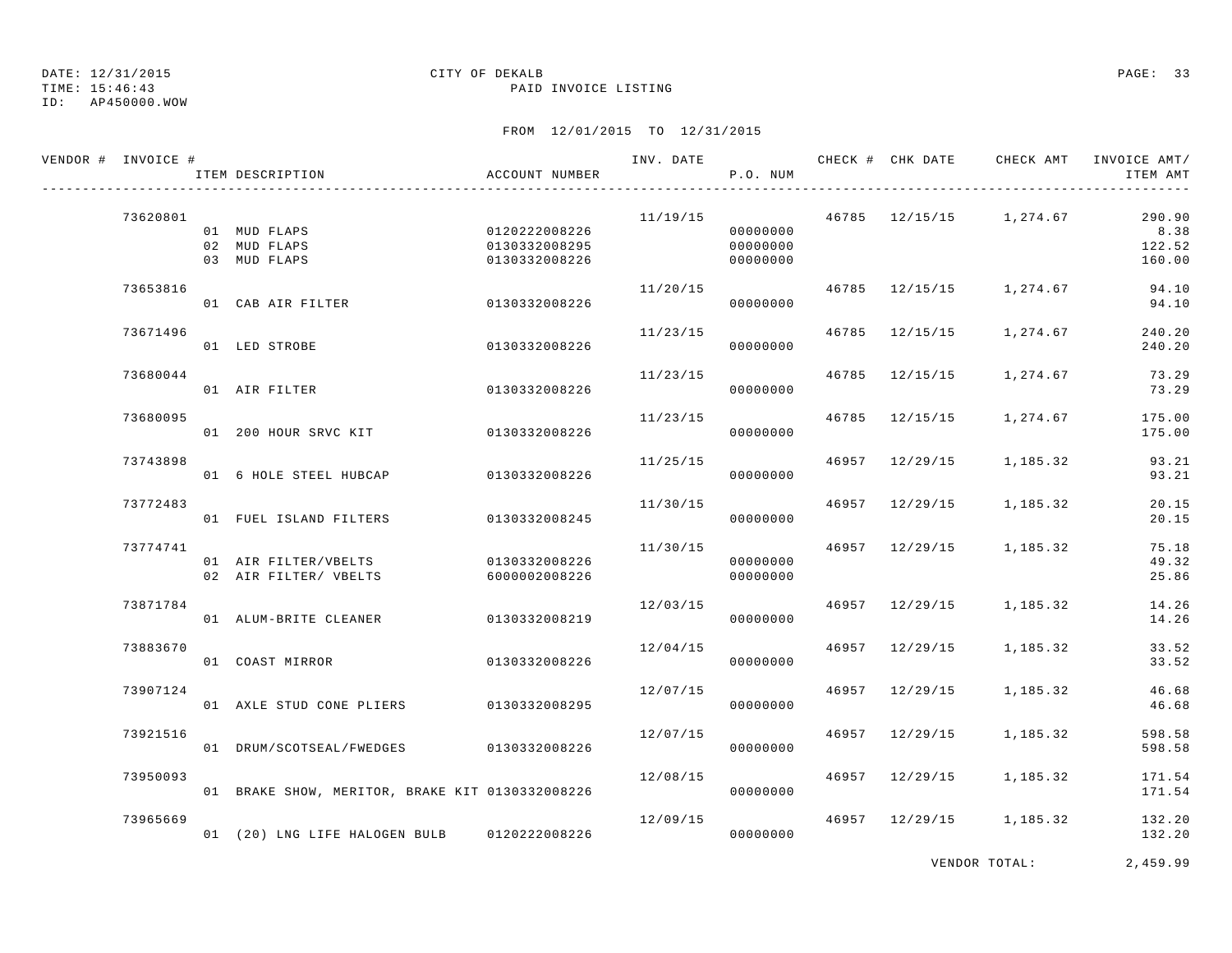ID: AP450000.WOW

TIME: 15:46:43 PAID INVOICE LISTING

|        | VENDOR # INVOICE # | ITEM DESCRIPTION                                                                                           | ACCOUNT NUMBER                                  | INV. DATE                 | P.O. NUM                                     |       |                | CHECK # CHK DATE CHECK AMT | INVOICE AMT/<br>ITEM AMT                              |
|--------|--------------------|------------------------------------------------------------------------------------------------------------|-------------------------------------------------|---------------------------|----------------------------------------------|-------|----------------|----------------------------|-------------------------------------------------------|
| FLESAF |                    | THE TERRAMAR GROUP, INC.                                                                                   |                                                 |                           |                                              |       |                |                            |                                                       |
|        | 64356              | 01 AMBER LED BULBS, CHROME FLANGES 0125272008226                                                           |                                                 | $11/24/15$ 46958 12/29/15 | 00000000                                     |       |                | 577.45                     | 577.45<br>577.45                                      |
| FOSCOA |                    | FOSTER COACH SALES, INC.                                                                                   |                                                 |                           |                                              |       |                | VENDOR TOTAL:              | 577.45                                                |
|        | 8100               | 01 BATTERY CONDITIONER 0125272008226                                                                       |                                                 | 11/13/15                  | 00000000                                     |       |                | 46786 12/15/15 135.10      | 135.10<br>135.10                                      |
|        | 8260               | 01 JAM NUT, EXTENDER NUT 0125272008226                                                                     |                                                 | 12/08/15                  | 00000000                                     | 46959 |                | 12/29/15 36.86             | 36.86<br>36.86                                        |
| FOXVAL |                    | FOX VALLEY FIRE & SAFETY                                                                                   |                                                 |                           |                                              |       |                | VENDOR TOTAL:              | 171.96                                                |
|        | 944715             | 01 FIRE ALARM REPAIR 0130324008450                                                                         |                                                 | 10/14/15                  | 00000000                                     |       |                | 46787 12/15/15 1,139.45    | 372.00<br>372.00                                      |
|        | 946472             | 01 OCTOBER FIRE EXT ANN INSP. 0130324008450                                                                |                                                 | 10/28/15                  | 00000000                                     | 46787 | 12/15/15       | 1,139.45                   | 442.25<br>442.25                                      |
|        | 946473             | 01 ANNUAL INSPEC. OCTOBER 2015 0130324008450                                                               |                                                 | 10/28/15                  | 00000000                                     | 46787 | 12/15/15       | 1,139.45                   | 189.80<br>189.80                                      |
|        | 947451             | 01 (3) STROBE WHITE                                                                                        | 0130322008219                                   | 10/19/15                  | 00000000                                     |       | 46787 12/15/15 | 1,139.45                   | 135.40<br>135.40                                      |
|        | 952607             | 01 OCTOBER 2015 FIRE EXT INSPECT 6500004008450                                                             |                                                 | 11/30/15                  | 00000000                                     | 46960 |                | 12/29/15 1,548.50          | 1,548.50<br>1,548.50                                  |
| FRANOR | NORMA FRANCIS      |                                                                                                            |                                                 |                           |                                              |       |                | VENDOR TOTAL:              | 2,687.95                                              |
|        | 12012015           | 01 RETIREE WELLNESS REIMB 2015 7100004008476                                                               |                                                 | 12/01/15                  | 00000000                                     |       |                | 46788 12/15/15 120.40      | 120.40<br>120.40                                      |
| FRILAW | FRIEDERS LAW, LLC. |                                                                                                            |                                                 |                           |                                              |       |                | VENDOR TOTAL:              | 120.40                                                |
|        | 12012015           | 01 LGL SRVCS - CMO 0115153008366<br>02 LGL SRVCS - DSATS<br>03 LGL SRVCS - TRANSIT<br>04 LGL SRVCS - WATER | 0910003008366<br>0920003008366<br>6000003008366 | 12/01/15                  | 00000000<br>00000000<br>00000000<br>00000000 | 46896 |                | 12/21/15 17,340.00         | 17,340.00<br>9,537.00<br>433.30<br>433.30<br>3,468.40 |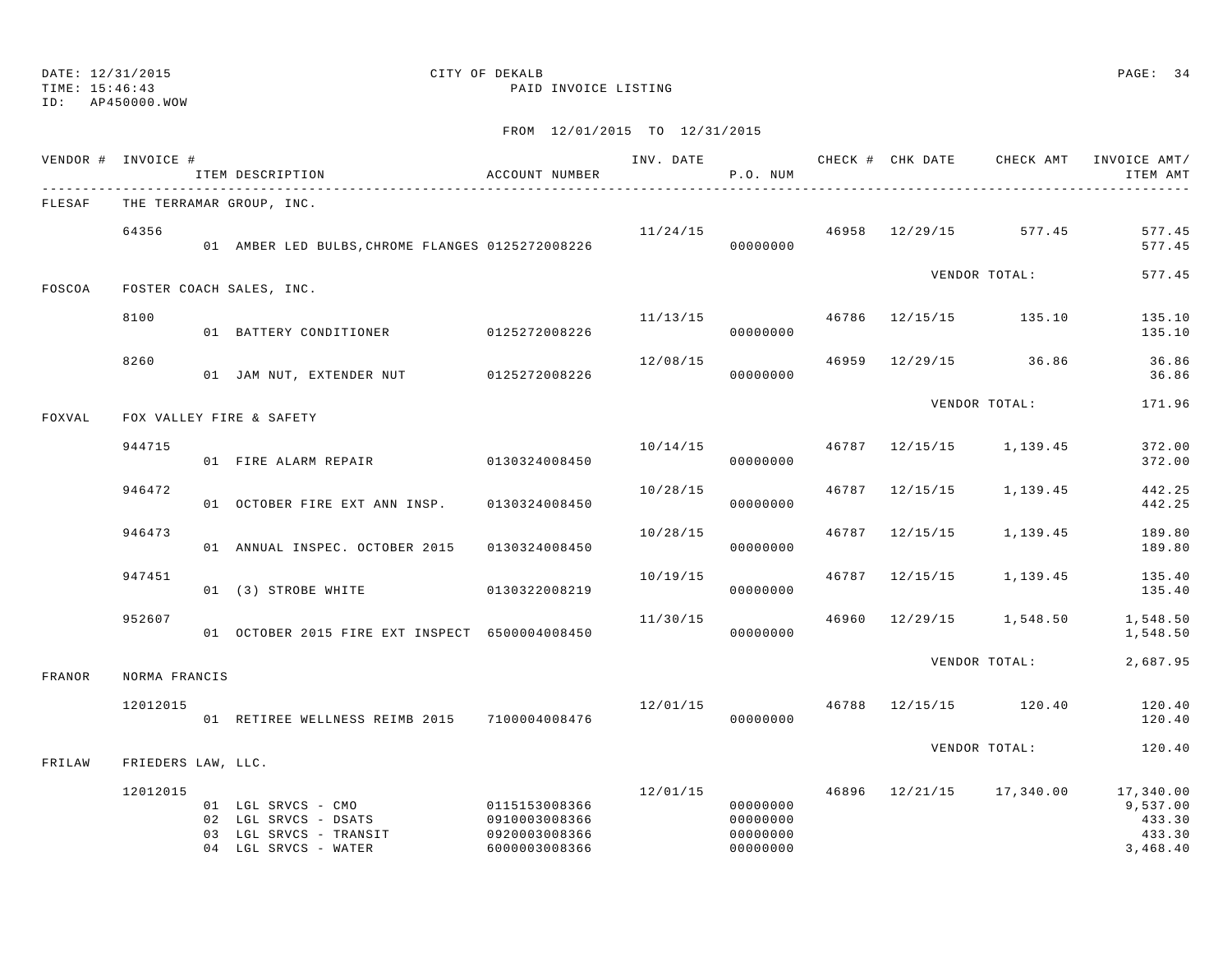TIME: 15:46:43 PAID INVOICE LISTING

ID: AP450000.WOW

### FROM 12/01/2015 TO 12/31/2015

| VENDOR # INVOICE # |             | ITEM DESCRIPTION                                                                                                                                                                                                                                                                                                                                                                                                                                                                              | ACCOUNT NUMBER                                                                                                                                                                                           | INV. DATE             | P.O. NUM                                                                                                                                                             | CHECK # CHK DATE CHECK AMT | INVOICE AMT/<br>ITEM AMT                                                                                                                                                                 |
|--------------------|-------------|-----------------------------------------------------------------------------------------------------------------------------------------------------------------------------------------------------------------------------------------------------------------------------------------------------------------------------------------------------------------------------------------------------------------------------------------------------------------------------------------------|----------------------------------------------------------------------------------------------------------------------------------------------------------------------------------------------------------|-----------------------|----------------------------------------------------------------------------------------------------------------------------------------------------------------------|----------------------------|------------------------------------------------------------------------------------------------------------------------------------------------------------------------------------------|
|                    | 12012015    | 05 LGL SRVCS - WORK COMP 7000003008366<br>06 LGL SRVCS - PROP & LIAB 7200003008366                                                                                                                                                                                                                                                                                                                                                                                                            |                                                                                                                                                                                                          | 12/01/15<br>000000000 | 00000000                                                                                                                                                             | 46896 12/21/15 17,340.00   | 17,340.00<br>1,734.00<br>1,734.00                                                                                                                                                        |
| FROCOM             |             | FRONTIER COMMUNICATIONS                                                                                                                                                                                                                                                                                                                                                                                                                                                                       |                                                                                                                                                                                                          |                       |                                                                                                                                                                      |                            | VENDOR TOTAL: 17,340.00                                                                                                                                                                  |
|                    |             |                                                                                                                                                                                                                                                                                                                                                                                                                                                                                               |                                                                                                                                                                                                          |                       |                                                                                                                                                                      |                            |                                                                                                                                                                                          |
|                    | 11012015    | 01 LCL PHN CHRGS - POLICE 0120213008337<br>02 LCL PHN CHRGS - AIRPORT<br>03 LCL PHN CHRGS - POLICE<br>04 LCL PHN CHRGS - YSB<br>05 LCL PHN CHRGS - AIRPORT LOBBY 6500003008337<br>06 LCL PHN CHRGS - GENERAL<br>07 LCL PHN CHRGS - POLICE ELEVATO 0120213008337<br>08 LCL PHN CHRGS - ALARM<br>09 LCL PHN CHRGS - WATER<br>10 LCL PHN CHRGS - STREET<br>11 LCL PHN CHRGS - POLICE<br>12 LCL PHN CHRGS - FIRE<br>13 LCL PHN CHRGS - CITY PHONE SYS 0117123008337<br>14 LCL PHN CHRGS - AIRPORT | 6500003008337<br>0120213008337<br>0117123008337<br>0117123008337<br>0117123008337<br>6000003008337<br>0130313008337<br>0120213008337<br>0125263008337<br>6500003008337                                   |                       | 00000000<br>00000000<br>00000000<br>00000000<br>00000000<br>00000000<br>00000000<br>00000000<br>00000000<br>00000000<br>00000000<br>00000000<br>00000000<br>00000000 |                            | $11/01/15$ $46789$ $12/15/15$ $4,256.52$ $4,256.52$<br>61.37<br>122.73<br>81.44<br>527.28<br>617.57<br>57.26<br>42.15<br>42.15<br>76.26<br>181.16<br>861.12<br>528.79<br>980.47<br>76.77 |
|                    | 12012015    | 01 LCL PHN CHRGS - POLICE<br>02 LCL PHN CHRGS - AIRPORT<br>03 LCL PHN CHRGS - POLICE<br>04 LCL PHN CHRGS - YSB<br>05 LCL PHN CHRGS - AIRPORT LOBBY 6500003008337<br>06 LCL PHN CHRGS - GENERAL<br>07 LCL PHN CHRGS - POLICE<br>08 LCL PHN CHRGS - ALARM<br>09 LCL PHN CHRGS - WATER<br>10 LCL PHN CHRGS - STREET<br>11 LCL PHN CHRGS - POLICE<br>12 LCL PHN CHRGS - FIRE<br>13 LCL PHN CHRGS - CITY PHONE SYS 0117123008337<br>14 LCL PHN CHRGS - AIRPORT                                     | 0120213008337<br>6500003008337<br>0120213008337<br>0117123008337<br>0117123008337<br>0120213008337<br>0117123008337<br>6000003008337<br>0130313008337<br>0120213008337<br>0125263008337<br>6500003008337 | 12/01/15              | 00000000<br>00000000<br>00000000<br>00000000<br>00000000<br>00000000<br>00000000<br>00000000<br>00000000<br>00000000<br>00000000<br>00000000<br>00000000<br>00000000 |                            | 46961 12/29/15 4,362.08 4,362.08<br>61.37<br>122.73<br>81.44<br>526.75<br>616.17<br>57.26<br>42.15<br>42.15<br>76.33<br>181.81<br>974.67<br>528.14<br>980.31<br>70.80                    |
| FULLCOM            |             | FULL COMPASS SYSTEMS LTD                                                                                                                                                                                                                                                                                                                                                                                                                                                                      |                                                                                                                                                                                                          |                       |                                                                                                                                                                      |                            | VENDOR TOTAL: 8,618.60                                                                                                                                                                   |
|                    | INC00067066 | 0117122008285<br>01 TRIPOD ADAPTER                                                                                                                                                                                                                                                                                                                                                                                                                                                            |                                                                                                                                                                                                          | 11/16/15              | 00000000                                                                                                                                                             | 46790 12/15/15 37.33       | 37.33<br>37.33                                                                                                                                                                           |

VENDOR TOTAL: 37.33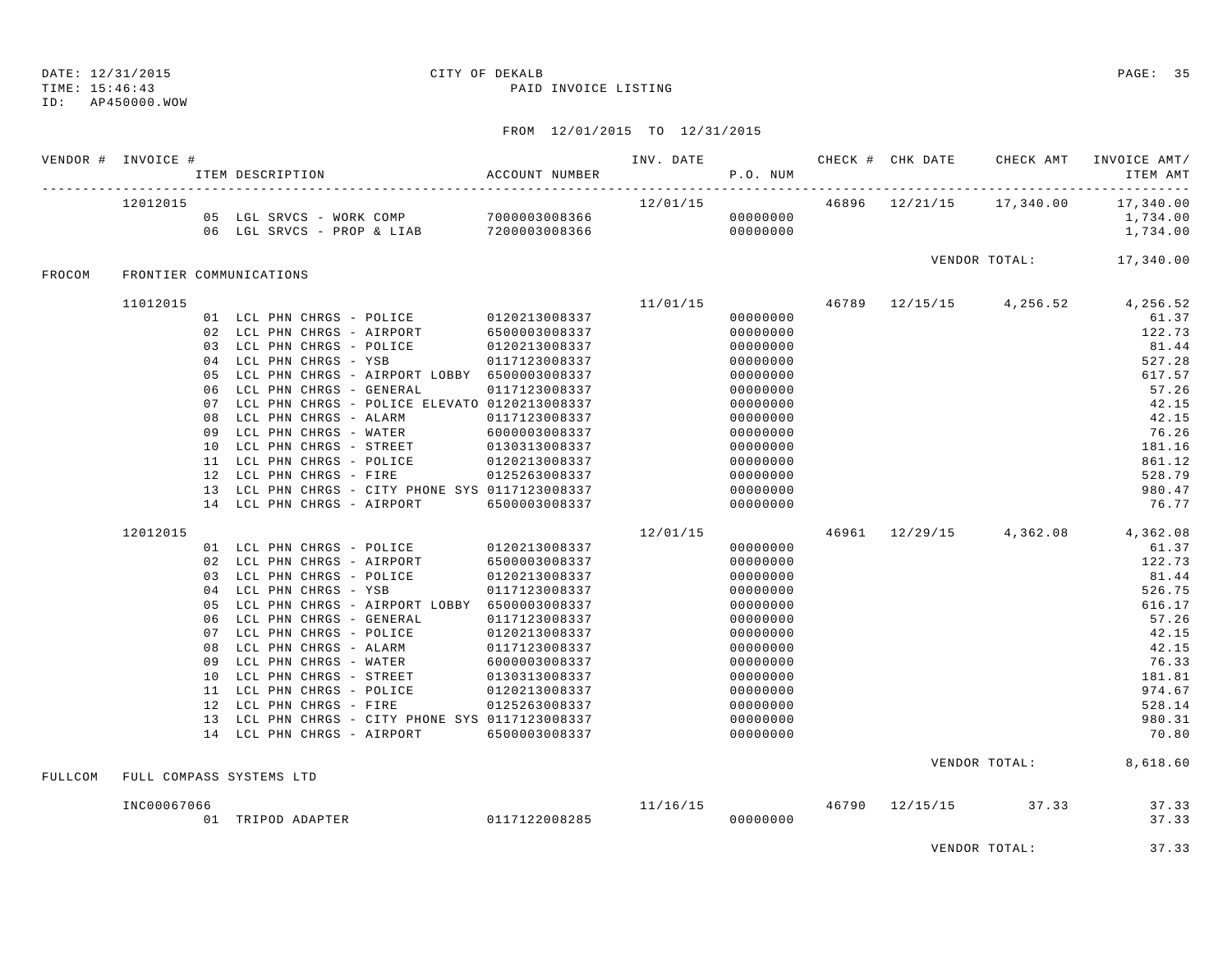# TIME: 15:46:43 PAID INVOICE LISTING

ID: AP450000.WOW

|               | VENDOR # INVOICE #          | ITEM DESCRIPTION                             | ACCOUNT NUMBER |                                       | P.O. NUM |  | INV. DATE 6 CHECK # CHK DATE CHECK AMT   | INVOICE AMT/<br>ITEM AMT |
|---------------|-----------------------------|----------------------------------------------|----------------|---------------------------------------|----------|--|------------------------------------------|--------------------------|
| GASDIS        |                             | GASAWAY DISTRIBUTORS, INC.                   |                |                                       |          |  |                                          |                          |
|               | 1056193                     | 01 SALT BRINE PLUS                           | 0130332008235  |                                       | 00000000 |  | $12/08/15$ $46962$ $12/29/15$ $2,228.00$ | 2,228.00<br>2,228.00     |
| GENLAM        |                             | GENESIS LAMP CORPORATION                     |                |                                       |          |  | VENDOR TOTAL:                            | 2,228.00                 |
|               | 56389                       | 01 RUNWAY LAMPS                              | 6500002008218  | 10/28/15                              | 00000000 |  | 46791 12/15/15 554.24                    | 554.24<br>554.24         |
| GEOTHO        | THOMAS GEORGE               |                                              |                |                                       |          |  | VENDOR TOTAL:                            | 554.24                   |
|               | 11132015                    | 01 WATER REFUND #3803177410-04 6000000063444 |                |                                       | 00000000 |  | $11/13/15$ $46792$ $12/15/15$ $20.82$    | 20.82<br>20.82           |
| GERDAN        | DANIEL GERACE               |                                              |                |                                       |          |  | VENDOR TOTAL:                            | 20.82                    |
|               | 12012015                    | 01 RETIREE WELLNESS REIMB 2015 7100004008476 |                | 12/01/15                              | 00000000 |  | D000969 12/15/15 140.00                  | 140.00<br>140.00         |
| GETEMI        | EMILY GETZELMAN             |                                              |                |                                       |          |  | VENDOR TOTAL:                            | 140.00                   |
|               | 12072015                    | 01 WORK SHIRT REIMB. 0120252008270           |                | 12/07/15                              | 00000000 |  | D000991 12/29/15 92.65                   | 92.65<br>92.65           |
| <b>GLOEME</b> |                             | GLOBAL EMERGENCY PRODUCTS                    |                |                                       |          |  | VENDOR TOTAL:                            | 92.65                    |
|               | AG47268                     | 01 WATER GAUGES                              | 0125272008226  | $11/06/15$ $46793$ $12/15/15$ 279.89  | 00000000 |  |                                          | 279.89<br>279.89         |
| GLOPRO        |                             | GLOCK PROFESSIONAL, INC,                     |                |                                       |          |  | VENDOR TOTAL:                            | 279.89                   |
|               | TRP100068402                | 01 ARMORER COURSE - WILKENS                  | 0120223008376  | 03/05/15                              | 00000000 |  | 46794 12/15/15 250.00                    | 250.00<br>250.00         |
|               |                             |                                              |                |                                       |          |  | VENDOR TOTAL:                            | 250.00                   |
| GOLSTE        | STEPHEN GOLDMAN<br>11122015 | 01 WATER REFUND #1001198030-00 6000000063444 |                | $11/12/15$ $46795$ $12/15/15$ $20.82$ | 00000000 |  |                                          | 20.82<br>20.82           |
|               |                             |                                              |                |                                       |          |  | VENDOR TOTAL:                            | 20.82                    |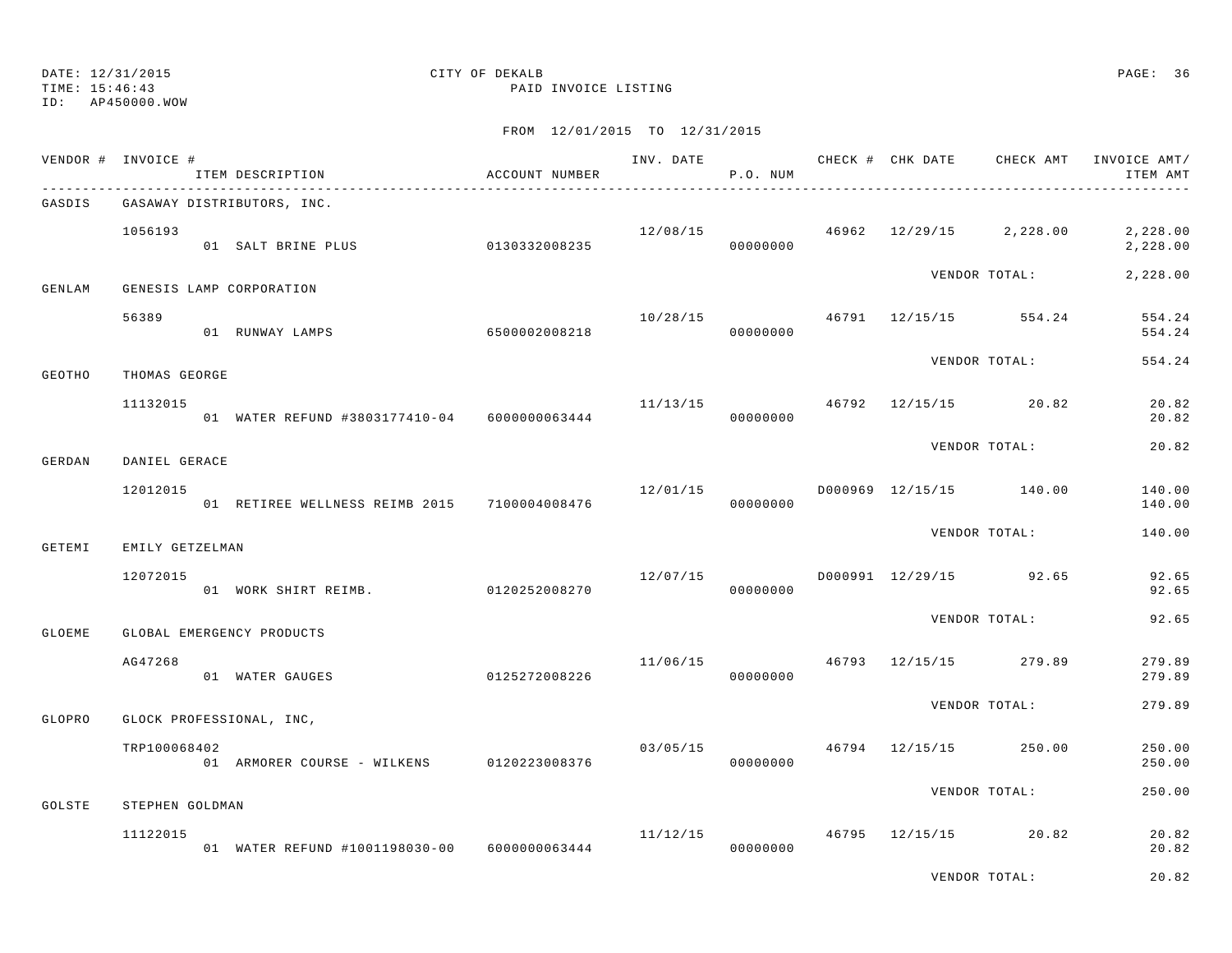TIME: 15:46:43 PAID INVOICE LISTING

ID: AP450000.WOW

|        | VENDOR # INVOICE # | ITEM DESCRIPTION                           | ACCOUNT NUMBER |          | P.O. NUM |                |                                      | INV. DATE 6 CHECK # CHK DATE CHECK AMT INVOICE AMT/<br>ITEM AMT |
|--------|--------------------|--------------------------------------------|----------------|----------|----------|----------------|--------------------------------------|-----------------------------------------------------------------|
| GORHAR |                    | GORDON'S HARDWARE LLC.                     |                |          |          |                |                                      |                                                                 |
|        | 828864             | 01 YELLOW WIRE NUTS 0125272008210          |                |          | 00000000 |                | $10/17/15$ 46798 $12/15/15$ 1,093.31 | 11.35<br>11.35                                                  |
|        | 828896             | 01 SCREWS, MISC FASTENERS 0130332008230    |                | 10/19/15 | 00000000 | 46798 12/15/15 | 1,093.31                             | 3.08<br>3.08                                                    |
|        | 828902             | 01 COUPLER, INSERTS, SLEEVE 0125272008226  |                | 10/19/15 | 00000000 |                | 46798 12/15/15 1,093.31              | 4.77<br>4.77                                                    |
|        | 828924             | 01 SCREWS, MISC FASTENERS 0125272008226    |                | 10/19/15 | 00000000 |                | 46798 12/15/15 1,093.31              | 1.50<br>1.50                                                    |
|        | 828926             | 01 SCREWS, MISC FASTENERS 0125272008226    |                | 10/19/15 | 00000000 | 46798 12/15/15 | 1,093.31                             | 0.54<br>0.54                                                    |
|        | 828929             | 01 INSERT, SLEEVE 6125272008226            |                | 10/19/15 | 00000000 |                | 46798 12/15/15 1,093.31              | 3.08<br>3.08                                                    |
|        | 828932             | 01 PAINT BRUSHES, THINNER 6000002008295    |                | 10/19/15 | 00000000 | 46798 12/15/15 | 1,093.31                             | 16.70<br>16.70                                                  |
|        | 828959             | 01 TOWELS, PADS, JELLY 0130332008231       |                | 10/20/15 | 00000000 | 46798 12/15/15 | 1,093.31                             | 12.37<br>12.37                                                  |
|        | 828966             | 01 MAPP GAS                                | 0130332008295  | 10/20/15 | 00000000 |                | 46798 12/15/15 1,093.31              | 19.98<br>19.98                                                  |
|        | 828970             | 01 HALOGEN BULBS, MINI TWIST 0125272008210 |                | 10/20/15 | 00000000 |                | 46798 12/15/15 1,093.31              | 18.48<br>18.48                                                  |
|        | 828971             | 01 PIPE CAP                                | 0117122008285  | 10/20/15 | 00000000 | 46798 12/15/15 | 1,093.31                             | 4.99<br>4.99                                                    |
|        | 829013             | 01 MILW HEX SHANK BIT                      | 0117122008285  | 10/21/15 | 00000000 | 46798 12/15/15 | 1,093.31                             | 31.55<br>31.55                                                  |
|        | 829038             | 01 KEY STOCK                               | 6000002008295  | 10/21/15 | 00000000 |                | 46798 12/15/15 1,093.31              | 1.99<br>1.99                                                    |
|        | 829048             | 01 PADLOCK                                 | 0125272008210  | 10/21/15 | 00000000 |                | 46798 12/15/15 1,093.31              | 5.99<br>5.99                                                    |
|        | 829055             | 01 RETURNED ALUMINUM JELLY 0130332008231   |                | 10/21/15 | 00000000 |                | 46798 12/15/15 1,093.31              | $-7.29$<br>$-7.29$                                              |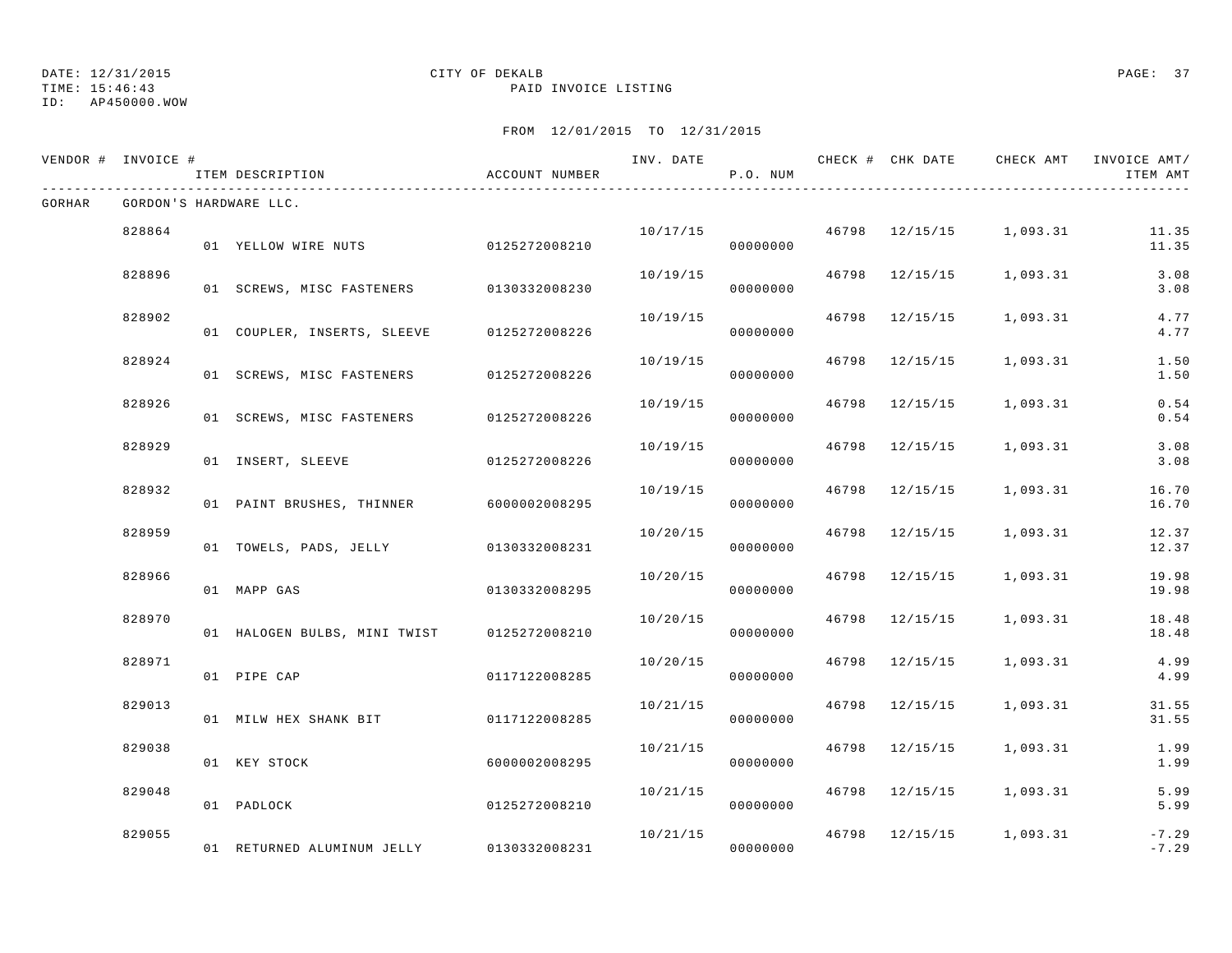#### TIME: 15:46:43 PAID INVOICE LISTING ID: AP450000.WOW

# DATE: 12/31/2015 CITY OF DEKALB PAGE: 38

| VENDOR # INVOICE # | ITEM DESCRIPTION                                | ACCOUNT NUMBER | INV. DATE | P.O. NUM |       | CHECK # CHK DATE | CHECK AMT               | INVOICE AMT/<br>ITEM AMT |
|--------------------|-------------------------------------------------|----------------|-----------|----------|-------|------------------|-------------------------|--------------------------|
| 829057             | 01 UTILITY BLADES, DUCT TAPE 0130332008231      |                | 10/21/15  | 00000000 |       |                  | 46798 12/15/15 1,093.31 | 24.48<br>24.48           |
| 829139             | 01 METRIC SOCKET, RAKE                          | 0130332008295  | 10/23/15  | 00000000 | 46798 | 12/15/15         | 1,093.31                | 327.63<br>327.63         |
| 829140             | 01 DUST MASK                                    | 0130332008295  | 10/23/15  | 00000000 |       | 46798 12/15/15   | 1,093.31                | 28.53<br>28.53           |
| 829159             | 01 EXTENSION CORD                               | 0117122008285  | 10/23/15  | 00000000 |       | 46798 12/15/15   | 1,093.31                | 19.98<br>19.98           |
| 829172             | 01 BONE MEAL                                    | 0130323008313  | 10/23/15  | 00000000 | 46798 | 12/15/15         | 1,093.31                | 5.99<br>5.99             |
| 829259             | 01 SWIVEL SGL PULLEY                            | 0125272008226  | 10/26/15  | 00000000 | 46798 | 12/15/15         | 1,093.31                | 6.98<br>6.98             |
| 829300             | 01 SCREWS, MISC FASTENERS 6500002008226         |                | 10/27/15  | 00000000 |       | 46798 12/15/15   | 1,093.31                | 21.07<br>21.07           |
| 829309             | 01 QUARTZ HALO, DROPCLOTH 6000002008295         |                | 10/27/15  | 00000000 |       | 46798 12/15/15   | 1,093.31                | 11.77<br>11.77           |
| 829320             | 01 SCREWS, MISC FASTENERS 6000002008219         |                | 10/27/15  | 00000000 | 46798 | 12/15/15         | 1,093.31                | 2.58<br>2.58             |
| 829341             | 01 SHELF BRKT, RATCHET, CONNECTOR 0130332008219 |                | 10/28/15  | 00000000 | 46798 | 12/15/15         | 1,093.31                | 40.96<br>40.96           |
| 829345             | 01 SHELF BRKT, BUSHING 0130332008219            |                | 10/28/15  | 00000000 |       | 46798 12/15/15   | 1,093.31                | $6.27$<br>$6.27$         |
| 829388             | 01 DURACELL AA BATTERIES                        | 0130332008219  | 10/29/15  | 00000000 |       | 46798 12/15/15   | 1,093.31                | 8.99<br>8.99             |
| 829471             | 01 LIQUID PLUMBER                               | 0130322008219  | 10/30/15  | 00000000 | 46798 | 12/15/15         | 1,093.31                | 6.79<br>6.79             |
| 829519             | 01 TOGGLE WLPLT                                 | 0130322008219  | 11/02/15  | 00000000 | 46798 | 12/15/15         | 1,093.31                | 1.99<br>1.99             |
| 829521             | 01 RETURNED TOGGLE WLPLT 0130322008219          |                | 11/02/15  | 00000000 |       |                  | 46798 12/15/15 1,093.31 | $-1.99$<br>$-1.99$       |
| 829659             |                                                 |                | 11/04/15  |          |       | 46798 12/15/15   | 1,093.31                | 4.80                     |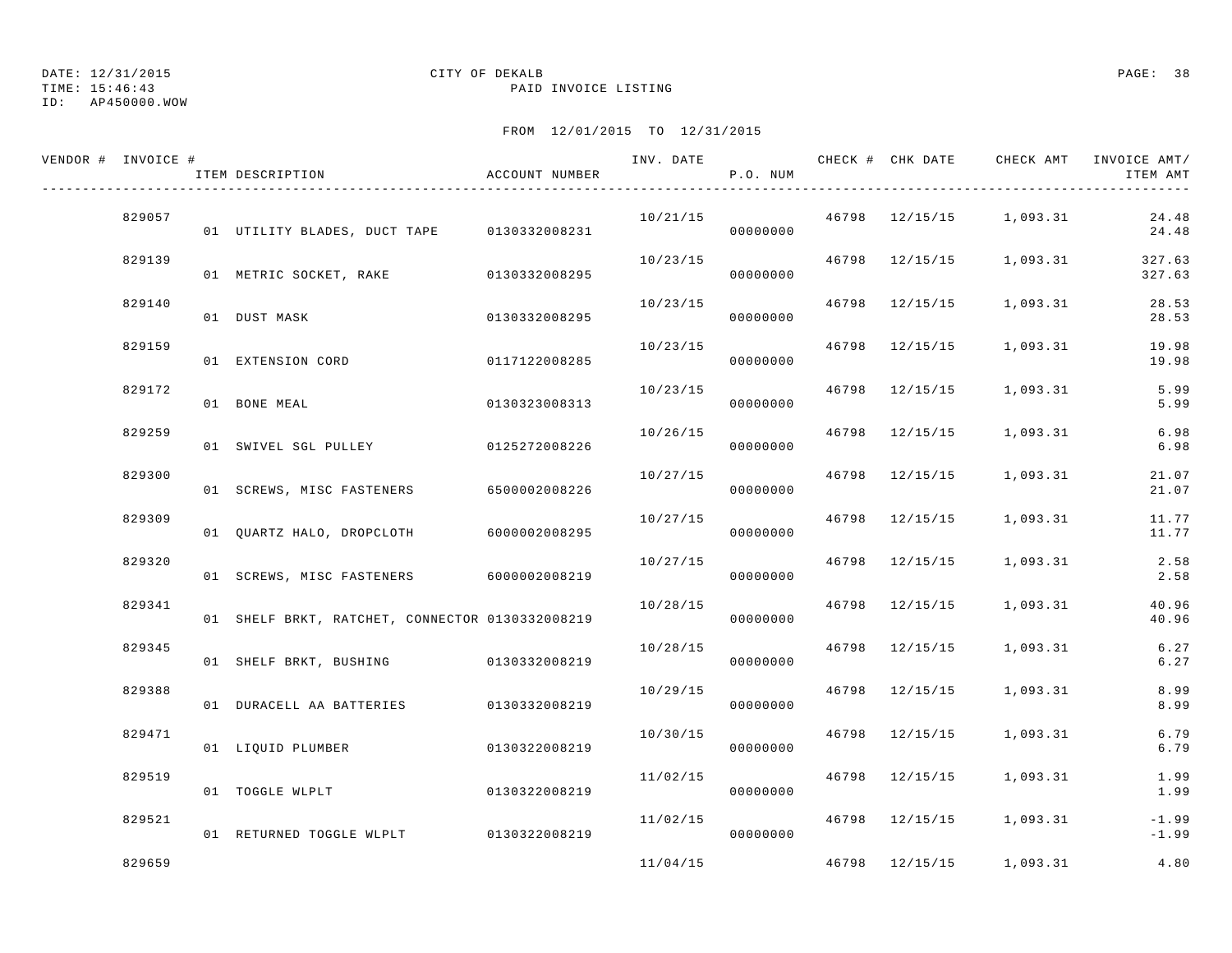# TIME: 15:46:43 PAID INVOICE LISTING

### ID: AP450000.WOW

# DATE: 12/31/2015 CITY OF DEKALB PAGE: 39

| VENDOR # INVOICE # | ITEM DESCRIPTION                                | ACCOUNT NUMBER | INV. DATE | P.O. NUM             |                | CHECK # CHK DATE 6 CHECK AMT INVOICE AMT/ | ITEM AMT         |
|--------------------|-------------------------------------------------|----------------|-----------|----------------------|----------------|-------------------------------------------|------------------|
|                    |                                                 |                |           |                      |                |                                           |                  |
| 829659             | 01 SCREWS, MISC FASTENERS 0130332008226         |                | 11/04/15  | 00000000             |                | 46798 12/15/15 1,093.31                   | 4.80<br>4.80     |
| 829746             | 01 QUARTZ HALO, NITRILE GLOVES                  | 6000002008219  | 11/06/15  | 00000000             | 46798 12/15/15 | 1,093.31                                  | 15.97<br>15.97   |
| 829837             | 01 HOUSE FILTER TASTEODOR 0130322008219         |                | 11/09/15  | 00000000             | 46798 12/15/15 | 1,093.31                                  | 11.99<br>11.99   |
| 829843             | 01 SLEEVE, INSERTS, UNION 0125272008226         |                | 11/09/15  | 00000000             | 46798 12/15/15 | 1,093.31                                  | 6.57<br>6.57     |
| 829888             | 01 PAPER TOWEL ROLLS                            | 0130322008219  | 11/10/15  | 00000000             | 46798 12/15/15 | 1,093.31                                  | 27.58<br>27.58   |
| 829894             | 01 PAINT BRUSH, RUST COAT BLK                   | 6000002008219  | 11/10/15  | 00000000             | 46798 12/15/15 | 1,093.31                                  | 32.75<br>32.75   |
| 829937             | 01 HEAT SHRINK, TOGGLE SWITCH                   | 6500002008226  | 11/11/15  | 00000000             | 46798 12/15/15 | 1,093.31                                  | 9.79<br>9.79     |
| 829983             | 01 DEEP SOCKET SET                              | 0130332008295  | 11/12/15  | 00000000             | 46798 12/15/15 | 1,093.31                                  | 44.99<br>44.99   |
| 829995             | 01 ELBOW, NIPPLE, UNIONS 6500003008310          |                | 11/12/15  | 00000000             | 46798 12/15/15 | 1,093.31                                  | 30.41<br>30.41   |
| 830021             | 01 NYLON BRAID ROPE                             | 0130332008219  | 11/13/15  | 00000000             | 46798 12/15/15 | 1,093.31                                  | 6.49<br>6.49     |
| 830024             | 01 SCREWS, TAPE                                 | 6500002008295  | 11/13/15  | 00000000             | 46798 12/15/15 | 1,093.31                                  | 24.48<br>24.48   |
| 830062             | 01 FILTERS                                      | 6000002008210  | 11/13/15  | 00000000             | 46798 12/15/15 | 1,093.31                                  | 227.40<br>227.40 |
| 830109             |                                                 |                | 11/16/15  |                      | 46964 12/29/15 | 2,426.40                                  | 9.48             |
| 830129             | 01 STRAIGHT EXTRACTOR                           | 6500002008295  | 11/16/15  | 00000000             | 46964 12/29/15 | 2,426.40                                  | 9.48<br>0.99     |
| 830131             | 01 DIB SUPER GLUE                               | 0120222008242  | 11/16/15  | 00000000<br>00000000 | 46964 12/29/15 | 2,426.40                                  | 0.99<br>76.95    |
|                    | 01 PHILIPS BIT, ROLLER CVR, PAINT 6000002008219 |                |           |                      |                |                                           | 76.95            |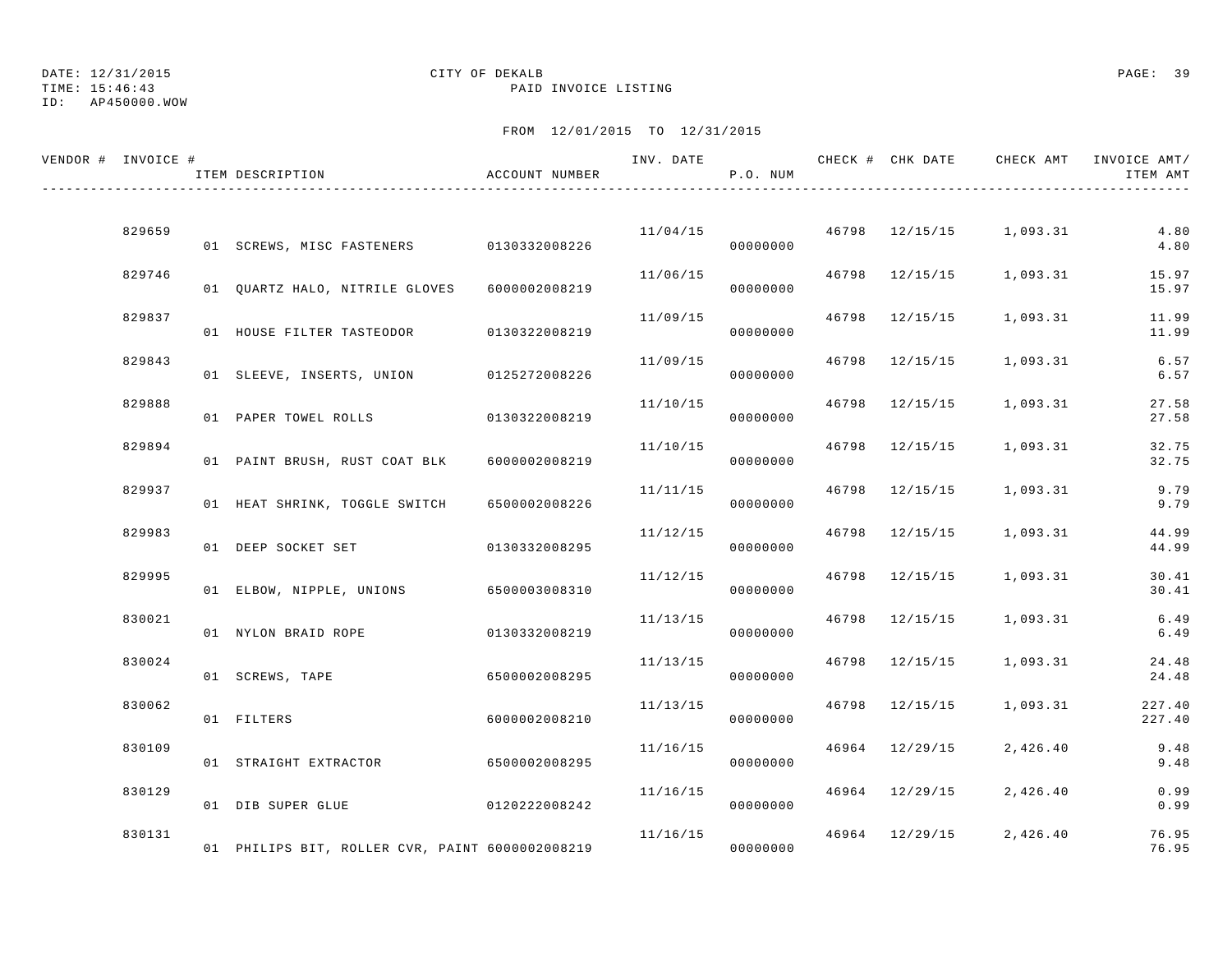#### TIME: 15:46:43 PAID INVOICE LISTING ID: AP450000.WOW

# DATE: 12/31/2015 CITY OF DEKALB PAGE: 40

| VENDOR # INVOICE # | ITEM DESCRIPTION                                | ACCOUNT NUMBER | INV. DATE | P.O. NUM | CHECK # CHK DATE | CHECK AMT                          | INVOICE AMT/<br>ITEM AMT |
|--------------------|-------------------------------------------------|----------------|-----------|----------|------------------|------------------------------------|--------------------------|
| 830139             | 01 DIB GARDEN RAKE W/GRIP 0125272008210         |                |           | 00000000 |                  | $11/17/15$ 46964 12/29/15 2,426.40 | 19.99<br>19.99           |
| 830189             | 01 ROLEUM PRMR SPRY 0130332008226               |                | 11/17/15  | 00000000 |                  | 46964 12/29/15 2,426.40            | 9.98<br>9.98             |
| 830290             | 01 CAULK                                        | 6500003008348  | 11/19/15  | 00000000 | 46964 12/29/15   | 2,426.40                           | 11.98<br>11.98           |
| 830378             | 01 ANTIFREEZE/SNOW PUSHER 0125272008210         |                | 11/21/15  | 00000000 | 46964 12/29/15   | 2,426.40                           | 39.78<br>39.78           |
| 830396             | 01 CUT OFF WHL/HOOKS/STRAP/WRENCH 6500002008226 |                | 11/22/15  | 00000000 | 46964 12/29/15   | 2,426.40                           | 87.57<br>87.57           |
| 830453             | 01 ANNULAR CUTTER 0130332008295                 |                | 11/23/15  | 00000000 |                  | 46964 12/29/15 2,426.40            | 33.99<br>33.99           |
| 830468             | 01 SCREWS/MISC FASTENERS 0130332008226          |                | 11/23/15  | 00000000 | 46964 12/29/15   | 2,426.40                           | 12.65<br>12.65           |
| 830470             | 01 SCREWS, MISC FASTENERS 0130332008226         |                | 11/23/15  | 00000000 | 46964 12/29/15   | 2,426.40                           | 1.50<br>1.50             |
| 830523             | 01 SCREWS/MISC FASTENERS/RINGS                  | 0125272008226  | 11/24/15  | 00000000 | 46964 12/29/15   | 2,426.40                           | 8.83<br>8.83             |
| 830524             | 01 ROLLER COVER, FLOOR PAINT                    | 6000002008219  | 11/24/15  | 00000000 | 46964 12/29/15   | 2,426.40                           | 75.96<br>75.96           |
| 830536             | 01 PRIMER, ROLLER COVER, PAINT 0130332008226    |                | 11/25/15  | 00000000 | 46964 12/29/15   | 2,426.40                           | 77.17<br>77.17           |
| 830552             | 01 GOO GONE                                     | 0130332008219  | 11/25/15  | 00000000 | 46964 12/29/15   | 2,426.40                           | 6.29<br>6.29             |
| 830621             | 01 NYLON ROPE, WLPLT, SWITCH 0125272008210      |                | 11/28/15  | 00000000 | 46964 12/29/15   | 2,426.40                           | 17.66<br>17.66           |
| 830625             | 01 ROPE                                         | 0125272008210  | 11/28/15  | 00000000 | 46964 12/29/15   | 2,426.40                           | 7.00<br>7.00             |
| 830696             | 6000002008219<br>01 FLOOR PAINT                 |                | 11/30/15  | 00000000 |                  | 46964 12/29/15 2,426.40            | 34.99<br>34.99           |
| 830704             |                                                 |                | 12/01/15  |          | 46964 12/29/15   | 2,426.40                           | 33.97                    |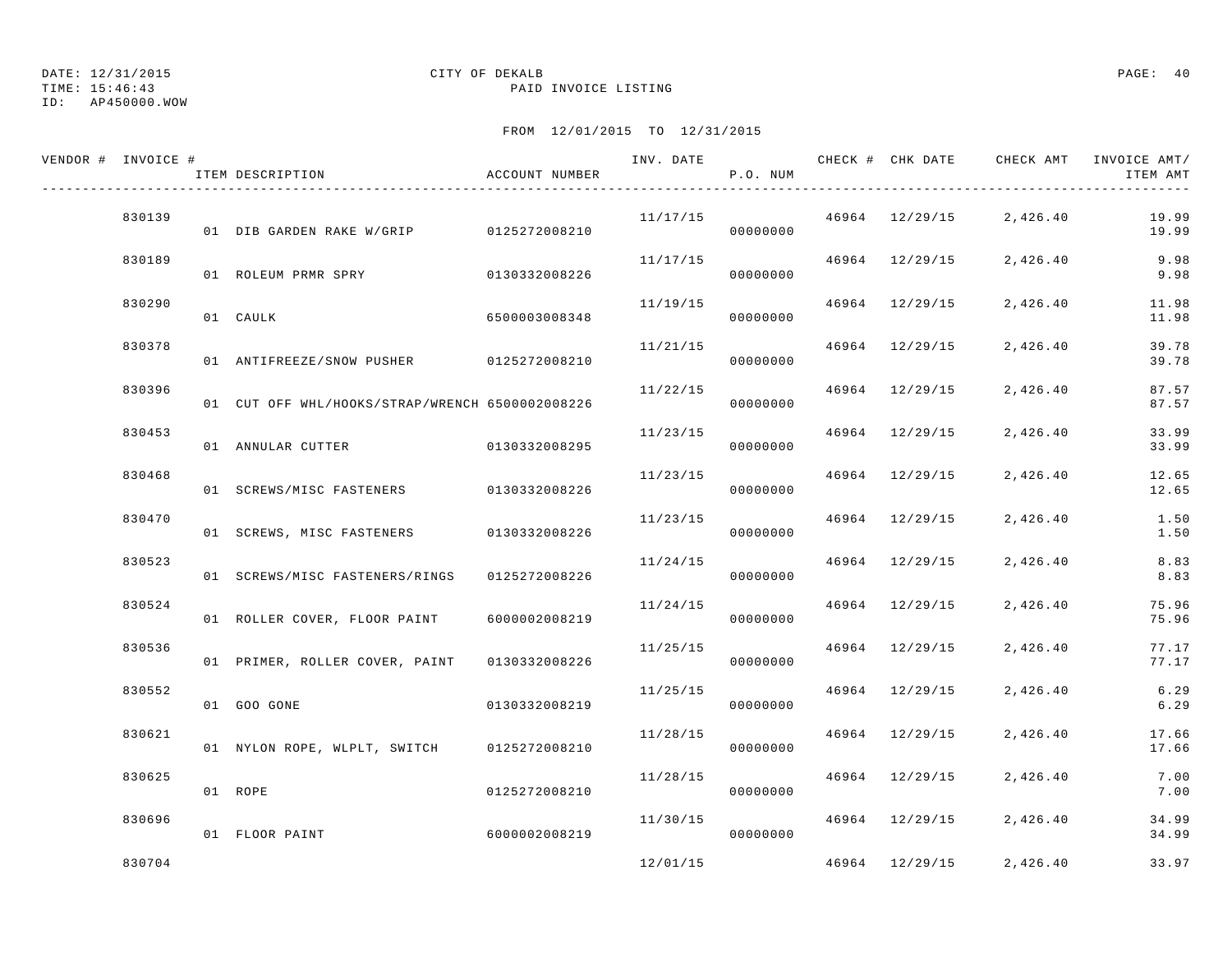## ID: AP450000.WOW

#### DATE: 12/31/2015 CITY OF DEKALB PAGE: 41 TIME: 15:46:43 PAID INVOICE LISTING

| VENDOR # INVOICE # |        | ITEM DESCRIPTION                           | ACCOUNT NUMBER | INV. DATE | P.O. NUM | CHECK # CHK DATE   | CHECK AMT | INVOICE AMT/<br>ITEM AMT                   |
|--------------------|--------|--------------------------------------------|----------------|-----------|----------|--------------------|-----------|--------------------------------------------|
|                    | 830704 | 01 DOOR SWEEP, FLR CLNR, MOP 0130332008219 |                | 12/01/15  | 00000000 | $46964$ $12/29/15$ | 2,426.40  | 33.97<br>33.97                             |
|                    | 830713 | 01 SCREWS/MISC FASTENERS 6000002008219     |                | 12/01/15  | 00000000 | 46964 12/29/15     | 2,426.40  | 0.59<br>0.59                               |
|                    | 830720 | 01 SCREWS/FASTENERS                        | 0125272008210  | 12/01/15  | 00000000 | 46964 12/29/15     | 2,426.40  | 3.40<br>3.40                               |
|                    | 830856 | 01 DESKTOP TOWER FAN                       | 0125273008311  | 12/03/15  | 00000000 | 46964 12/29/15     | 2,426.40  | 29.99<br>29.99                             |
|                    | 830887 | 01 BRIGHT COMMON NAIL                      | 6500002008219  | 12/04/15  | 00000000 | 46964 12/29/15     | 2,426.40  | 3.49<br>3.49                               |
|                    | 830932 | 01 REFUSE BAGS                             | 0130332008219  | 12/05/15  | 00000000 | 46964 12/29/15     | 2,426.40  | 7.49<br>7.49                               |
|                    | 830955 | 01 FINAL SPACKLING                         | 0130322008219  | 12/07/15  | 00000000 | 46964 12/29/15     | 2,426.40  | 7.99<br>7.99                               |
|                    | 830974 | 01 SCREWS/FASTENERS                        | 0125272008226  | 12/07/15  | 00000000 | 46964 12/29/15     | 2,426.40  | 2.40<br>2.40                               |
|                    | 831050 | 01 DOOR STOP                               | 0120252008204  | 12/08/15  | 00000000 | 46964 12/29/15     | 2,426.40  | 6.98<br>6.98                               |
|                    | 831061 | 01 SHOP SUPPLIES                           | 6000002008219  | 12/08/15  | 00000000 | 46964 12/29/15     | 2,426.40  | 136.46<br>136.46                           |
|                    | 831072 | 01 SCREWS, MISC FASTENERS 0130322008219    |                | 12/09/15  | 00000000 | 46964 12/29/15     | 2,426.40  | 2.72<br>2.72                               |
|                    | 831096 | 01 FLEX PIPE, FLARE CAP                    | 0117122008204  | 12/09/15  | 00000000 | 46964 12/29/15     | 2,426.40  | 4.78<br>4.78                               |
|                    | 831125 | 01 BOWL CLEANER                            | 0130322008219  | 12/10/15  | 00000000 | 46964 12/29/15     | 2,426.40  | 19.47<br>19.47                             |
|                    | 831128 | 01 SCREWS, MISC FASTENERS 0130332008226    |                | 12/10/15  | 00000000 | 46964 12/29/15     | 2,426.40  | 4.80<br>4.80                               |
|                    | 831131 | 01 50 LB ICE MELTER                        | 0130332008235  | 12/10/15  | 00000000 |                    |           | 46964 12/29/15 2,426.40 1,390.82<br>890.82 |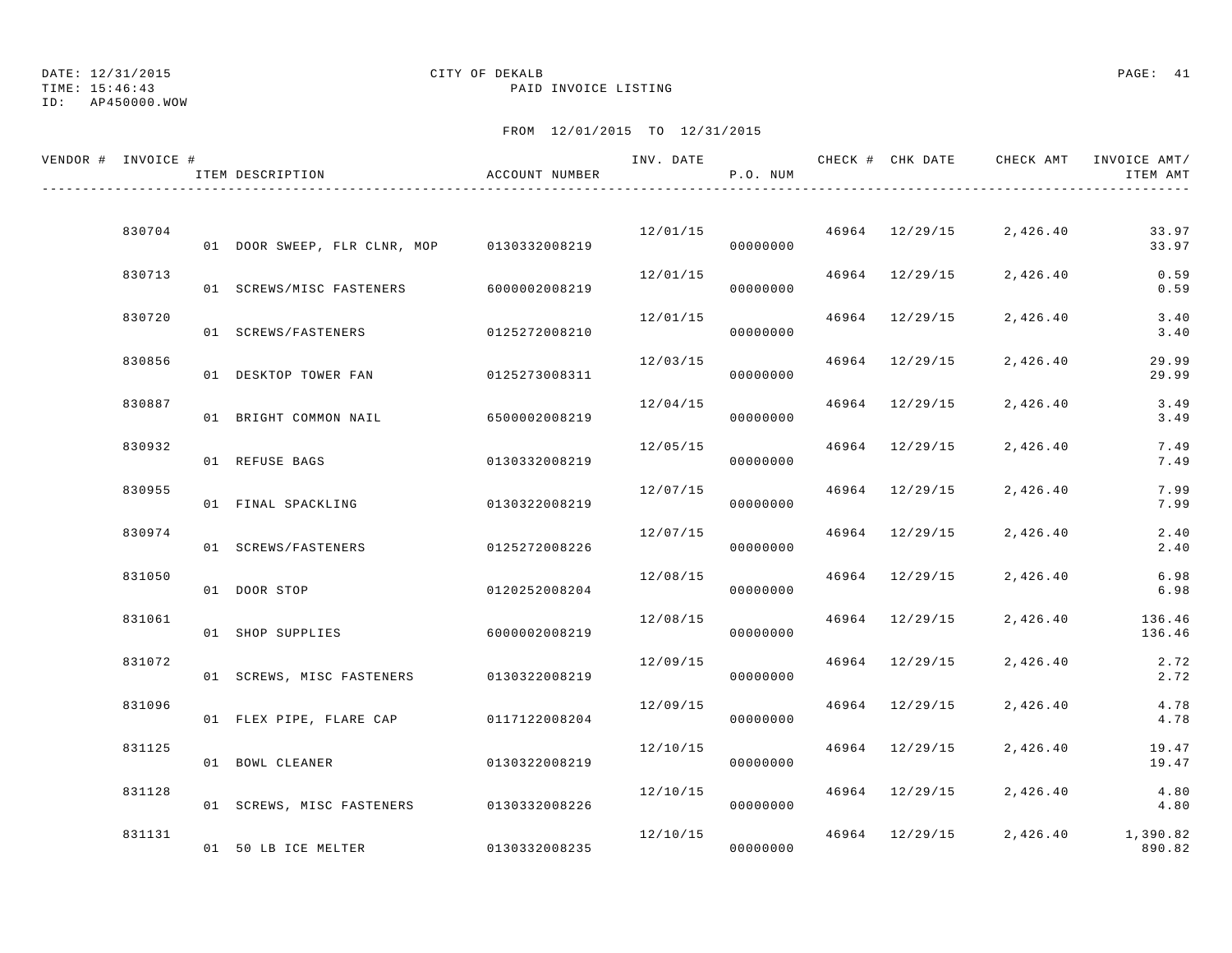ID: AP450000.WOW

TIME: 15:46:43 PAID INVOICE LISTING

|        | VENDOR # INVOICE #  | ITEM DESCRIPTION<br>------------------------------ | ACCOUNT NUMBER |          | P.O. NUM |                |                                                     | ITEM AMT             |
|--------|---------------------|----------------------------------------------------|----------------|----------|----------|----------------|-----------------------------------------------------|----------------------|
|        | 831131              | 02 50 LB ICE MELTER 0130322008235                  |                |          | 00000000 |                | $12/10/15$ $46964$ $12/29/15$ $2,426.40$ $1,390.82$ | 500.00               |
|        | 831139              | 01 STAINLESS BRUSH, SILICONEPASTE 0130322008219    |                | 12/10/15 | 00000000 |                | 46964 12/29/15 2,426.40                             | 13.28<br>13.28       |
|        | 831146              | 01 HOSE END, DRILL BIT 6000002008295               |                | 12/10/15 | 00000000 | 46964 12/29/15 | 2,426.40                                            | 16.42<br>16.42       |
|        | 831182              | 01 EPOXY, BLADES, ACETONE 0120222008226            |                | 12/11/15 | 00000000 | 46964 12/29/15 | 2,426.40                                            | 165.07<br>165.07     |
|        | 831308              | 01 PLUMBING SUPPLIES 0130322008219                 |                | 12/15/15 | 00000000 |                | 46964 12/29/15 2,426.40                             | 43.52<br>43.52       |
|        | 929313              | 01 NYLON ROPE BRAID                                | 0125272008210  | 10/27/15 | 00000000 |                | 46798 12/15/15 1,093.31                             | 8.99<br>8.99         |
| GOVHR  | GOVHR USA           |                                                    |                |          |          |                | VENDOR TOTAL: 3,519.71                              |                      |
|        | 31215284            | 01 FINAL 1/3 PMT & EXPENSES 0135004008497          |                |          | 00000000 |                | $12/03/15$ $46965$ $12/29/15$ $6,962.73$            | 6,962.73<br>6,962.73 |
| GRAWRI | GRANT WRITING USA   |                                                    |                |          |          |                | VENDOR TOTAL:                                       | 6,962.73             |
|        | 176816887646752     | 01 GRANT WRITING CLASS - PETRAGAL 0120223008376    |                |          | 00000000 |                | $11/20/15$ $46799$ $12/15/15$ $455.00$              | 455.00<br>455.00     |
| GRECLE | GREENACRE CLEANERS/ |                                                    |                |          |          |                | VENDOR TOTAL:                                       | 455.00               |
|        | 376028              | 01 DRYCLEAN - PANTS 0125272008240                  |                | 12/01/15 | 00000000 |                | 46966 12/29/15 29.85                                | 5.05<br>5.05         |
|        | 377528              | 01 DRYCLEAN - PANTS                                | 0125272008240  | 11/13/15 | 00000000 |                | 46966 12/29/15 29.85                                | 8.35<br>8.35         |
|        | 377539              | 01 DRYCLEAN - PANTS/COAT 0125272008240             |                | 11/13/15 | 00000000 |                | 46966 12/29/15 29.85                                | 16.45<br>16.45       |
| GROJOH |                     | LAW OFFICES OF JOHN GROTTO                         |                |          |          |                | VENDOR TOTAL:                                       | 29.85                |
|        | 12042015            |                                                    |                |          |          |                | $12/04/15$ $46967$ $12/29/15$ $375.00$              | 375.00               |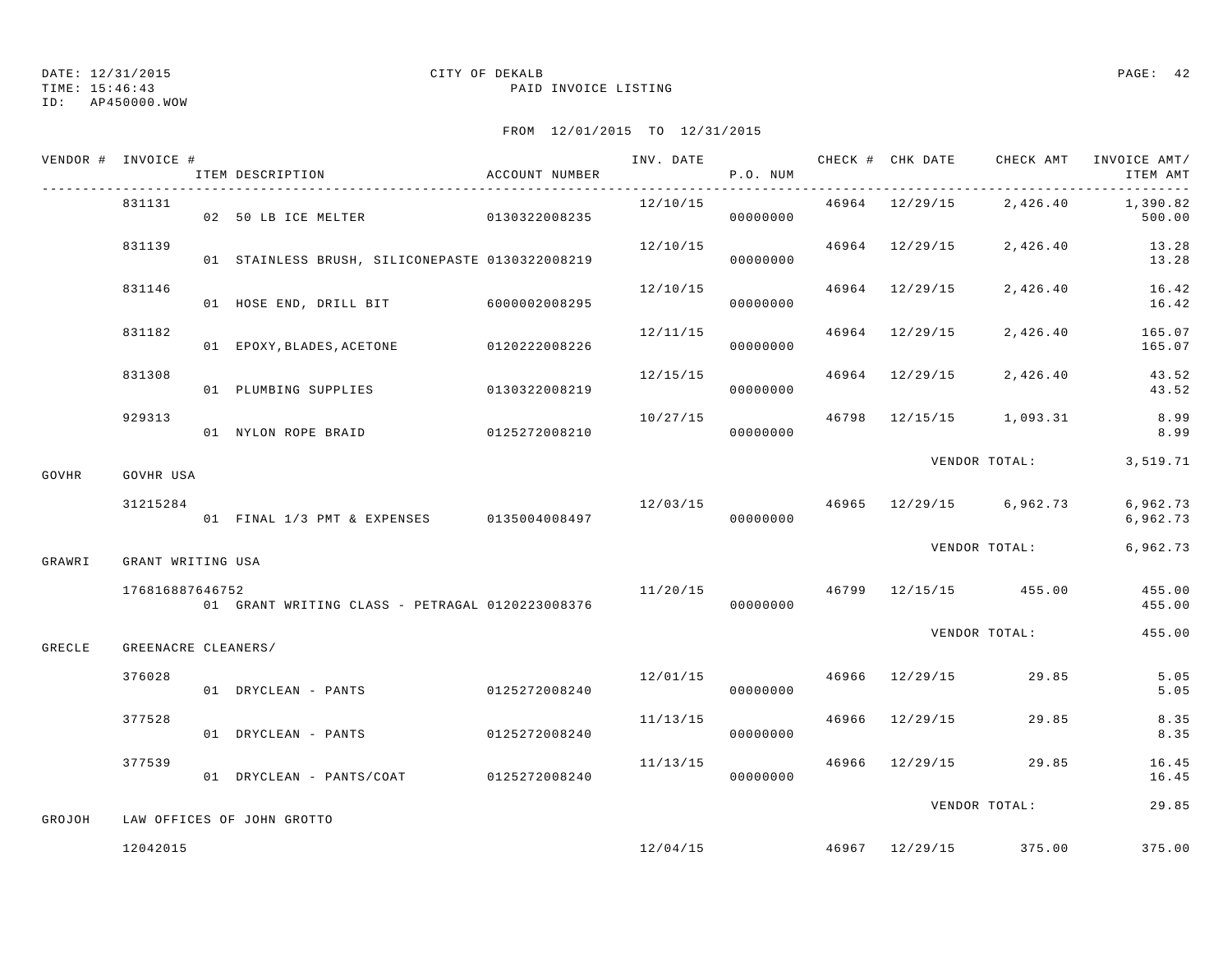DATE: 12/31/2015 CITY OF DEKALB PAGE: 43 TIME: 15:46:43 PAID INVOICE LISTING

ID: AP450000.WOW

### FROM 12/01/2015 TO 12/31/2015

|        | VENDOR # INVOICE # | ITEM DESCRIPTION                                                                                                                                  | ACCOUNT NUMBER                                                   |          | P.O. NUM                                                 |                |                                        | INV. DATE 6 1992 CHECK # CHK DATE 6 CHECK AMT INVOICE AMT/<br>ITEM AMT             |
|--------|--------------------|---------------------------------------------------------------------------------------------------------------------------------------------------|------------------------------------------------------------------|----------|----------------------------------------------------------|----------------|----------------------------------------|------------------------------------------------------------------------------------|
|        | 12042015           | 01 PRO LGL SRVCS AH NOV 2015 0115153008366                                                                                                        |                                                                  |          | 00000000                                                 |                | $12/04/15$ $46967$ $12/29/15$ $375.00$ | 375.00<br>375.00                                                                   |
| GSRPLU |                    | G'S R PLUMBING & HEATING, INC.                                                                                                                    |                                                                  |          |                                                          |                | VENDOR TOTAL:                          | 375.00                                                                             |
|        | 122707             | 01 BACKFLOW TESTING (8) 6000003008348<br>02 BACKFLOW TESTING (3)<br>03 BACKFLOW TESTING (4)<br>04 BACKFLOW TESTING (5)<br>05 BACKFLOW TESTING (5) | 0125273008348<br>0130333008348<br>0120213008348<br>0130323008348 | 10/16/15 | 00000000<br>00000000<br>00000000<br>00000000<br>00000000 |                |                                        | 46800 12/15/15 4,153.00 2,125.00<br>680.00<br>255.00<br>340.00<br>425.00<br>425.00 |
|        | 123280             | 01 INSTALLED (2) PTAC UNITS 0130323008348                                                                                                         |                                                                  | 11/12/15 | 00000000                                                 |                | 46800 12/15/15 4,153.00                | 2,028.00<br>2,028.00                                                               |
|        | 123829             | 01 INSTALL NEW FURNACE 6000003008311                                                                                                              |                                                                  | 11/30/15 | 00000000                                                 | 46968 12/29/15 | 4,231.00                               | 150.00<br>150.00                                                                   |
|        | 123830             | 01 INSTALLED (3) FURNACES 6000003008311                                                                                                           |                                                                  | 11/30/15 | 00000000                                                 | 46968 12/29/15 | 4,231.00                               | 350.00<br>350.00                                                                   |
|        | 123841             | 01 FURNAE REPAIR - WLH/WEST WTP 6000003008311                                                                                                     |                                                                  | 11/30/15 | 00000000                                                 | 46968 12/29/15 | 4,231.00                               | 3,073.50<br>3,073.50                                                               |
|        | 123842             | 01 FURNACE REPAIR - WTP 6000003008311                                                                                                             |                                                                  | 11/30/15 | 00000000                                                 |                | 46968 12/29/15 4,231.00                | 657.50<br>657.50                                                                   |
| GUESER | GUEST SERVICES     |                                                                                                                                                   |                                                                  |          |                                                          |                |                                        | VENDOR TOTAL: 8,384.00                                                             |
|        | 12162015           | 01 MEAL TICKET - ZAREK 0125273008376                                                                                                              |                                                                  |          | 00000000                                                 |                | $12/16/15$ $47063$ $12/30/15$ $342.60$ | 342.60<br>342.60                                                                   |
|        | 12172015           | 01 MELA TKT - MCMASTER - R0306 0125263008376                                                                                                      |                                                                  | 12/17/15 | 00000000                                                 |                | 46969 12/29/15 342.60                  | 342.60<br>342.60                                                                   |
| GUSDAV | DAVID GUSS         |                                                                                                                                                   |                                                                  |          |                                                          |                | VENDOR TOTAL:                          | 685.20                                                                             |
|        | 11122015           | 01 WATER REFUND #1301055630-02    6000000063444                                                                                                   |                                                                  |          | 00000000                                                 |                | $11/12/15$ $46801$ $12/15/15$ $248.90$ | 248.90<br>248.90                                                                   |

VENDOR TOTAL: 248.90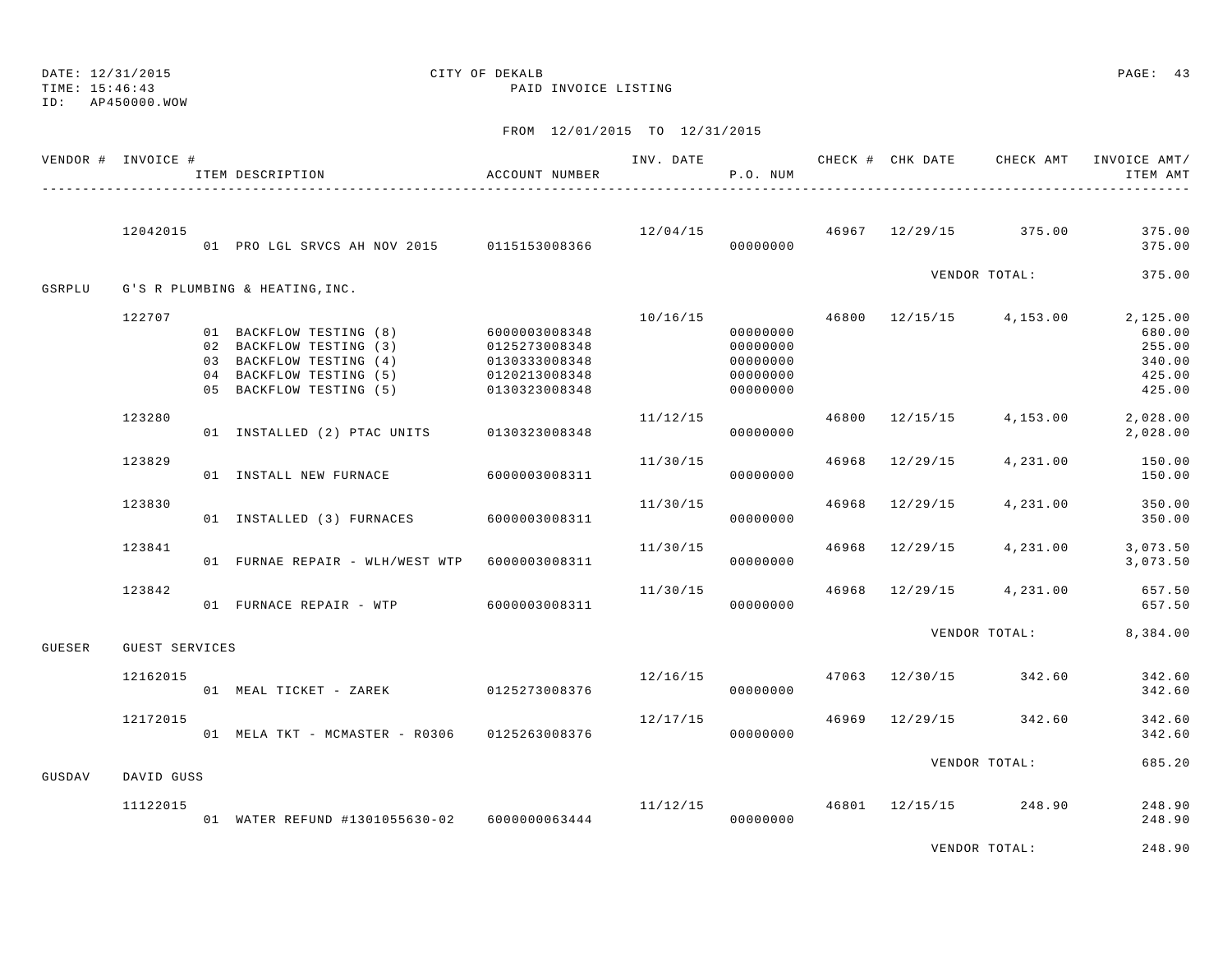ID: AP450000.WOW

#### TIME: 15:46:43 PAID INVOICE LISTING

|        | VENDOR # INVOICE #        | ITEM DESCRIPTION<br>______________________________ | ACCOUNT NUMBER |          | P.O. NUM             |  |                                          | ITEM AMT                                                  |
|--------|---------------------------|----------------------------------------------------|----------------|----------|----------------------|--|------------------------------------------|-----------------------------------------------------------|
| HACH   | ELE INTERNATIONAL         |                                                    |                |          |                      |  |                                          |                                                           |
|        | 9634580                   | 01 AIR ENTRAINMENT FLAT RATE 0130353008310         |                |          | 10/21/15<br>00000000 |  | 46802 12/15/15 474.15                    | 327.60<br>327.60                                          |
|        | 9661654                   | 01 ACCUVAC                                         | 6000002008244  |          | 00000000             |  |                                          | $11/09/15$ $46802$ $12/15/15$ $474.15$ $146.55$<br>146.55 |
| HARCON | HART CONSTRUCTION         |                                                    |                |          |                      |  | VENDOR TOTAL:                            | 474.15                                                    |
|        | 12222015                  | 01 WINDOW REPLACE - 325 KNOLLWOOD 1900006508624    |                |          | 00000000             |  | $12/22/15$ $47067$ $12/29/15$ $4,891.00$ | 4,891.00<br>4,891.00                                      |
|        |                           |                                                    |                |          |                      |  | VENDOR TOTAL:                            | 4,891.00                                                  |
| HARDAW | DAWN HARDING<br>12092015  | 01 WATER REFUND #0701035390-00 6000000063444       |                |          | 00000000             |  | 12/09/15 46970 12/29/15 57.95            | 57.95<br>57.95                                            |
|        | DIANATHA HARDESTY         |                                                    |                |          |                      |  | VENDOR TOTAL:                            | 57.95                                                     |
| HARDIA | 12112015                  | 01 TAX REBATE 2015 REIMB 6000004008481             |                |          | 00000000             |  | $12/11/15$ $46971$ $12/29/15$ 0.23       | 0.23<br>0.23                                              |
|        |                           |                                                    |                |          |                      |  | VENDOR TOTAL:                            | 0.23                                                      |
| HARMAR | MARY JO HARMS<br>12042015 | 01 MILEAGE REIMB. 0115153008376                    |                | 00000000 |                      |  | $12/04/15$ D000992 $12/29/15$ 34.50      | 34.50<br>34.50                                            |
| HARRIS |                           | HARRIS COMPUTER SYSTEMS                            |                |          |                      |  | VENDOR TOTAL:                            | 34.50                                                     |
|        | XT00005394                | 01 ICONNECT - NOV 2015 6000003008330               |                |          | 00000000             |  | $11/30/15$ $46972$ $12/29/15$ $624.56$   | 624.56<br>624.56                                          |
| HASAIR |                           | HASTINGS AIR-ENERGY CONTROL,                       |                |          |                      |  | VENDOR TOTAL:                            | 624.56                                                    |
|        | I58930                    |                                                    |                | 11/02/15 |                      |  | 46803 12/15/15 1,088.60                  | 851.95                                                    |
|        |                           | 01 GRABBER/BLADDER/GAUGE 0125273008348             |                |          | 00000000             |  |                                          | 851.95                                                    |
|        | I58939                    | 01 ELBOW                                           | 0125273008348  | 11/02/15 | 00000000             |  | 46803 12/15/15 1,088.60                  | 236.65<br>236.65                                          |
|        |                           |                                                    |                |          |                      |  | VENDOR TOTAL:                            | 1,088.60                                                  |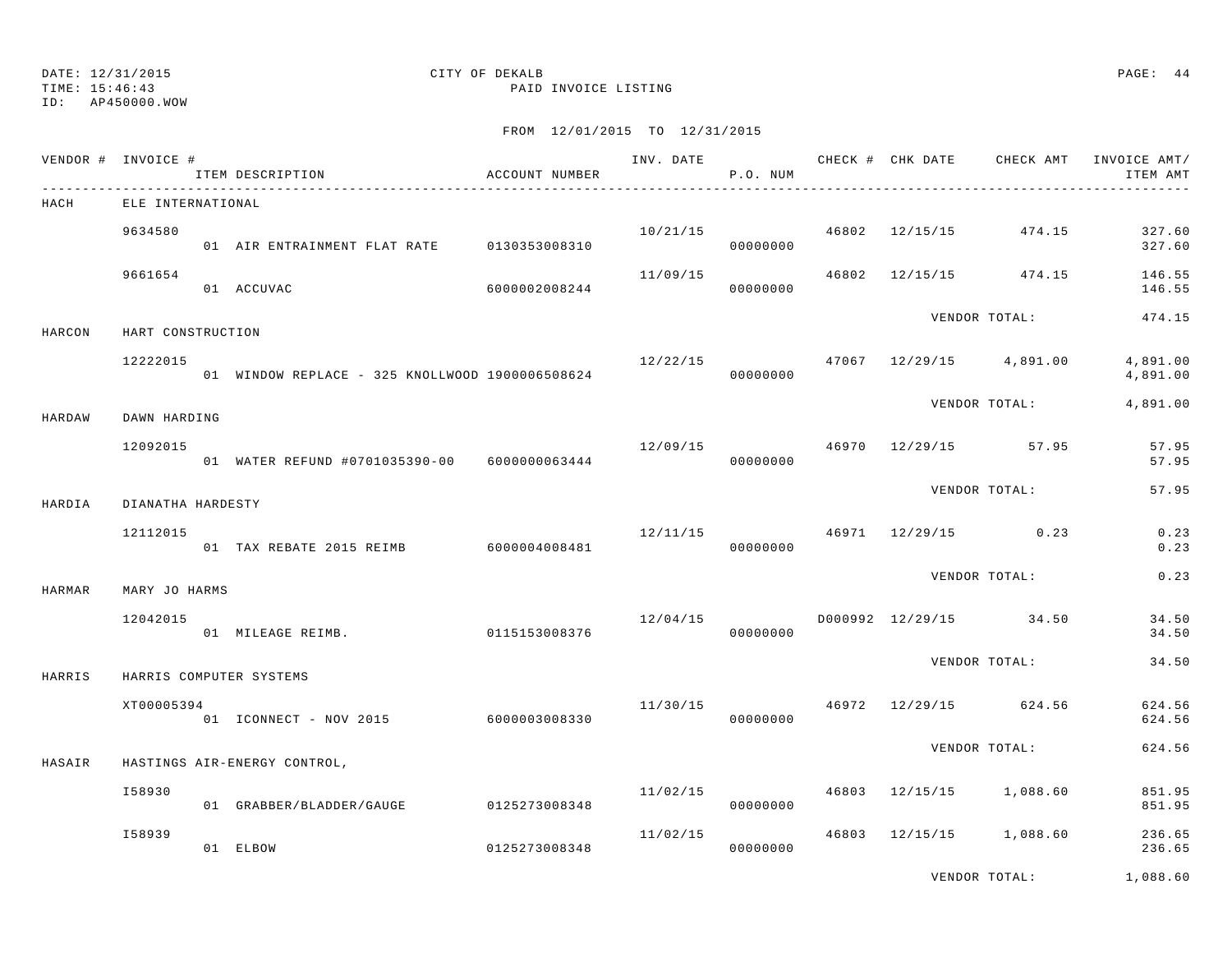ID: AP450000.WOW

TIME: 15:46:43 PAID INVOICE LISTING

### FROM 12/01/2015 TO 12/31/2015

|         | VENDOR # INVOICE #    | ITEM DESCRIPTION                               | ACCOUNT NUMBER |                                        | P.O. NUM |       |                |                                            | INV. DATE 6 1999 CHECK # CHK DATE 6 CHECK AMT INVOICE AMT<br>ITEM AMT |
|---------|-----------------------|------------------------------------------------|----------------|----------------------------------------|----------|-------|----------------|--------------------------------------------|-----------------------------------------------------------------------|
| HAWLOC  |                       | HAWKEN LOCKMITH SERVICES, INC                  |                |                                        |          |       |                |                                            |                                                                       |
|         | 1642                  | 01 MOVE FOB READER - EVIDENCE RM 0120212008249 |                |                                        | 00000000 |       |                | $11/25/15$ 46804 $12/15/15$ 510.00         | 510.00<br>510.00                                                      |
| HDSUP   |                       | HD SUPPLY WATERWORKS, LTD.                     |                |                                        |          |       |                | VENDOR TOTAL:                              | 510.00                                                                |
|         | E719470               | 01 CLAMPS                                      | 6000002008232  | 11/11/15                               | 00000000 |       |                | 46805 12/15/15 462.85                      | 493.20<br>493.20                                                      |
|         | E739806               | 60000002008232<br>01 (5) LEAD PK               |                | 11/11/15                               | 00000000 |       | 46805 12/15/15 | 462.85                                     | 106.30<br>106.30                                                      |
|         | E805890               | 01 RETURNED LEAD PK 6000002008232              |                | 11/17/15                               | 00000000 | 46805 |                | 12/15/15 462.85                            | $-136.65$<br>$-136.65$                                                |
| HENJOS  | <b>JOSH HENDERSON</b> |                                                |                |                                        |          |       |                | VENDOR TOTAL:                              | 462.85                                                                |
|         | 11192015              | 01 WATER REFUND #1401059940-05 6000000063444   |                | $11/19/15$ $46806$ $12/15/15$ $116.70$ | 00000000 |       |                |                                            | 116.70<br>116.70                                                      |
|         |                       |                                                |                |                                        |          |       |                | VENDOR TOTAL:                              | 116.70                                                                |
| HLINSON | H. LINDEN & SONS      |                                                |                |                                        |          |       |                |                                            |                                                                       |
|         | 09142015              | 01  15-EN0002-00-WM  6000006508630             |                |                                        | 00000000 |       |                | $09/14/15$ $46807$ $12/15/15$ $254,850.55$ | 254,850.55<br>254,850.55                                              |
| HOLMAT  | MATTHEW HOLUJ         |                                                |                |                                        |          |       |                |                                            | VENDOR TOTAL: 254,850.55                                              |
|         | 11182015              | 01 INTVIE/INTERROGATE TRNG REIMB 0125273008376 |                | 11/18/15                               | 00000000 |       |                | D000970 12/15/15 28.37                     | 28.37<br>28.37                                                        |
| HORDIST |                       | HORIZON DISTRIBUTORS, INC.                     |                |                                        |          |       |                | VENDOR TOTAL:                              | 28.37                                                                 |
|         | \$3261454001          | 01 TOWEL/TISSUE/KLEENEX 0125272008291          |                | 11/18/15 46808                         | 00000000 |       | 12/15/15       | 257.04                                     | 257.04<br>257.04                                                      |
|         | S3262959001           | 01 JANITORIAL SUPPLIES 0125272008291           |                | 12/02/15                               | 00000000 |       | 46973 12/29/15 | 373.96                                     | 334.64<br>334.64                                                      |
|         | S3262959003           | 01 XTREME CLEAN                                | 0125272008291  | 12/08/15                               | 00000000 |       | 46973 12/29/15 | 373.96                                     | 39.32<br>39.32                                                        |

VENDOR TOTAL: 631.00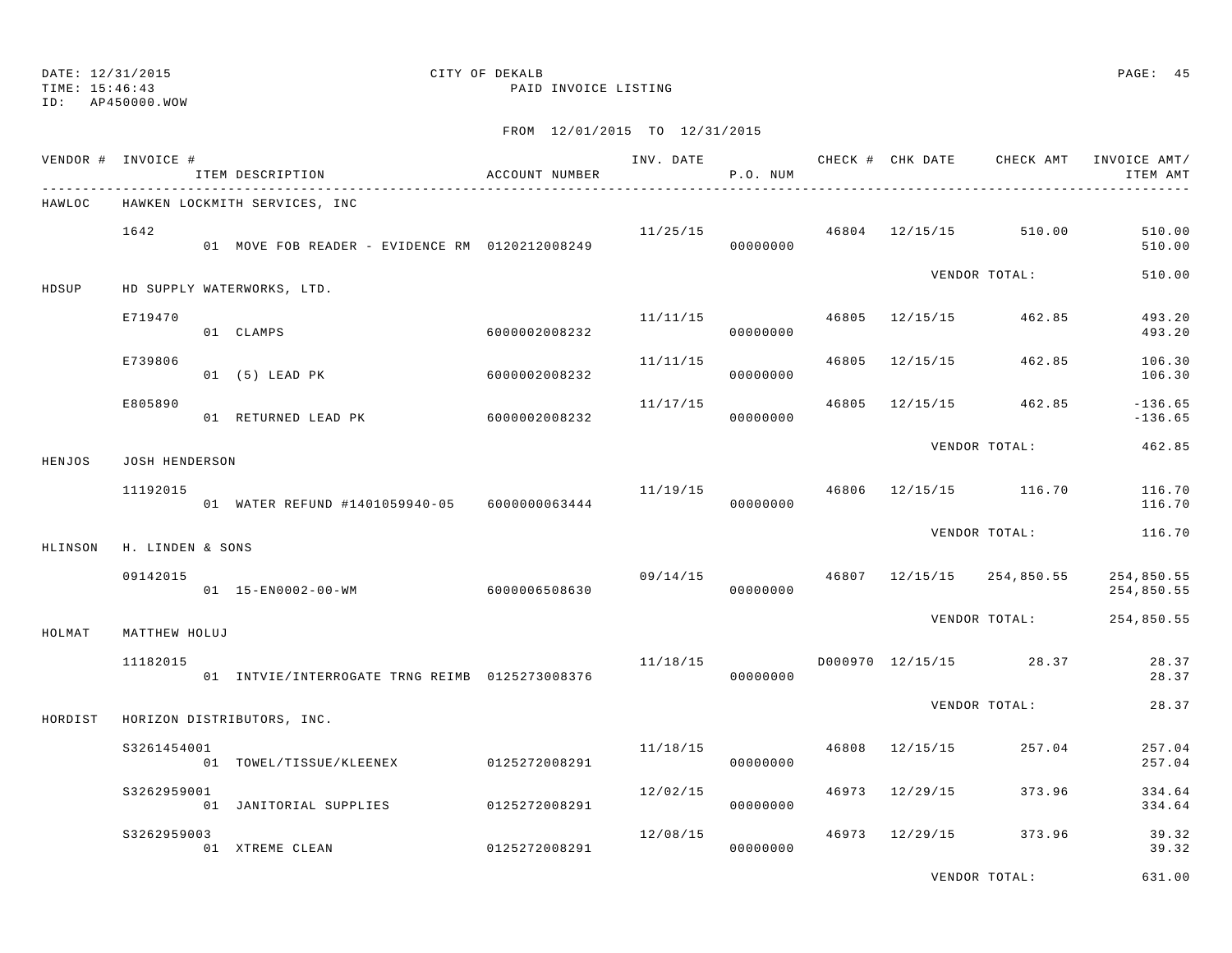TIME: 15:46:43 PAID INVOICE LISTING

ID: AP450000.WOW

|              | VENDOR # INVOICE #           | ITEM DESCRIPTION                                                             | ACCOUNT NUMBER |          | P.O. NUM             |  | INV. DATE 6 7 CHECK # CHK DATE CHECK AMT INVOICE AMT/ | ITEM AMT               |
|--------------|------------------------------|------------------------------------------------------------------------------|----------------|----------|----------------------|--|-------------------------------------------------------|------------------------|
| IAAIILL IAAI |                              |                                                                              |                |          |                      |  |                                                       |                        |
|              | 82150.00                     | 01 CHAPTER DUES - DELILLE 0125273008375                                      |                |          | 00000000             |  | $11/10/15$ $46809$ $12/15/15$ $30.00$                 | 15.00<br>15.00         |
|              | 82162.00                     | 01 CHAPTER DUES - HOYLE 6125263008375                                        |                | 11/10/15 | 00000000             |  | 46809 12/15/15 30.00                                  | 15.00<br>15.00         |
| IEDC         |                              | INTERNATIONAL ECONOMIC                                                       |                |          |                      |  | VENDOR TOTAL:                                         | 30.00                  |
|              | 12012015                     | 01 ANNUAL MMBRSHP 3/1-2/28/17 0132103008375                                  |                | 00000000 |                      |  | $12/01/15$ $46974$ $12/29/15$ $405.00$                | 405.00<br>405.00       |
| ILCMA        | ILLINOIS CITY/COUNTY         |                                                                              |                |          |                      |  | VENDOR TOTAL:                                         | 405.00                 |
|              | 11182015                     | 01 MEMBERSHIP RENEWAL - HEYN 0115153008375                                   |                |          | 00000000             |  | 11/18/15  46810  12/15/15  160.00                     | 160.00<br>160.00       |
| ILEPA        | ILLINOIS EPA (NPDES)         |                                                                              |                |          |                      |  | VENDOR TOTAL:                                         | 160.00                 |
|              | ILR400547                    | 01 ANNUAL NPDES FEES 6500003008385                                           |                |          | 00000000             |  | $06/26/15$ $46975$ $12/29/15$ $1,006.73$ $1,006.73$   | 1,006.73               |
|              |                              | ILEPABOW IL ENVIRONMENTAL PROTECTION                                         |                |          |                      |  | VENDOR TOTAL:                                         | 1,006.73               |
|              | 11302015                     | 01 IEPA LOAN #L17-1614 6000004508417<br>02 IEPA LOAN #L17-1614 6000004508418 |                | 11/30/15 | 00000000<br>00000000 |  | D000987 12/15/15 109,405.78 109,405.78                | 94,058.75<br>15,347.03 |
| ILLFIR       |                              | ILLINOIS FIRE & POLICE                                                       |                |          |                      |  | VENDOR TOTAL: 109,405.78                              |                        |
|              | 10012015                     | 01 2016 MEMBERSHIP DUES 0116102008201                                        |                |          | 00000000             |  | $10/01/15$ $46811$ $12/15/15$ $375.00$                | 375.00<br>375.00       |
|              | ILLFIRST ILLINOIS FIRE STORE |                                                                              |                |          |                      |  | VENDOR TOTAL:                                         | 375.00                 |
|              | 35559                        | 01 FIRE GLOVES                                                               | 0125272008226  | 11/05/15 | 00000000             |  | 46812 12/15/15 753.47                                 | 753.47<br>753.47       |
|              | 35659                        |                                                                              |                | 11/23/15 |                      |  | 46976 12/29/15 171.95                                 | 104.92                 |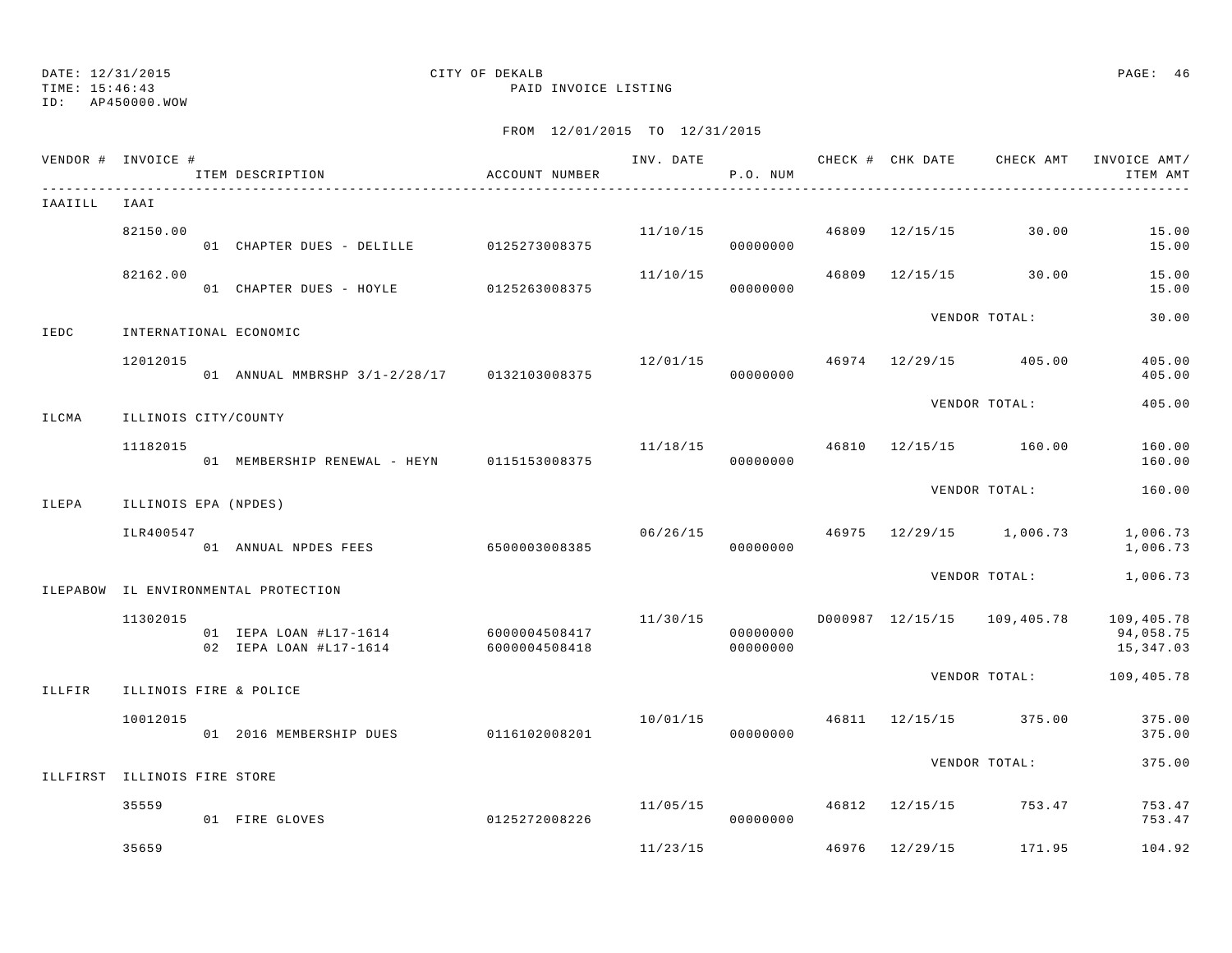TIME: 15:46:43 PAID INVOICE LISTING

ID: AP450000.WOW

|         | VENDOR # INVOICE #             | ITEM DESCRIPTION                                                                           | ACCOUNT NUMBER                                  |          | P.O. NUM                         |       | INV. DATE CHECK # CHK DATE CHECK AMT | INVOICE AMT/<br>ITEM AMT           |
|---------|--------------------------------|--------------------------------------------------------------------------------------------|-------------------------------------------------|----------|----------------------------------|-------|--------------------------------------|------------------------------------|
|         |                                |                                                                                            |                                                 |          |                                  |       |                                      |                                    |
|         | 35659                          | 01 STREAMLIGHT W/O CHARGER 0125272008240                                                   |                                                 | 11/23/15 | 00000000                         | 46976 | 12/29/15 171.95                      | 104.92<br>104.92                   |
|         | 35683                          | 01 LIGHTING TURNOUT BAG                                                                    | 0125272008240                                   | 11/23/15 | 00000000                         | 46976 | 12/29/15 171.95                      | 67.03<br>67.03                     |
| ILLREV  |                                | ILLINOIS DEPARTMENT OF REVENUE                                                             |                                                 |          |                                  |       | VENDOR TOTAL:                        | 925.42                             |
|         | 11252015                       | 01 4020-3581 DTMA OCT 2015 6500000063437                                                   |                                                 | 11/25/15 | 00000000                         |       | D000988 12/15/15 1,478.00            | 1,478.00<br>1,478.00               |
|         | ILLSTATE ILLINOIS STATE POLICE |                                                                                            |                                                 |          |                                  |       | VENDOR TOTAL:                        | 1,478.00                           |
|         | 10012015                       | 01 PD APPLCNTS FEE                                                                         | 0120212008243                                   |          | 00000000                         |       | $10/01/15$ $46813$ $12/15/15$ 89.25  | 89.25<br>89.25                     |
| ILSOSDS |                                | ILLINOIS SECRETARY OF STATE                                                                |                                                 |          |                                  |       | VENDOR TOTAL:                        | 89.25                              |
|         | 12162015                       | 01 DL SUSPENSION CASE #15-047 0115153008366                                                |                                                 | 12/16/15 | 00000000                         |       | 46977 12/29/15 10.00                 | 10.00<br>10.00                     |
| IMPNET  |                                | IMPACT NETWORKING, LLC                                                                     |                                                 |          |                                  |       | VENDOR TOTAL:                        | 10.00                              |
|         | 575161                         | 01 CONTRACT BASE RATE & LEASE<br>02 CONTRACT OVERAGE CHRGS<br>03 FREIGHT FOR SUPPLY ORDERS | 0117123008310<br>0117122008202<br>0117123008305 | 11/06/15 | 00000000<br>00000000<br>00000000 |       | 46814 12/15/15 706.71                | 706.71<br>388.00<br>313.71<br>5.00 |
|         | IMS INFRASTRUCTURE             |                                                                                            |                                                 |          |                                  |       | VENDOR TOTAL:                        | 706.71                             |
| IMSINF  | 134152                         | 01 15-00187-00-AM MFT                                                                      | 1000003008331                                   | 11/13/15 | 00000000                         | 46815 | 12/15/15 7,343.00                    | 7,343.00<br>7,343.00               |
|         |                                |                                                                                            |                                                 |          |                                  |       | VENDOR TOTAL:                        | 7,343.00                           |
| INGLYN  | LYNN INGRAM<br>11132015        | 01 WATER REFUND #3103147620-03 6000000063444                                               |                                                 | 11/13/15 | 00000000                         | 46816 | 12/15/15 123.22                      | 123.22<br>123.22                   |
|         |                                |                                                                                            |                                                 |          |                                  |       | VENDOR TOTAL:                        | 123.22                             |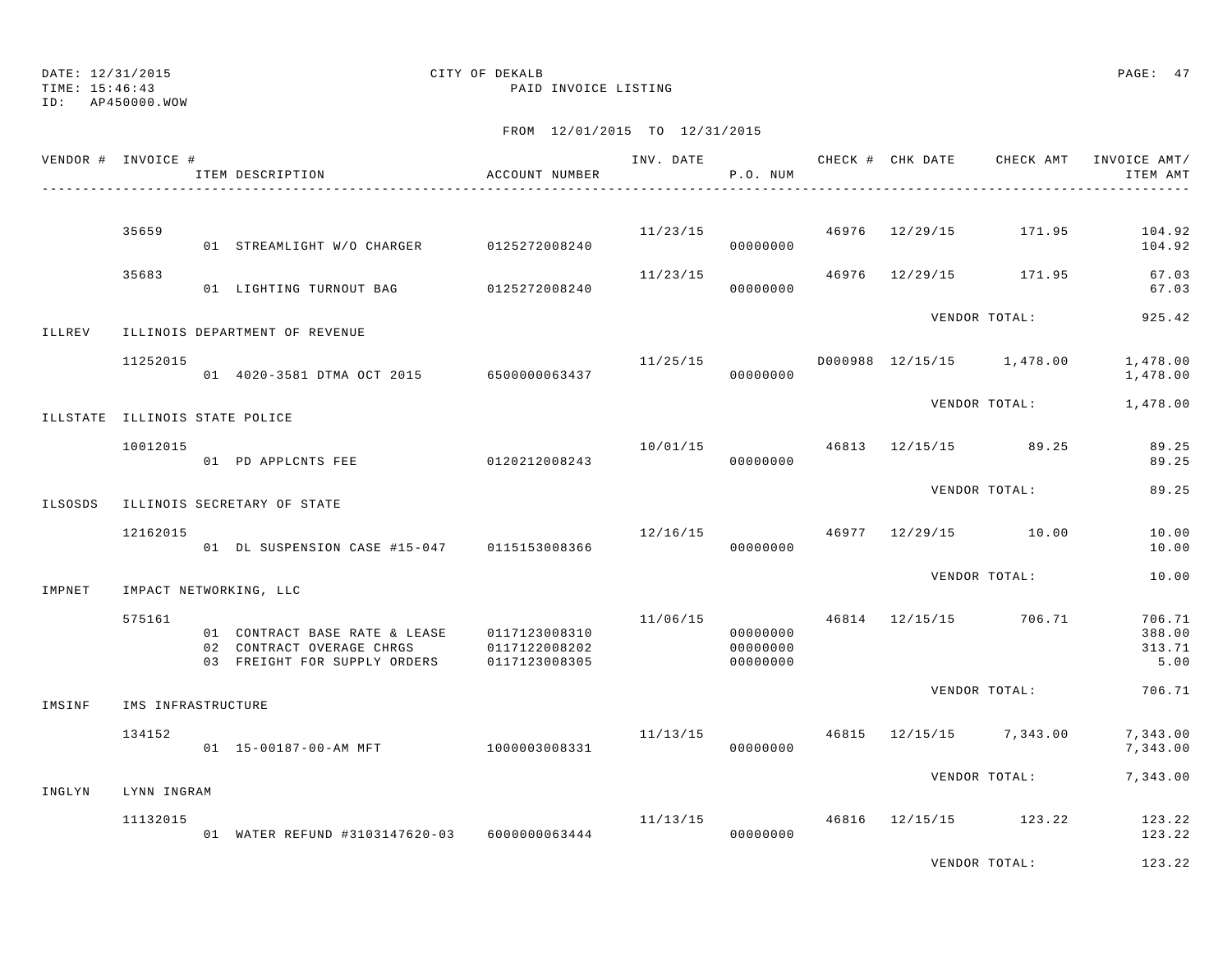TIME: 15:46:43 PAID INVOICE LISTING

ID: AP450000.WOW

|                | VENDOR # INVOICE #    |    | ITEM DESCRIPTION                           | ACCOUNT NUMBER | INV. DATE | P.O. NUM |       | CHECK # CHK DATE |               | CHECK AMT INVOICE AMT/<br>ITEM AMT |
|----------------|-----------------------|----|--------------------------------------------|----------------|-----------|----------|-------|------------------|---------------|------------------------------------|
| INTFAR         | INTEGRATED FARMS LLC  |    |                                            |                |           |          |       |                  |               |                                    |
|                | 11172015              |    |                                            |                | 11/17/15  |          |       | 46978 12/29/15   | 970.91        | 970.91                             |
|                |                       |    | 01 WTR DEPOSIT FEE                         | 60000000002880 |           | 00000000 |       |                  |               | 1,200.00                           |
|                |                       |    | 02 WTR DEPOSIT USAGE                       | 6000000063444  |           | 00000000 |       |                  |               | $-229.09$                          |
| IPBC           |                       |    | INTERGOVERNMENTAL PERSONNEL                |                |           |          |       |                  | VENDOR TOTAL: | 970.91                             |
|                |                       |    |                                            |                |           |          |       |                  |               |                                    |
|                | 12012014              |    |                                            |                | 12/01/14  |          | 919   | 12/01/15         | 399,557.05    | 399,557.05                         |
|                |                       |    | 01 DEC '14 IPBC                            | 7100004008475  |           | 00000000 |       |                  |               | 1,111.53                           |
|                |                       |    | 02 DEC '14 IPBC                            | 7100004008477  |           | 00000000 |       |                  |               | 299,402.41                         |
|                |                       |    | 03 DEC '14 IPBC                            | 7100004008478  |           | 00000000 |       |                  |               | 67,988.01                          |
|                |                       |    | 04 DEC '14 IPBC                            | 7100004008479  |           | 00000000 |       |                  |               | 15,500.76                          |
|                |                       |    | 05 DEC '14 IPBC                            | 7100004008480  |           | 00000000 |       |                  |               | 5,324.74                           |
|                |                       | 06 | DEC '14 IPBC                               | 7100004008485  |           | 00000000 |       |                  |               | 15.96                              |
|                |                       | 07 | DEC '14 IPBC                               | 7100004008486  |           | 00000000 |       |                  |               | 9,578.01                           |
|                |                       |    | 08 DEC '14 IPBC                            | 7100004008487  |           | 00000000 |       |                  |               | 635.63                             |
|                | 12012015              |    |                                            |                | 12/01/15  |          | 1018  | 12/29/15         | 369,866.45    | 369,866.45                         |
|                |                       |    | 01 IPBC DEC 2015                           | 7100004008475  |           | 00000000 |       |                  |               | 1,170.10                           |
|                |                       | 02 | IPBC DEC 2015                              | 7100004008477  |           | 00000000 |       |                  |               | 283,653.79                         |
|                |                       | 03 | IPBC DEC 2015                              | 7100004008478  |           | 00000000 |       |                  |               | 54,861.51                          |
|                |                       |    | 04 IPBC DEC 2015                           | 7100004008477  |           | 00000000 |       |                  |               | 16,263.52                          |
|                |                       |    | 05 IPBC DEC 2015                           | 7100004008480  |           | 00000000 |       |                  |               | 5, 216.32                          |
|                |                       | 06 | IPBC DEC 2015                              | 7100004008485  |           | 00000000 |       |                  |               | 14.85                              |
|                |                       | 07 | IPBC DEC 2015                              | 7100004008486  |           | 00000000 |       |                  |               | 8,080.92                           |
|                |                       | 08 | IPBC DEC 2015                              | 7100004008487  |           | 00000000 |       |                  |               | 605.44                             |
| JACLIN         | LINDA JACOBSON        |    |                                            |                |           |          |       |                  | VENDOR TOTAL: | 769,423.50                         |
|                |                       |    |                                            |                |           |          |       |                  |               |                                    |
|                | 11182015              |    |                                            |                | 11/18/15  |          |       | D000971 12/15/15 | 12.51         | 12.51                              |
|                |                       |    | 01 MILEAGE REIMB                           | 6500003008376  |           | 00000000 |       |                  |               | 6.26                               |
|                |                       |    | 02 MILEAGE REIMB                           | 0130313008376  |           | 00000000 |       |                  |               | 6.25                               |
|                |                       |    |                                            |                |           |          |       |                  | VENDOR TOTAL: | 12.51                              |
| <b>JACOASS</b> | JACOBSON & ASSOCIATES |    |                                            |                |           |          |       |                  |               |                                    |
|                | 073115J               |    |                                            |                | 11/19/15  | 00000000 | 46979 | 12/29/15         | 3,900.00      | 3,900.00                           |
|                |                       |    | 01 112/8 E LIN HWY APPRAISAL 1300003008343 |                |           |          |       |                  |               | 3,900.00                           |
| JOHKIM         | KIM JOHNSON           |    |                                            |                |           |          |       |                  | VENDOR TOTAL: | 3,900.00                           |
|                | 11132015              |    |                                            |                | 11/13/15  |          | 46817 | 12/15/15         | 27.37         | 27.37                              |
|                |                       |    |                                            |                |           |          |       |                  |               |                                    |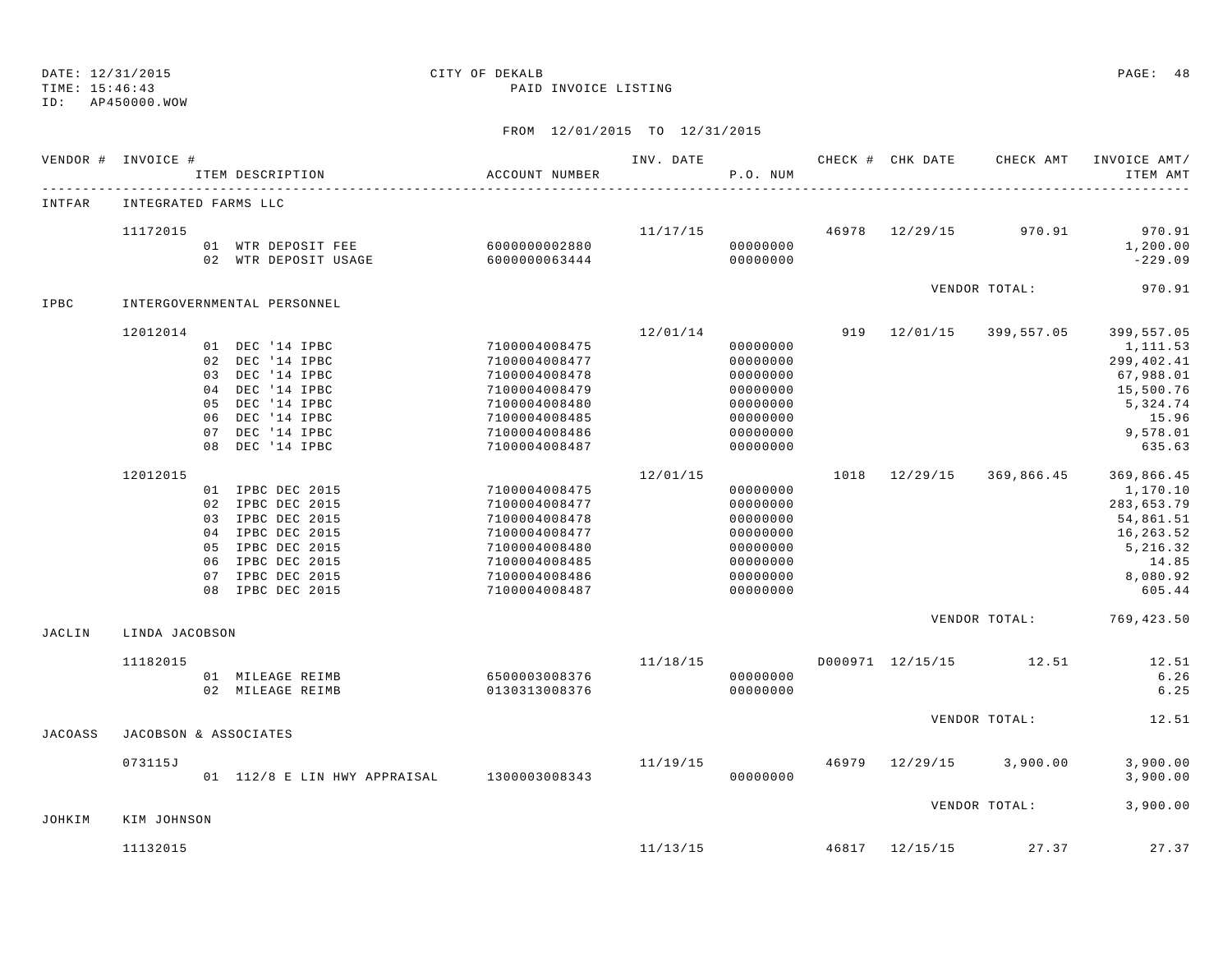ID: AP450000.WOW

TIME: 15:46:43 PAID INVOICE LISTING

### FROM 12/01/2015 TO 12/31/2015

| VENDOR # INVOICE # |                      | ITEM DESCRIPTION                                                 | ACCOUNT NUMBER |                                        | P.O. NUM             |  |                                          | INV. DATE 6 CHECK # CHK DATE CHECK AMT INVOICE AMT/<br>ITEM AMT         |
|--------------------|----------------------|------------------------------------------------------------------|----------------|----------------------------------------|----------------------|--|------------------------------------------|-------------------------------------------------------------------------|
|                    | 11132015             | 01 WATER REFUND #2803128920-03 6000000063444                     |                |                                        | 00000000             |  | $11/13/15$ $46817$ $12/15/15$ $27.37$    | 27.37<br>27.37                                                          |
| JOHSEA             |                      | JOHNSON SEAT & CANVAS SHOP INC                                   |                |                                        |                      |  | VENDOR TOTAL:                            | 27.37                                                                   |
|                    | 35277                | 01 BARREL LIFT STRAP                                             | 6500002008295  |                                        | 00000000             |  | $11/16/15$ $46980$ $12/29/15$ 29.50      | 29.50<br>29.50                                                          |
| JOHTRA             | JOHNSON TRACTOR INC. |                                                                  |                |                                        |                      |  | VENDOR TOTAL:                            | 29.50                                                                   |
|                    | IR06479              | 01 FILTERS, LIGHTS 6500003008310                                 |                | $10/16/15$ $46818$ $12/15/15$ $231.40$ | 00000000             |  |                                          | 231.40<br>231.40                                                        |
| JOSJEF             | JEFFREY JOSSENDAL    |                                                                  |                |                                        |                      |  | VENDOR TOTAL:                            | 231.40                                                                  |
|                    | 11062015             | 01 MANAGEMENT II TRNG REIMB 0125273008376                        |                |                                        | 00000000             |  | $11/06/15$ $D000972$ $12/15/15$ $26.44$  | 26.44<br>26.44                                                          |
| JURJON             | JONATHAN JURSICH     |                                                                  |                |                                        |                      |  | VENDOR TOTAL:                            | 26.44                                                                   |
|                    | 11122015             | 01 ILEAS TRAINING REIMB 0120223008376                            |                |                                        | 00000000             |  | $11/12/15$ $D000973$ $12/15/15$ $126.87$ | 126.87<br>126.87                                                        |
| JUSSAF             | JUST SAFETY LTD      |                                                                  |                |                                        |                      |  | VENDOR TOTAL:                            | 126.87                                                                  |
|                    | 25365                | 01 FIRST AID SUPPLIES                                            | 0120222008242  | 12/03/15                               | 00000000             |  | 46981 12/29/15 99.15                     | 47.70<br>47.70                                                          |
|                    | 25368                | 01 FIRST AID SUPPLIES                                            | 6000002008219  | 12/03/15                               | 00000000             |  | 46981 12/29/15 99.15                     | 51.45<br>51.45                                                          |
| KATFIE             | KATHLEEN FIELD ORR   |                                                                  |                |                                        |                      |  | VENDOR TOTAL:                            | 99.15                                                                   |
|                    | 14829                | 01 PROF SRVCS NOV. 2015 1300003008366<br>02 PROF SRVCS NOV. 2015 | 1400003008366  |                                        | 00000000<br>00000000 |  |                                          | $12/02/15$ $46982$ $12/29/15$ $1,970.00$ $1,970.00$<br>985.00<br>985.00 |

VENDOR TOTAL: 1,970.00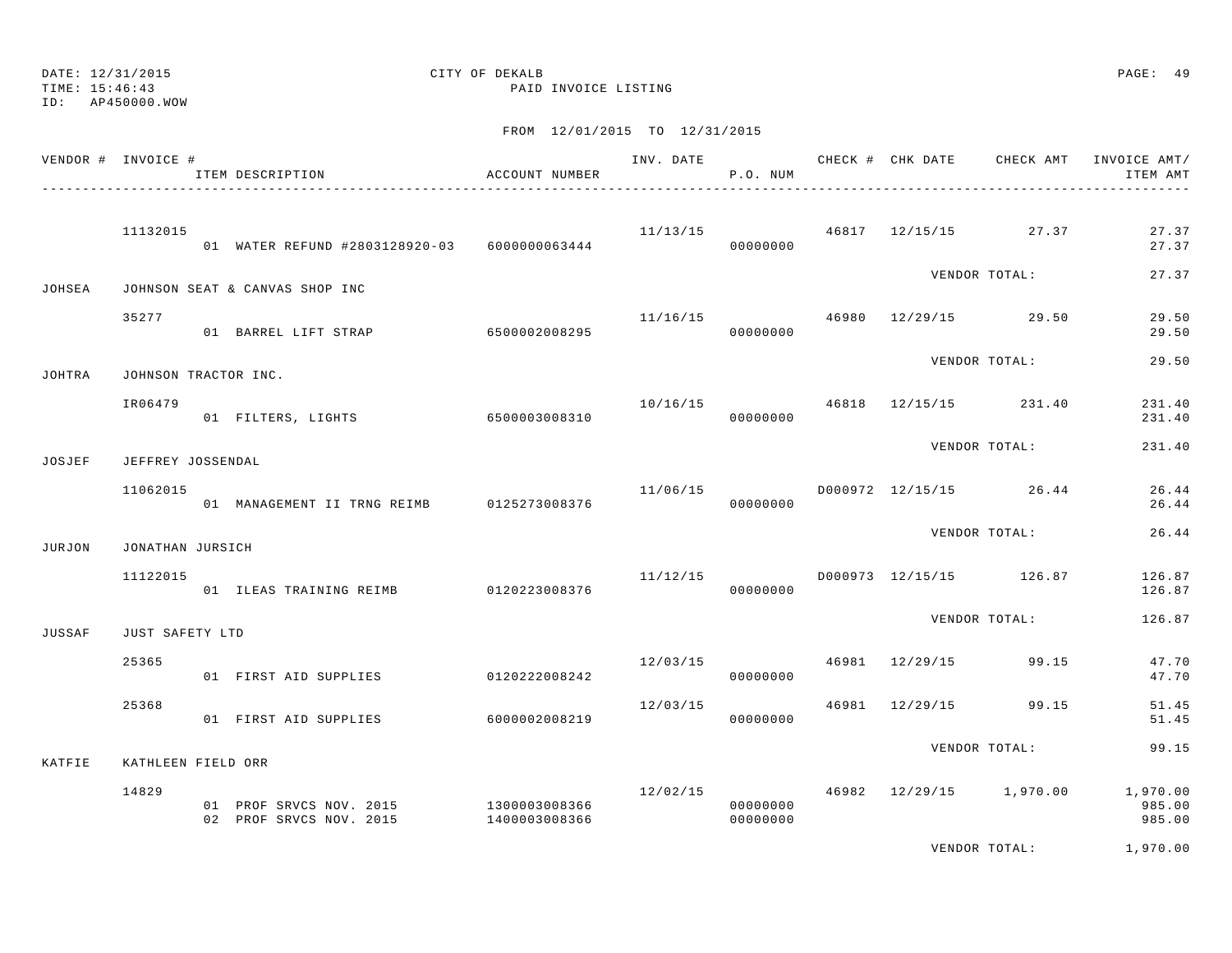ID: AP450000.WOW

TIME: 15:46:43 PAID INVOICE LISTING

|        | VENDOR # INVOICE #  | ACCOUNT NUMBER<br>ITEM DESCRIPTION                                                                                                                                                      |                                                 |          | P.O. NUM                                                             |       |                |                         | ITEM AMT                                                            |
|--------|---------------------|-----------------------------------------------------------------------------------------------------------------------------------------------------------------------------------------|-------------------------------------------------|----------|----------------------------------------------------------------------|-------|----------------|-------------------------|---------------------------------------------------------------------|
| KCSHE  |                     | KANE COUNTY SHERIFF'S OFFICE                                                                                                                                                            |                                                 |          |                                                                      |       |                |                         |                                                                     |
|        | 12092015            | 01 SUMMONS FEE 15 MR 69 0115153008366                                                                                                                                                   |                                                 | 12/09/15 | 00000000                                                             |       |                | 46722 12/10/15 50.00    | 50.00<br>50.00                                                      |
| KIEPOL |                     | KIESLER'S POLICE SUPPLY, INC.                                                                                                                                                           |                                                 |          |                                                                      |       |                | VENDOR TOTAL:           | 50.00                                                               |
|        | 0774960             | 01 SUPER SOCK BEAN BAG ROUND 0120222008242                                                                                                                                              |                                                 | 11/18/15 | 00000000                                                             |       |                | 46819 12/15/15 1,175.00 | 1,175.00<br>1,175.00                                                |
|        | 0775905             | 01 SPEER FORCE                                                                                                                                                                          | 0120222008242                                   | 12/01/15 | 00000000                                                             |       |                | 46983 12/29/15 630.00   | 630.00<br>630.00                                                    |
| KISCOR |                     | KISHWAUKEE CORPORATE HEALTH                                                                                                                                                             |                                                 |          |                                                                      |       |                |                         | VENDOR TOTAL: 1,805.00                                              |
|        | 32992               | 01 NEW HIRE SCREENING                                                                                                                                                                   | 0116103008333                                   |          | 11/02/15<br>00000000                                                 | 46820 | 12/15/15       | 612.00                  | 58.00<br>58.00                                                      |
|        | 33096               | 01 NEW HIRE SCREENING                                                                                                                                                                   | 0125263008345                                   | 11/17/15 | 00000000                                                             | 46820 | 12/15/15       | 612.00                  | 525.00<br>525.00                                                    |
|        | 33146               | 01 NEW HIRE SCREENING                                                                                                                                                                   | 0116103008333                                   | 11/17/15 | 00000000                                                             |       | 46820 12/15/15 | 612.00                  | 29.00<br>29.00                                                      |
|        | 33166               | 01 NEW HIRE SCREENING                                                                                                                                                                   | 0116103008333                                   | 12/01/15 | 00000000                                                             |       | 46984 12/29/15 | 878.33                  | 283.00<br>283.00                                                    |
|        | 33210               | 01 NEW HIRE SCREENING                                                                                                                                                                   | 0116103008333                                   | 12/01/15 | 00000000                                                             | 46984 | 12/29/15       | 878.33                  | 595.33<br>595.33                                                    |
| KNULAW | KNUTSON LAWN CARE & |                                                                                                                                                                                         |                                                 |          |                                                                      |       |                |                         | VENDOR TOTAL: 1,490.33                                              |
|        | 5824                | 01 HEARTLAND FIELDS 2500003008313<br>02 KNOLLS<br>03 HERITAGE RIDGE<br>04 COLBY, TYLR, FRMNT, PRTNS, WRLT 0130323008313<br>05 KENSINGTON<br>06 ANNIE GLDDN, LINCOLN, 14TH 0130333008313 | 2400003008313<br>2300003008313<br>0130324008450 | 11/11/15 | 00000000<br>00000000<br>00000000<br>00000000<br>00000000<br>00000000 |       |                | 46821 12/15/15 1,892.50 | 1,892.50<br>175.00<br>550.00<br>87.50<br>490.00<br>100.00<br>490.00 |
| KOZTED | TED KOZINSKI        |                                                                                                                                                                                         |                                                 |          |                                                                      |       |                |                         | VENDOR TOTAL: 1,892.50                                              |
|        | 11122015            |                                                                                                                                                                                         |                                                 |          |                                                                      |       |                |                         | $11/12/15$ $12/15/15$ $13/15/15$ $13.77$ $13.77$                    |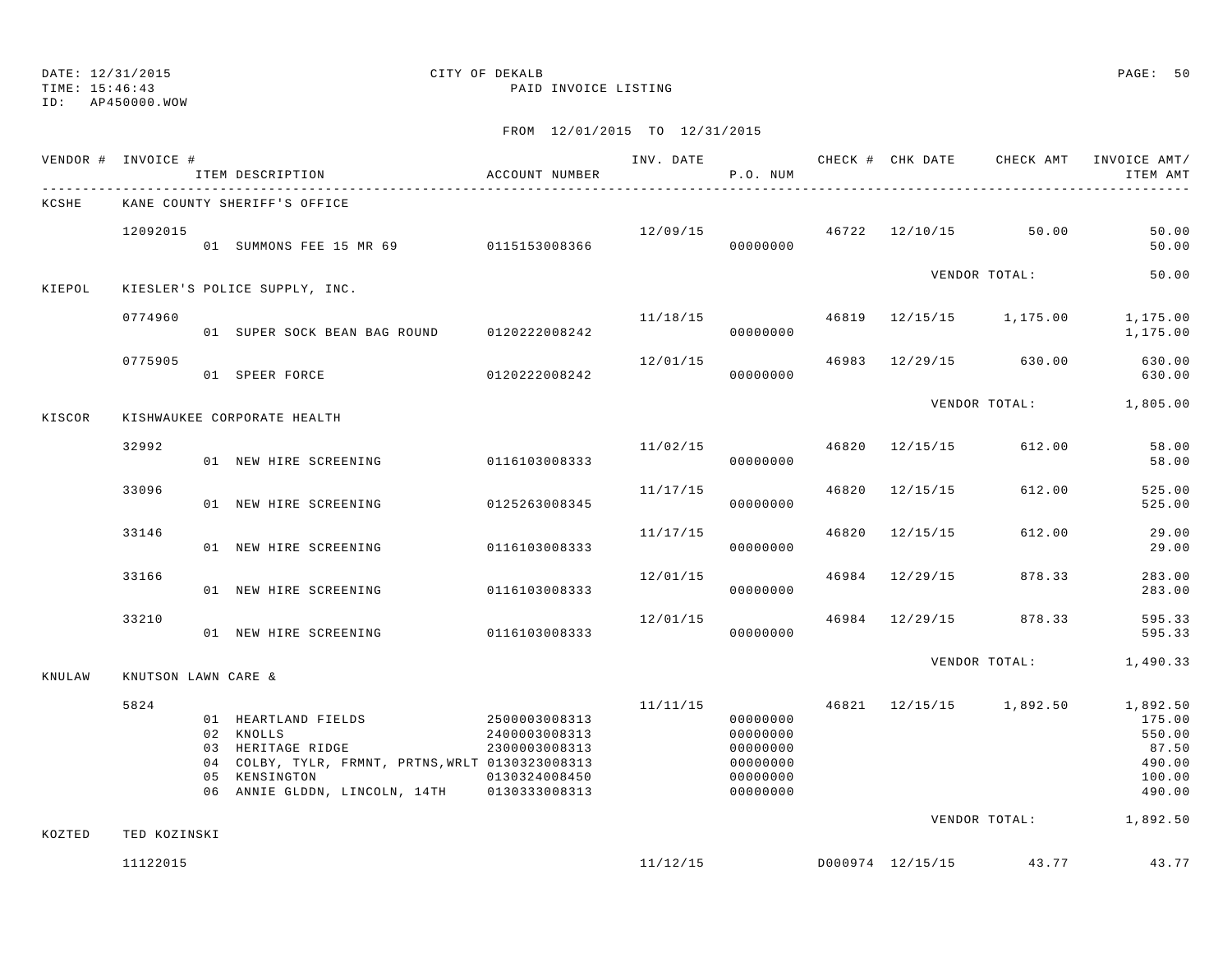# DATE: 12/31/2015 QUITY OF DEKALB QUITY OF DEALB

ID: AP450000.WOW

#### TIME: 15:46:43 PAID INVOICE LISTING

|        | VENDOR # INVOICE #    | ITEM DESCRIPTION                          | ACCOUNT NUMBER |          | P.O. NUM |                |                                               | INV. DATE 6 CHECK # CHK DATE CHECK AMT INVOICE AMT/<br>ITEM AMT |
|--------|-----------------------|-------------------------------------------|----------------|----------|----------|----------------|-----------------------------------------------|-----------------------------------------------------------------|
|        |                       |                                           |                |          |          |                |                                               |                                                                 |
|        | 11122015              | 01 PMA SEMINAR TRAVEL REIMB 0117113008376 |                |          | 00000000 |                | $11/12/15$ $D000974$ $12/15/15$ $43.77$       | 43.77<br>43.77                                                  |
|        | 11162015              | 01 ICPAS CONF MILEAGE REIMB 0117113008376 |                | 11/16/15 | 00000000 |                | D000974 12/15/15 37.43                        | 37.43<br>37.43                                                  |
| KTECH  |                       | K-TECH SPECIALTY COATINGS, INC            |                |          |          |                | VENDOR TOTAL:                                 | 81.20                                                           |
|        | 004297                | 01 STR BEET HEET CNCNTR 0130332008235     |                | 12/10/15 | 00000000 |                | 46985 12/29/15 4,775.11 4,775.11              | 4,775.11                                                        |
| LAKINT |                       | LAKESIDE INTERNATIONAL TRUCKS             |                |          |          |                | VENDOR TOTAL: 4,775.11                        |                                                                 |
|        | 7069190P              | 01 FUEL TANK, STRAP 6000002008226         |                | 10/28/15 | 00000000 |                | 46822 12/15/15 4,864.62                       | 1,458.23<br>1,458.23                                            |
|        | 7069901P              |                                           |                | 11/09/15 | 00000000 |                | 46986 12/29/15 53.95 12.57                    | 12.57                                                           |
|        | 7070061P              | 01 INJECTOR KIT 0130332008226             |                | 11/12/15 | 00000000 |                | 46822 12/15/15 4,864.62 3,283.90              | 3,283.90                                                        |
|        | 7070117P              | 01 O RING                                 | 0130332008226  | 11/12/15 | 00000000 | 46822 12/15/15 | 4,864.62                                      | 15.72<br>15.72                                                  |
|        | 7070406P              | 01 MOTOR ASSEMBLY                         | 0130332008226  | 11/18/15 | 00000000 |                | 46822 12/15/15 4,864.62                       | 106.77<br>106.77                                                |
|        | 7071149P              | 01 SWITCH KEY 6130332008226               |                | 12/02/15 | 00000000 |                | 46986 12/29/15 53.95                          | 41.38<br>41.38                                                  |
| LEVJAS | <b>JASON LEVERTON</b> |                                           |                |          |          |                |                                               | VENDOR TOTAL: 4,918.57                                          |
|        | 12012015              |                                           |                |          |          |                | $12/01/15$ D000975 12/15/15 498.14            | 498.14<br>40.32<br>457.82                                       |
| LIUHON | HONG LIU              |                                           |                |          |          |                | VENDOR TOTAL:                                 | 498.14                                                          |
|        | 12092015              |                                           |                |          |          |                | $12/09/15$ $46987$ $12/29/15$ $33.92$ $33.92$ |                                                                 |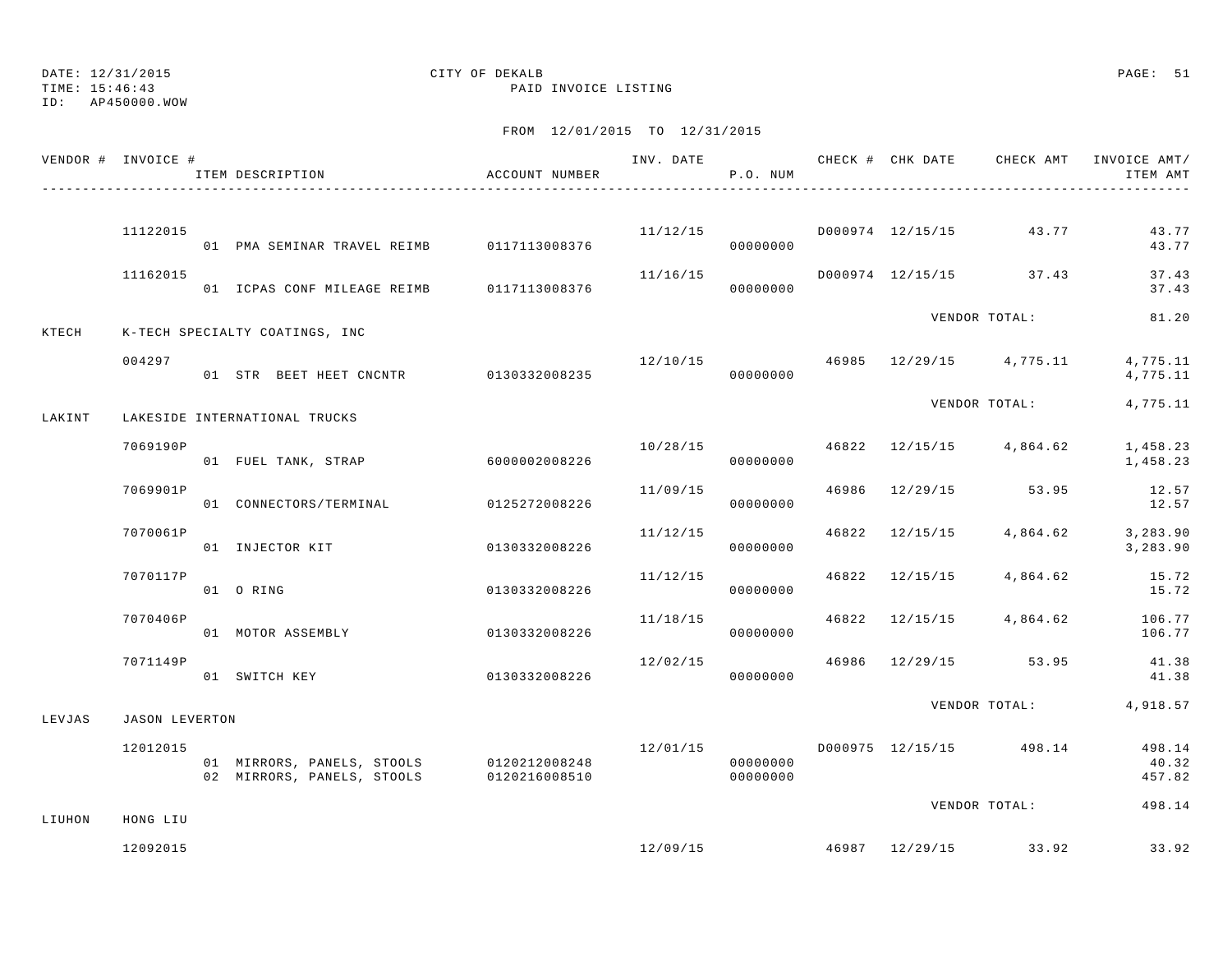ID: AP450000.WOW

TIME: 15:46:43 PAID INVOICE LISTING

|        | VENDOR # INVOICE # | ITEM DESCRIPTION                                | ACCOUNT NUMBER |                                        | P.O. NUM |                |                                       | INV. DATE 6 CHECK # CHK DATE CHECK AMT INVOICE AMT/<br>ITEM AMT |
|--------|--------------------|-------------------------------------------------|----------------|----------------------------------------|----------|----------------|---------------------------------------|-----------------------------------------------------------------|
|        | 12092015           | 01 WATER REFUND #3803177850-02  6000000063444   |                |                                        | 00000000 |                | $12/09/15$ $46987$ $12/29/15$ $33.92$ | 33.92<br>33.92                                                  |
| LOEJOH | JOHN LOECHEL       |                                                 |                |                                        |          |                | VENDOR TOTAL:                         | 33.92                                                           |
|        | 11182015           | 01 STREET CRSRS TRNG REIMB 0120223008376        |                |                                        | 00000000 |                |                                       | 26.34<br>26.34                                                  |
| LOVDIS |                    | LOVELL'S DISCOUNT TIRE, INC.                    |                |                                        |          |                | VENDOR TOTAL:                         | 26.34                                                           |
|        | 42691              | 01 TIRE REPAIR 60125273008315                   |                |                                        | 00000000 |                | $10/28/15$ $46823$ $12/15/15$ $34.00$ | 34.00<br>34.00                                                  |
|        | 43094              | 01 (2) WRANGLER TIRES 0125273008315             |                | 12/01/15                               | 00000000 |                | 46988 12/29/15 328.52                 | 328.52<br>328.52                                                |
| LOVRIT |                    | LOVETT'S RITE-WAY REBUILDERS,                   |                |                                        |          |                | VENDOR TOTAL:                         | 362.52                                                          |
|        | 62631              | 01 PD TOW                                       | 0120223008384  | $10/07/15$ $46824$ $12/15/15$ $370.00$ | 00000000 |                |                                       | 200.00<br>200.00                                                |
|        | 62640              | 01 PD TOW                                       | 0120223008384  | 10/23/15                               | 00000000 | 46824 12/15/15 | 370.00                                | 170.00<br>170.00                                                |
|        | 62658              | 01 PD TOW CASE#1507593 0120223008384            |                | 11/07/15                               | 00000000 | 46989 12/29/15 | 510.00                                | 340.00<br>340.00                                                |
|        | 62709              | 01 PD TOW CASE #1507678 0120223008384           |                | 11/09/15                               | 00000000 | 46989 12/29/15 | 510.00                                | 170.00<br>170.00                                                |
| LOWCRE |                    | LOWE'S CREDIT SERVICES                          |                |                                        |          |                | VENDOR TOTAL:                         | 880.00                                                          |
|        | 05843              | 01 CONCRETE FORMS, STOP SIGN POST 6000002008219 |                | 10/27/15                               | 00000000 |                | 46990 12/29/15 1,302.75               | 47.41<br>47.41                                                  |
|        | 06013              | 01 ELECTRICAL SUPPLIES 0125272008226            |                | 11/05/15                               | 00000000 |                | 46990 12/29/15 1,302.75               | 23.11<br>23.11                                                  |
|        | 06293              | 01 SILVER LED SHOP LIGHT 0125272008210          |                | 10/28/15                               | 00000000 |                | 46990 12/29/15 1,302.75               | 227.88<br>227.88                                                |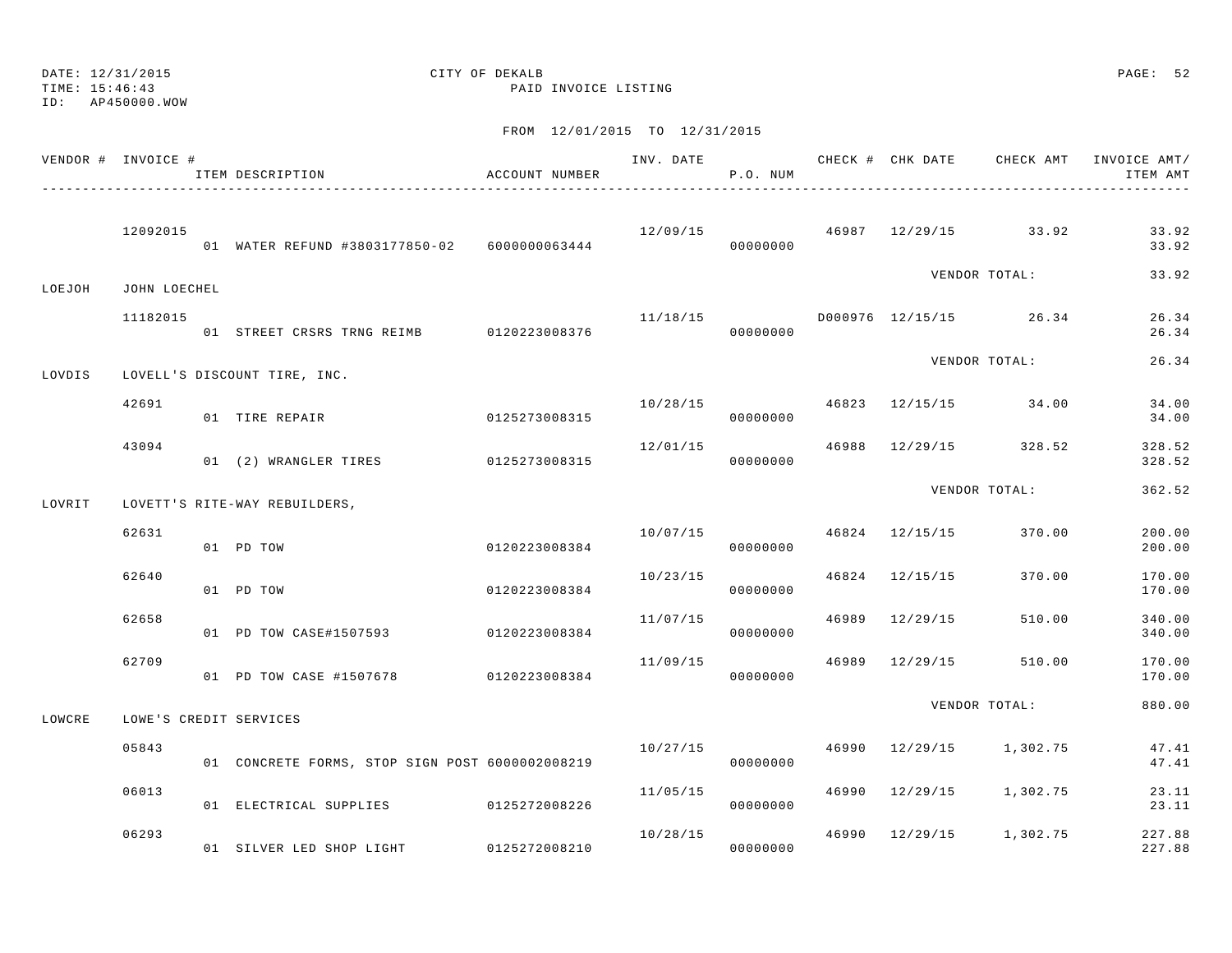## ID: AP450000.WOW

# DATE: 12/31/2015 CITY OF DEKALB PAGE: 53

TIME: 15:46:43 PAID INVOICE LISTING

|        | VENDOR # INVOICE # | ITEM DESCRIPTION                                             | ACCOUNT NUMBER |          | P.O. NUM             |       |                | INV. DATE 6 7 200 CHECK # CHK DATE 6 CHECK AMT INVOICE AMT/ | ITEM AMT                |
|--------|--------------------|--------------------------------------------------------------|----------------|----------|----------------------|-------|----------------|-------------------------------------------------------------|-------------------------|
|        | 112415             | 01 300 CT PROLINE ICICLE 0130332008229                       |                | 11/24/15 | 00000000             |       |                | 46990 12/29/15 1,302.75                                     | 113.92<br>113.92        |
|        | 13179              | 01 16 GA 3-WIRE WORK 0130332008229                           |                | 11/16/15 | 00000000             |       | 46990 12/29/15 | 1,302.75                                                    | 123.20<br>123.20        |
|        | 35044              | 01 14 GAUGE REPLC/ 3 WIRE REPLC 0130332008229                |                | 11/16/15 | 00000000             | 46990 | 12/29/15       | 1,302.75                                                    | $-106.14$<br>$-106.14$  |
|        | 35949              | 01 SPOTLIGHT                                                 | 0125272008240  | 11/15/15 | 00000000             | 46990 | 12/29/15       | 1,302.75                                                    | 47.47<br>47.47          |
|        | 41047              | 01 EGGCRATE/REP LENS                                         | 0125272008210  | 11/13/15 | 00000000             | 46990 | 12/29/15       | 1,302.75                                                    | 79.16<br>79.16          |
|        | 41650              | 01 14-GAUGE REPLC/ 3 WIRE REPLC 0130332008229                |                | 11/16/15 | 00000000             |       | 46990 12/29/15 | 1,302.75                                                    | 106.14<br>106.14        |
|        | 41811              | 01 SNOWPLOW REPAIR<br>02 FLOOD LIGHTS/HALOGENS 6500002008218 | 0130332008226  | 11/17/15 | 00000000<br>00000000 |       |                | 46990 12/29/15 1,302.75                                     | 80.16<br>10.44<br>69.72 |
|        | 53054              | 01 TARP STRAPS                                               | 6500002008295  | 11/21/15 | 00000000             | 46990 |                | 12/29/15 1,302.75                                           | 23.16<br>23.16          |
|        | 53169              | 01 SHEATHING/STUDS                                           | 0125273008376  | 11/23/15 | 00000000             | 46990 | 12/29/15       | 1,302.75                                                    | $-137.04$<br>$-137.04$  |
|        | 53411A             | 01 LUFKIN MEASURING WHEEL 0125272008240                      |                | 11/13/15 | 00000000             |       | 46990 12/29/15 | 1,302.75                                                    | 113.96<br>113.96        |
|        | 53442              | 01 STEEL REBAR                                               | 6000002008228  | 11/03/15 | 00000000             | 46990 | 12/29/15       | 1,302.75                                                    | 39.52<br>39.52          |
|        | 53502              | 01 CONCRETE FORMS                                            | 6000002008228  | 11/04/15 | 00000000             | 46990 | 12/29/15       | 1,302.75                                                    | 19.47<br>19.47          |
|        | 98068              | 02 SUPPLIES FOR FLSHOVR TRNG 0125273008376                   |                | 11/12/15 | 00000000             |       |                | 46990 12/29/15 1,302.75                                     | 501.37<br>501.37        |
| LOWEUG | EUGENE LOWERY      |                                                              |                |          |                      |       |                | VENDOR TOTAL: 1,302.75                                      |                         |
|        | 10272015           | 01 ICP CONF - CHICAGO REIMB.                                 | 0120213008376  | 10/27/15 | 00000000             |       |                | D000977 12/15/15 880.62                                     | 880.62<br>880.62        |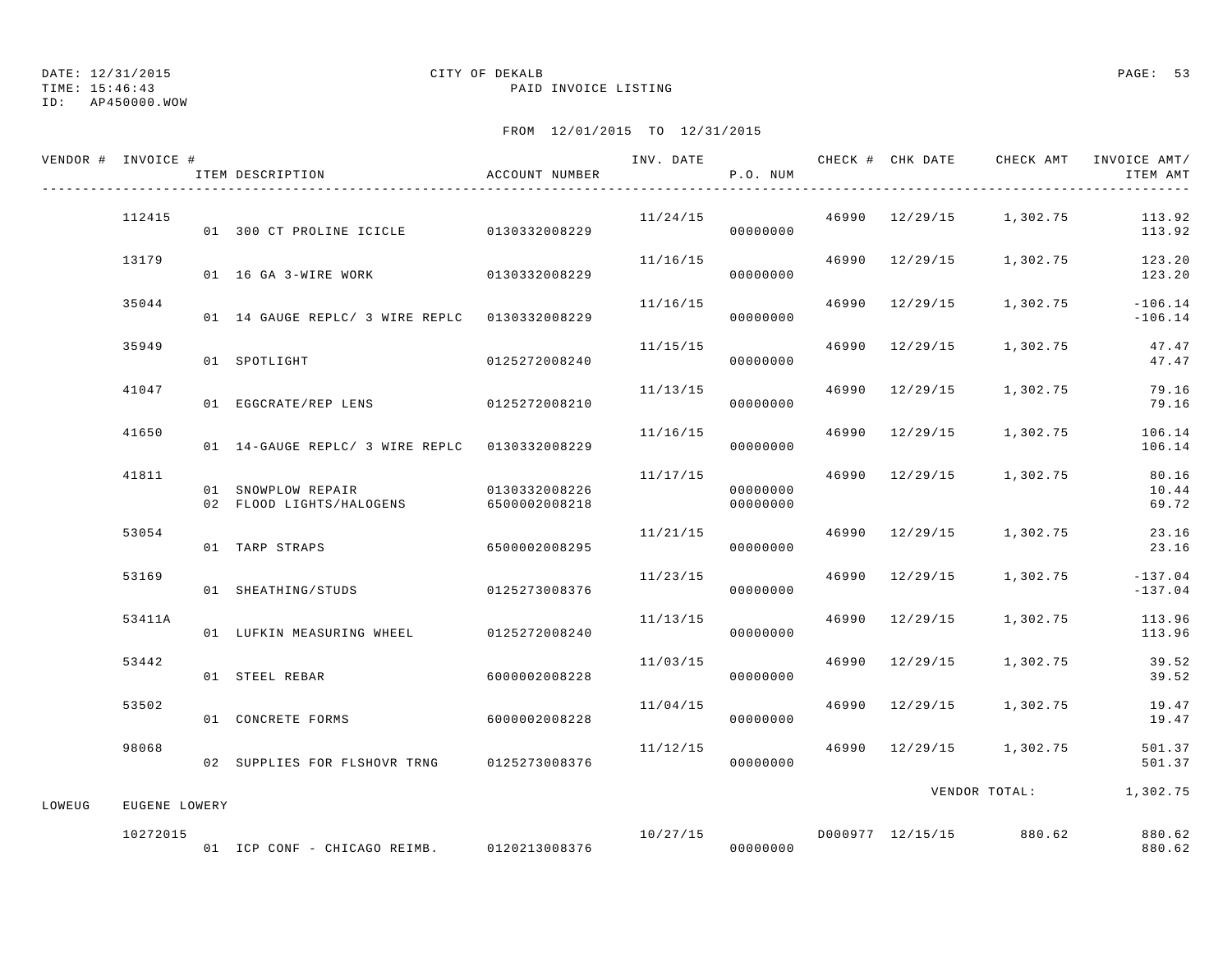TIME: 15:46:43 PAID INVOICE LISTING

ID: AP450000.WOW

|        | VENDOR # INVOICE #  | ACCOUNT NUMBER<br>ITEM DESCRIPTION                                                             |                                        | P.O. NUM             |  |                                          | INV. DATE 6 7 CHECK # CHK DATE 6 CHECK AMT INVOICE AMT/<br>ITEM AMT |
|--------|---------------------|------------------------------------------------------------------------------------------------|----------------------------------------|----------------------|--|------------------------------------------|---------------------------------------------------------------------|
|        | 11202015            |                                                                                                |                                        |                      |  |                                          | $11/20/15$ $D000977$ $12/15/15$ $1,254.94$ $1,254.94$<br>1,254.94   |
| LUKBUT | LUKE BUTLER LLC     |                                                                                                |                                        |                      |  |                                          | VENDOR TOTAL: 2,135.56                                              |
|        | 71415               | 01 SAFETY BOARD AT LA TAN 010000001265                                                         |                                        | 00000000             |  | $07/13/15$ $46825$ $12/15/15$ $350.00$   | 350.00<br>350.00                                                    |
| LUNKIR | KIRT T. LUNDBECK    |                                                                                                |                                        |                      |  | VENDOR TOTAL:                            | 350.00                                                              |
|        | 12082015            | 01 MUNI BND DRCTR OCT - DEC 2015 0110113008399                                                 |                                        | 00000000             |  | $12/08/15$ $46991$ $12/29/15$ $1,750.00$ | 1,750.00<br>1,750.00                                                |
| LYNWIL | WILLIAM LYNCH       |                                                                                                |                                        |                      |  |                                          | VENDOR TOTAL: 1,750.00                                              |
|        | 11132015            | 01 TACT/STRAT CLASS TRAVEL REIMB 0125273008376                                                 |                                        | 00000000             |  | $11/13/15$ $D000978$ $12/15/15$ 38.64    | 38.64<br>38.64                                                      |
| MACINC | MACKLIN INCOPORATED |                                                                                                |                                        |                      |  | VENDOR TOTAL:                            | 38.64                                                               |
|        | 37912               | 6000002008228<br>01 MATERIAL                                                                   | $11/30/15$ $46992$ $12/29/15$ 2,090.75 | 00000000             |  |                                          | 2,090.75<br>2,090.75                                                |
| MAIENG |                     | MAINTENANCE ENGINEERING, LTD.                                                                  |                                        |                      |  | VENDOR TOTAL:                            | 2,090.75                                                            |
|        | 3031652             | 01 55W TWST/AW8250/24M 6500002008218                                                           |                                        | 00000000             |  | $11/23/15$ $46993$ $12/29/15$ $145.32$   | 145.32<br>145.32                                                    |
| MAKCHA | CHARLES A. MAKI     |                                                                                                |                                        |                      |  | VENDOR TOTAL:                            | 145.32                                                              |
|        | 12012015            | 01 RETIREE WELLNESS REIMB 2015 7100004008476                                                   | 12/01/15                               | 00000000             |  | 46826 12/15/15 207.90                    | 207.90<br>207.90                                                    |
| MANPOW | MANPOWER            |                                                                                                |                                        |                      |  | VENDOR TOTAL:                            | 207.90                                                              |
|        | 29430305            | 01 PW TEMP WEEK ENDING 11/29/15 6500003008399<br>02 PW TEMP WEEK ENDING 11/29/15 0130313008399 |                                        | 00000000<br>00000000 |  | $12/02/15$ $46723$ $12/10/15$ $1,470.96$ | 381.36<br>190.68<br>190.68                                          |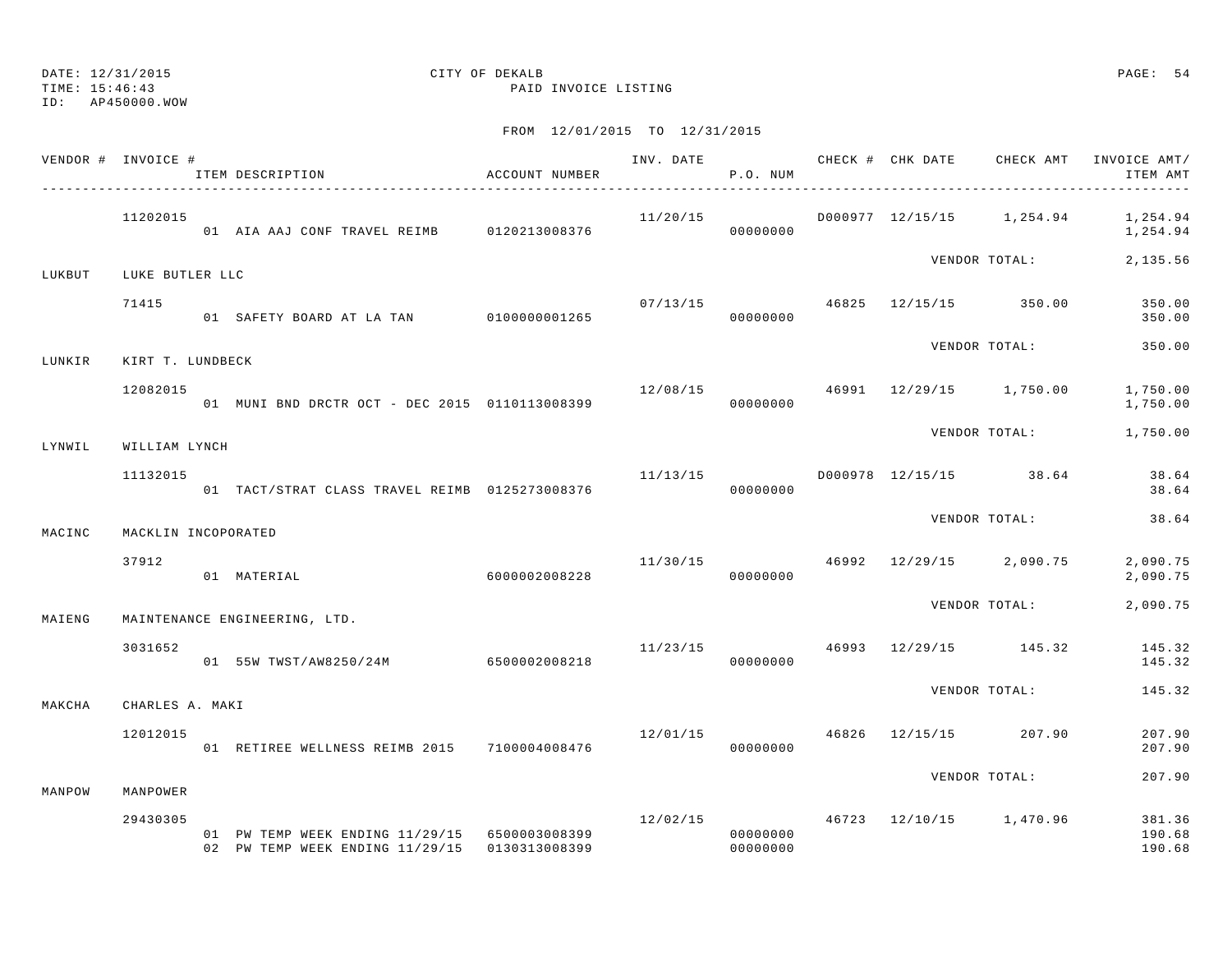TIME: 15:46:43 PAID INVOICE LISTING

ID: AP450000.WOW

|        | VENDOR # INVOICE # | ITEM DESCRIPTION                                                                               | ACCOUNT NUMBER |          | P.O. NUM             | INV. DATE CHECK # CHK DATE | CHECK AMT             | INVOICE AMT/<br>ITEM AMT                             |
|--------|--------------------|------------------------------------------------------------------------------------------------|----------------|----------|----------------------|----------------------------|-----------------------|------------------------------------------------------|
|        | 29465288           | 01 PW TEMP WEEK ENDING 12/06/15 0130313008399<br>02 PW TEMP WEEK ENDING 12/06/15 6500003008399 |                | 12/09/15 | 00000000<br>00000000 |                            |                       | 46723 12/10/15 1,470.96 1,089.60<br>544.80<br>544.80 |
|        | 29494256           | 01 PW TEMP WEEK ENDING 12/13/15 0130313008399<br>02 PW TEMP WEEK ENDING 12/13/15 6500003008399 |                | 12/16/15 | 00000000<br>00000000 |                            |                       | 46897 12/21/15 1,048.74 1,048.74<br>524.37<br>524.37 |
|        | 29524388           | 01 PW TEMP WEEK ENDING 12/20/15 0130313008399<br>02 PW TEMP WEEK ENDING 12/20/15 6500003008399 |                | 12/23/15 | 00000000<br>00000000 |                            |                       | 47064 12/30/15 1,089.60 1,089.60<br>544.80<br>544.80 |
| MARINC |                    | M.A.R.S. INCORPORATED                                                                          |                |          |                      |                            | VENDOR TOTAL:         | 3,609.30                                             |
|        | 557433             | 01 REBUILT ALTERNATOR/STARTER                                                                  | 0120222008226  | 12/04/15 | 00000000             | 46994 12/29/15             | 450.00                | 307.00<br>307.00                                     |
|        | 557733             | 01 REBUILT ALTERNATOR/STARTER                                                                  | 0125273008315  | 12/14/15 | 00000000             |                            | 46994 12/29/15 450.00 | 143.00<br>143.00                                     |
| MATCLI | MATHERS CLINIC     |                                                                                                |                |          |                      |                            | VENDOR TOTAL:         | 450.00                                               |
|        | 032368             | 01 PRE-EMPLYMNT EVALUATION                                                                     | 0116103008333  | 10/29/15 | 00000000             | 46827 12/15/15             | 900.00                | 450.00<br>450.00                                     |
|        | 032501             | 01 PRE-EMPLYMNT EVALUATION                                                                     | 0116103008333  | 11/03/15 | 00000000             | 46827 12/15/15             | 900.00                | 450.00<br>450.00                                     |
|        | 032824             | 01 PRE-EMPLYMNT EVALUATION                                                                     | 0116103008333  | 12/10/15 | 00000000             | 46995 12/29/15             | 450.00                | 450.00<br>450.00                                     |
| MCAPAT | PATRICIA MCADAMS   |                                                                                                |                |          |                      |                            | VENDOR TOTAL:         | 1,350.00                                             |
|        | 12012015           | 01 RETIREE WELLNESS REIMB 2015 7100004008476                                                   |                | 12/01/15 | 00000000             |                            | 46828 12/15/15 13.00  | 13.00<br>13.00                                       |
| MCCINC | MCCROMETER, INC    |                                                                                                |                |          |                      |                            | VENDOR TOTAL:         | 13.00                                                |
|        | 467811RI           | 01 SHIPPING - WARRANTY WORK                                                                    | 6000003008328  |          | 11/13/15<br>00000000 |                            | 46829 12/15/15 19.83  | 19.83<br>19.83                                       |
|        |                    |                                                                                                |                |          |                      |                            | VENDOR TOTAL:         | 19.83                                                |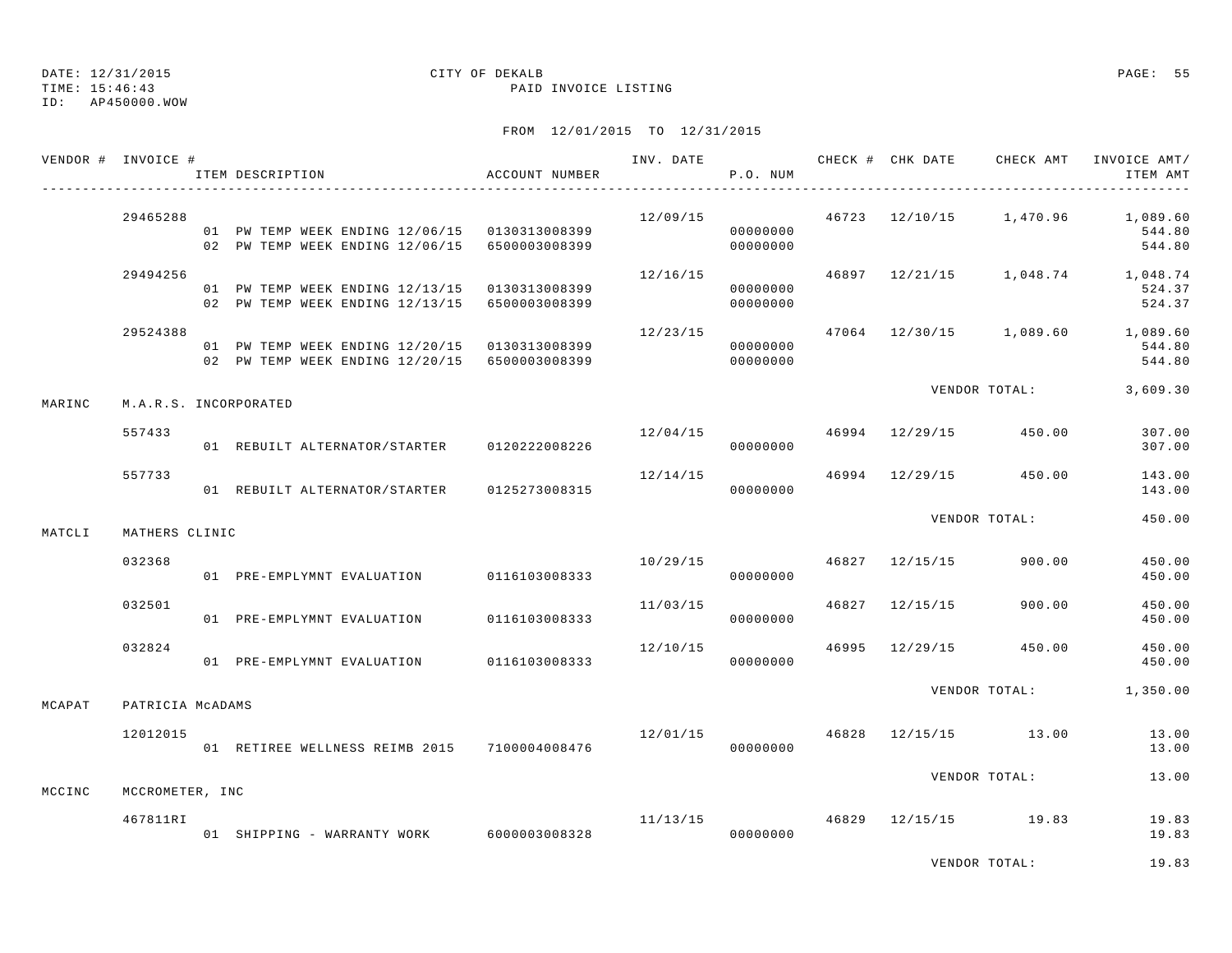TIME: 15:46:43 PAID INVOICE LISTING

ID: AP450000.WOW

|        | VENDOR # INVOICE # | ITEM DESCRIPTION                        | ACCOUNT NUMBER |                                      | P.O. NUM  |                         |                                         | INV. DATE 6 CHECK # CHK DATE CHECK AMT INVOICE AMT/<br>ITEM AMT |
|--------|--------------------|-----------------------------------------|----------------|--------------------------------------|-----------|-------------------------|-----------------------------------------|-----------------------------------------------------------------|
| MCDCOR |                    | MCDONALD'S RESTAURANT OF                |                |                                      |           |                         |                                         |                                                                 |
|        | 10012015           | 01 PD PRISONER MEALS 0120222008299      |                |                                      | 000000000 |                         | $10/01/15$ $46830$ $12/15/15$ $37.33$   | 37.33<br>37.33                                                  |
| MCHANA |                    | MCHENRY ANALYTICAL WATER                |                |                                      |           |                         | VENDOR TOTAL:                           | 37.33                                                           |
|        | 389325             | 01 FLOURIDE SAMPLES 6000003008356       |                |                                      | 00000000  |                         | $12/04/15$ $46996$ $12/29/15$ $54.00$   | 54.00<br>54.00                                                  |
| MCNCHA | CHAD MCNETT        |                                         |                |                                      |           |                         | VENDOR TOTAL:                           | 54.00                                                           |
|        | 11182015           |                                         |                |                                      | 00000000  |                         | $11/18/15$ $D000979$ $12/15/15$ $42.47$ | 42.47<br>42.47                                                  |
|        | 12152015           |                                         |                | 12/15/15                             | 00000000  |                         | D000993 12/29/15 42.11                  | 42.11<br>42.11                                                  |
| MCRFRA | MCR FRAMING        |                                         |                |                                      |           |                         | VENDOR TOTAL:                           | 84.58                                                           |
|        | 16967              | 01 CRIME FREE HOUSING 0120262008299     |                |                                      | 00000000  |                         | $11/13/15$ $46997$ $12/29/15$ $233.61$  | 233.61<br>233.61                                                |
| MEDALL |                    | MED ALLIANCE GROUP, INC.                |                |                                      |           |                         | VENDOR TOTAL:                           | 233.61                                                          |
|        | 82880              | 01 STRAIGHT ROTATING PORT 0125272008241 |                | 11/18/15 46831 12/15/15 260.89       | 00000000  |                         |                                         | 260.89<br>260.89                                                |
|        | 84225              | 01 FLOW SAFE CPAP MASKS 0125272008241   |                | 12/09/15                             | 00000000  |                         | 46998 12/29/15 260.86                   | 260.86<br>260.86                                                |
| MELLOC | MELIN'S LOCK & KEY |                                         |                |                                      |           |                         | VENDOR TOTAL:                           | 521.75                                                          |
|        | 17910              | 01 KEYS MADE                            | 0130322008219  | $11/10/15$ $46832$ $12/15/15$ 290.97 | 00000000  |                         |                                         | 4.62<br>4.62                                                    |
|        | 17930              | 01 KEYS MADE                            | 6500002008219  | 11/15/15                             |           |                         | 46832 12/15/15 290.97                   | 11.58<br>11.58                                                  |
|        | 17938              | 01 KEYS CUT                             | 0130332008219  |                                      | 00000000  | 11/17/15 46832 12/15/15 | 290.97                                  | 2.31<br>2.31                                                    |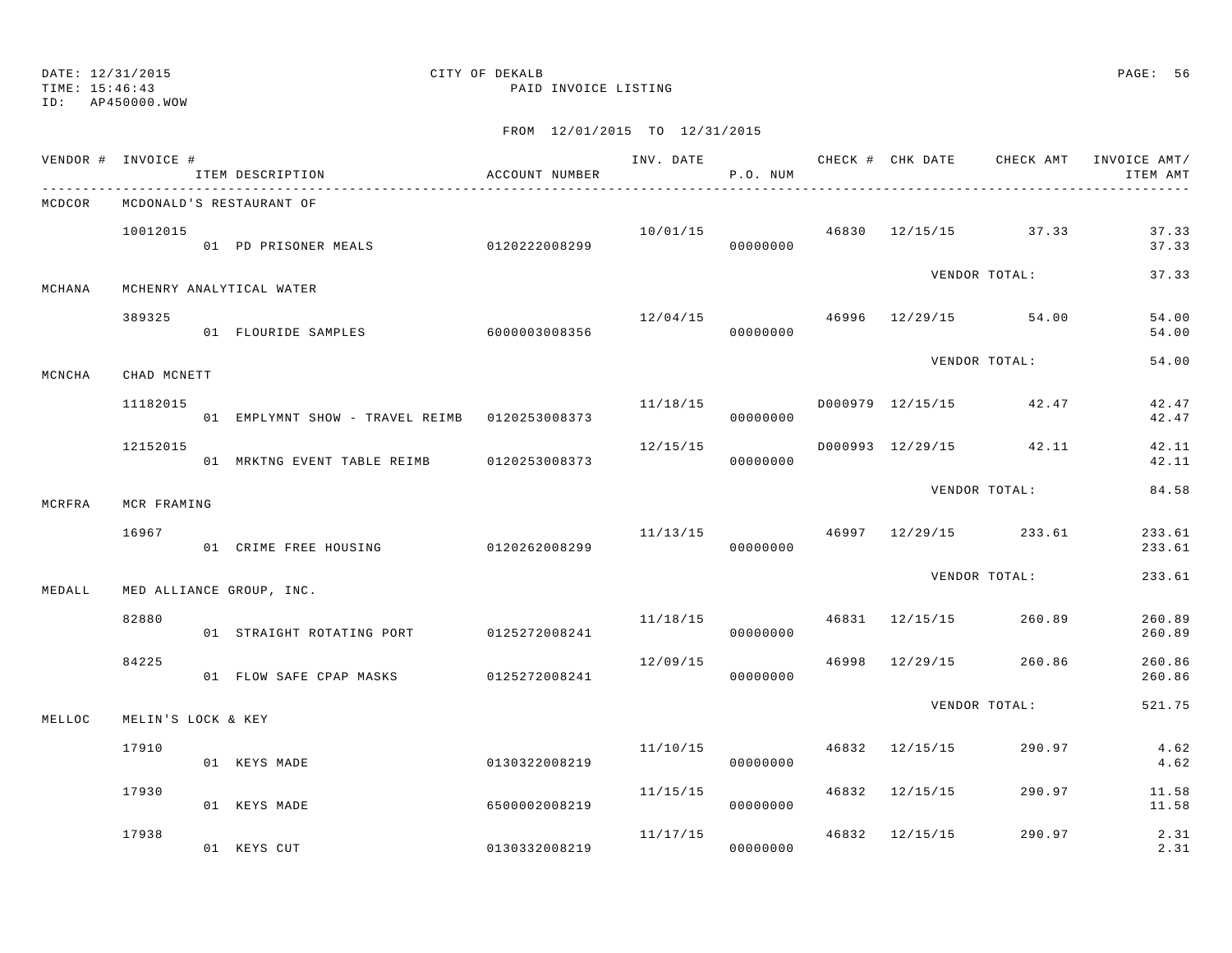TIME: 15:46:43 PAID INVOICE LISTING

ID: AP450000.WOW

|        | VENDOR # INVOICE # | ITEM DESCRIPTION                                                                         | ACCOUNT NUMBER                 |          | P.O. NUM             |       |                | INV. DATE 6 7 CHECK # CHK DATE CHECK AMT INVOICE AMT/ | ITEM AMT                  |
|--------|--------------------|------------------------------------------------------------------------------------------|--------------------------------|----------|----------------------|-------|----------------|-------------------------------------------------------|---------------------------|
|        | 17945              | 01 KEYS                                                                                  | 0130322008219                  | 11/19/15 | 00000000             |       | 46832 12/15/15 | 290.97                                                | 32.43<br>32.43            |
|        | 17961              | 01 LOCK AND KEYS - SANTA HOUSE 0130332008219                                             |                                | 11/24/15 | 00000000             |       | 46832 12/15/15 | 290.97                                                | 22.97<br>22.97            |
|        | 17964              | 01 SEAR PLATE (2)                                                                        | 0130332008219                  | 11/25/15 | 00000000             |       | 46832 12/15/15 | 290.97                                                | 8.32<br>8.32              |
|        | 17965              | 01 DUPLICATE FORD KEY                                                                    | 0120263008315                  | 11/25/15 | 00000000             | 46832 | 12/15/15       | 290.97                                                | 25.00<br>25.00            |
|        | 18004              | 01 KEYS                                                                                  | 0120223008315                  | 12/07/15 | 00000000             |       | 46999 12/29/15 | 186.54                                                | 4.62<br>4.62              |
|        | 18006              | 01 (6) KEYS                                                                              | 0130322008219                  | 12/07/15 | 00000000             |       | 46999 12/29/15 | 186.54                                                | 11.10<br>11.10            |
|        | 18014              | 01 KEYS                                                                                  | 0130322008219                  | 12/10/15 | 00000000             | 46999 |                | 12/29/15 186.54                                       | 15.19<br>15.19            |
|        | 18030              | 01 MASTER PADLOCK, KEYS 0120222008242                                                    |                                | 12/14/15 | 00000000             |       | 46999 12/29/15 | 186.54                                                | 34.41<br>34.41            |
|        | 19101              | 01 (10) NAT. D8793                                                                       | 6500002008219                  | 11/18/15 | 00000000             |       | 46999 12/29/15 | 186.54                                                | 30.10<br>30.10            |
|        | 6622               | 01 REPLACED LOCK<br>02 REPLACED LOCK                                                     | 0130322008219<br>0130323008311 | 11/14/15 | 00000000<br>00000000 |       |                | 46832 12/15/15 290.97                                 | 183.74<br>108.74<br>75.00 |
|        | 6634               | 01 REMOVE/REINSTALL CYLINDER 0130322008219<br>02 REMOVE/REINSTALL CYLINDER 0130323008348 |                                | 11/25/15 | 00000000<br>00000000 |       |                | 46999 12/29/15 186.54                                 | 91.12<br>16.12<br>75.00   |
| MENSYC | MENARDS SYCAMORE   |                                                                                          |                                |          |                      |       |                | VENDOR TOTAL:                                         | 477.51                    |
|        | 4238               | 01 FELLING WEDGE                                                                         | 6000002008295                  | 11/18/15 | 00000000             |       |                | 46833 12/15/15 21.56                                  | 21.56<br>21.56            |
| METWES |                    | METRO WEST COUNCIL OF                                                                    |                                |          |                      |       |                | VENDOR TOTAL:                                         | 21.56                     |
|        | 2400               |                                                                                          |                                |          | 11/30/15             |       |                | 47000 12/29/15 35.00                                  | 35.00                     |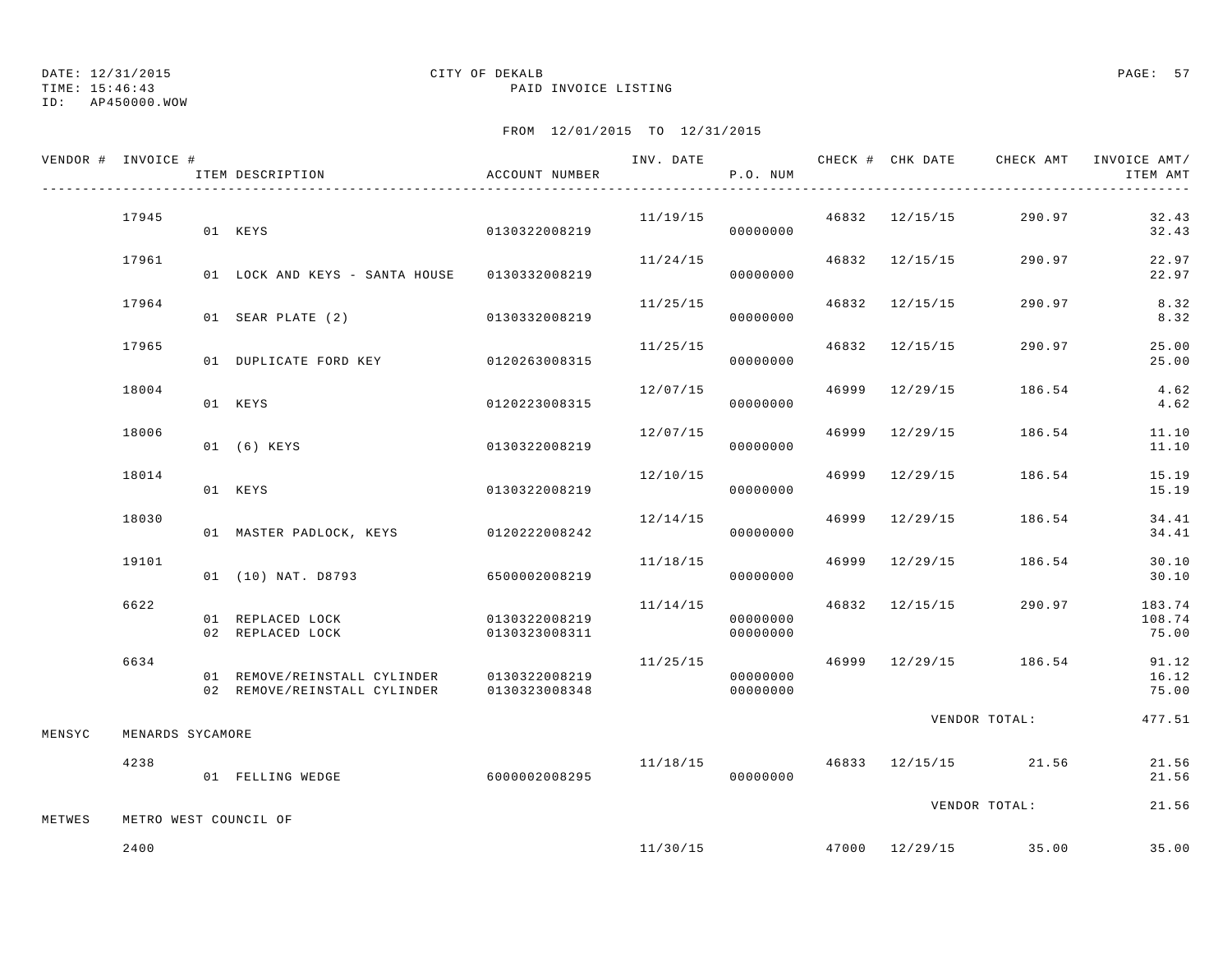ID: AP450000.WOW

#### TIME: 15:46:43 PAID INVOICE LISTING

|        | VENDOR # INVOICE # | ITEM DESCRIPTION                                | ACCOUNT NUMBER                 | INV. DATE | P.O. NUM             |                         |                                       | CHECK # CHK DATE CHECK AMT INVOICE AMT/<br>ITEM AMT |
|--------|--------------------|-------------------------------------------------|--------------------------------|-----------|----------------------|-------------------------|---------------------------------------|-----------------------------------------------------|
|        | 2400               | 01 BOARD MEETINGS - GAURA 0115153008376         |                                |           | 00000000             |                         | $11/30/15$ $47000$ $12/29/15$ $35.00$ | 35.00<br>35.00                                      |
| MEYPAV | MEYER PAVING       |                                                 |                                |           |                      |                         | VENDOR TOTAL:                         | 35.00                                               |
|        | 11302015           | 01 15-EN001-00-PK<br>02 15-EN001-00-PK          | 1300006508625<br>1300000002215 | 11/30/15  | 00000000<br>00000000 |                         | 46834 12/15/15 5,881.84               | 5,881.84<br>3,323.90<br>2,557.94                    |
| MIDCIT | MID CITY           |                                                 |                                |           |                      |                         | VENDOR TOTAL:                         | 5,881.84                                            |
|        | 2988470            | 01 COPIER PAPER                                 | 0125262008204                  |           | 00000000             | 11/03/15 46835 12/15/15 | 424.98                                | 139.95<br>139.95                                    |
|        | 2996980            | 01 OFFICE SUPPLIES                              | 0132102008204                  | 11/11/15  | 00000000             | 46835 12/15/15          | 424.98                                | 223.06<br>223.06                                    |
|        | 2997760            | 01 FOLDER, TAPE                                 | 0132102008204                  | 11/11/15  | 00000000             | 46835 12/15/15          | 424.98                                | 61.97<br>61.97                                      |
|        | 306720             | 01 COPIER PAPER                                 | 0117112008204                  | 12/10/15  | 00000000             |                         | 47001 12/29/15 279.90                 | 279.90<br>279.90                                    |
| MIKAUT |                    | MIKE'S AUTO & TRUCK REPAIR                      |                                |           |                      |                         | VENDOR TOTAL:                         | 704.88                                              |
|        | 101529             | 01 SAFETY TEST                                  | 0125273008315                  | 10/31/15  | 00000000             | 46836 12/15/15 27.00    |                                       | 27.00<br>27.00                                      |
|        | 111504             | 01 SAFETY TESTS                                 | 0130333008315                  | 11/30/15  | 00000000             |                         | 47002 12/29/15 134.00                 | 134.00<br>134.00                                    |
| MILADA | ADAM MILLER        |                                                 |                                |           |                      |                         | VENDOR TOTAL:                         | 161.00                                              |
|        | 10232015           | 01 FIRE INVEST. CLASS TRNG REIMB 0125273008376  |                                | 10/23/15  | 00000000             |                         | D000980 12/15/15 76.44                | 76.44<br>76.44                                      |
|        | 11062015           | 01 FIRE INVEST. MOD II TRNG REIMB 0125273008376 |                                | 11/06/15  | 00000000             |                         | D000980 12/15/15 75.13                | 75.13<br>75.13                                      |
|        |                    |                                                 |                                |           |                      |                         | VENDOR TOTAL:                         | 151.57                                              |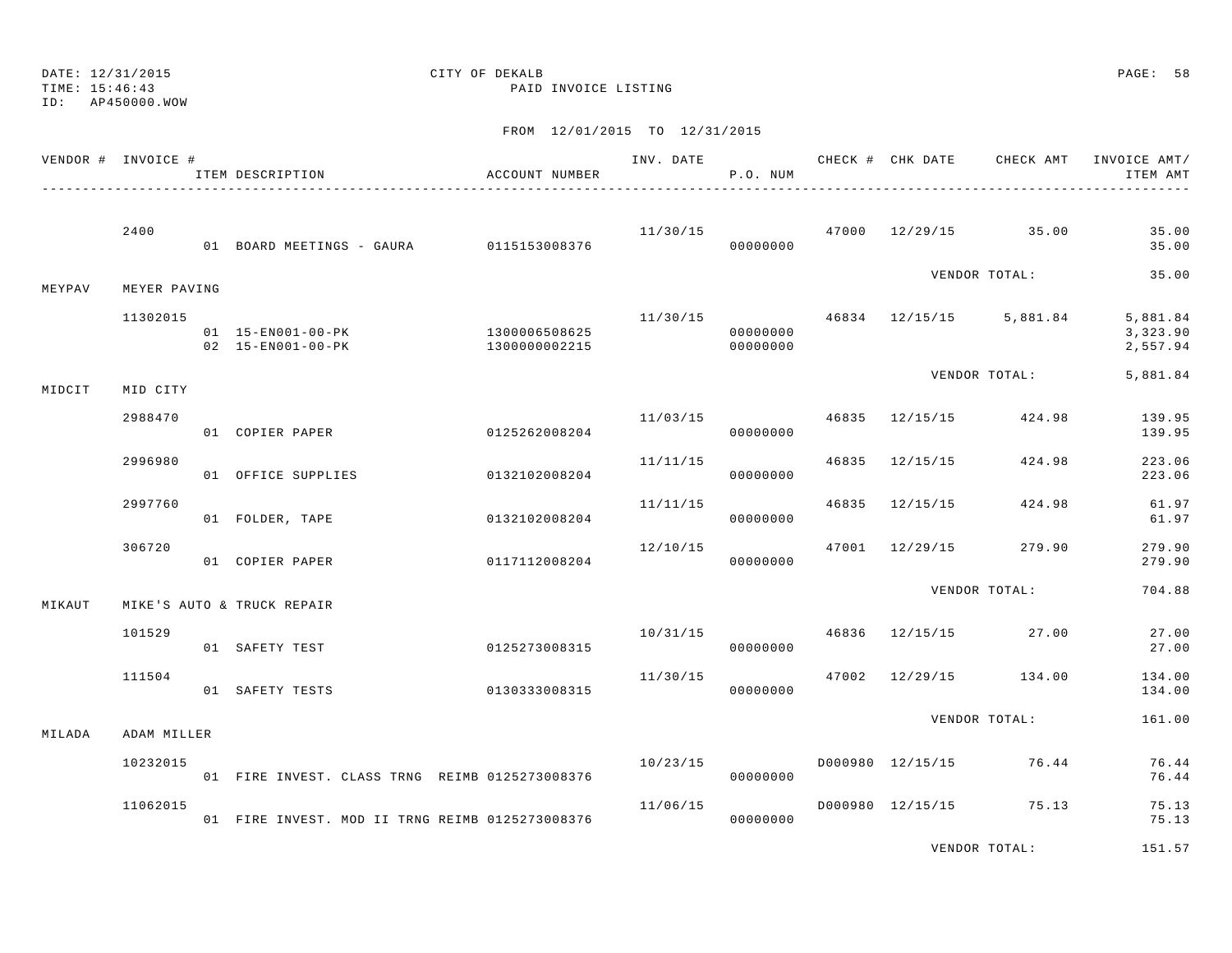## ID: AP450000.WOW

# DATE: 12/31/2015 CITY OF DEKALB PAGE: 59

TIME: 15:46:43 PAID INVOICE LISTING

### FROM 12/01/2015 TO 12/31/2015

|        | VENDOR # INVOICE #    | ITEM DESCRIPTION<br>__________________________________ | ACCOUNT NUMBER |          | P.O. NUM |                |                                           | INVOICE AMT/<br>ITEM AMT |
|--------|-----------------------|--------------------------------------------------------|----------------|----------|----------|----------------|-------------------------------------------|--------------------------|
| MILCHE | MILES CHEVROLET, INC. |                                                        |                |          |          |                |                                           |                          |
|        | 11182015A             | 01 PURCHASE 2016 IMPALA SQD317 0120226008521           |                |          | 00000000 |                | $11/18/15$ $46837$ $12/15/15$ $44,029.00$ | 21,970.00<br>21,970.00   |
|        | 11182015B             | 01 PURCHASE 2016 IMPALA SQD315 0120226008521           |                | 11/18/15 | 00000000 |                | 46837 12/15/15 44,029.00                  | 22,059.00<br>22,059.00   |
| MMMOR  |                       | M & M MORTGAGE SERVICES                                |                |          |          |                | VENDOR TOTAL:                             | 44,029.00                |
|        | 12092015              | 01 WATER REFUND #2302108820-00 6000000063444           |                | 12/09/15 | 00000000 |                | 47003 12/29/15 72.39                      | 72.39<br>72.39           |
| MORSAL | MORTON SALT, INC.     |                                                        |                |          |          |                | VENDOR TOTAL:                             | 72.39                    |
|        | 5400924889            | 01 BULK CRYSTAL SALT 6000002008250                     |                | 11/25/15 | 00000000 |                | 47004 12/29/15 8,704.29                   | 2,870.46<br>2,870.46     |
|        | 5400926766            | 01 BULK CRYSTAL SALT 6000002008250                     |                | 11/30/15 | 00000000 |                | 47004 12/29/15 8,704.29                   | 3,048.14<br>3,048.14     |
|        | 5400931463            | 01 BULK CRYSTAL SALT 6000002008250                     |                | 12/04/15 | 00000000 |                | 47004 12/29/15 8,704.29                   | 2,785.69<br>2,785.69     |
| MOTSOL |                       | MOTOROLA SOLUTIONS, INC.                               |                |          |          |                | VENDOR TOTAL:                             | 8,704.29                 |
|        | 78317251              | 01 SRVCS AGRMNT 11/1/15-10/31/16 0120213008399         |                | 11/01/15 | 00000000 |                | 46838 12/15/15 40,399.92                  | 40,399.92<br>40,399.92   |
| MUNELE |                       | MUNICIPAL ELECTRONICS, INC.                            |                |          |          |                | VENDOR TOTAL:                             | 40,399.92                |
|        | 062507                | 01 INSPECT INTERNAL WIRING 0120212008246               |                |          | 00000000 |                | $06/01/15$ $46839$ $12/15/15$ $219.92$    | 219.92<br>219.92         |
| MUNEME | MES - ILLINOIS        |                                                        |                |          |          |                | VENDOR TOTAL:                             | 219.92                   |
|        | 00686827SNV           | 01 FLOW TEST & REPAIRS 0125273008311                   |                | 11/11/15 | 00000000 | 46840 12/15/15 | 662.90                                    | 662.90<br>662.90         |
|        | 00693995SNV           | 01 FLOW TEST, FENESTRA 0125273008311                   |                | 12/07/15 | 00000000 | 47005 12/29/15 | 400.00                                    | 400.00<br>400.00         |

VENDOR TOTAL: 1,062.90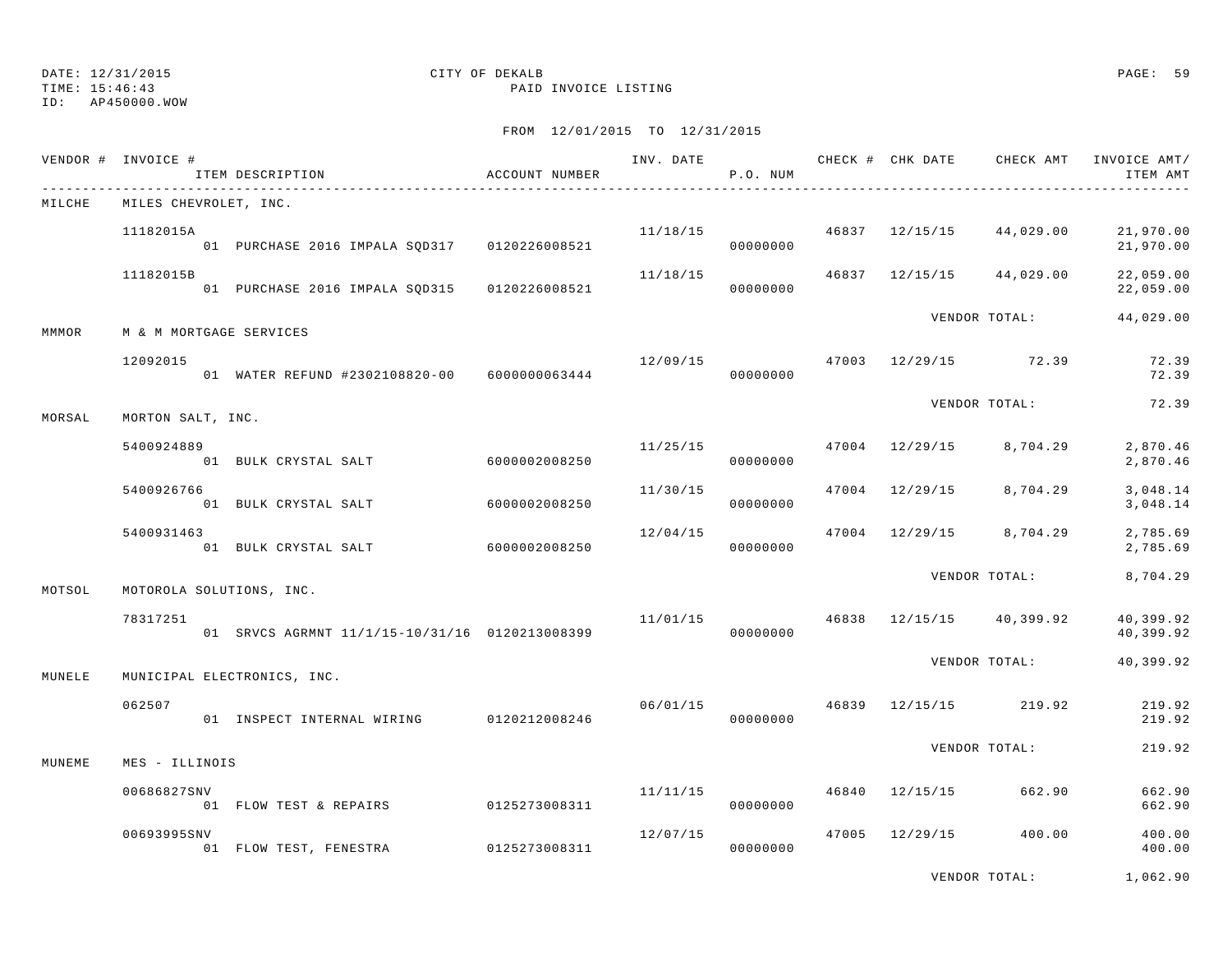ID: AP450000.WOW

|         | VENDOR # INVOICE # | ITEM DESCRIPTION                                  | ACCOUNT NUMBER | INV. DATE | P.O. NUM | CHECK # CHK DATE CHECK AMT               |                         | INVOICE AMT/<br>ITEM AMT                              |
|---------|--------------------|---------------------------------------------------|----------------|-----------|----------|------------------------------------------|-------------------------|-------------------------------------------------------|
|         | NACHA DD UNDEFINED |                                                   |                |           |          |                                          |                         |                                                       |
|         |                    | 01 TOTAL DIRECT DEPOSITS                          |                |           |          |                                          |                         | 3,894.22                                              |
|         |                    | 01 TOTAL DIRECT DEPOSITS                          |                |           |          |                                          |                         | 951,987.50                                            |
|         |                    | 01 TOTAL DIRECT DEPOSITS                          |                |           |          |                                          |                         | 164,163.07                                            |
|         |                    | 01 TOTAL DIRECT DEPOSITS                          |                |           |          |                                          |                         | 15,623.55                                             |
|         |                    | 01 TOTAL DIRECT DEPOSITS                          |                |           |          |                                          |                         | 288.76                                                |
|         |                    | 01 TOTAL DIRECT DEPOSITS                          |                |           |          |                                          |                         | 45,812.64                                             |
|         |                    | 01 TOTAL DIRECT DEPOSITS                          |                |           |          |                                          |                         | ${\bf 54}$ , ${\bf 844}$ . ${\bf 11}$                 |
|         |                    |                                                   |                |           |          |                                          | VENDOR TOTAL:           | 0.00                                                  |
| NATWIN  |                    | NATHAN WINSTON SERVICES, INC.                     |                |           |          |                                          |                         |                                                       |
|         | 15803              |                                                   |                |           |          | $11/24/15$ $47006$ $12/29/15$ 98.85      |                         | 68.85                                                 |
|         |                    | 01 PSI STAMP - FARRELL                            | 0120223008349  |           | 00000000 |                                          |                         | 22.95                                                 |
|         |                    | 02 PSI STAMP - WOYNA                              | 0120243008349  |           | 00000000 |                                          |                         | 22.95                                                 |
|         |                    | 03 PSI STAMP - SULLIVAN                           | 0120233008349  |           | 00000000 |                                          |                         | 22.95                                                 |
|         | 15831              |                                                   |                | 12/09/15  |          | 47006 12/29/15 98.85                     |                         | 30.00                                                 |
|         |                    | 01 NAMEPLATE - A. FAIVRE                          | 0110102008202  |           | 00000000 |                                          |                         | 15.00                                                 |
|         |                    | 02 NAMEPLATE - HOLDEMAN                           | 0130312008202  |           | 00000000 |                                          |                         | 15.00                                                 |
| NEOGOV  |                    | GOVERNMENTJOBS.COM, INC                           |                |           |          |                                          | VENDOR TOTAL:           | 98.85                                                 |
|         |                    |                                                   |                |           |          |                                          |                         |                                                       |
|         | INV16503           |                                                   |                |           |          |                                          |                         | $11/30/15$ $46841$ $12/15/15$ $11,000.00$ $11,000.00$ |
|         |                    | 01 HR RECRUITMENT SOFTWARE 5355003008310          |                |           | 00000000 |                                          |                         | 11,000.00                                             |
|         |                    |                                                   |                |           |          |                                          | VENDOR TOTAL:           | 11,000.00                                             |
| NEOPOST | NEOPOST USA INC    |                                                   |                |           |          |                                          |                         |                                                       |
|         | 11152015           |                                                   |                |           |          | $11/15/15$ $46842$ $12/15/15$ $2,117.45$ |                         | 2,000.00                                              |
|         |                    | 01 POSTAGE/SUPPLIES ACCT#60702799 0120253008305   |                |           | 00000000 |                                          |                         | 2,000.00                                              |
|         |                    |                                                   |                |           |          |                                          |                         |                                                       |
|         | 11182015           |                                                   |                | 11/25/15  |          |                                          | 46842 12/15/15 2,117.45 | 117.45                                                |
|         |                    | 01 POSTAGE - 7900044080010311 0120213008305       |                |           | 00000000 |                                          |                         | 117.45                                                |
|         | 12292015           |                                                   |                | 12/29/15  |          | 47065 12/30/15 2,000.00                  |                         | 2,000.00                                              |
|         |                    | 01    POSTAGE - 7900044080010394    0135003008305 |                |           | 00000000 |                                          |                         | 2,000.00                                              |
|         |                    |                                                   |                |           |          |                                          | VENDOR TOTAL:           | 4,117.45                                              |
| NEOUSA  | NEOPOST USA INC    |                                                   |                |           |          |                                          |                         |                                                       |
|         | 14731832           |                                                   |                | 11/13/15  |          | 46843 12/15/15 55.99                     |                         | 55.99                                                 |
|         |                    | 01 POSTAGE STRIPS                                 | 0117113008305  |           | 00000000 |                                          |                         | 55.99                                                 |
|         |                    |                                                   |                |           |          |                                          |                         |                                                       |
|         |                    |                                                   |                |           |          |                                          |                         |                                                       |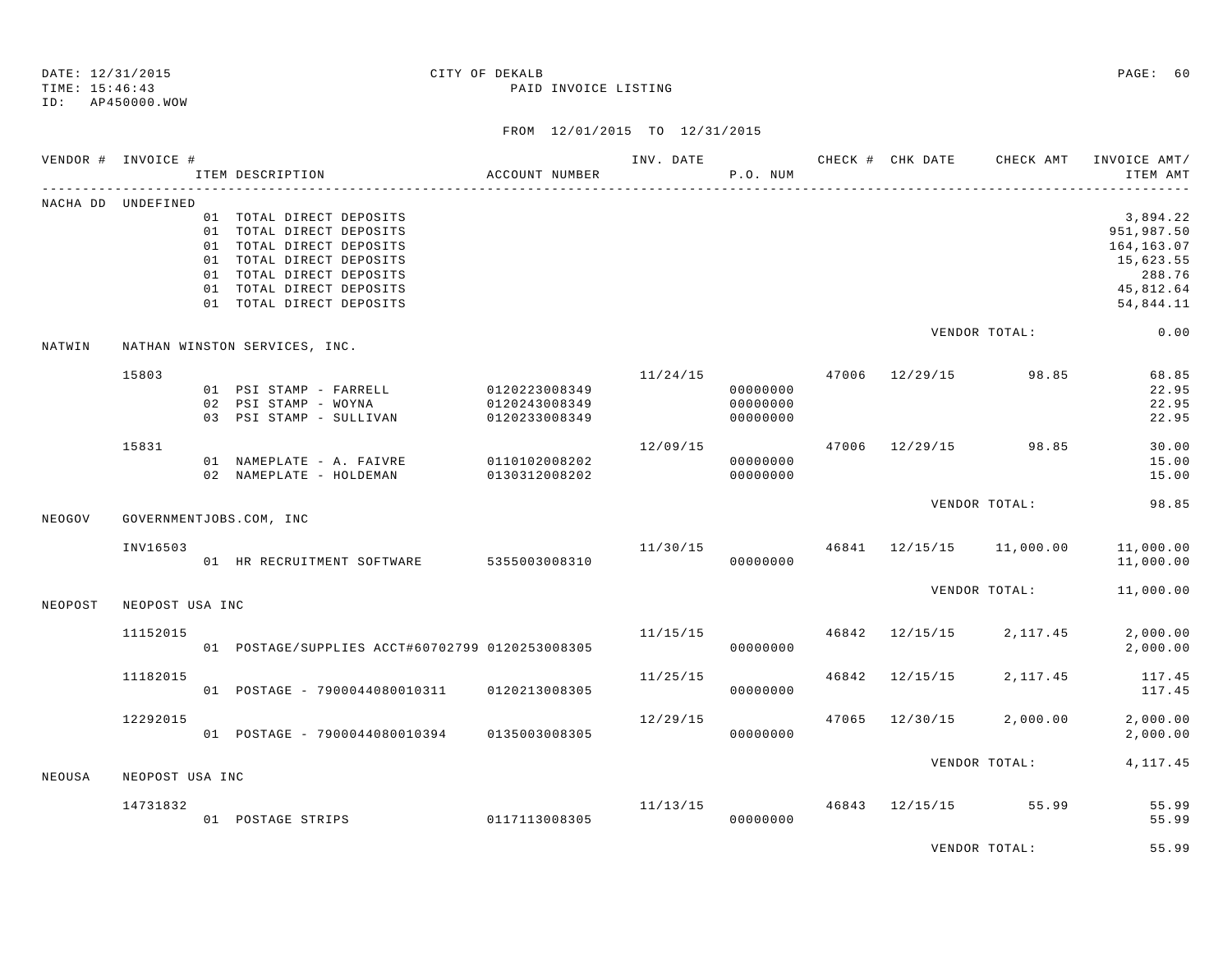TIME: 15:46:43 PAID INVOICE LISTING

ID: AP450000.WOW

|        | VENDOR # INVOICE # | ITEM DESCRIPTION                       | ACCOUNT NUMBER | INV. DATE | P.O. NUM |       |                | CHECK # CHK DATE CHECK AMT | INVOICE AMT/<br>ITEM AMT |
|--------|--------------------|----------------------------------------|----------------|-----------|----------|-------|----------------|----------------------------|--------------------------|
| NEWEGG | NEWEGG BUSINESS    |                                        |                |           |          |       |                |                            |                          |
|        | 1201457716         | 01 SANDISKS                            | 0117122008285  | 11/19/15  | 00000000 |       | 46844 12/15/15 | 342.97                     | 342.97<br>342.97         |
|        | 1201492744         | 01 RAID CARD 3WARE                     | 0117122008285  | 11/25/15  | 00000000 | 47007 | 12/29/15       | 284.70                     | 284.70<br>284.70         |
| NICOR  | NICOR              |                                        |                |           |          |       |                | VENDOR TOTAL:              | 627.67                   |
|        | 11182015A          | 01 25410510009 10/20-11/18/15          | 6000003008351  | 11/18/15  | 00000000 |       | 46845 12/15/15 | 611.55                     | 183.63<br>183.63         |
|        | 11182015B          | 01 69260510008 10/20-11/17/15          | 6000003008351  | 11/18/15  | 00000000 |       | 46845 12/15/15 | 611.55                     | 232.56<br>232.56         |
|        | 11182015C          | 01 94910810004 10/20-11/17/15          | 6000003008351  | 11/18/15  | 00000000 | 46845 | 12/15/15       | 611.55                     | 195.36<br>195.36         |
|        | 11232015A          | 01 89260510006 9/23-11/23/15           | 6000003008351  | 11/23/15  | 00000000 | 47008 | 12/29/15       | 2,093.47                   | 98.94<br>98.94           |
|        | 11242015A          | 01 40404110153 10/26-11/24/15          | 6500003008355  | 11/24/15  | 00000000 | 47008 | 12/29/15       | 2,093.47                   | 321.25<br>321.25         |
|        | 11242015B          | 01 32051810003 10/26-11/24/15          | 6500003008355  | 11/24/15  | 00000000 | 47008 | 12/29/15       | 2,093.47                   | 118.89<br>118.89         |
|        | 11242015C          | 01 17685413811 10/26-11/24/15          | 6500003008355  | 11/24/15  | 00000000 | 47008 | 12/29/15       | 2,093.47                   | 173.00<br>173.00         |
|        | 11242015D          | 01 79211301936 10/26-11/24/15          | 6500003008355  | 11/24/15  | 00000000 | 47008 | 12/29/15       | 2,093.47                   | 78.52<br>78.52           |
|        | 11242015E          | 01 54070910002 10/27-11/24/15          | 6000003008351  | 11/24/15  | 00000000 | 47008 | 12/29/15       | 2,093.47                   | 383.95<br>383.95         |
|        | 11302015           | 01 DISCONNECT - 722 W LNCLN HWY        | 0135006009639  | 11/30/15  | 00000000 | 47008 | 12/29/15       | 2,093.47                   | 918.92<br>918.92         |
| NIUSPA |                    | NORTHERN ILLINOIS UNIVERSITY           |                |           |          |       |                | VENDOR TOTAL:              | 2,705.02                 |
|        | 12022015           | 01 NOVEMBER 2015 - TIPPS 0115151008103 |                | 12/02/15  | 00000000 |       |                | 47009 12/29/15 1,240.00    | 1,240.00<br>1,240.00     |
|        |                    |                                        |                |           |          |       |                | VENDOR TOTAL:              | 1,240.00                 |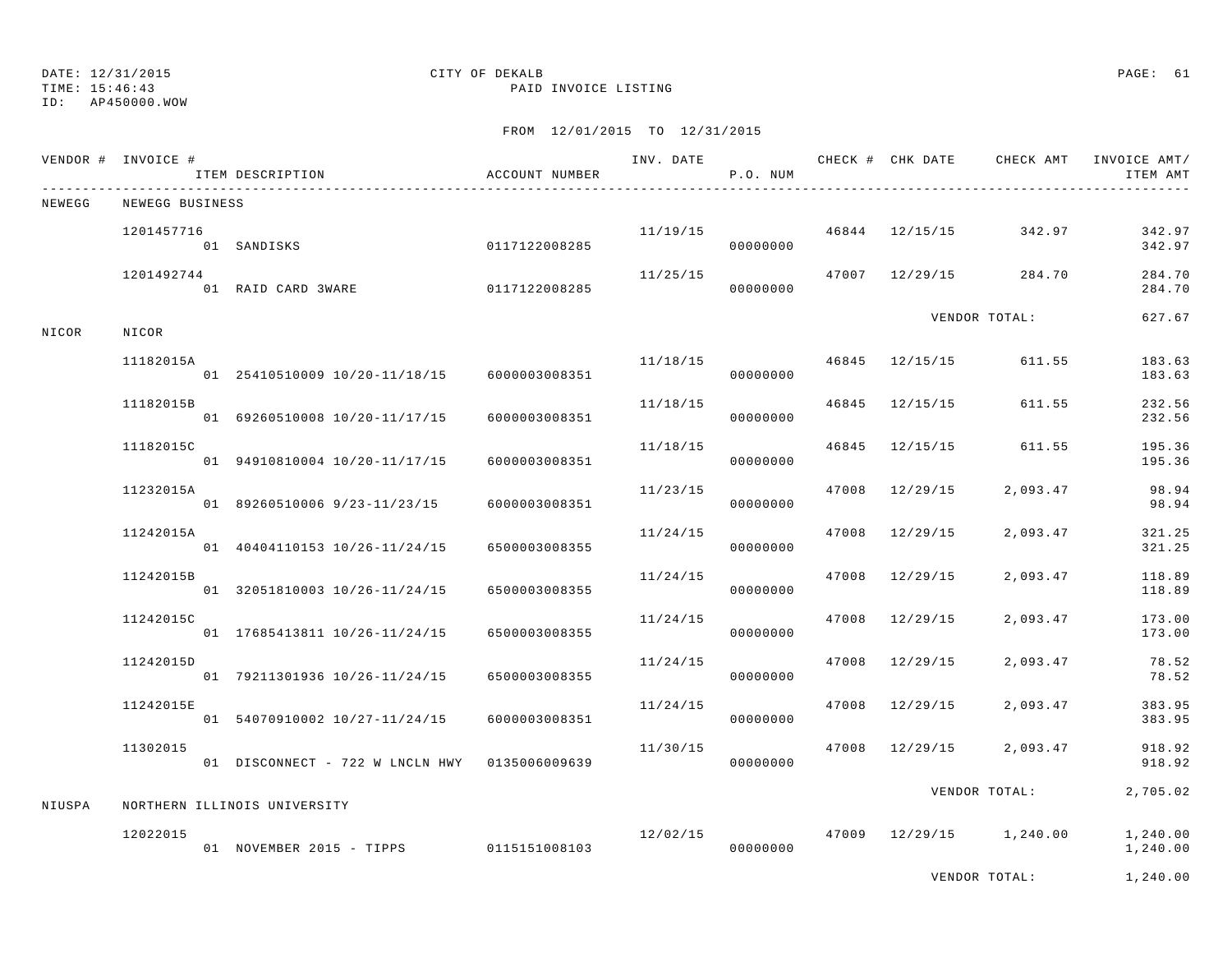# ID: AP450000.WOW

## DATE: 12/31/2015 CITY OF DEKALB PAGE: 62

TIME: 15:46:43 PAID INVOICE LISTING

|        | VENDOR # INVOICE # | ITEM DESCRIPTION                                 | ACCOUNT NUMBER |          | P.O. NUM  |                |                                          | ITEM AMT       |
|--------|--------------------|--------------------------------------------------|----------------|----------|-----------|----------------|------------------------------------------|----------------|
| NIWAT  |                    | NORTHERN ILLINOIS WATER WORKS                    |                |          |           |                |                                          |                |
|        | 40042              | 01 (8) 5 GAL SPRING WATER DLVRD 0130324008450    |                | 10/30/15 | 00000000  | 47010 12/29/15 | 294.75                                   | 47.75<br>47.75 |
|        |                    |                                                  |                |          |           |                |                                          |                |
|        | 40048              | 01 (5) 5 GAL SPRING WATER DLVRD 0130324008450    |                | 11/06/15 | 00000000  | 47010 12/29/15 | 294.75                                   | 53.50<br>53.50 |
|        | 40049              |                                                  |                | 11/06/15 |           | 47010 12/29/15 | 294.75                                   | 36.25          |
|        |                    | 01 (6) 5 GAL SPRING WATER DLVRD 0115152008204    |                |          | 00000000  |                |                                          | 9.00           |
|        |                    | 02 (6) 5 GAL SPRING WATER DLVRD 0132102008204    |                |          | 00000000  |                |                                          | 9.00           |
|        |                    | 03 (6) 5 GAL SPRING WATER DLVRD 0117112008204    |                |          | 00000000  |                |                                          | 18.25          |
|        | 40075              |                                                  |                | 11/13/15 |           | 47010 12/29/15 | 294.75                                   | 30.50          |
|        |                    | 01 (5) 5 GAL SPRING WATER DLVRD 0130324008450    |                |          | 00000000  |                |                                          | 30.50          |
|        | 40107              |                                                  |                | 11/20/15 |           | 47010 12/29/15 | 294.75                                   | 53.50          |
|        |                    | 01 (9) 5 GAL SPRING WATER DLVRD 0130324008450    |                |          | 00000000  |                |                                          | 53.50          |
|        | 40108              |                                                  |                | 11/20/15 |           | 47010 12/29/15 | 294.75                                   | 36.25          |
|        |                    |                                                  |                |          | 00000000  |                |                                          | 9.00           |
|        |                    | 02 (6) 5 GAL SPRING WATER DLVRD 0132102008204    |                |          | 00000000  |                |                                          | 9.00           |
|        |                    | 03 (6) 5 GAL SPRING WATER DLVRD 0117112008204    |                |          | 00000000  |                |                                          | 18.25          |
|        | 40141              |                                                  |                | 11/28/15 |           | 47010 12/29/15 | 294.75                                   | 21.00          |
|        |                    | 01 WATER COOLER RENTAL 0130324008450             |                |          | 00000000  |                |                                          | 21.00          |
|        | 40142              |                                                  |                | 11/28/15 |           | 47010 12/29/15 | 294.75                                   | 16.00          |
|        |                    | 01 WATER COOLER RENTAL 0115152008204             |                |          | 00000000  |                |                                          | 4.00           |
|        |                    | 02 WATER COOLER RENTAL<br>03 WATER COOLER RENTAL | 0132102008204  |          | 00000000  |                |                                          | 4.00<br>8.00   |
|        |                    |                                                  | 0117112008204  |          | 00000000  |                |                                          |                |
| OCIMA  | OC IMAGEWORKS      |                                                  |                |          |           |                | VENDOR TOTAL:                            | 294.75         |
|        | 931                |                                                  |                | 11/24/15 |           |                | 46846 12/15/15 1,125.00                  | 1,125.00       |
|        |                    | 01 30 SEC COMMERCIAL                             | 0132103008373  |          | 00000000  |                |                                          | 1,125.00       |
| OZIILL |                    | OZINGA ILLINOIS RMC, INC.                        |                |          |           |                | VENDOR TOTAL:                            | 1,125.00       |
|        |                    |                                                  |                |          |           |                |                                          |                |
|        | 644116             |                                                  |                |          |           |                | $10/30/15$ $46847$ $12/15/15$ $1,818.50$ | 675.00         |
|        |                    | 01 MATERIAL                                      | 6000002008228  |          | 000000000 |                |                                          | 675.00         |
|        | 648713             |                                                  |                | 11/04/15 |           |                | 46847 12/15/15 1,818.50                  | 636.00         |
|        |                    | 01 MATERIAL                                      | 0130323008348  |          | 00000000  |                |                                          | 636.00         |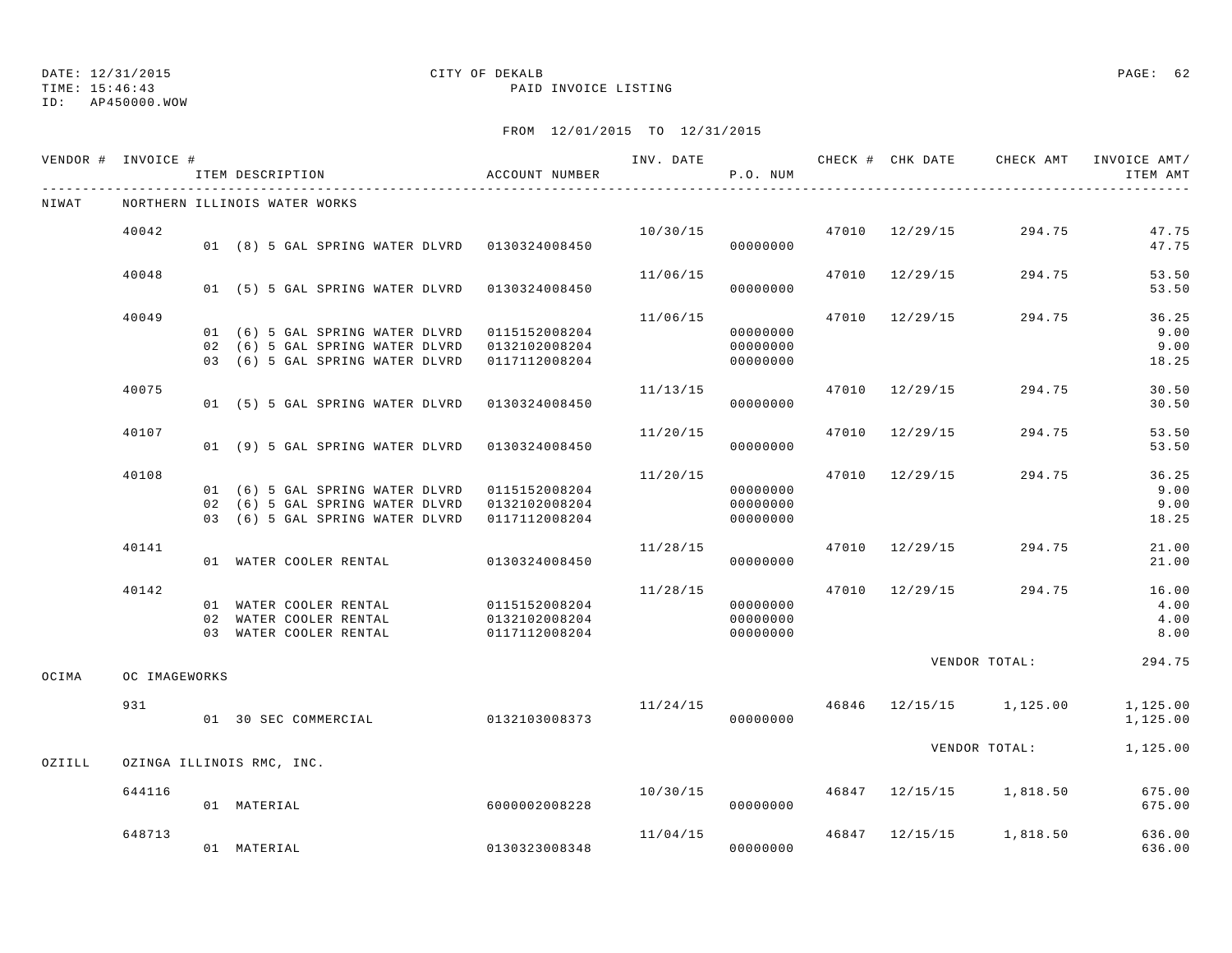ID: AP450000.WOW

#### TIME: 15:46:43 PAID INVOICE LISTING

|        | VENDOR # INVOICE # | ITEM DESCRIPTION                                | ACCOUNT NUMBER                 |                                        | P.O. NUM             |  |                                          | INV. DATE 6 CHECK # CHK DATE CHECK AMT INVOICE AMT/<br>ITEM AMT |
|--------|--------------------|-------------------------------------------------|--------------------------------|----------------------------------------|----------------------|--|------------------------------------------|-----------------------------------------------------------------|
|        | 650177             | 01 MATERIAL                                     | 0130332008233                  |                                        | 00000000             |  | $11/05/15$ $46847$ $12/15/15$ $1,818.50$ | 507.50<br>507.50                                                |
| PALIN  | PALINTEST          |                                                 |                                |                                        |                      |  |                                          | VENDOR TOTAL: 1,818.50                                          |
|        | 0031499IN          | 01 ELECTRODE PACK 6000002008244                 |                                |                                        | 00000000             |  | $12/14/15$ $47011$ $12/29/15$ $425.92$   | 425.92<br>425.92                                                |
| PARCAR | CARRI PARKER       |                                                 |                                |                                        |                      |  | VENDOR TOTAL:                            | 425.92                                                          |
|        | 11142015           | 01 30X16 3 SHELF CART 0117112008204             |                                | 11/14/15                               | 00000000             |  | D000994 12/29/15 49.99                   | 49.99<br>49.99                                                  |
| PATLIN | PATLIN INC.        |                                                 |                                |                                        |                      |  | VENDOR TOTAL:                            | 49.99                                                           |
|        | 46735              | 01 DEGREASER, CABETIES, LAGSCREWS 6000002008219 |                                | 11/24/15                               | 00000000             |  | 46848 12/15/15 129.42                    | 129.42<br>129.42                                                |
|        | 46736              | 01 BUILDING SUPPLIES 0130332008226              |                                | 11/24/15                               | 00000000             |  | 47012 12/29/15 161.54                    | 161.54<br>161.54                                                |
| PAVDAN | DAN PAVELICH       |                                                 |                                |                                        |                      |  | VENDOR TOTAL:                            | 290.96                                                          |
|        | 11302015           | 01 WTR DEPOSIT FEE<br>02 WTR USAGE              | 6000000002880<br>6000000063444 | $11/30/15$ $47013$ $12/29/15$ $198.99$ | 00000000<br>00000000 |  |                                          | 198.99<br>200.00<br>$-1.01$                                     |
| PECBET | BETH PECCARELLI    |                                                 |                                |                                        |                      |  | VENDOR TOTAL:                            | 198.99                                                          |
|        | 12072015           |                                                 |                                |                                        | 00000000             |  | $12/07/15$ $47014$ $12/29/15$ $110.32$   | 110.32<br>110.32                                                |
| PEETRA |                    | PEEK TRAFFIC CORPORATION                        |                                |                                        |                      |  | VENDOR TOTAL:                            | 110.32                                                          |
|        | 100109             | 01 STREET LIGHT CONTROLLER 0130333008318        |                                | 10/22/15                               | 00000000             |  | 46849 12/15/15 581.74                    | 581.74<br>581.74                                                |
| PENMAN |                    | PENGUIN MANAGEMENT, INC.                        |                                |                                        |                      |  | VENDOR TOTAL:                            | 581.74                                                          |
|        | 37285              |                                                 |                                |                                        | 11/12/15             |  | 46850 12/15/15 2.347.00                  | 2,347.00                                                        |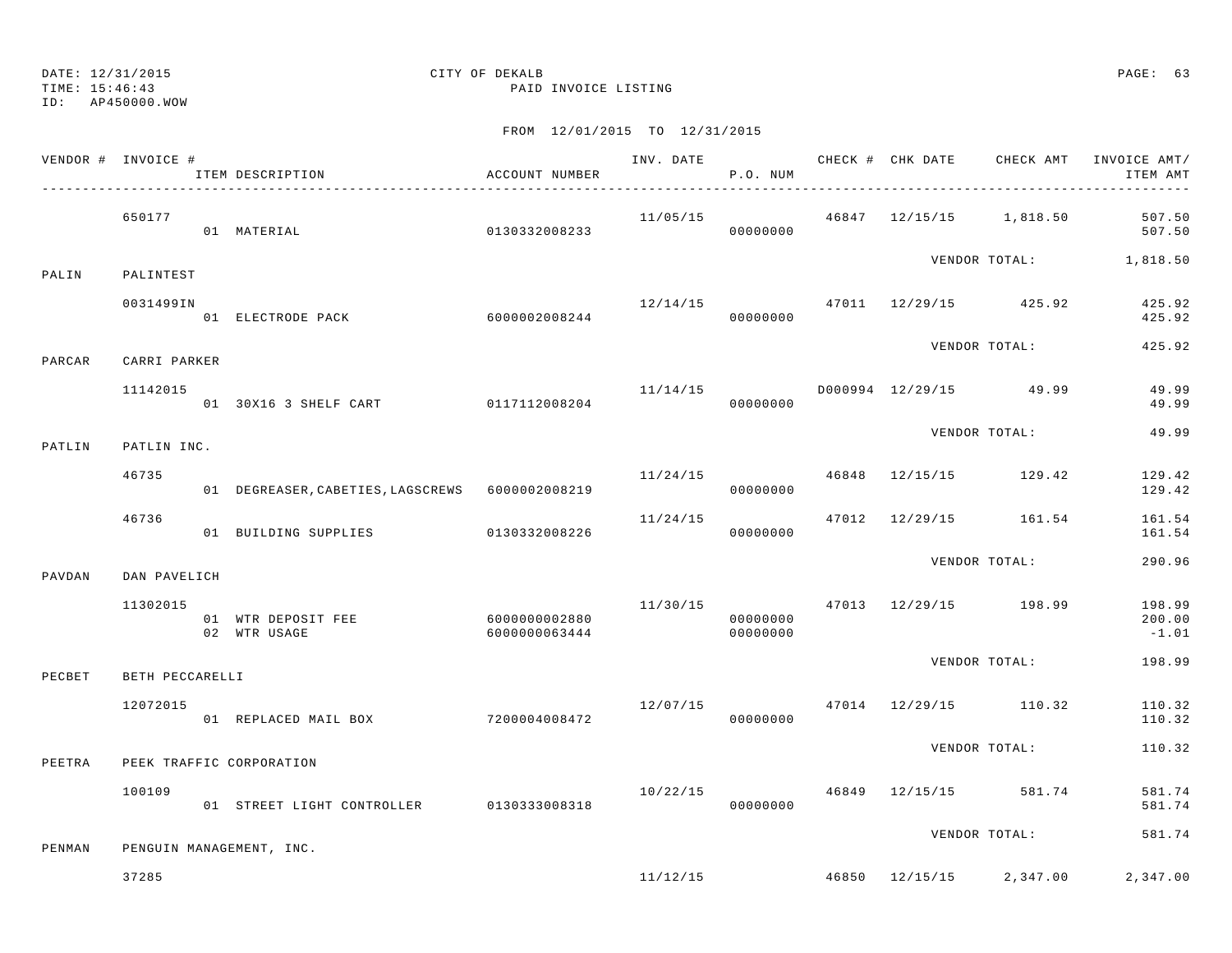ID: AP450000.WOW

#### TIME: 15:46:43 PAID INVOICE LISTING

|        | VENDOR # INVOICE # | ITEM DESCRIPTION                              | ACCOUNT NUMBER |          | P.O. NUM |       |                | INV. DATE 6 CHECK # CHK DATE CHECK AMT | INVOICE AMT/<br>ITEM AMT |
|--------|--------------------|-----------------------------------------------|----------------|----------|----------|-------|----------------|----------------------------------------|--------------------------|
|        | 37285              | 01 ANNUAL RNWL 11/1/15-11/30/16 0125276008580 |                | 11/12/15 | 00000000 |       |                | 46850 12/15/15 2,347.00                | 2,347.00<br>2,347.00     |
| PETCO  |                    | PETCO ANIMAL SUPPLIES STORES                  |                |          |          |       |                | VENDOR TOTAL:                          | 2,347.00                 |
|        | OA063352           | 01 K9 DOG FOOD (2-30# BAGS) 0120212008247     |                | 12/07/15 | 00000000 |       |                | 47015 12/29/15 105.98                  | 105.98<br>105.98         |
| PETJOH | JOHN PETRAGALLO    |                                               |                |          |          |       |                | VENDOR TOTAL:                          | 105.98                   |
|        | 11042015           | 01 FBINAA CONF REIMB 0120223008376            |                | 11/04/15 | 00000000 |       |                | D000981 12/15/15 327.76                | 327.76<br>327.76         |
| PLUPES |                    | PLUNKETT'S PEST CONTROL                       |                |          |          |       |                | VENDOR TOTAL:                          | 327.76                   |
|        | 5207037            | 01 CRAWLING INSECTS & MICE 6500004008450      |                | 11/16/15 | 00000000 |       |                | 46851 12/15/15 90.00                   | 40.00<br>40.00           |
|        | 5207084            | 01 CRAWLING INSECTS & MICE 6500004008450      |                | 11/16/15 | 00000000 |       | 46851 12/15/15 | 90.00                                  | 50.00<br>50.00           |
| POLAMY | AMY POLZIN         |                                               |                |          |          |       |                | VENDOR TOTAL:                          | 90.00                    |
|        | 12152015           | 01 POL/FIRE COM 11/14-11/15 0116102008201     |                | 12/15/15 | 00000000 |       |                | 47016 12/29/15 130.00                  | 130.00<br>130.00         |
| POMPS  |                    | POMP'S TIRE SERVICE INC                       |                |          |          |       |                | VENDOR TOTAL:                          | 130.00                   |
|        | 410327116          | 01 NEW TIRES (8) 265/70R17 0120222008226      |                | 11/12/15 | 00000000 | 46852 |                | 12/15/15 1,137.56                      | 922.56<br>922.56         |
|        | 410331664          | 01 (12) P235/55R17 - TIRES 0120242008226      |                | 11/24/15 | 00000000 |       | 47017 12/29/15 | 1,517.00                               | 1,517.00<br>1,517.00     |
|        | 410331665          | 01 NEW TIRES (2) 23/850-14/4 0130332008226    |                | 11/24/15 | 00000000 |       |                | 46852 12/15/15 1,137.56                | 215.00<br>215.00         |
| QUAMEC |                    | OUALITY MECHANICAL SERVICES                   |                |          |          |       |                |                                        | VENDOR TOTAL: 2,654.56   |
|        | 3239               |                                               |                | 11/16/15 |          |       |                | 47018 12/29/15 187.50                  | 187.50                   |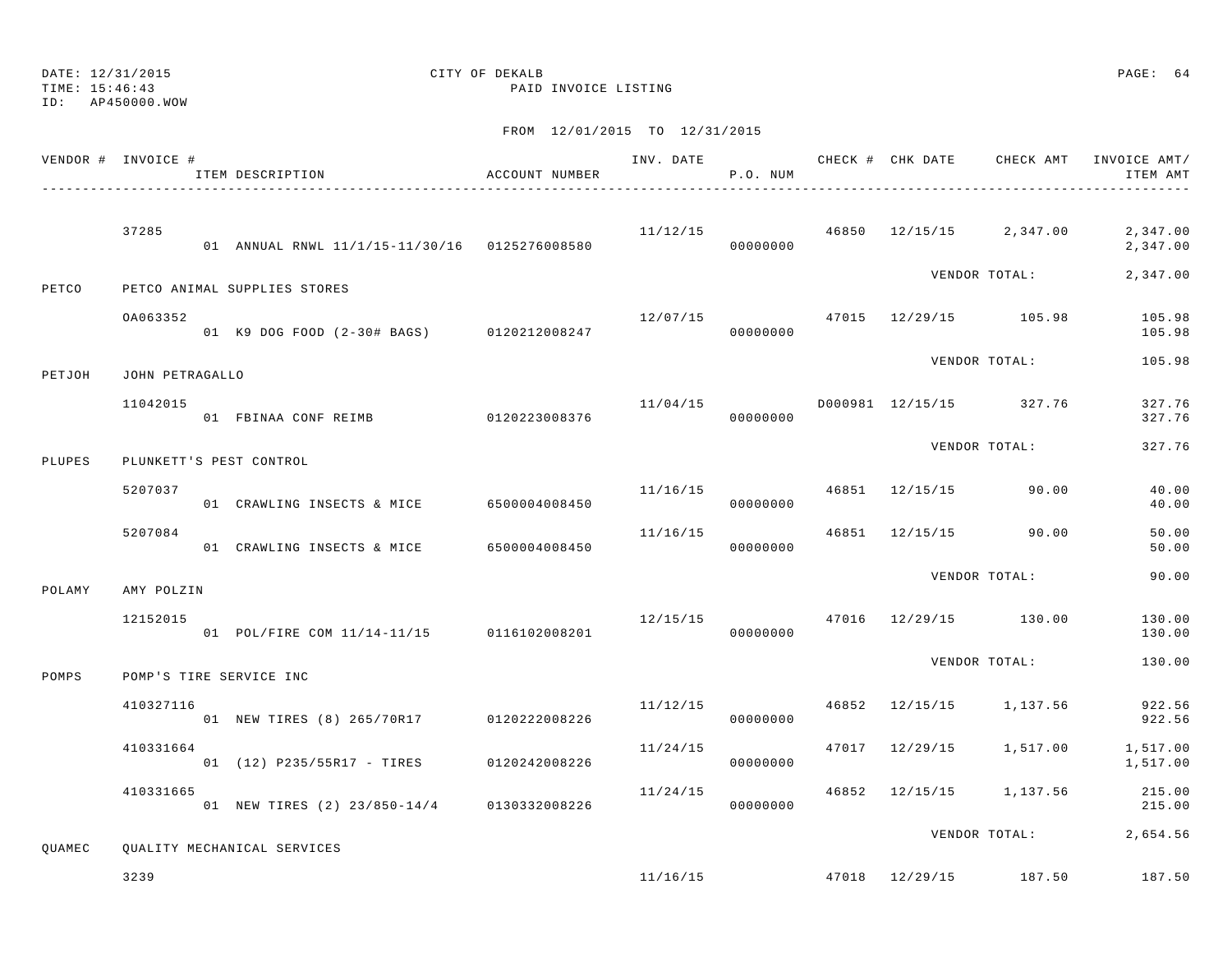TIME: 15:46:43 PAID INVOICE LISTING

ID: AP450000.WOW

|               | VENDOR # INVOICE #    | ITEM DESCRIPTION                                                                                 | ACCOUNT NUMBER |                                  | P.O. NUM             |       |                |                                        | ITEM AMT                   |
|---------------|-----------------------|--------------------------------------------------------------------------------------------------|----------------|----------------------------------|----------------------|-------|----------------|----------------------------------------|----------------------------|
|               | 3239                  | 01 REPAIR DEICER                                                                                 | 6500003008310  |                                  | 00000000             |       |                | $11/16/15$ $47018$ $12/29/15$ $187.50$ | 187.50<br>187.50           |
| <b>RAYDOO</b> | RAYNOR DOOR AUTHORITY |                                                                                                  |                |                                  |                      |       |                | VENDOR TOTAL:                          | 187.50                     |
|               | 114257                | 01 REPLACED ROLLERS/SRVC DOOR 0125273008348                                                      |                | $11/11/15$ 46853 12/15/15 269.20 | 00000000             |       |                |                                        | 269.20<br>269.20           |
| RAYOHER       | RAY O'HERRON CO INC   |                                                                                                  |                |                                  |                      |       |                | VENDOR TOTAL:                          | 269.20                     |
|               | 1563985IN             | 01 LED MAGLIGHT                                                                                  | 5250006008521  | 11/18/15 46854 12/15/15          | 00000000             |       |                | 2,851.51                               | 1,822.69<br>1,822.69       |
|               | 1565192IN             | 01 AIRBAG SWITCH                                                                                 | 5250006008521  | 11/24/15                         | 00000000             |       | 46854 12/15/15 | 2,851.51                               | 229.00<br>229.00           |
|               | 1565481IN             | 01 CONSOLE, PLUG, PLATE, MIC CLIP 5250006008521                                                  |                | 11/25/15                         | 00000000             |       | 46854 12/15/15 | 2,851.51                               | 799.82<br>799.82           |
|               | 1568141IN             | 01 DRUG TESTS - MARJUANA/COCAINE 0120222008242<br>02 DRUG TESTS - MARJUANA/COCAINE 0120242008242 |                | 12/08/15                         | 00000000<br>00000000 |       |                | 47019 12/29/15 620.93                  | 565.12<br>282.56<br>282.56 |
|               | 1568899IN             | 01 CHEVRON, NAMEPLATE 0120222008270                                                              |                | 12/11/15                         | 00000000             |       |                | 47019 12/29/15 620.93                  | 55.81<br>55.81             |
| RBGSUP        | RBG SUPPLY            |                                                                                                  |                |                                  |                      |       |                |                                        | VENDOR TOTAL: 3,472.44     |
|               | 219841                | 01 JNTRL SPPLYS                                                                                  | 6500002008219  | 11/17/15                         | 00000000             |       | 46855 12/15/15 | 531.84                                 | 115.05<br>115.05           |
|               | 219894                | 01 JNTRL SPPLYS                                                                                  | 0130322008291  | 11/24/15                         | 00000000             | 46855 | 12/15/15       | 531.84                                 | 263.82<br>263.82           |
|               | 219896                | 01 JNTRL SPPLYS                                                                                  | 6500002008219  | 11/24/15                         | 00000000             |       | 46855 12/15/15 | 531.84                                 | 43.94<br>43.94             |
|               | 219897                | 01 JNTRL SPPLYS                                                                                  | 0130332008219  | 11/24/15<br>00000000             |                      |       | 46855 12/15/15 | 531.84                                 | 47.96<br>47.96             |
|               | 219898                |                                                                                                  |                | 11/24/15                         |                      |       | 46855 12/15/15 | 531.84                                 | 61.07                      |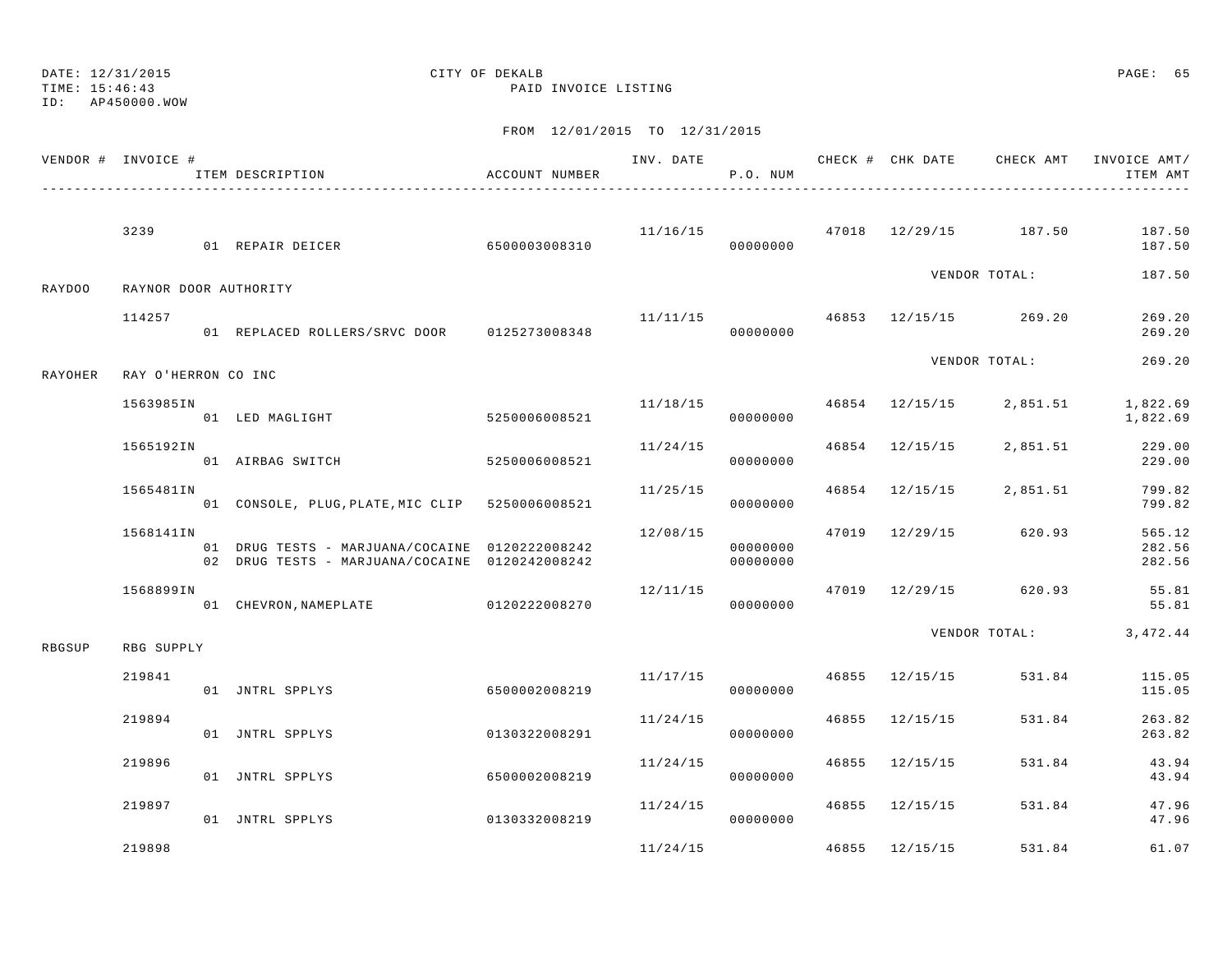TIME: 15:46:43 PAID INVOICE LISTING

ID: AP450000.WOW

|        | VENDOR # INVOICE #    | ITEM DESCRIPTION<br>--------------------------- | ACCOUNT NUMBER | ________________________ | P.O. NUM |       |                | INV. DATE 6 7 200 CHECK # CHK DATE 6 CHECK AMT INVOICE AMT | ITEM AMT         |
|--------|-----------------------|-------------------------------------------------|----------------|--------------------------|----------|-------|----------------|------------------------------------------------------------|------------------|
|        |                       |                                                 |                |                          |          |       |                |                                                            |                  |
|        | 219898                | 01 JNTRL SPPLYS 6000002008291                   |                | 11/24/15                 | 00000000 |       | 46855 12/15/15 | 531.84                                                     | 61.07<br>61.07   |
|        | 220010                | 01 JNTRL SPPLYS                                 | 6000002008291  | 12/07/15                 | 00000000 |       | 47020 12/29/15 | 756.07                                                     | 353.82<br>353.82 |
|        | 220066                | 01 JNTRL SPPLYS - PAPER TOWELS 0130332008219    |                | 12/10/15                 | 00000000 |       | 47020 12/29/15 | 756.07                                                     | 59.71<br>59.71   |
|        | 220067                | 01 JNTRL SPPLYS                                 | 6000002008291  | 12/10/15                 | 00000000 |       | 47020 12/29/15 | 756.07                                                     | 329.43<br>329.43 |
|        | 220068                | 01 JNTRL SPPLYS                                 | 60000002008291 | 12/10/15                 | 00000000 | 47020 |                | 12/29/15 756.07                                            | 13.11<br>13.11   |
| REQU   | R-EQUIPMENT COM. LLC  |                                                 |                |                          |          |       |                | VENDOR TOTAL: 1,287.91                                     |                  |
|        | 0362347               | 01 PINTLE HOOK, CONTROL ROD 6500003008310       |                | 11/27/15                 | 00000000 |       |                | 47021 12/29/15 547.20                                      | 547.20<br>547.20 |
| RKDIX  | R.K. DIXON            |                                                 |                |                          |          |       |                | VENDOR TOTAL:                                              | 547.20           |
|        | 1408354               | 01 CONTRACT BASE RATE                           | 0117123008310  |                          | 00000000 |       |                | $11/24/15$ $46856$ $12/15/15$ $1,510.81$ $1,054.86$        | 1,054.86         |
|        | 1408355               | 01 CONTRACT BASE RATE 0117123008310             |                | 11/24/15                 | 00000000 |       |                | 46856 12/15/15 1,510.81                                    | 455.95<br>455.95 |
| ROCREG |                       | ROCKFORD REGISTER STAR                          |                |                          |          |       |                | VENDOR TOTAL: 1,510.81                                     |                  |
|        | I0537048              | 01 LATERAL PD OFFICER 0116103008333             |                | 08/30/15                 | 00000000 |       |                | 47022 12/29/15 922.70                                      | 922.70<br>922.70 |
|        | I0543571              | 01 HR ADVERTISEMENT                             | 0116103008333  | 09/27/15                 | 00000000 |       | 46857 12/15/15 | 919.30                                                     | 919.30<br>919.30 |
| ROMFIR | VILLAGE OF ROMEOVILLE |                                                 |                |                          |          |       |                | VENDOR TOTAL: 1,842.00                                     |                  |
|        | 2015663               | 01 FIRE SERVICE - CICOGNA 0125273008376         |                | 11/09/15                 |          |       |                | 46858 12/15/15 150.00                                      | 150.00<br>150.00 |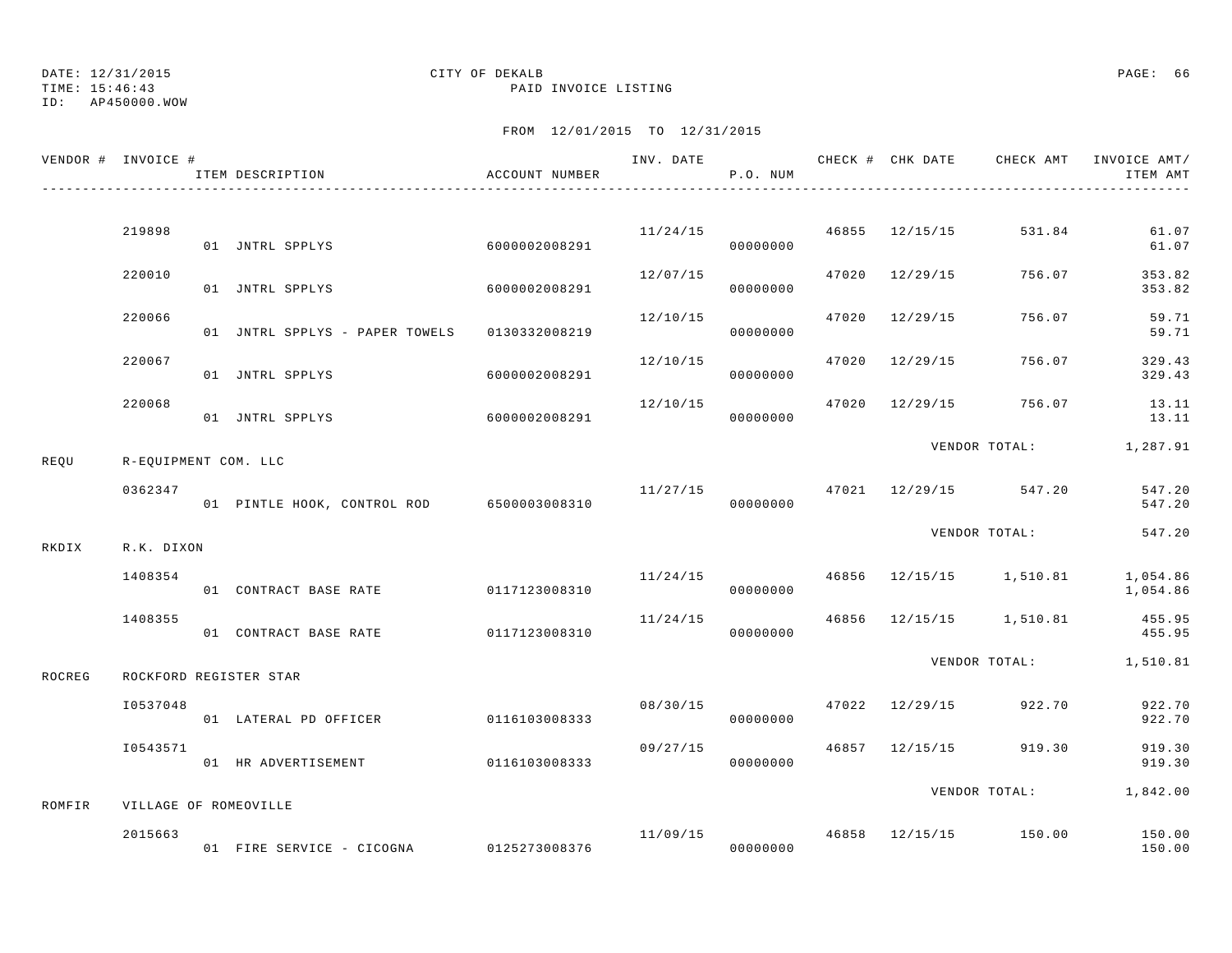TIME: 15:46:43 PAID INVOICE LISTING

ID: AP450000.WOW

|        | VENDOR # INVOICE # |                                                                                                                                                                                 |               |           | P.O. NUM                         |  | INV. DATE 6 CHECK # CHK DATE CHECK AMT    | INVOICE AMT/<br>ITEM AMT                                                                   |
|--------|--------------------|---------------------------------------------------------------------------------------------------------------------------------------------------------------------------------|---------------|-----------|----------------------------------|--|-------------------------------------------|--------------------------------------------------------------------------------------------|
|        | 2015707            | 01 MNGMNT/LDRHSP - CARR 0125273008376                                                                                                                                           |               |           | 11/24/15<br>000000000            |  | 47023 12/29/15 815.00                     | 300.00<br>300.00                                                                           |
|        | 2015745            | $12/11/15$ $12/11/15$ $00000000$ $0125273008376$ $000000000$                                                                                                                    |               |           |                                  |  |                                           | 515.00<br>515.00                                                                           |
| ROYASP |                    | CURRAN CONTRACTING COMPANY                                                                                                                                                      |               |           |                                  |  | VENDOR TOTAL:                             | 965.00                                                                                     |
|        | 13043              | -----<br>01 316 E TAYLOR ST - ASPHALT 6000003008328                                                                                                                             |               |           | 00000000                         |  |                                           | $11/02/15$ $46859$ $12/15/15$ $430.00$ $430.00$<br>430.00                                  |
| SAFEBU | SAFEBUILT          |                                                                                                                                                                                 |               |           |                                  |  | VENDOR TOTAL:                             | 430.00                                                                                     |
|        | 0020590IN          | 02 JULY 2015 CODE ENFORCEMENT 0132133008399                                                                                                                                     |               | 00000000  | 00000000                         |  |                                           | $07/31/15$ $47061$ $12/29/15$ $51,140.59$ $14,745.56$<br>11,670.56<br>3,075.00             |
|        | 0021407IN          | 01 AUGUST 2015 PERMITS 0132133008399<br>03 AUGUST 2015 PLAN REVIEW                                                                                                              | 0132133008399 |           | 00000000<br>00000000<br>00000000 |  |                                           | $08/31/15$ $47061$ $12/29/15$ $51,140.59$ $18,467.74$<br>10,287.06<br>4,248.75<br>3,931.93 |
|        | 0021803IN          | 09/30/15<br>00000000 0132133008399 000000000 0132133008399 00000000<br>02 SEPT 2015 CODE ENFORCEMENT 0132133008399<br>03 SEPT 2015 PLAN REVIEW 0132133008399 000000000 00000000 |               | 09/30/15  | 00000000                         |  |                                           | $47061$ $12/29/15$ $51,140.59$ 23,321.92<br>14,598.72<br>3,888.26<br>4,834.94              |
|        | 0022203IN          | 01 OCT 2015 PERMITS 0132133008399<br>02 OCT 2015 CODE ENFORCEMENT 0132133008399<br>03 OCT 2015 PLAN REVIEW                                                                      | 0132133008399 |           | 00000000<br>00000000<br>00000000 |  |                                           | $10/30/15$ $47061$ $12/29/15$ $51,140.59$ $25,648.33$<br>20,189.36<br>2,392.50<br>3,066.47 |
|        | 150318             | 01 PERMIT 2015-0318 CREDIT 0132133008399<br>02 HOURLY INSPECTIONS 2015-0318  0132133008399                                                                                      |               | 11/03/15  | 00000000<br>00000000             |  |                                           | 47061 12/29/15 51,140.59 -1,280.00<br>$-1,425.00$<br>145.00                                |
|        | 150345             | 01 PERMIT 2015-0345 REFUND 0132133008399                                                                                                                                        |               | 11/03/15  | 00000000                         |  |                                           | 47061 12/29/15 51,140.59 -1,292.25<br>$-1, 292.25$                                         |
|        | 150592             | 01 PRIOR TO JULY PERMIT 2015-0592 0100000001257<br>02 PRIOR TO JULY PERMIT 2015-0038 0100000001257<br>03 PRIOR TO JULY HOURLY INSPECT  01000000001257                           |               | 000000000 | 00000000                         |  | $11/03/15$ $47061$ $12/29/15$ $51,140.59$ | $-31, 529.46$<br>$-13, 319.96$<br>$-19, 152.00$<br>797.50                                  |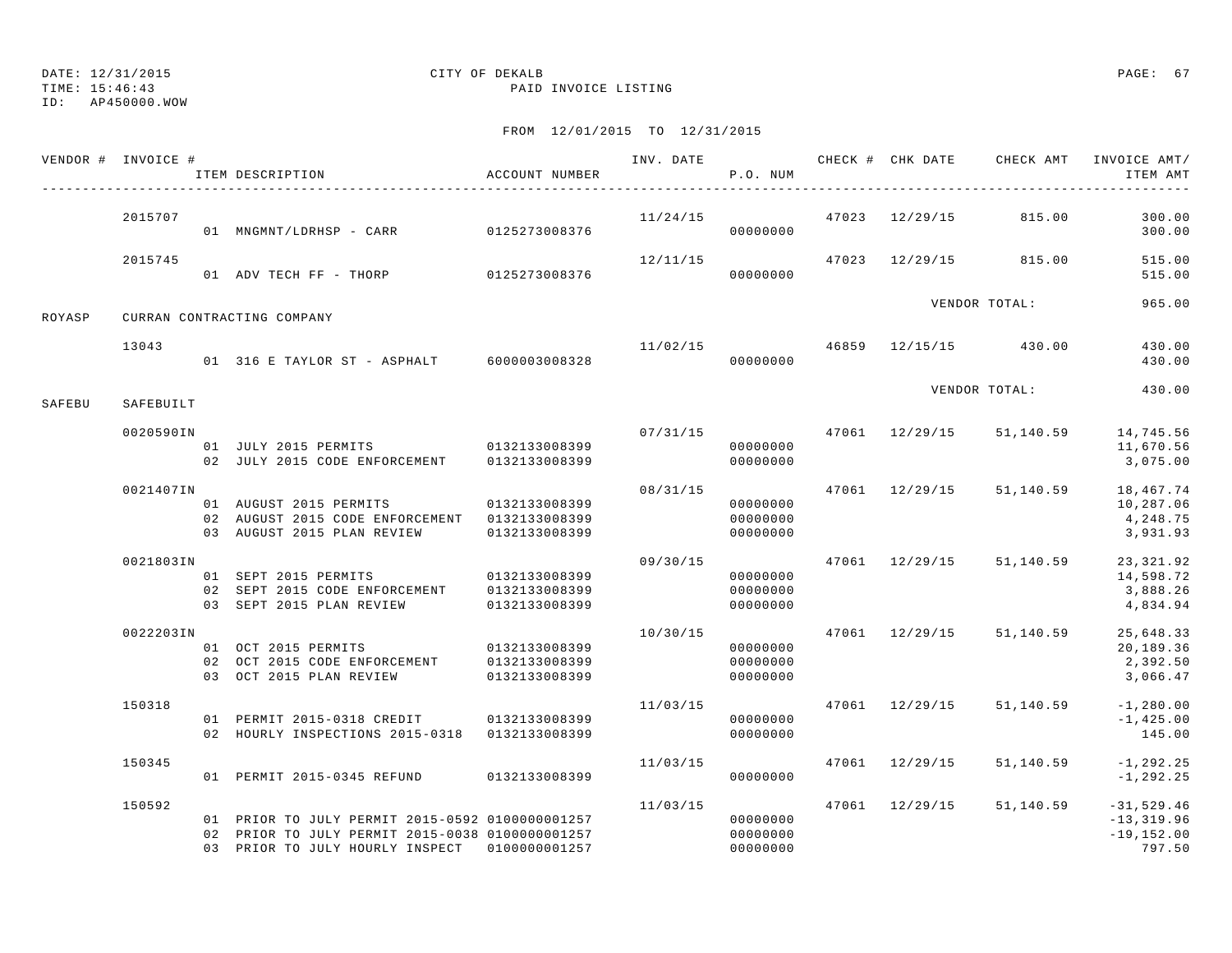TIME: 15:46:43 PAID INVOICE LISTING

ID: AP450000.WOW

|        | VENDOR # INVOICE #  | ITEM DESCRIPTION                                                                                                                               | ACCOUNT NUMBER |           | P.O. NUM             |  |                                                 | ITEM AMT                       |
|--------|---------------------|------------------------------------------------------------------------------------------------------------------------------------------------|----------------|-----------|----------------------|--|-------------------------------------------------|--------------------------------|
|        | 150592              |                                                                                                                                                |                | 11/03/15  | 00000000             |  | 47061 12/29/15 51,140.59 -31,529.46             | 145.00                         |
|        | OAKCREST SUPPLEMENT | 011 MAY/JUNE 2015 INSPECTIONS 0100000001257<br>02 MAY/JUNE/JULY PLAN REVIEW 0132133008399<br>03 JULY 2015 INSPECTIONS 0132133008399 0000000000 |                | 11/03/15  | 00000000<br>00000000 |  | 47061 12/29/15 51,140.59 3,058.75               | 1,232.50<br>376.25<br>1,450.00 |
| SAUMFG | SAUBER MFG, CO.     |                                                                                                                                                |                |           |                      |  | VENDOR TOTAL:                                   | 51,140.59                      |
|        | PSI172127           | 01 INSTALL PORTS HYDRAULIC TANK 6000002008226<br>02 INSTALL PORTS HYDRAULIC TANK 6000003008315                                                 |                | 11/13/15  | 00000000<br>00000000 |  | 46860 12/15/15 2,060.65                         | 136.40<br>124.50<br>11.90      |
|        | PSI172167           | 01 AERIAL POWER UNIT INSPECTION 0130333008315<br>02 AERIAL POWER UNIT INSPECTION 0130332008226                                                 |                | 11/13/15  | 00000000<br>00000000 |  | 46860 12/15/15 2,060.65 1,277.60                | 909.50<br>368.10               |
|        | PSI172242           | 01 AERIAL/POWER UNIT INSPECTION 0130332008226<br>02 AERIAL/POWER UNIT INSPECTION 0130333008315                                                 |                | 11/19/15  | 00000000<br>00000000 |  | 46860 12/15/15 2,060.65                         | 646.65<br>246.65<br>400.00     |
|        | PSI172503           | 01 AERIAL/POWER UNIT INSPECTION 0130332008226<br>02 AERIAL/POWER UNIT INSPECTION 0130333008315                                                 |                | 12/14/15  | 00000000<br>00000000 |  | 47024 12/29/15 1,742.85 1,490.85                | 539.85<br>951.00               |
|        | PSI172504           | 01 CRANE/POWER UNTI INSPECTION 0130333008315                                                                                                   |                |           | 00000000             |  | $12/14/15$ $47024$ $12/29/15$ $1,742.85$        | 252.00<br>252.00               |
| SAUVAL |                     | SAUK VALLEY COMMUNITY COLLEGE                                                                                                                  |                |           |                      |  | VENDOR TOTAL:                                   | 3,803.50                       |
|        | 30998               | 01 SMOKE REG/FLASHOVER TRNG 0125273008376                                                                                                      |                | 000000000 |                      |  | $10/29/15$ $46861$ $12/15/15$ $2,800.00$        | 2,800.00<br>2,800.00           |
| SCSHE  |                     | SANGAMON COUNTY SHERIFF'S OFF.                                                                                                                 |                |           |                      |  | VENDOR TOTAL:                                   | 2,800.00                       |
|        | 12092015            |                                                                                                                                                |                |           |                      |  | $12/09/15$ $46724$ $12/10/15$ $42.00$           | 42.00<br>42.00                 |
| SHACOR | SHARE CORPORATION   |                                                                                                                                                |                |           |                      |  | VENDOR TOTAL:                                   | 42.00                          |
|        | 931963              |                                                                                                                                                |                |           |                      |  | $11/19/15$ $46862$ $12/15/15$ $120.32$ $120.32$ |                                |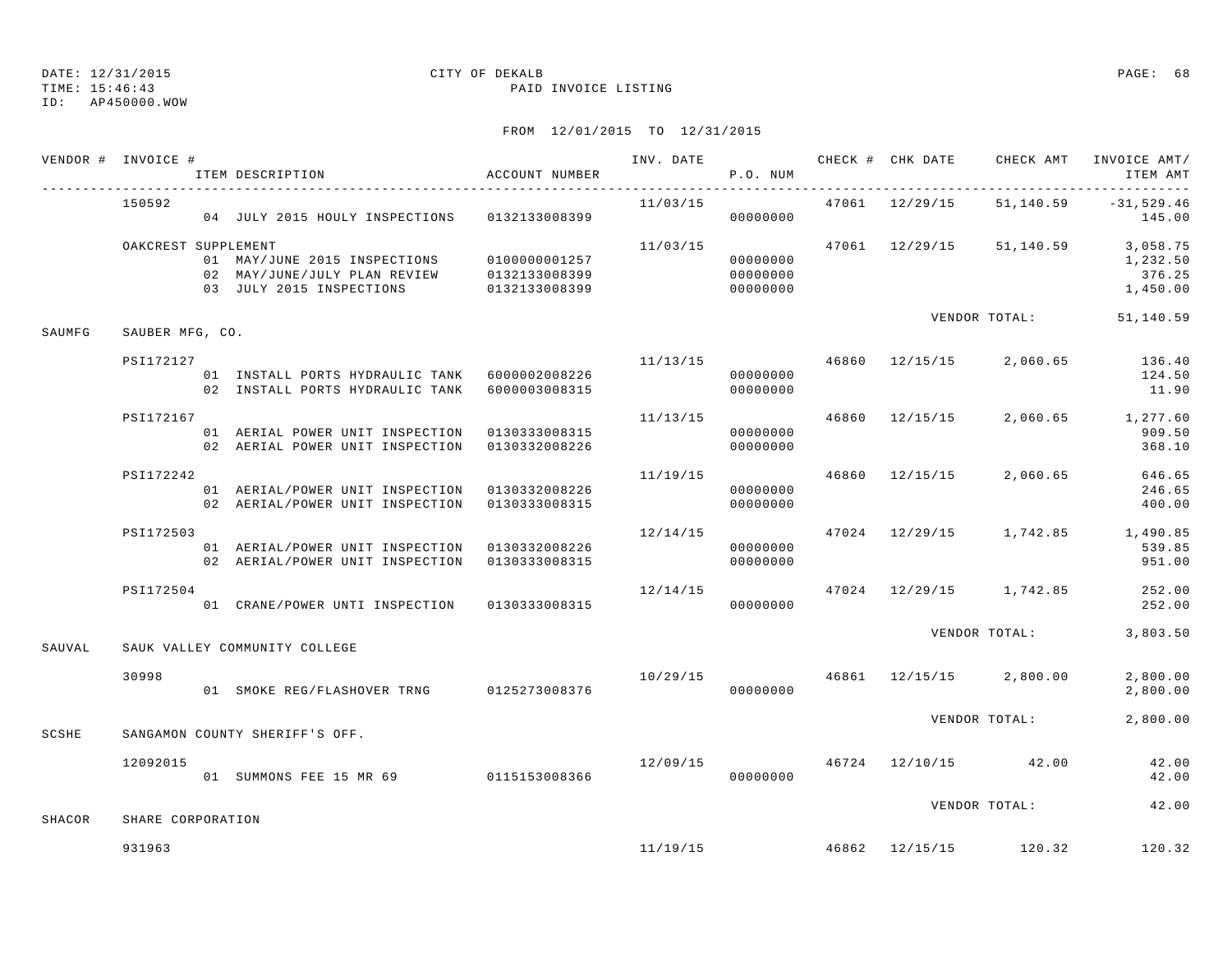TIME: 15:46:43 PAID INVOICE LISTING

ID: AP450000.WOW

|        | VENDOR # INVOICE #  | ITEM DESCRIPTION                            | ACCOUNT NUMBER | .                     | P.O. NUM |       |                                       | ITEM AMT             |
|--------|---------------------|---------------------------------------------|----------------|-----------------------|----------|-------|---------------------------------------|----------------------|
|        | 931963              | 01 RUBBER IN A CAN 0130332008226            |                | 11/19/15<br>000000000 |          |       | 46862 12/15/15 120.32                 | 120.32<br>120.32     |
| SHASUB |                     | SHAW SUBURBAN MEDIA GROUP                   |                |                       |          |       | VENDOR TOTAL:                         | 120.32               |
|        | 1116963             | 01 PUBLIC NOTICE 155 N THIRD 0132103008366  |                | 10/03/15              | 00000000 |       | 46863 12/15/15 2,128.60               | 78.60<br>78.60       |
|        | 1131501             | 01 TRUTH IN TAXATION 0117113008366          |                | 11/14/15              | 00000000 |       | 47025 12/29/15 480.60                 | 309.00<br>309.00     |
|        | 1133430             | 01 LEGAL NOTICE - BUHR 0132103008373        |                | 11/21/15              | 00000000 |       | 47025 12/29/15 480.60                 | 87.00<br>87.00       |
|        | 1133433             | 01 PUBLIC NOTICE - KV & SONS 0132103008373  |                | 11/21/15              | 00000000 | 47025 | 12/29/15 480.60                       | 84.60<br>84.60       |
|        | 1959117             | 01 HR ADVERTISEMENT                         | 0116103008333  | 10/05/15              | 00000000 |       | 46863 12/15/15 2,128.60               | 1,058.00<br>1,058.00 |
|        | 1972778             | 01 HR ADVERTISEMENT                         | 0116103008333  | 11/01/15              | 00000000 |       | 46863 12/15/15 2,128.60               | 992.00<br>992.00     |
| SHATIM | TIMOTHY W. SHARPE   |                                             |                |                       |          |       | VENDOR TOTAL:                         | 2,609.20             |
|        | 12102015            | 01 PRO SRVCS 10/15-12/15 0117113008342      |                | 12/10/15              | 00000000 |       | 47026 12/29/15 6,400.00               | 6,400.00<br>6,400.00 |
| SHEWIL |                     | THE SHERWIN WILLIAMS CO.                    |                |                       |          |       | VENDOR TOTAL:                         | 6,400.00             |
|        | 87071               | 01 (3) GALLONS PAINT 6000002008219          |                |                       | 00000000 |       | $12/03/15$ $47027$ $12/29/15$ $77.94$ | 77.94<br>77.94       |
| SIMGRI | SIMPLEXGRINNELL     |                                             |                |                       |          |       | VENDOR TOTAL:                         | 77.94                |
|        | 81918497            | 01 ALARM DETECTION MONITORING 6500004008450 |                | 11/10/15              | 00000000 |       | 46864 12/15/15 473.00                 | 473.00<br>473.00     |
| SIRFIN | SIRCHIE FINGERPRINT |                                             |                |                       |          |       | VENDOR TOTAL:                         | 473.00               |
|        | 0234153IN           |                                             |                |                       | 12/11/15 |       | 47028 12/29/15 853.48                 | 853.48               |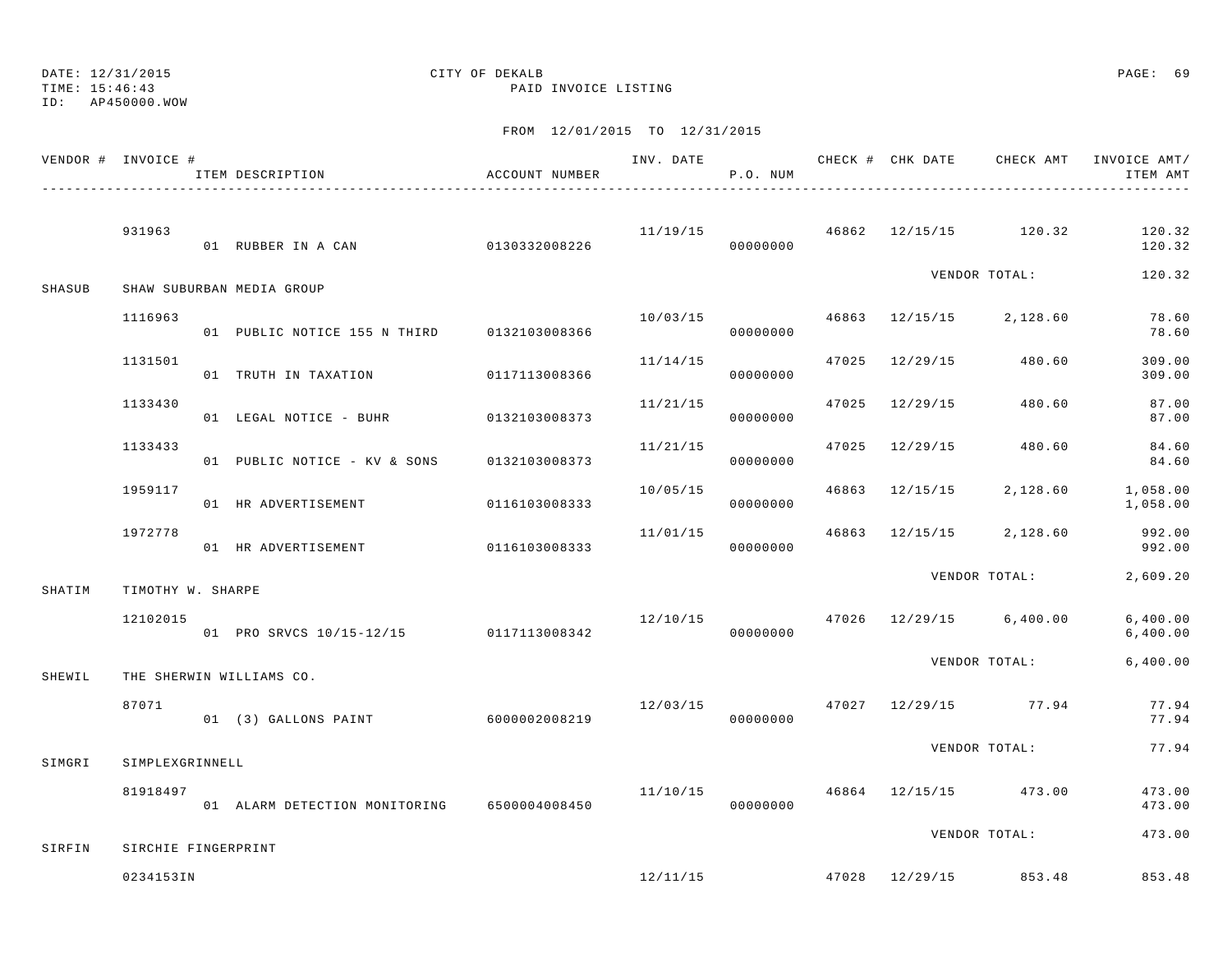TIME: 15:46:43 PAID INVOICE LISTING ID: AP450000.WOW

# DATE: 12/31/2015 CITY OF DEKALB PAGE: 70

|        | VENDOR # INVOICE #          | ITEM DESCRIPTION<br>---------------------------------                                                                    | ACCOUNT NUMBER                                                   | INV. DATE      | P.O. NUM                                     |       | CHECK # CHK DATE CHECK AMT             | INVOICE AMT/<br>ITEM AMT                      |
|--------|-----------------------------|--------------------------------------------------------------------------------------------------------------------------|------------------------------------------------------------------|----------------|----------------------------------------------|-------|----------------------------------------|-----------------------------------------------|
|        | 0234153IN                   | 01 FINGERPRINTING SUPPLIES 0120242008242                                                                                 |                                                                  |                | 00000000                                     |       | $12/11/15$ $47028$ $12/29/15$ $853.48$ | 853.48<br>853.48                              |
| SIXCON |                             | SIXEL CONSULTING GROUP, INC                                                                                              |                                                                  |                |                                              |       | VENDOR TOTAL:                          | 853.48                                        |
|        | DKB121501                   | 01 GOVERNANCE STUDY - 75% COMPLT 1300003008343                                                                           |                                                                  | 12/07/15       | 00000000                                     |       | 47029 12/29/15 14,625.00               | 14,625.00<br>14,625.00                        |
| SMIAMU | SMITH AMUNDSEN              |                                                                                                                          |                                                                  |                |                                              |       | VENDOR TOTAL:                          | 14,625.00                                     |
|        | 479956                      | 01 PRO LGL FEES 15 MR 230                                                                                                | 7200003008366                                                    | 10/08/15       | 00000000                                     |       | 46865 12/15/15 7,250.00                | 6,600.00<br>6,600.00                          |
|        | 481358                      | 01 PRO LGL FEES 15 MR 230 7200003008366                                                                                  |                                                                  | 11/03/15       | 00000000                                     | 46865 | 12/15/15 7,250.00                      | 650.00<br>650.00                              |
| SNOTOM | TOM SNOW                    |                                                                                                                          |                                                                  |                |                                              |       |                                        | VENDOR TOTAL: 7,250.00                        |
|        | 11122015                    | 01 WATER REFUND #3003141400-00 6000000063444                                                                             |                                                                  | 11/12/15 46866 | 00000000                                     |       | 12/15/15 125.00                        | 125.00<br>125.00                              |
| SPEFX  | SPECIAL FX                  |                                                                                                                          |                                                                  |                |                                              |       | VENDOR TOTAL:                          | 125.00                                        |
|        | 40845                       | 01 POLO SHIRTS, KEC AVIATION 6500003008373                                                                               |                                                                  | 11/27/15       | 00000000                                     |       | 47030 12/29/15 294.00                  | 294.00<br>294.00                              |
| SPRINT | SPRINT PCS                  |                                                                                                                          |                                                                  |                |                                              |       | VENDOR TOTAL:                          | 294.00                                        |
|        | 621578810096                | 01 CDMA TELEMENTRY                                                                                                       | 0125263008337                                                    | 11/29/15       | 00000000                                     |       | 47031 12/29/15 25.56                   | 25.56<br>25.56                                |
|        | SPYGLASS THE SPYGLASS GROUP |                                                                                                                          |                                                                  |                |                                              |       | VENDOR TOTAL:                          | 25.56                                         |
|        | 11302015                    | 01 CONSULTING FEE - PHASE 2<br>02 CONSULTING FEE - PHASE 2<br>03 CONSULTING FEE - PHASE 2<br>04 CONSULTING FEE - PHASE 2 | 0117123008337<br>6000003008337<br>0120213008337<br>0117123008337 | 11/30/15       | 00000000<br>00000000<br>00000000<br>00000000 | 46718 | 12/03/15 2,143.20                      | 1,711.32<br>79.32<br>373.32<br>79.32<br>79.32 |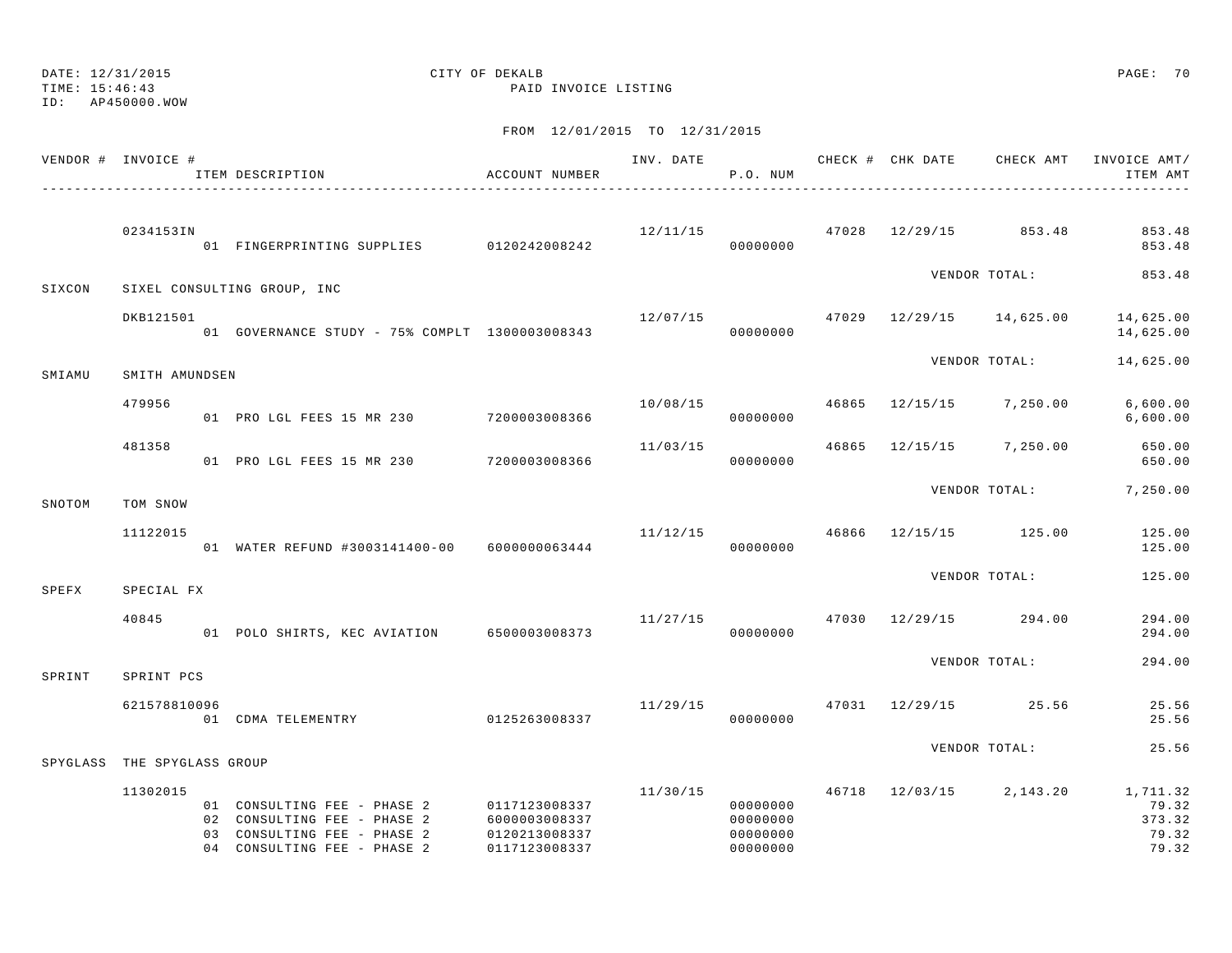TIME: 15:46:43 PAID INVOICE LISTING ID: AP450000.WOW

### FROM 12/01/2015 TO 12/31/2015

|         | VENDOR # INVOICE #     | ACCOUNT NUMBER<br>ITEM DESCRIPTION              |               | INV. DATE                            | P.O. NUM |  | CHECK # CHK DATE CHECK AMT INVOICE AMT/ | ITEM AMT                |
|---------|------------------------|-------------------------------------------------|---------------|--------------------------------------|----------|--|-----------------------------------------|-------------------------|
|         | 11302015               |                                                 |               | 11/30/15                             |          |  | 46718 12/03/15 2,143.20                 | 1,711.32                |
|         |                        |                                                 |               |                                      | 00000000 |  |                                         | 775.20                  |
|         |                        |                                                 |               |                                      | 00000000 |  |                                         | 79.32                   |
|         |                        | 07 CONSULTING FEE - PHASE 2                     | 6500003008337 |                                      | 00000000 |  |                                         | 245.52                  |
|         | 11302015A              |                                                 |               | 11/30/15                             |          |  | 46718 12/03/15 2,143.20                 | 431.88                  |
|         |                        | 01 CONSULTING FEE - PHASE 2                     | 0117123008337 |                                      | 00000000 |  |                                         | 10.83                   |
|         |                        | 02 CONSULTING FEE - PHASE 2                     | 0117123008337 |                                      | 00000000 |  |                                         | 4.95                    |
|         |                        | 03 CONSULTING FEE - PHASE 2                     | 0117123008337 |                                      | 00000000 |  |                                         | 371.50                  |
|         |                        | 04 CONSULTING FEE - PHASE 2                     | 6500003008337 |                                      | 00000000 |  |                                         | 16.70                   |
|         |                        | 05 CONSULTING FEE - PHASE 2                     | 0125263008337 |                                      | 00000000 |  |                                         | 0.55                    |
|         |                        | 06 CONSULTING FEE - PHASE 2                     | 0120213008337 |                                      | 00000000 |  |                                         | 6.11                    |
|         |                        | 07 CONSULTING FEE - PHASE 2                     | 0130313008337 |                                      | 00000000 |  |                                         | 0.11                    |
|         |                        | 08 CONSULTING FEE - PHASE 2                     | 0117123008337 |                                      | 00000000 |  |                                         | 21.13                   |
| STAASS  |                        | STANARD & ASSOCIATES, INC.                      |               |                                      |          |  | VENDOR TOTAL:                           | 2, 143.20               |
|         | SA000029688            |                                                 |               | 10/29/15                             |          |  | 46867 12/15/15 1,246.40                 | 1,246.40                |
|         |                        | 01 ENTRY LEVEL FIRE EXAM 10/24/15 0116103008333 |               |                                      | 00000000 |  |                                         | 1,246.40                |
|         |                        |                                                 |               |                                      |          |  | VENDOR TOTAL:                           | 1,246.40                |
| STAFIR2 |                        | ILLINOIS OFFICE OF STATE FIRE                   |               |                                      |          |  |                                         |                         |
|         | 5125071040             |                                                 |               |                                      |          |  | $11/13/15$ $46868$ $12/15/15$ 75.00     | 75.00                   |
|         |                        | 01 ANNUAL RENEWAL - PD 0130323008385            |               |                                      | 00000000 |  |                                         | 75.00                   |
| STAROO  | STANDARD ROOFING       |                                                 |               |                                      |          |  | VENDOR TOTAL:                           | 75.00                   |
|         |                        |                                                 |               |                                      |          |  |                                         |                         |
|         | 16957                  | 01 CRANE SERVICE - OLD ANTENNA 6500003008313    |               | 11/12/15                             | 00000000 |  | 46869 12/15/15 300.00                   | 300.00<br>300.00        |
|         |                        |                                                 |               |                                      |          |  |                                         |                         |
| STEJUD  | JUDY STEINEGEWEG       |                                                 |               |                                      |          |  | VENDOR TOTAL:                           | 300.00                  |
|         |                        |                                                 |               |                                      |          |  |                                         |                         |
|         | 12012015               |                                                 |               |                                      |          |  | $12/01/15$ $46870$ $12/15/15$ $136.32$  | 136.32                  |
|         |                        | 01 WATER REFUND #0201004020-01 6000000063444    |               |                                      | 00000000 |  |                                         | 136.32                  |
|         |                        |                                                 |               |                                      |          |  | VENDOR TOTAL:                           | 136.32                  |
| STRPLU  | STRYPES PLUS MORE INC. |                                                 |               |                                      |          |  |                                         |                         |
|         | 13147                  |                                                 |               | $11/18/15$ $46871$ $12/15/15$ 500.00 |          |  |                                         | 500.00                  |
|         |                        | 01 CFH VEHICLE - LETTERING/STRIPE 0120212008248 |               |                                      | 00000000 |  |                                         | 500.00                  |
|         |                        |                                                 |               |                                      |          |  |                                         | $E \cap \cap \cap \cap$ |
|         |                        |                                                 |               |                                      |          |  | <b>WENDOD BOBAT</b> .                   |                         |

VENDOR TOTAL: 500.00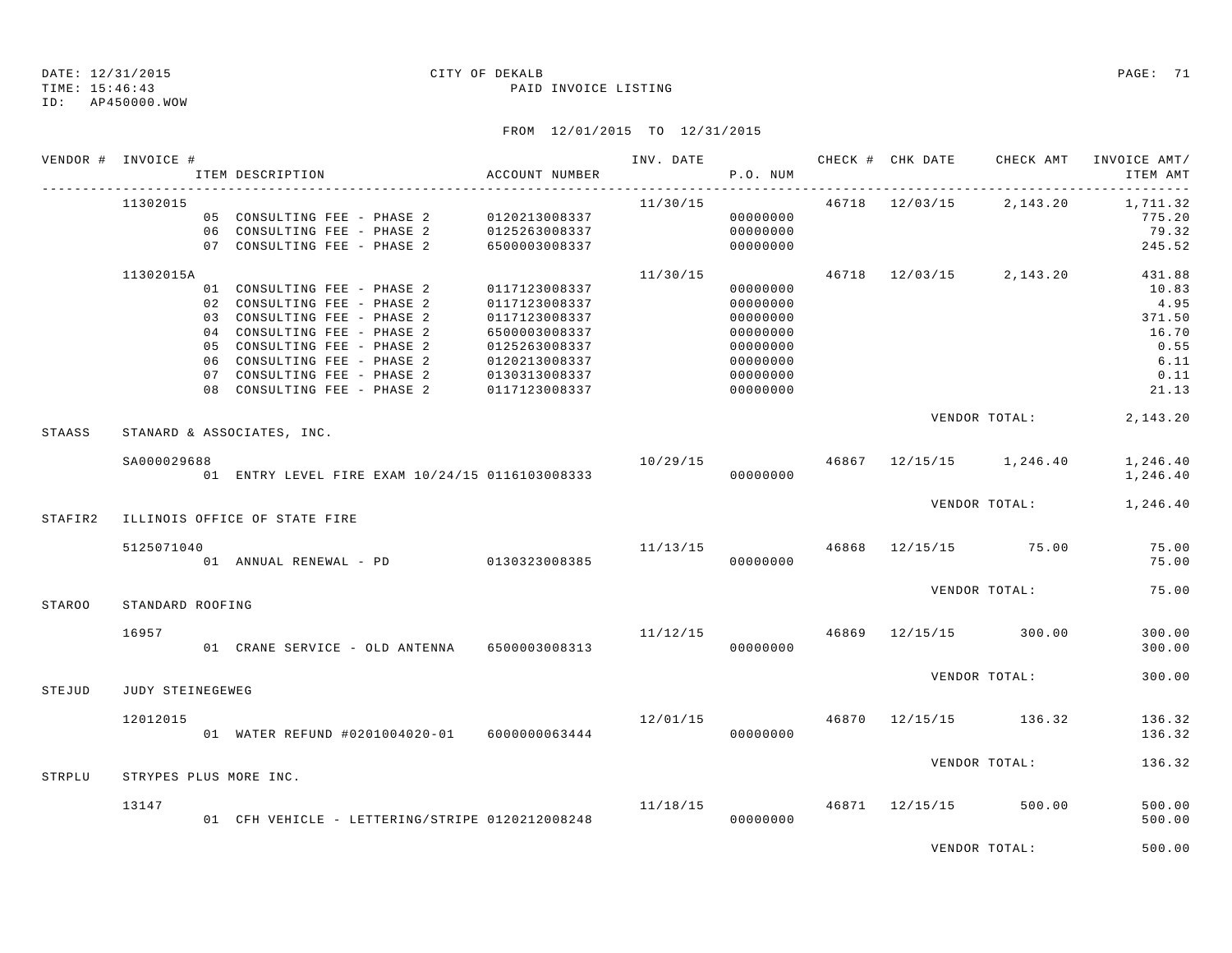## TIME: 15:46:43 PAID INVOICE LISTING

## ID: AP450000.WOW

# DATE: 12/31/2015 CITY OF DEKALB PAGE: 72

|         | VENDOR # INVOICE #  | ITEM DESCRIPTION                               | ACCOUNT NUMBER |          | P.O. NUM |  |                          | INVOICE AMT/<br>ITEM AMT |
|---------|---------------------|------------------------------------------------|----------------|----------|----------|--|--------------------------|--------------------------|
| SUBLAB  |                     | SUBURBAN LABORATORIES, INC.                    |                |          |          |  |                          |                          |
|         | 128551              | 01 RADIOLOGICAL ELEMENTS TESTING 6000003008356 |                | 10/31/15 | 00000000 |  | 46872 12/15/15 185.00    | 185.00<br>185.00         |
| SUCCESS |                     | SUCCESSORIES.COM, LLC                          |                |          |          |  | VENDOR TOTAL:            | 185.00                   |
|         | IN5671244           | 01 2016 WALL CALENDAR 0117112008204            |                | 12/08/15 | 00000000 |  | 47032 12/29/15 39.98     | 39.98<br>39.98           |
| SUGA    |                     | SUNGARD PUBLIC SECTOR USERS'                   |                |          |          |  | VENDOR TOTAL:            | 39.98                    |
|         | DEKA2016            | 01 PD T SMITH '16 RNWL MMBRSHP 0120233008375   |                | 11/01/15 | 00000000 |  | 46873 12/15/15 195.00    | 195.00<br>195.00         |
| SUNDOG  | SUNDOGIT INC.       |                                                |                |          |          |  | VENDOR TOTAL:            | 195.00                   |
|         | CW35712             | 01 PROACTIVE ANTIVIRUS 0117122008285           |                | 11/15/15 | 00000000 |  | 46874 12/15/15 778.50    | 103.50<br>103.50         |
|         | CW35796             | 01 ANTIVIRUS PROTECTION DEC-FEB 0117124008450  |                | 12/01/15 | 00000000 |  | 46874 12/15/15 778.50    | 675.00<br>675.00         |
| SUNPUB  |                     | SUNGARD PUBLIC SECTOR, INC.                    |                |          |          |  | VENDOR TOTAL:            | 778.50                   |
|         | 110957              | 01 ONESOLUTION FREEDOM 5355006008515           |                | 11/23/15 | 00000000 |  | 47033 12/29/15 12,780.00 | 11,500.00<br>11,500.00   |
|         | 111128              | 01 MCT PROJECT MANAGEMENT SRVCS 5355006008515  |                | 11/25/15 | 00000000 |  | 47033 12/29/15 12,780.00 | 1,280.00<br>1,280.00     |
| SURCEN  | <b>BURDEN SALES</b> |                                                |                |          |          |  |                          | VENDOR TOTAL: 12,780.00  |
|         | P075706001019       | 01 LUMEN LED FLOOD LIGHT 6500002008218         |                | 11/25/15 | 00000000 |  | 47034 12/29/15 93.25     | 93.25<br>93.25           |
| SWHEA   |                     | S&W HEALTHCARE CORPORATION                     |                |          |          |  | VENDOR TOTAL:            | 93.25                    |
|         | 215410              | 01 CHART PAPERS, NITRILE GLOVES  0125272008241 |                | 11/18/15 | 00000000 |  | 46875 12/15/15 211.00    | 211.00<br>211.00         |
|         |                     |                                                |                |          |          |  | VENDOR TOTAL:            | 211.00                   |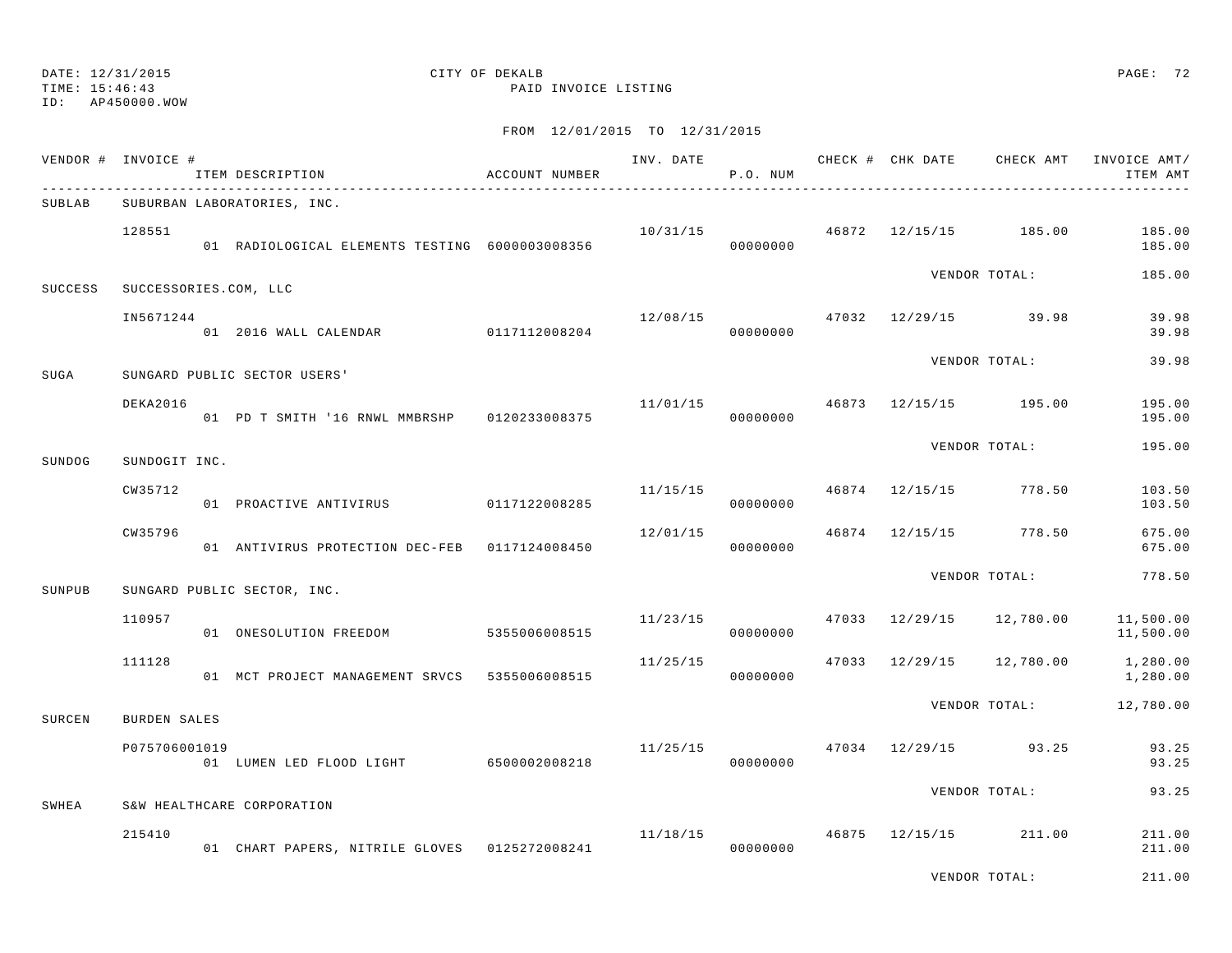TIME: 15:46:43 PAID INVOICE LISTING

ID: AP450000.WOW

|        | VENDOR # INVOICE #<br>------------------------ | ITEM DESCRIPTION<br>-------------------------            | ACCOUNT NUMBER |          | P.O. NUM |  |                                                  | ITEM AMT             |
|--------|------------------------------------------------|----------------------------------------------------------|----------------|----------|----------|--|--------------------------------------------------|----------------------|
| SYCCHA |                                                | SYCAMORE CHAMBER OF COMMERCE                             |                |          |          |  |                                                  |                      |
|        | 23567                                          | 11/09/15<br>00000000 01 AIRPORT MEMBERSHIP 6500003008375 |                |          |          |  | $11/09/15$ $46876$ $12/15/15$ $230.00$           | 230.00<br>230.00     |
| TALSAN | SANDRA TALLEY                                  |                                                          |                |          |          |  | VENDOR TOTAL:                                    | 230.00               |
|        | 12042015                                       |                                                          |                |          |          |  | $12/04/15$ $47035$ $12/29/15$ $2.37$             | 2.37<br>2.37         |
| TARGET | TARGET CORPORATION                             |                                                          |                |          |          |  | VENDOR TOTAL:                                    | 2.37                 |
|        | 12102015                                       | 01 FY16 TIF REBATE YR 2015 1400003008344                 |                | 12/10/15 | 00000000 |  | 47036 12/29/15 154,947.59 154,947.59             | 154,947.59           |
| TASER  | TASER INTERNATIONAL                            |                                                          |                |          |          |  | VENDOR TOTAL: 154,947.59                         |                      |
|        | SI1419171                                      | <br>01 BATTERY PACK (2) 0120222008242                    |                |          | 00000000 |  | $11/18/15$ $46877$ $12/15/15$ $2,655.92$ $95.65$ | 95.65                |
|        | SI1419451                                      | 01 15' CARTRIDGE 6120222008242                           |                | 11/20/15 | 00000000 |  | 46877 12/15/15 2,655.92                          | 2,560.27<br>2,560.27 |
| TERSUP | TERMINAL SUPPLY CO                             |                                                          |                |          |          |  | VENDOR TOTAL:                                    | 2,655.92             |
|        | 6587700                                        | 01 POWER CONNECTOR                                       | 0130332008226  | 11/13/15 | 00000000 |  | 46878 12/15/15 21.27                             | 21.27<br>21.27       |
|        | 7001700                                        | 01 PIGTAIL                                               | 0130332008226  | 12/02/15 | 00000000 |  | 47037 12/29/15 24.25                             | 24.25<br>24.25       |
| THESIG | THE SIGN SHOP/DEKALB                           |                                                          |                |          |          |  | VENDOR TOTAL:                                    | 45.52                |
|        | 22481                                          | 01 (3) 4X6 BANNERS                                       | 0115152008202  | 11/12/15 | 00000000 |  | 47038 12/29/15 504.00                            | 504.00<br>504.00     |
|        | 22509                                          | 01 TACTICAL SHIELDS LETTERING 0120222008242              |                | 12/01/15 | 00000000 |  | 46879 12/15/15 50.00                             | 50.00<br>50.00       |
| THOJAR | JARED THORP                                    |                                                          |                |          |          |  | VENDOR TOTAL:                                    | 554.00               |
|        | 11202015                                       |                                                          |                |          | 11/20/15 |  | D000995 12/29/15 20.53                           | 20.53                |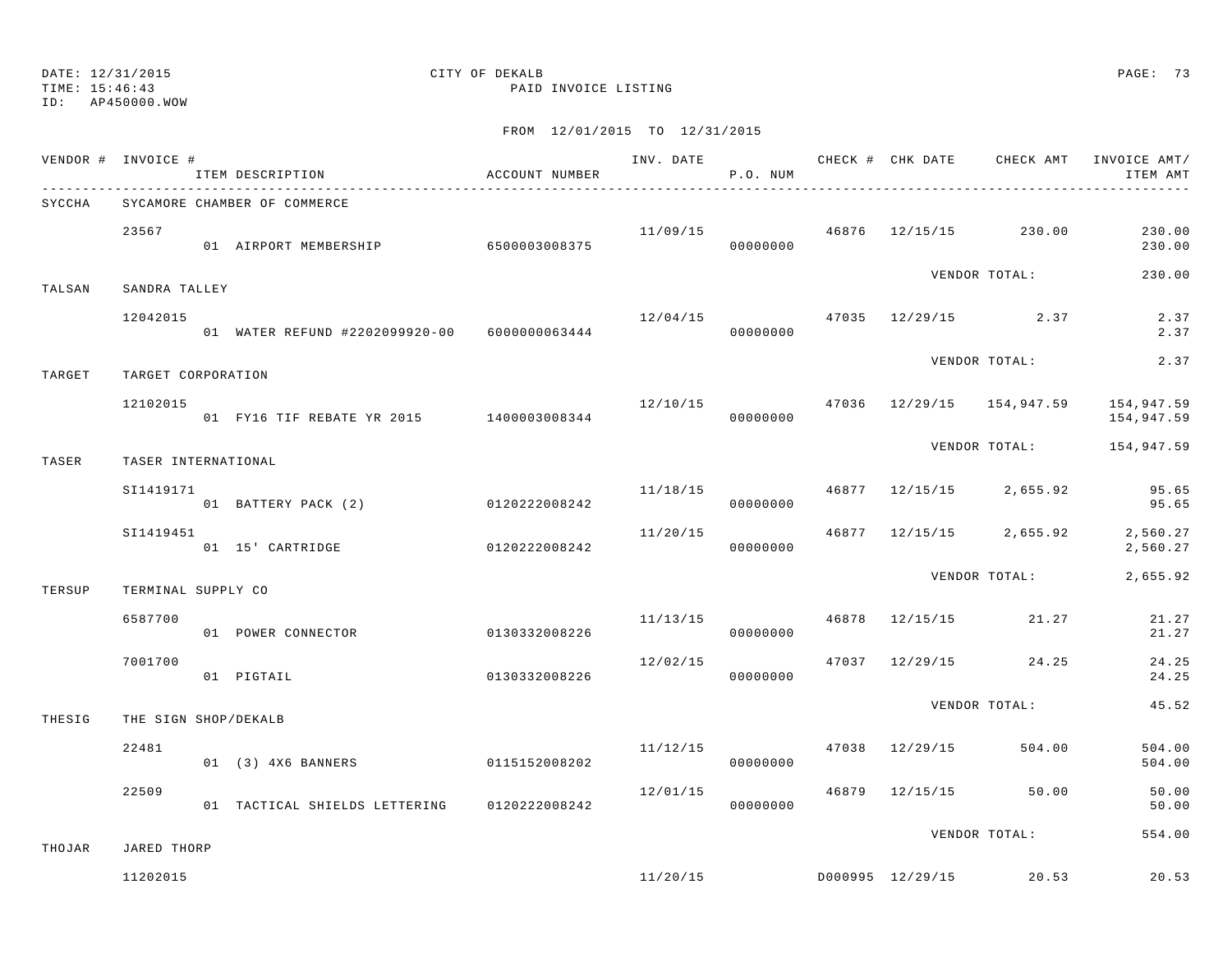ID: AP450000.WOW

|        | VENDOR # INVOICE # | ITEM DESCRIPTION                                | ACCOUNT NUMBER |                      | P.O. NUM |  |                                            | INV. DATE 6 7 200 CHECK # CHK DATE 6 CHECK AMT INVOICE AMT<br>ITEM AMT |
|--------|--------------------|-------------------------------------------------|----------------|----------------------|----------|--|--------------------------------------------|------------------------------------------------------------------------|
|        | 11202015           | 1202015<br>01 TRAINING REIMB 0125273008376      |                |                      |          |  | $11/20/15$ $D000995$ $12/29/15$ $20.53$    | 20.53<br>20.53                                                         |
| THOMIC | MICHAEL THOMAS     |                                                 |                |                      |          |  | VENDOR TOTAL:                              | 20.53                                                                  |
|        | 12042015           | 01 TRAVEL REIMB 0125273008376                   |                |                      | 00000000 |  |                                            | 48.98<br>48.98                                                         |
| TRARIS |                    | TRANSUNION RISK & RISK ALTERNA                  |                |                      |          |  | VENDOR TOTAL:                              | 48.98                                                                  |
|        | 12012015           | 01 PD #198499 0120242008243                     |                | 000000000            |          |  | $12/01/15$ $47039$ $12/29/15$ $97.50$      | 97.50<br>97.50                                                         |
| TSYS   | TSYS               |                                                 |                |                      |          |  | VENDOR TOTAL:                              | 97.50                                                                  |
|        | 11022015           | 01 OCT 2015 CITY HALL CREDIT CARD 6000003008342 |                |                      | 00000000 |  | $11/02/15$ $D000989$ $12/15/15$ $1,822.69$ | 1,822.69<br>1,822.69                                                   |
| UNIDEN |                    | UNIFORM DEN EAST, INC.                          |                |                      |          |  | VENDOR TOTAL:                              | 1,822.69                                                               |
|        | 42575              | 01 UNIFORMS - FOWLER 0120232008270              |                |                      | 00000000 |  |                                            | $11/10/15$ $46880$ $12/15/15$ $280.99$ $280.99$<br>280.99              |
|        | 4257501            | 01 NAMEPLATE/SHIRTS                             | 0120232008270  | 12/02/15<br>00000000 |          |  | 47040 12/29/15 130.72                      | 130.72<br>130.72                                                       |
| UNIHEA | UNITED HEALTHCARE  |                                                 |                |                      |          |  | VENDOR TOTAL:                              | 411.71                                                                 |
|        | 03262015           | 01 AMBULANCE REIMB 15-1223 0100000063423        |                |                      | 00000000 |  | 03/26/15 46881 12/15/15 689.35             | 689.35<br>689.35                                                       |
| UNISHE |                    | UNIVERSITY SHELL, INC.                          |                |                      |          |  | VENDOR TOTAL:                              | 689.35                                                                 |
|        | 52478              | 01 PD FUEL                                      | 0120212008245  | 11/04/15             | 00000000 |  | 46882 12/15/15 39.15                       | 14.65<br>14.65                                                         |
|        | 52553              | 01 PD FUEL                                      | 0120212008245  |                      | 00000000 |  | $11/17/15$ $46882$ $12/15/15$ $39.15$      | 24.50<br>24.50                                                         |
|        |                    |                                                 |                |                      |          |  | VENDOR TOTAL:                              | 39.15                                                                  |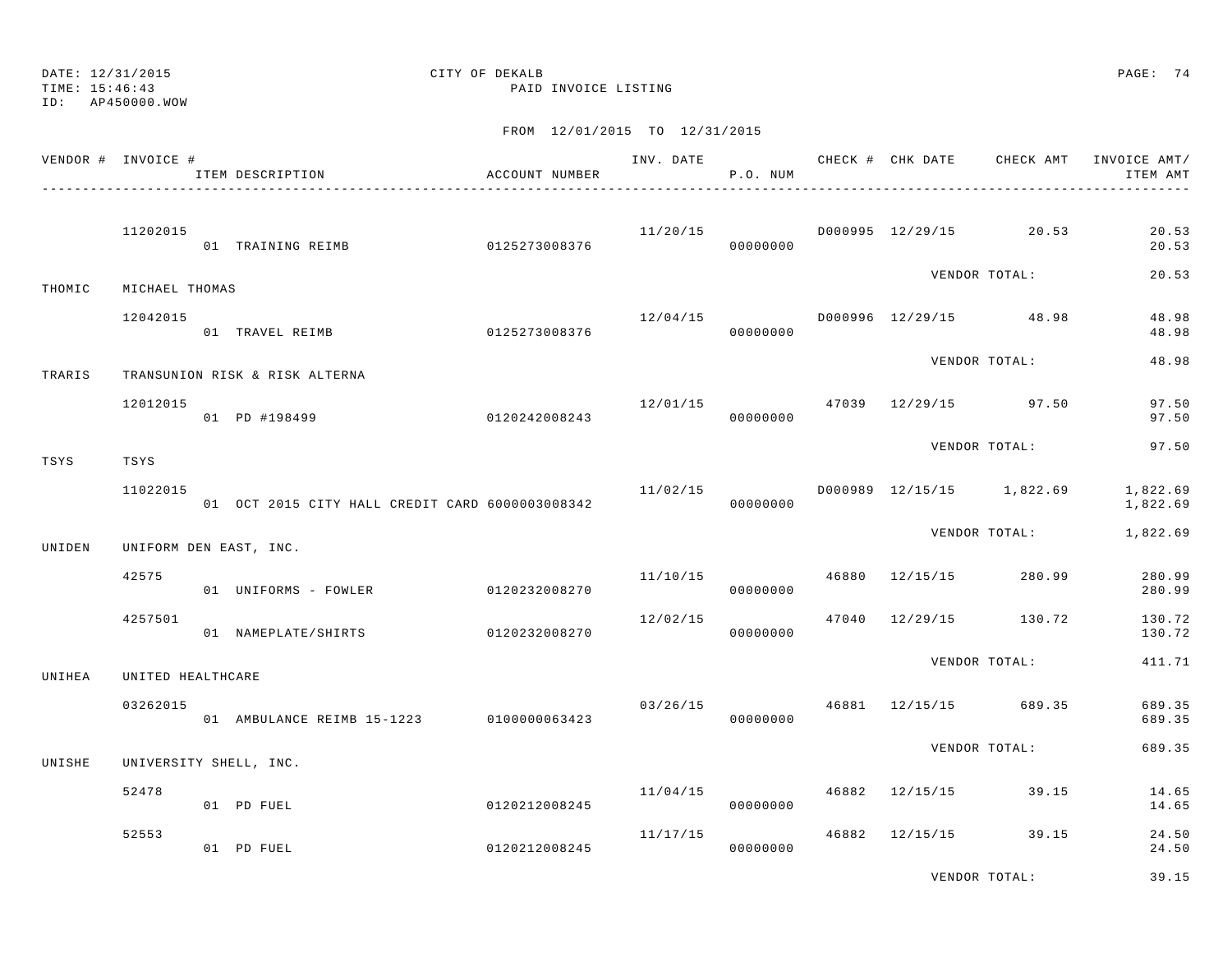TIME: 15:46:43 PAID INVOICE LISTING

ID: AP450000.WOW

|        | VENDOR # INVOICE # | ITEM DESCRIPTION                                           | ACCOUNT NUMBER                 |          | P.O. NUM             |                |                         | INV. DATE 6 7 200 CHECK # CHK DATE 6 CHECK AMT INVOICE AMT/<br>ITEM AMT |
|--------|--------------------|------------------------------------------------------------|--------------------------------|----------|----------------------|----------------|-------------------------|-------------------------------------------------------------------------|
| UOFILL |                    | UNIVERSITY OF ILLINOIS-GAR                                 |                                |          |                      |                |                         |                                                                         |
|        | UFINT487           | 01 FIRE/ARSON INVEST.-MILLER 0125273008376                 |                                | 11/23/15 | 00000000             |                | 47041 12/29/15 700.00   | 400.00<br>400.00                                                        |
|        | UFINT518           | 01 TACTICS/STRATEGY - LYNCH 0125273008376                  |                                | 11/30/15 | 00000000             | 47041 12/29/15 | 700.00                  | 300.00<br>300.00                                                        |
|        |                    | UOFILLSP UNIVERSITY OF ILLINOIS                            |                                |          |                      |                | VENDOR TOTAL:           | 700.00                                                                  |
|        | UFINT075           | 01 FIRE PRV 9/14, INSTR 9/21 0125273008376                 |                                | 10/12/15 | 00000000             |                | 47042 12/29/15 1,200.00 | 1,200.00<br>1,200.00                                                    |
|        | UFINT297           | 01 VHCLE/MCHNRY OPS 10/26/15 0125273008376                 |                                | 11/05/15 | 00000000             | 46883 12/15/15 | 1,800.00                | 800.00<br>800.00                                                        |
|        | UFINT325           | 01 FIRE/ARSON INVEST. 11/2/15 0125273008376                |                                | 11/09/15 | 00000000             | 46883 12/15/15 | 1,800.00                | 400.00<br>400.00                                                        |
|        | UFINT348           | 01 MANAGEMENT - 11/2/15 0125273008376                      |                                | 11/11/15 | 00000000             |                | 46883 12/15/15 1,800.00 | 600.00<br>600.00                                                        |
| UPS    |                    | UNITED PARCEL SERVICE                                      |                                |          |                      |                | VENDOR TOTAL:           | 3,000.00                                                                |
|        | 00007WX103455      | 01 FRIEGHT<br>02 FRIEGHT                                   | 0130332008230<br>6000003008305 | 11/07/15 | 00000000<br>00000000 |                | 46884 12/15/15 23.70    | 20.58<br>18.12<br>2.46                                                  |
|        | 00007WX103465      | 01 FRIEGHT                                                 | 6000003008305                  | 11/14/15 | 00000000             |                | 46884 12/15/15 23.70    | 3.12<br>3.12                                                            |
|        | 00007WX103485      | 01 GEAR WASH PACKAGE<br>02 WINNEBAGE HEALTH DEPT. PKG      | 0125263008305<br>6000003008305 | 11/28/15 | 00000000<br>00000000 |                | 47043 12/29/15 12.70    | 12.70<br>3.54<br>9.16                                                   |
| USBANK |                    | U.S. BANK NATIONAL ASSOCIATION                             |                                |          |                      |                | VENDOR TOTAL:           | 36.40                                                                   |
|        | 291358620          | 01 500-0326508-000 DEC 2015 0125263008310                  |                                | 11/30/15 | 00000000             |                | 46719 12/03/15 501.03   | 501.03<br>501.03                                                        |
|        | 292145018          | 01 500-0332992-000 DEC 2015<br>02 500-0338939-000 DEC 2015 | 0120223008310<br>0120223008310 | 12/01/15 | 00000000<br>00000000 |                | 46713 12/01/15 1,992.95 | 1,992.95<br>113.76<br>330.00                                            |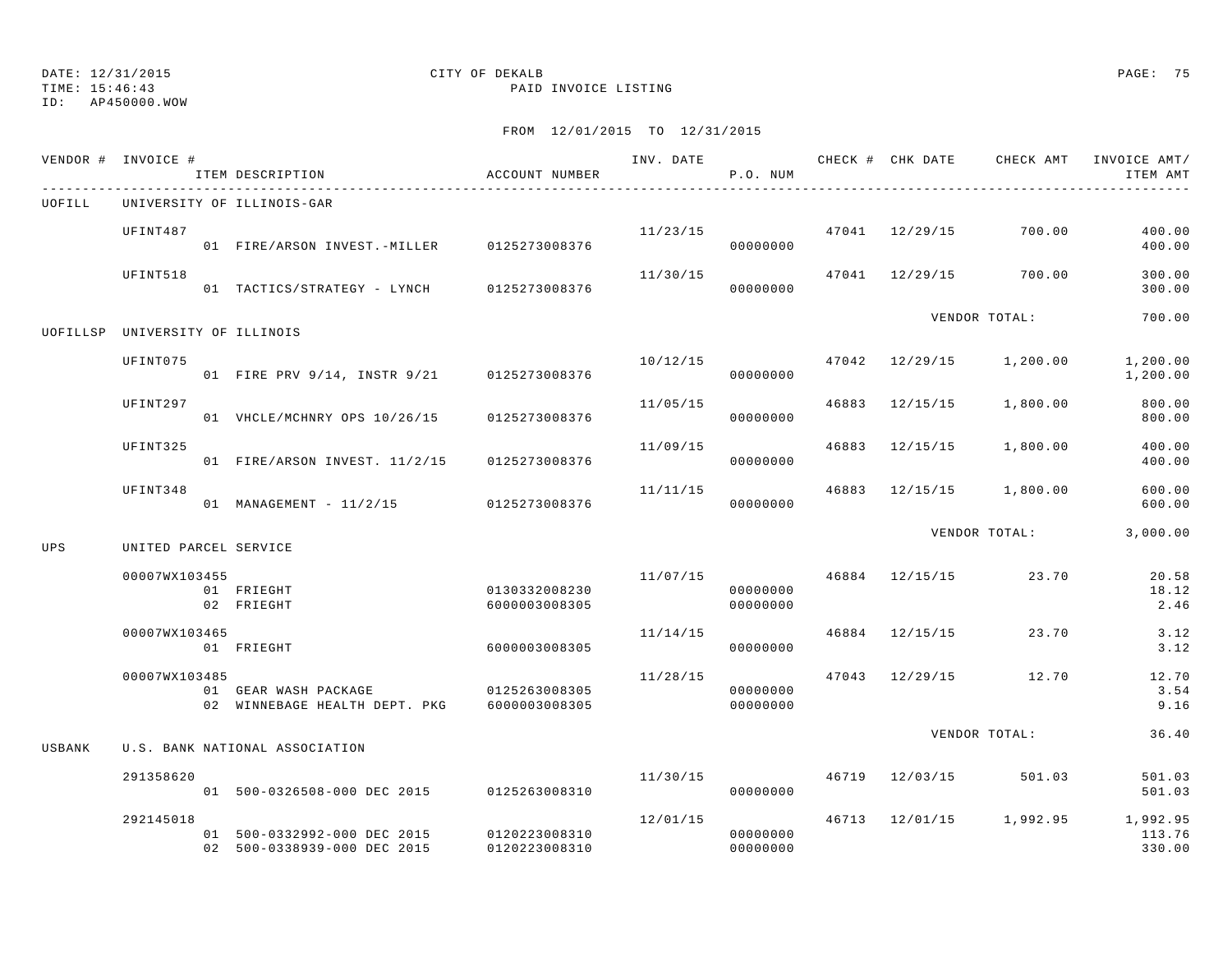TIME: 15:46:43 PAID INVOICE LISTING ID: AP450000.WOW

# DATE: 12/31/2015 CITY OF DEKALB PAGE: 76

|            | VENDOR # INVOICE #    |     | ITEM DESCRIPTION                              | ACCOUNT NUMBER | INV. DATE | P.O. NUM | CHECK # CHK DATE | CHECK AMT                                | INVOICE AMT/<br>ITEM AMT |
|------------|-----------------------|-----|-----------------------------------------------|----------------|-----------|----------|------------------|------------------------------------------|--------------------------|
|            | 292145018             |     |                                               |                | 12/01/15  |          | 46713 12/01/15   | 1,992.95                                 | 1,992.95                 |
|            |                       |     | 03 500-0338939-000 DEC 2015 0115153008310     |                |           | 00000000 |                  |                                          | 99.90                    |
|            |                       |     | 04 500-0338939-000 DEC 2015                   | 0130333008310  |           | 00000000 |                  |                                          | 99.90                    |
|            |                       |     | 05 500-0338939-000 DEC 2015                   | 0115153008310  |           | 00000000 |                  |                                          | 99.90                    |
|            |                       |     | 06 500-0366742-000 DEC 2015                   | 0117123008310  |           | 00000000 |                  |                                          | 109.94                   |
|            |                       |     | 07 500-0366743-000 DEC 2015                   | 0115153008310  |           | 00000000 |                  |                                          | 100.00                   |
|            |                       |     | 08 500-0366745-000 DEC 2015                   | 0117123008310  |           | 00000000 |                  |                                          | 253.68                   |
|            |                       |     | 09 500-0376431-000 DEC 2015                   | 6500006008597  |           | 00000000 |                  |                                          | 133.37                   |
|            |                       |     | 10 500-0384441-000 DEC 2015                   | 0120223008310  |           | 00000000 |                  |                                          | 92.29                    |
|            |                       |     | 11 500-0384441-000 DEC 2015                   | 0125263008330  |           | 00000000 |                  |                                          | 92.29                    |
|            |                       |     | 12 500-0384441-000 DEC 2015                   | 0120223008310  |           | 00000000 |                  |                                          | 92.30                    |
|            |                       |     | 13 500-0384441-000 DEC 2015                   | 0120223008310  |           | 00000000 |                  |                                          | 9.36                     |
|            |                       |     | 14 500-0384441-000 DEC 2015                   | 0125263008330  |           | 00000000 |                  |                                          | 9.36                     |
|            |                       |     | 15 500-0384441-000 DEC 2015                   | 0120223008310  |           | 00000000 |                  |                                          | 9.35                     |
|            |                       |     | 16 500-0389757-001 DEC 2015                   | 0125263008330  |           | 00000000 |                  |                                          | 99.90                    |
|            |                       |     | 17 500-0389757-001 DEC 2015                   | 0125263008330  |           | 00000000 |                  |                                          | 99.90                    |
|            |                       |     | 18 500-0394969-000 DEC 2015                   | 0120223008310  |           | 00000000 |                  |                                          | 147.75                   |
|            | 293337549             |     |                                               |                | 12/06/15  |          | 46898 12/21/15   | 501.03                                   | 501.03                   |
|            |                       |     | 01 500-0326508-000 DEC 2015 0125263008330     |                |           | 00000000 |                  |                                          | 501.03                   |
| USPO       |                       |     | UNITED STATES POST OFFICE                     |                |           |          |                  | VENDOR TOTAL:                            | 2,995.01                 |
|            |                       |     |                                               |                |           |          |                  |                                          |                          |
|            | 11132015              |     |                                               |                | 11/13/15  |          |                  | 46714 12/01/15 5,673.18                  | 5,673.18                 |
|            |                       |     | 01 PERMIT #166 - PREPAY POSTAGE 6000003008305 |                |           | 00000000 |                  |                                          | 5,000.00                 |
|            |                       |     | 02 PERMIT #166 - PREPAY POSTAGE 0120263008305 |                |           | 00000000 |                  |                                          | 673.18                   |
|            |                       |     |                                               |                |           |          |                  | VENDOR TOTAL:                            | 5,673.18                 |
| <b>VAC</b> |                       |     | VOLUNTARY ACTION CENTER                       |                |           |          |                  |                                          |                          |
|            | 12082015              |     |                                               |                |           |          |                  | $12/08/15$ $46894$ $12/15/15$ $3,625.00$ | 3,625.00                 |
|            |                       |     | 01 2ND QTR GRANT PMNT 1900003008307           |                |           | 00000000 |                  |                                          | 3,625.00                 |
|            |                       |     |                                               |                |           |          |                  | VENDOR TOTAL:                            | 3,625.00                 |
| VERLON     | VERIZON LONG DISTANCE |     |                                               |                |           |          |                  |                                          |                          |
|            | 11012015B             |     |                                               |                | 11/01/15  |          |                  | 46885 12/15/15 187.54                    | 187.54                   |
|            |                       |     | 01 PHONE CHRGS - ACCT LEVEL                   | 0117123008337  |           | 00000000 |                  |                                          | 4.70                     |
|            |                       | 0.2 | PHONE CHRGS - DIRECT DIAL                     | 0117123008337  |           | 00000000 |                  |                                          | 2.15                     |
|            |                       |     | 03 PHONE CHRGS - ADMIN                        | 0117123008337  |           | 00000000 |                  |                                          | 161.32                   |
|            |                       | 04  | PHONE CHRGS - AIRPORT                         | 6500003008337  |           | 00000000 |                  |                                          | 7.25                     |
|            |                       | 05  | PHONE CHRGS - FIRE                            | 0125263008337  |           | 00000000 |                  |                                          | 0.24                     |
|            |                       | 06  | PHONE CHRGS - POLICE                          | 0120213008337  |           | 00000000 |                  |                                          | 2.65                     |
|            |                       | 07  | PHONE CHRGS -PW                               | 0130313008337  |           | 00000000 |                  |                                          | 0.05                     |
|            |                       | 08  | PHONE CHRGS - YSB                             | 0117123008337  |           | 00000000 |                  |                                          | 9.18                     |
|            |                       |     |                                               |                |           |          |                  |                                          |                          |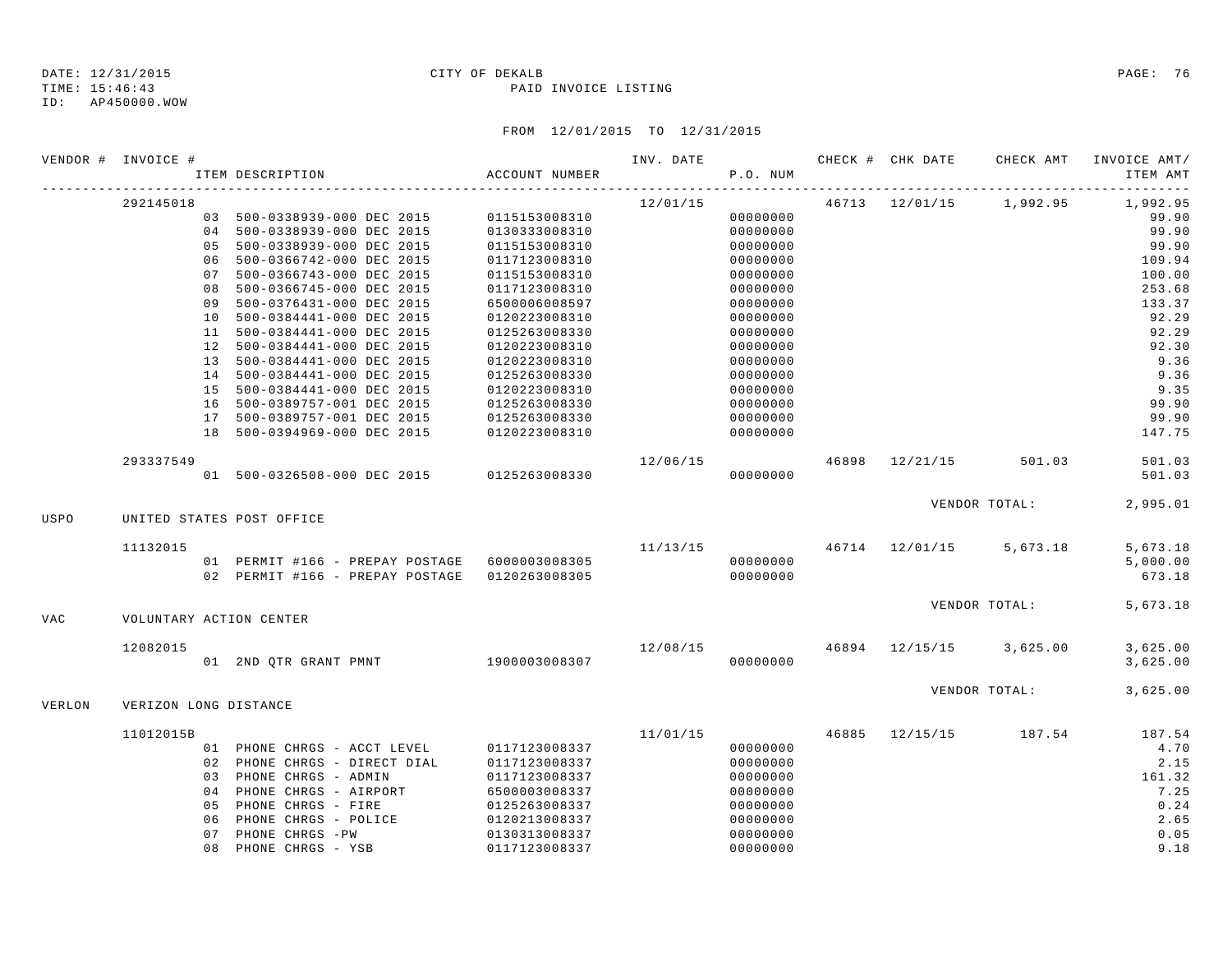### TIME: 15:46:43 PAID INVOICE LISTING

|        | VENDOR # INVOICE # | ITEM DESCRIPTION                               |                                                 | ACCOUNT NUMBER                 | INV. DATE | P.O. NUM             |       | CHECK # CHK DATE | CHECK AMT             | INVOICE AMT/<br>ITEM AMT |
|--------|--------------------|------------------------------------------------|-------------------------------------------------|--------------------------------|-----------|----------------------|-------|------------------|-----------------------|--------------------------|
|        | 12012015           |                                                |                                                 |                                | 12/01/15  |                      |       |                  | 47044 12/29/15 170.48 | 170.48                   |
|        |                    |                                                | 01 PHONE CHRGS - ACCT LEVEL CHRGS 0117123008337 |                                |           | 00000000             |       |                  |                       | 4.28                     |
|        | 02                 |                                                | PHONE CHRGS - DIRECT DIAL                       | 0117123008337                  |           | 00000000             |       |                  |                       | 1.95                     |
|        | 03                 |                                                | PHONE CHRGS - ADMIN SRVCS                       | 0117123008337                  |           | 00000000             |       |                  |                       | 146.64                   |
|        | 04                 | PHONE CHRGS - AIRPORT                          |                                                 | 6500003008337                  |           | 00000000             |       |                  |                       | 6.59                     |
|        | 05                 | PHONE CHRGS - FIRE                             |                                                 | 0125263008337                  |           | 00000000             |       |                  |                       | 0.22                     |
|        | 06                 | PHONE CHRGS - POLICE                           |                                                 | 0120213008337                  |           | 00000000             |       |                  |                       | 2.41                     |
|        | 07<br>08           | PHONE CHRGS - YSB                              | PHONE CHRGS - PUBLIC WRKS                       | 0130313008337<br>0117123008337 |           | 00000000<br>00000000 |       |                  |                       | 0.04<br>8.35             |
|        |                    |                                                |                                                 |                                |           |                      |       |                  |                       |                          |
| VERWIR | VERIZON WIRELESS   |                                                |                                                 |                                |           |                      |       |                  | VENDOR TOTAL:         | 358.02                   |
|        | 9756691880         |                                                |                                                 |                                | 12/04/15  |                      | 47045 | 12/29/15         | 1,079.50              | 1,079.50                 |
|        | 01                 | WRLSS CHRGS - AIRPORT                          |                                                 | 6500003008337                  |           | 00000000             |       |                  |                       | 39.62                    |
|        | 02                 | WRLSS CHRGS - BLDG                             |                                                 | 0132133008337                  |           | 00000000             |       |                  |                       | 0.48                     |
|        | 03                 | WRLSS CHRGS - ENG                              |                                                 | 0130353008337                  |           | 00000000             |       |                  |                       | 0.23                     |
|        | 04                 | WRLSS CHRGS - FIRE                             |                                                 | 0125263008337                  |           | 00000000             |       |                  |                       | 43.33                    |
|        | 05                 | WRLSS CHRGS - POLICE                           |                                                 | 0120213008337                  |           | 00000000             |       |                  |                       | 336.74                   |
|        | 06                 | WRLSS CHRGS - SPARE                            |                                                 | 0117123008337                  |           | 00000000             |       |                  |                       | 1.29                     |
|        | 07                 | WRLSS CHRGS - STREET                           |                                                 | 0130313008337                  |           | 00000000             |       |                  |                       | 352.95                   |
|        | 08                 | WRLSS CHRGS - WATER                            |                                                 | 6000003008337                  |           | 00000000             |       |                  |                       | 304.86                   |
|        | 9756691881         |                                                |                                                 |                                | 12/04/15  |                      | 47046 | 12/29/15         | 1,731.43              | 1,731.43                 |
|        |                    | 01 WRLSS CHRGS - COMDEV                        |                                                 | 0132103008337                  |           | 00000000             |       |                  |                       | 48.94                    |
|        | 02                 | WRLSS CHRGS - CMO                              |                                                 | 0115153008337                  |           | 00000000             |       |                  |                       | 97.88                    |
|        | 03                 | WRLSS CHRGS - ENG                              |                                                 | 0130353008337                  |           | 00000000             |       |                  |                       | 48.94                    |
|        | 04                 | WRLSS CHRGS - FIN                              |                                                 | 0117113008337                  |           | 00000000             |       |                  |                       | 48.94                    |
|        | 05                 | WRLSS CHRGS - FIRE                             |                                                 | 0125263008337                  |           | 00000000             |       |                  |                       | 146.81                   |
|        | 06                 | WRLSS CHRGS - IT                               |                                                 | 0117123008337                  |           | 00000000             |       |                  |                       | 97.88                    |
|        | 07                 | WRLSS CHRGS - POLICE                           |                                                 | 0120213008337                  |           | 00000000             |       |                  |                       | 1,046.30<br>48.94        |
|        | 08<br>09           | WRLSS CHRGS - PLANNING<br>WRLSS CHRGS - STREET |                                                 | 0132103008337<br>0130313008337 |           | 00000000<br>00000000 |       |                  |                       | 48.94                    |
|        | 10                 | WRLSS CHRGS - WATER                            |                                                 | 6000003008337                  |           | 00000000             |       |                  |                       | 97.86                    |
|        | 9756691882         |                                                |                                                 |                                | 12/04/15  |                      | 47047 | 12/29/15         | 1,372.31              | 1,372.31                 |
|        | 01                 | WRLSS CHRGS - AIRPORT                          |                                                 | 6500003008337                  |           | 00000000             |       |                  |                       | 80.72                    |
|        | 02                 | WRLSS CHRGS - CMO                              |                                                 | 0115153008337                  |           | 00000000             |       |                  |                       | 96.48                    |
|        | 03                 | WRLSS CHRGS - COMDEV                           |                                                 | 0132103008337                  |           | 00000000             |       |                  |                       | 48.24                    |
|        | 0 <sub>4</sub>     | WRLSS CHRGS - ENG                              |                                                 | 0130353008337                  |           | 00000000             |       |                  |                       | 48.24                    |
|        | 05                 | WRLSS CHRGS - FIN                              |                                                 | 0117123008337                  |           | 00000000             |       |                  |                       | 48.24                    |
|        | 06                 | WRLSS CHRGS - FIRE                             |                                                 | 0125263008337                  |           | 00000000             |       |                  |                       | 212.18                   |
|        | 07                 | WRLSS CHRGS - HR                               |                                                 | 0116103008337                  |           | 00000000             |       |                  |                       | 48.24                    |
|        | 08                 | WRLSS CHRGS - IT                               |                                                 | 0117123008337                  |           | 00000000             |       |                  |                       | 48.24                    |
|        | 09                 | WRLSS CHRGS - POLICE                           |                                                 | 0120213008337                  |           | 00000000             |       |                  |                       | 577.62                   |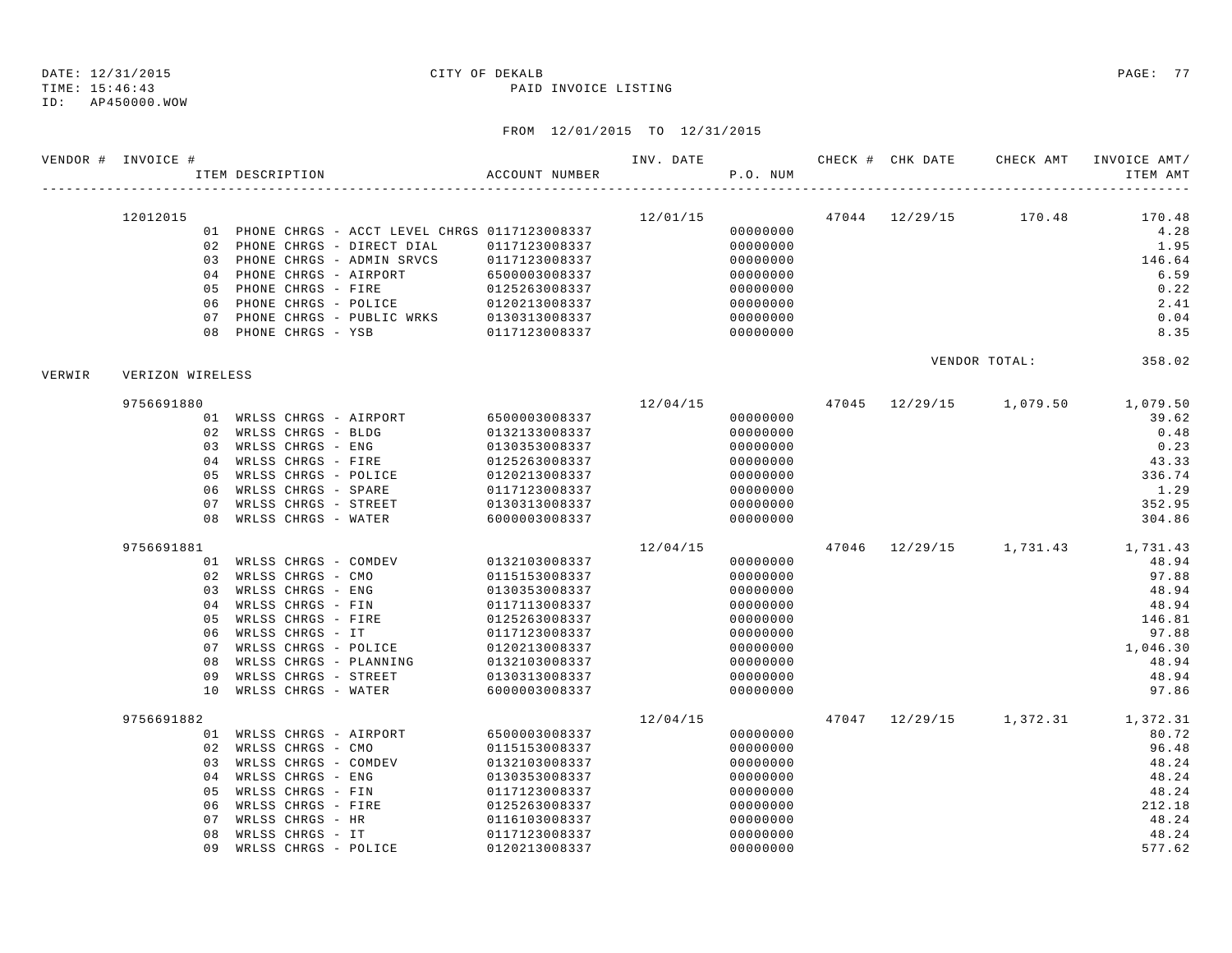TIME: 15:46:43 PAID INVOICE LISTING

ID: AP450000.WOW

|         | VENDOR # INVOICE #   | ITEM DESCRIPTION                                                   | ACCOUNT NUMBER |          | P.O. NUM |                |                                        | ITEM AMT                                 |
|---------|----------------------|--------------------------------------------------------------------|----------------|----------|----------|----------------|----------------------------------------|------------------------------------------|
|         | 9756691882           |                                                                    |                | 12/04/15 |          |                |                                        | $47047$ $12/29/15$ $1,372.31$ $1,372.31$ |
|         |                      | 10 WRLSS CHRGS - PLANNING 0132103008337                            |                |          | 00000000 |                |                                        | 48.24                                    |
|         |                      | 11 WRLSS CHRGS - PW                                                | 0130313008337  |          | 00000000 |                |                                        | 73.39                                    |
|         |                      | 12 WRLSS CHRGS - STREET                                            | 0130313008337  |          | 00000000 |                |                                        | 106.72                                   |
|         |                      | 13 WRLSS CHRGS - WATER                                             | 6000003008337  |          | 00000000 |                |                                        | 38.14                                    |
|         |                      | 14 WRLSS CHRGS - MAYOR                                             | 0110103008337  |          | 00000000 |                |                                        | 48.24                                    |
|         |                      | 15 WRLSS CHRGS - EQUIPMENT 0117126008580                           |                |          | 00000000 |                |                                        | $-150.62$                                |
|         | 9756691883           |                                                                    |                | 12/04/15 |          |                |                                        | 47048 12/29/15 2,665.09 2,665.09         |
|         |                      | 01 WRLSS CHRGS - DSATS                                             | 0910002008285  |          | 00000000 |                |                                        | 18.69                                    |
|         |                      | 02 WRLSS CHRGS - TRANS                                             | 0920002008285  |          | 00000000 |                |                                        | 18.69                                    |
|         |                      | 03 WRLSS CHRGS - FIRE                                              | 0125263008337  |          | 00000000 |                |                                        | 412.14                                   |
|         |                      | 04 WRLSS CHRGS - POLICE                                            | 0120213008337  |          | 00000000 |                |                                        | 381.13                                   |
|         |                      | 05 WRLSS CHRGS - WATER<br>06 WRLSS CHRGS - EQUIPMENT 0117126008580 | 6000003008337  |          | 00000000 |                |                                        | 18.69                                    |
|         |                      |                                                                    |                |          | 00000000 |                |                                        | 994.96<br>820.79                         |
|         |                      | 07 WRLSS CHRGS - EQUIPMENT 0120263008310                           |                |          | 00000000 |                |                                        |                                          |
| WALMART |                      | WALMART COMMUNITY/GEMB                                             |                |          |          |                |                                        | VENDOR TOTAL: 6,848.33                   |
|         |                      |                                                                    |                |          |          |                |                                        |                                          |
|         | 12162015             | 01 MISC CREDIT ON ACCOUNT 0120222008299                            |                | 12/16/15 | 00000000 |                | 47049 12/29/15 79.15                   | $-51.52$<br>$-51.52$                     |
|         |                      |                                                                    |                |          |          |                |                                        |                                          |
|         | 532000688604         |                                                                    |                | 11/16/15 |          |                | 46886 12/15/15 109.00                  | 109.00                                   |
|         |                      | 01 FLASHOVER SINULATOR TRAINING 0125273008376                      |                |          | 00000000 |                |                                        | 109.00                                   |
|         | 533500073128         |                                                                    |                | 12/14/15 |          |                | 47049 12/29/15 79.15                   | 80.28                                    |
|         |                      | 01 DEGREASER/SANITIZER/LIQUIDSOAP 0120222008299                    |                |          | 00000000 |                |                                        | 80.28                                    |
|         | 533500073128A        |                                                                    |                | 12/01/15 |          |                | 47049 12/29/15 79.15                   | $-23.64$                                 |
|         |                      | 01 REFUND LIGHTS 0120222008299                                     |                |          | 00000000 |                |                                        | $-23.64$                                 |
|         | 533500437678         |                                                                    |                | 12/01/15 |          |                | 47049 12/29/15 79.15                   | 44.38                                    |
|         |                      | 01 HOLIDAY DECORATIONS 0120222008299                               |                |          | 00000000 |                |                                        | 44.38                                    |
|         | 533700685218         |                                                                    |                | 12/02/15 |          |                | 47049 12/29/15 79.15                   | 29.65                                    |
|         |                      | 01 HOLIDAY DECORATIONS                                             | 0120222008299  |          | 00000000 |                |                                        | 29.65                                    |
|         |                      |                                                                    |                |          |          |                | VENDOR TOTAL:                          | 188.15                                   |
| WARDIR  | WAREHOUSE DIRECT INC |                                                                    |                |          |          |                |                                        |                                          |
|         | 28741110             |                                                                    |                |          |          |                | $11/04/15$ $46887$ $12/15/15$ $237.87$ | 25.97                                    |
|         |                      | 01 STAPLER                                                         | 0130332008204  |          | 00000000 |                |                                        | 25.97                                    |
|         | 28811010             |                                                                    |                | 11/11/15 |          | 46887 12/15/15 | 237.87                                 | 142.14                                   |
|         |                      | 01 TAPE, TISSUE                                                    | 0120212008204  |          | 00000000 |                |                                        | 142.14                                   |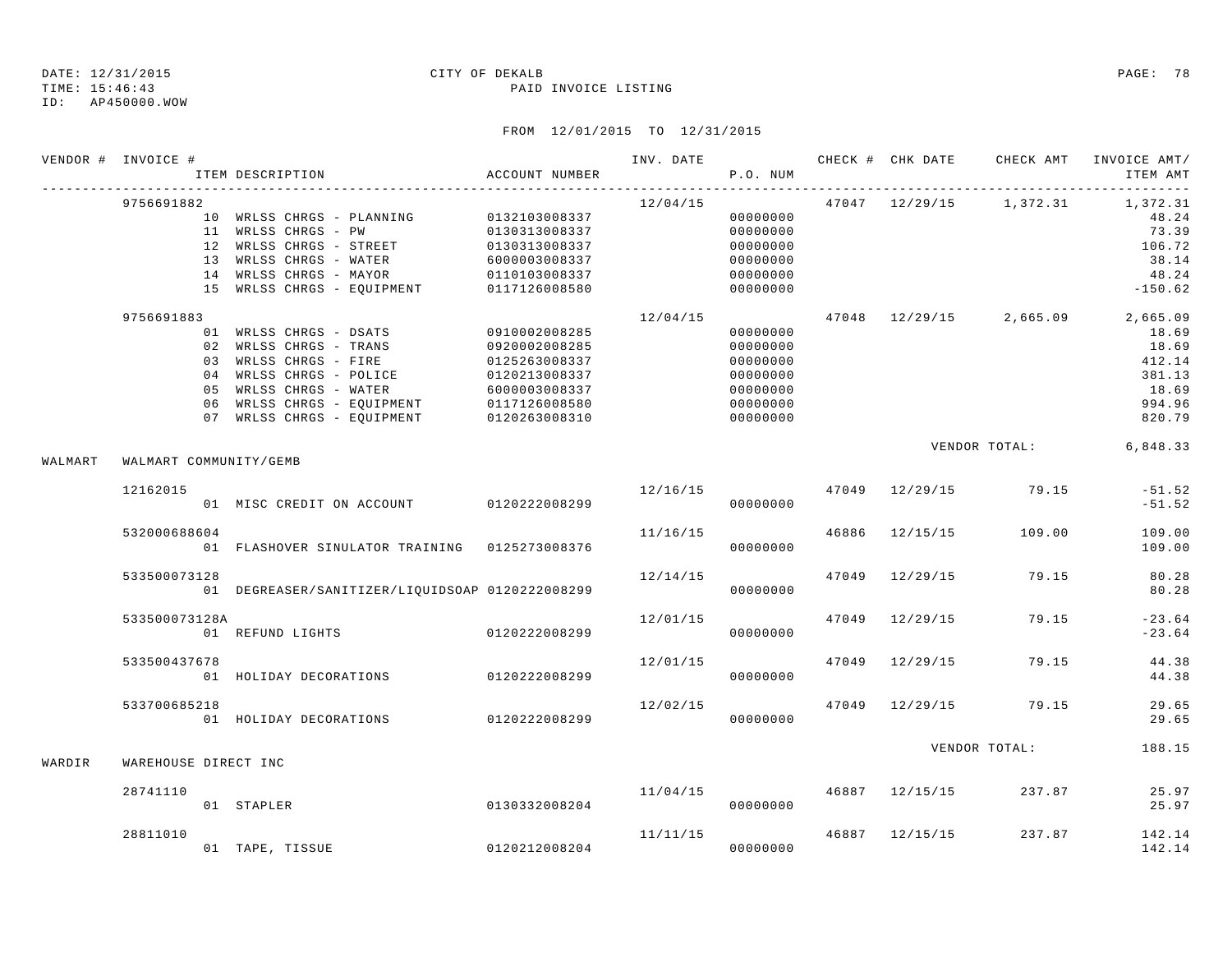## ID: AP450000.WOW

### DATE: 12/31/2015 CITY OF DEKALB PAGE: 79 TIME: 15:46:43 PAID INVOICE LISTING

|        | VENDOR # INVOICE #      | ITEM DESCRIPTION                             | ACCOUNT NUMBER |                             | P.O. NUM |       |                | INV. DATE 6 1999 CHECK # CHK DATE CHECK AMT INVOICE AMT | ITEM AMT         |
|--------|-------------------------|----------------------------------------------|----------------|-----------------------------|----------|-------|----------------|---------------------------------------------------------|------------------|
|        | 28851980                | 01 CLIPBOARD                                 | 0125262008204  | $11/16/15$ 46887 $12/15/15$ | 00000000 |       |                | 237.87                                                  | 61.26<br>61.26   |
|        | 28862790                | 01 PAPER CLIPS, HIGHLIGHTERS 0117112008204   |                | 11/16/15                    | 00000000 |       | 46887 12/15/15 | 237.87                                                  | 8.50<br>8.50     |
|        | 28964970                | 01 ENVELOPES, CALENDAR 0120252008204         |                | 11/25/15                    | 00000000 |       | 47050 12/29/15 | 443.42                                                  | 99.80<br>99.80   |
|        | 28965070                | 01 DISCS, SLEEVES                            | 0120252008204  | 11/25/15                    | 00000000 | 47050 | 12/29/15       | 443.42                                                  | 197.93<br>197.93 |
|        | 28965860                | 01 ENVELOPES                                 | 0120222008204  | 11/25/15                    | 00000000 |       | 47050 12/29/15 | 443.42                                                  | 121.14<br>121.14 |
|        | 29018010                | 01 ANTIBACTERIAL WIPES                       | 0117112008204  | 12/03/15                    | 00000000 |       | 47050 12/29/15 | 443.42                                                  | 6.26<br>6.26     |
|        | 29036110                | 01 2016 CALENDARS                            | 0117112008204  | 12/04/15                    | 00000000 |       |                | 47050 12/29/15 443.42                                   | 18.29<br>18.29   |
| WASMAN | WASTE MANAGEMENT        |                                              |                |                             |          |       |                | VENDOR TOTAL:                                           | 681.29           |
|        | 11122015                | 01 REFUSE SRVCS OCT 2015 0700003008346       |                | 11/12/15                    | 00000000 |       |                | 46888 12/15/15 159,732.00 159,732.00                    | 159,732.00       |
| WASTE  | WASTE MANAGEMENT        |                                              |                |                             |          |       |                | VENDOR TOTAL: 159,732.00                                |                  |
|        | 348426820117            | -- ,<br>01 ROLL-OFF DEC 2015 0700003008346   |                | 12/01/15                    | 00000000 |       |                | 47051 12/29/15 118.16                                   | 20.00<br>20.00   |
|        | 351467923543            | 01 ROLL-OFF NOV 2015 0130333008313           |                | 12/01/15                    | 00000000 |       |                | 47051 12/29/15 118.16                                   | 98.16<br>98.16   |
| WEHHAR | HARRY WEHRMERSTER       |                                              |                |                             |          |       |                | VENDOR TOTAL:                                           | 118.16           |
|        | 11182015                | 01 WATER REFUND #0701038480-01 6000000063444 |                | 11/18/15                    | 00000000 |       |                | 46889 12/15/15 17.55                                    | 17.55<br>17.55   |
| WESSID | WEST SIDE TRACTOR SALES |                                              |                |                             |          |       |                | VENDOR TOTAL:                                           | 17.55            |
|        | F74244                  |                                              |                | 12/03/15                    |          |       |                | 47052 12/29/15 4,146.13                                 | 4, 146. 13       |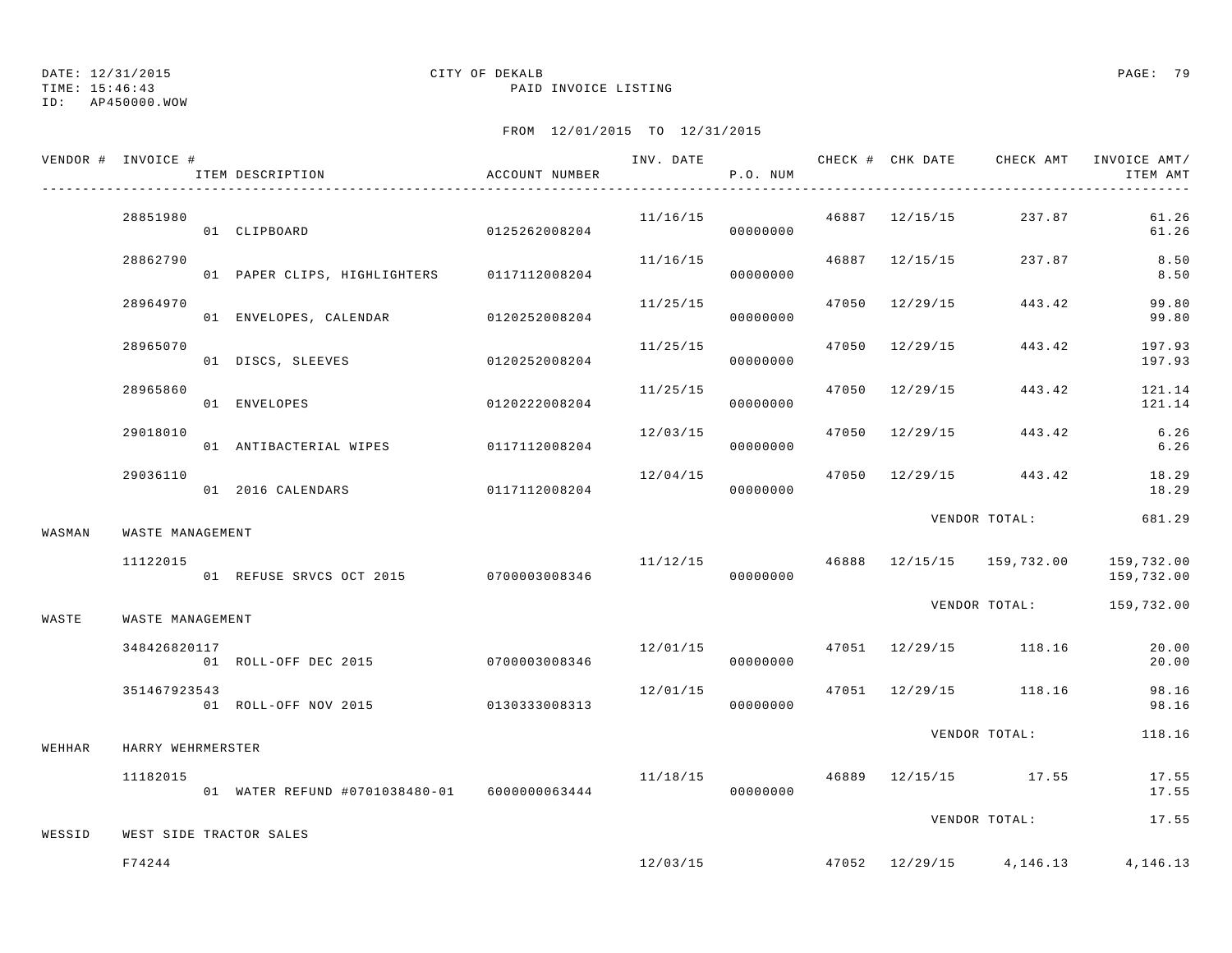TIME: 15:46:43 PAID INVOICE LISTING ID: AP450000.WOW

## DATE: 12/31/2015 CITY OF DEKALB PAGE: 80

|        | VENDOR # INVOICE #   | ITEM DESCRIPTION                              | ACCOUNT NUMBER |                | P.O. NUM |                | INV. DATE 6 CHECK # CHK DATE CHECK AMT   | INVOICE AMT/<br>ITEM AMT |
|--------|----------------------|-----------------------------------------------|----------------|----------------|----------|----------------|------------------------------------------|--------------------------|
|        | F74244               | 01 LOADER REPAIRS                             | 6500003008310  |                | 00000000 |                | $12/03/15$ $47052$ $12/29/15$ $4,146.13$ | 4,146.13<br>4, 146. 13   |
| WHIDEB | DEBRA WHITMAN        |                                               |                |                |          |                | VENDOR TOTAL:                            | 4,146.13                 |
|        | 12032015             | 01 WATER REFUND #3803166890-02 6000000063444  |                | 12/03/15       | 00000000 |                | 47053 12/29/15 134.23                    | 134.23<br>134.23         |
| WHISUP | WHITMAN SUPPLY       |                                               |                |                |          |                | VENDOR TOTAL:                            | 134.23                   |
|        | 5697                 | 01 GROCERY BAGS/KRAFT BAGS 0120242008242      |                | 12/14/15       | 00000000 |                | 47054 12/29/15 72.87                     | 72.87<br>72.87           |
| WIDINT | WIDMER INTERIORS     |                                               |                |                |          |                | VENDOR TOTAL:                            | 72.87                    |
|        | 221383               | 01 PD DISPATCH DESK ARM ASSMBLY 0120256008510 |                | 11/02/15 47055 | 00000000 |                | $12/29/15$ 65.52                         | 65.52<br>65.52           |
|        | 325057               | 01 PD DISPATCH DESK                           | 0120256008510  | 11/24/15       | 00000000 |                | 46890 12/15/15 66.83                     | 66.83<br>66.83           |
| WILBUR | WILLS, BURKE, KELSEY |                                               |                |                |          |                | VENDOR TOTAL:                            | 132.35                   |
|        | 15796                | 01 PRO SRVCS 9/27-10/31/15 0132133008399      |                | 11/04/15       | 00000000 | 46891 12/15/15 | 22,882.68                                | 22,882.68<br>22,882.68   |
|        | 15924                | 01 PROF SRVCS 11/1-11/28/2015 0132133008399   |                | 12/07/15       | 00000000 |                | 47056 12/29/15 13,702.07                 | 13,702.07<br>13,702.07   |
| WILKIM | KIM WILLIAMS         |                                               |                |                |          |                | VENDOR TOTAL:                            | 36,584.75                |
|        | 12012015             | 01 RETIREE WELLNESS REIMB 2015 7100004008476  |                | 12/01/15       | 00000000 |                | 46892 12/15/15 393.00                    | 393.00<br>393.00         |
| WOODAV | DAVID WOODS          |                                               |                |                |          |                | VENDOR TOTAL:                            | 393.00                   |
|        | 12092015             | 01 WATER REFUND #1902085290-01 6000000063444  |                | 12/09/15       | 00000000 |                | 47057 12/29/15 129.81                    | 129.81<br>129.81         |
|        |                      |                                               |                |                |          |                | VENDOR TOTAL:                            | 129.81                   |